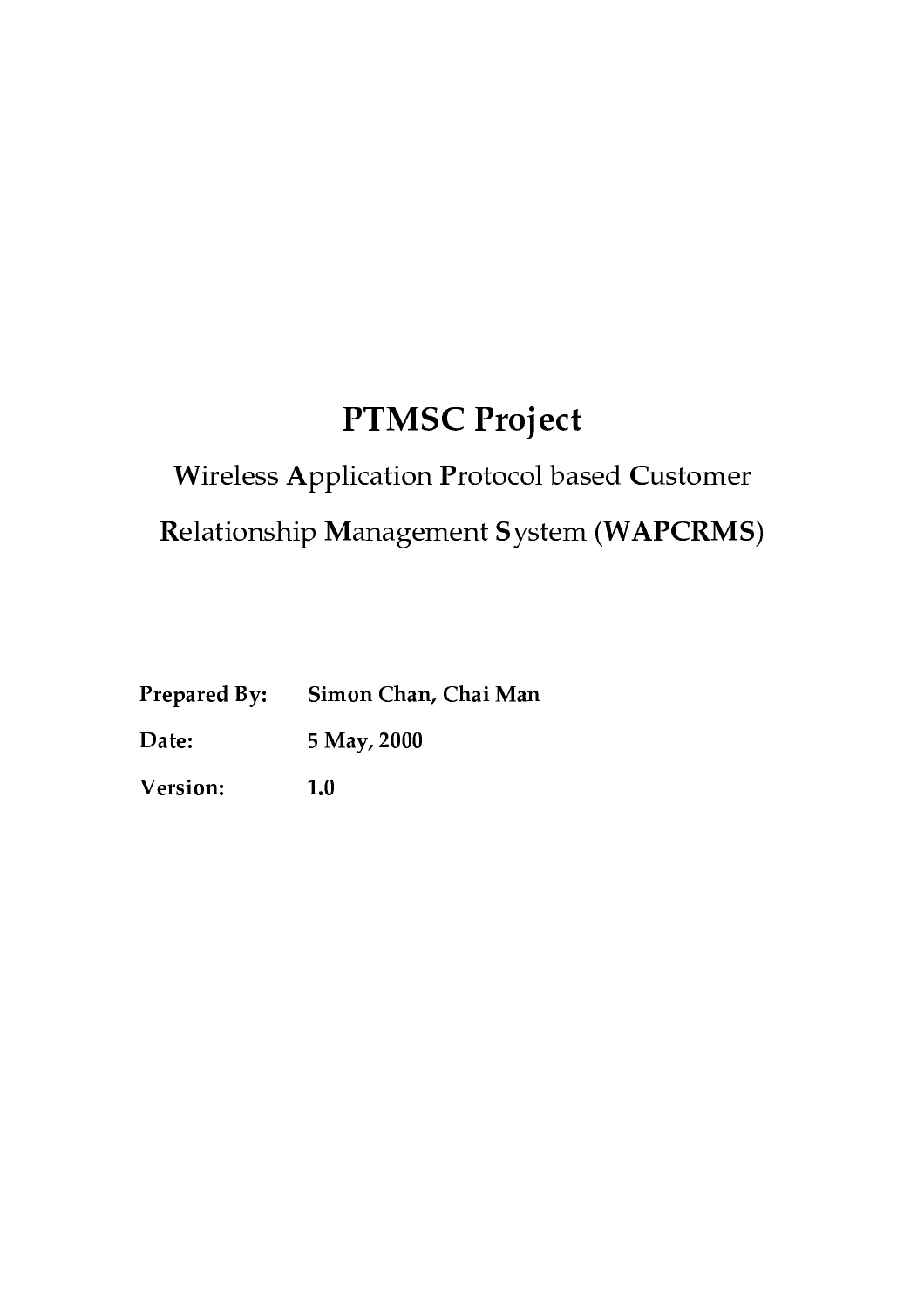# **Table of Content**

| 1                       |       |                |  |  |
|-------------------------|-------|----------------|--|--|
|                         | 1.1   |                |  |  |
|                         | 1.1.1 | Introduction 3 |  |  |
|                         | 1.1.2 |                |  |  |
|                         | 1.1.3 |                |  |  |
|                         | 1.1.4 |                |  |  |
|                         | 1.1.5 |                |  |  |
|                         | 1.1.6 |                |  |  |
|                         | 1.1.7 |                |  |  |
|                         | 1.1.8 |                |  |  |
|                         | 1.2   |                |  |  |
|                         | 1.2.1 |                |  |  |
|                         | 1.2.2 |                |  |  |
|                         | 1.2.3 |                |  |  |
|                         | 1.2.4 |                |  |  |
| $\overline{2}$          |       |                |  |  |
|                         | 2.1   |                |  |  |
|                         | 2.2   |                |  |  |
|                         | 2.3   |                |  |  |
| $\mathbf{3}$            |       |                |  |  |
|                         | 3.1   |                |  |  |
|                         | 3.2   |                |  |  |
|                         | 3.3   |                |  |  |
|                         | 3.3.1 |                |  |  |
|                         | 3.3.2 |                |  |  |
|                         | 3.3.3 |                |  |  |
|                         | 3.3.4 |                |  |  |
|                         | 3.3.5 |                |  |  |
|                         | 3.3.6 |                |  |  |
|                         | 3.4   |                |  |  |
|                         | 3.4.1 |                |  |  |
|                         | 3.4.2 |                |  |  |
| $\overline{\mathbf{4}}$ |       |                |  |  |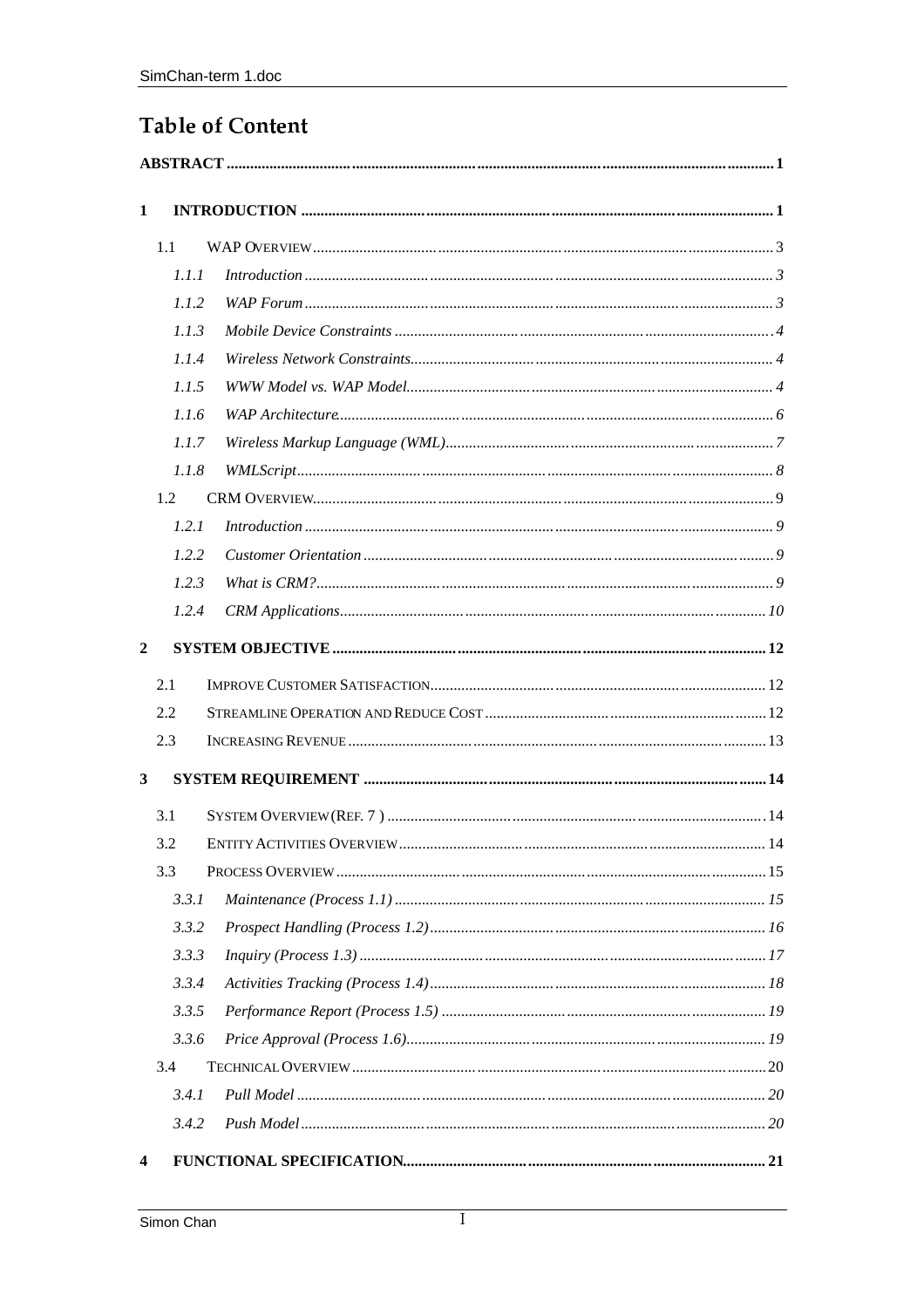|   | 4.1   |                             |  |
|---|-------|-----------------------------|--|
|   | 4.1.1 |                             |  |
|   | 4.1.2 |                             |  |
|   | 4.1.3 |                             |  |
|   | 4.2   |                             |  |
|   | 4.2.1 |                             |  |
|   | 4.2.2 |                             |  |
|   | 4.2.3 |                             |  |
|   | 4.2.4 |                             |  |
|   | 4.2.5 |                             |  |
|   | 4.2.6 |                             |  |
|   | 4.2.7 |                             |  |
|   | 4.2.8 |                             |  |
|   | 4.3   |                             |  |
|   | 4.3.1 |                             |  |
|   | 4.3.2 |                             |  |
|   | 4.3.3 |                             |  |
|   | 4.3.4 | Product In a query 1.1.1.30 |  |
|   | 4.3.5 |                             |  |
|   | 4.3.6 |                             |  |
|   | 4.3.7 |                             |  |
|   | 4.4   |                             |  |
|   | 4.4.1 |                             |  |
|   | 4.4.2 |                             |  |
|   | 4.4.3 |                             |  |
| 5 |       |                             |  |
|   | 5.1   |                             |  |
|   | 5.2   |                             |  |
| 6 |       |                             |  |
|   |       |                             |  |
|   | 6.1   |                             |  |
|   | 6.2   |                             |  |
|   | 6.3   |                             |  |
|   | 6.4   |                             |  |
|   | 6.4.1 |                             |  |
|   | 6.4.2 |                             |  |
|   | 6.4.3 |                             |  |
|   | 6.4.4 |                             |  |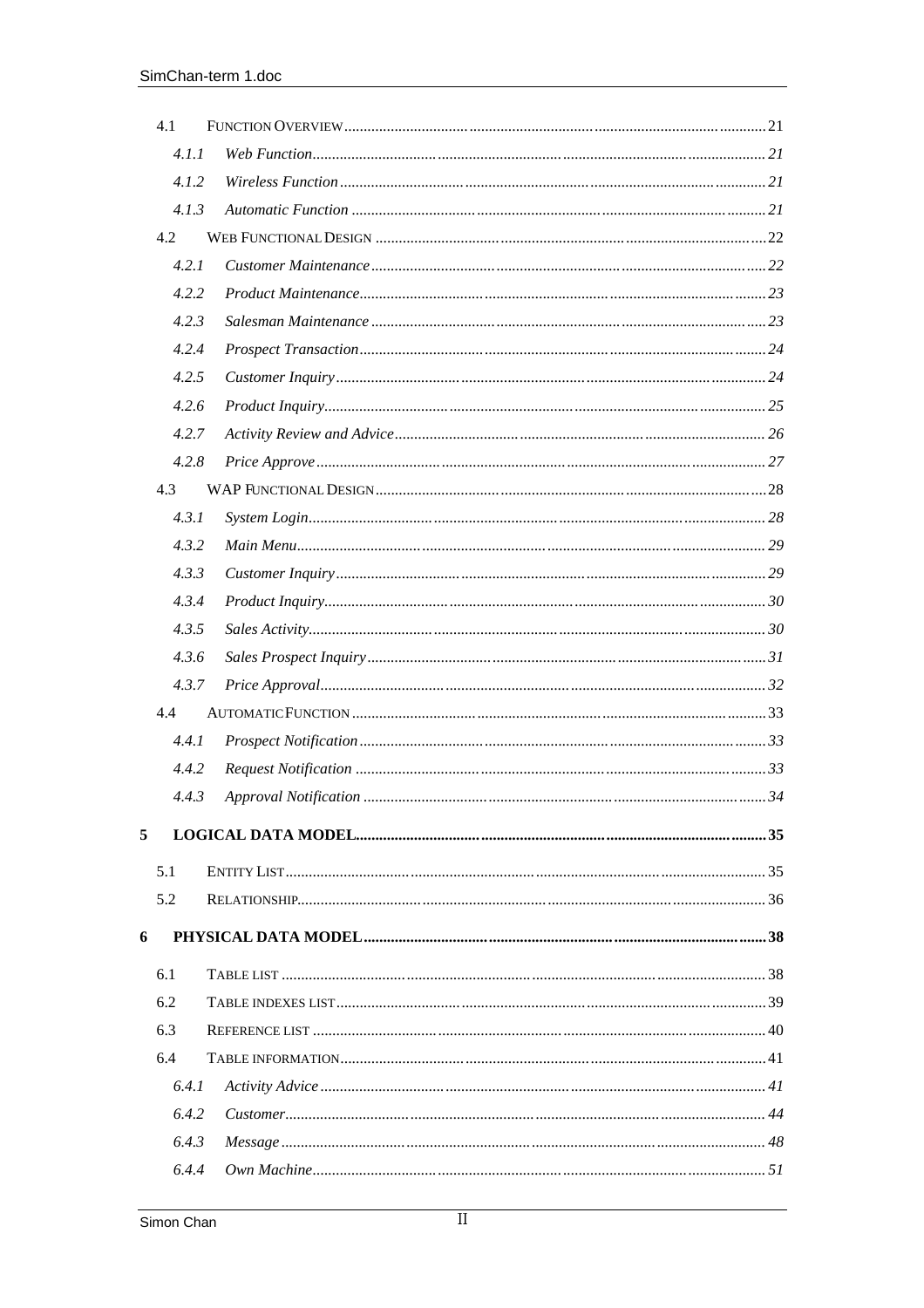|    | 6.4.5 |        |  |
|----|-------|--------|--|
|    | 6.4.6 |        |  |
|    | 6.4.7 |        |  |
|    | 6.4.8 |        |  |
|    | 6.4.9 |        |  |
|    |       | 6.4.10 |  |
|    |       | 6.4.11 |  |
| 7  |       |        |  |
| 8  |       |        |  |
| 9  |       |        |  |
|    | 9.1   |        |  |
|    | 9.2   |        |  |
| 10 |       |        |  |
| 11 |       |        |  |
|    |       |        |  |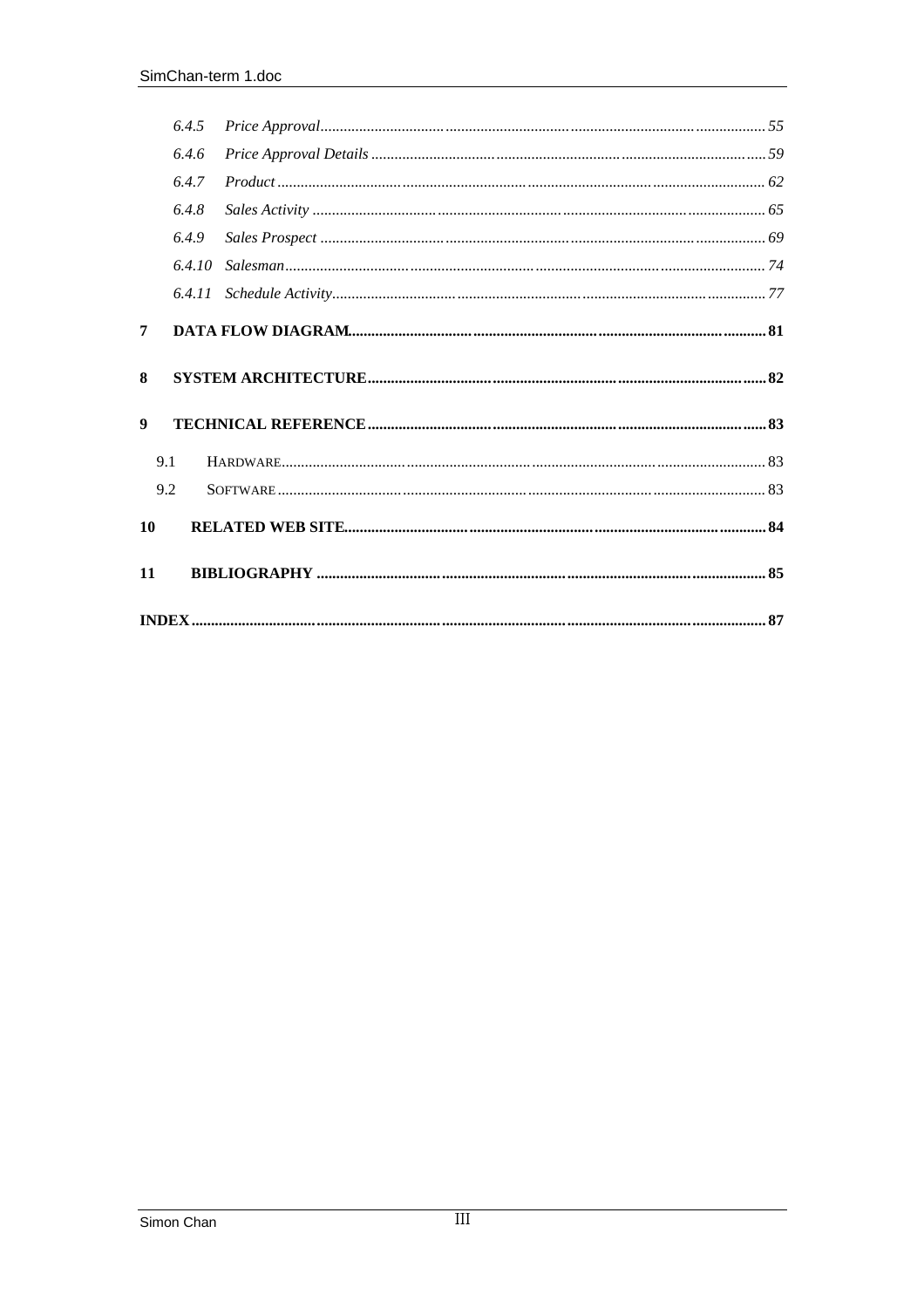# Table of Figure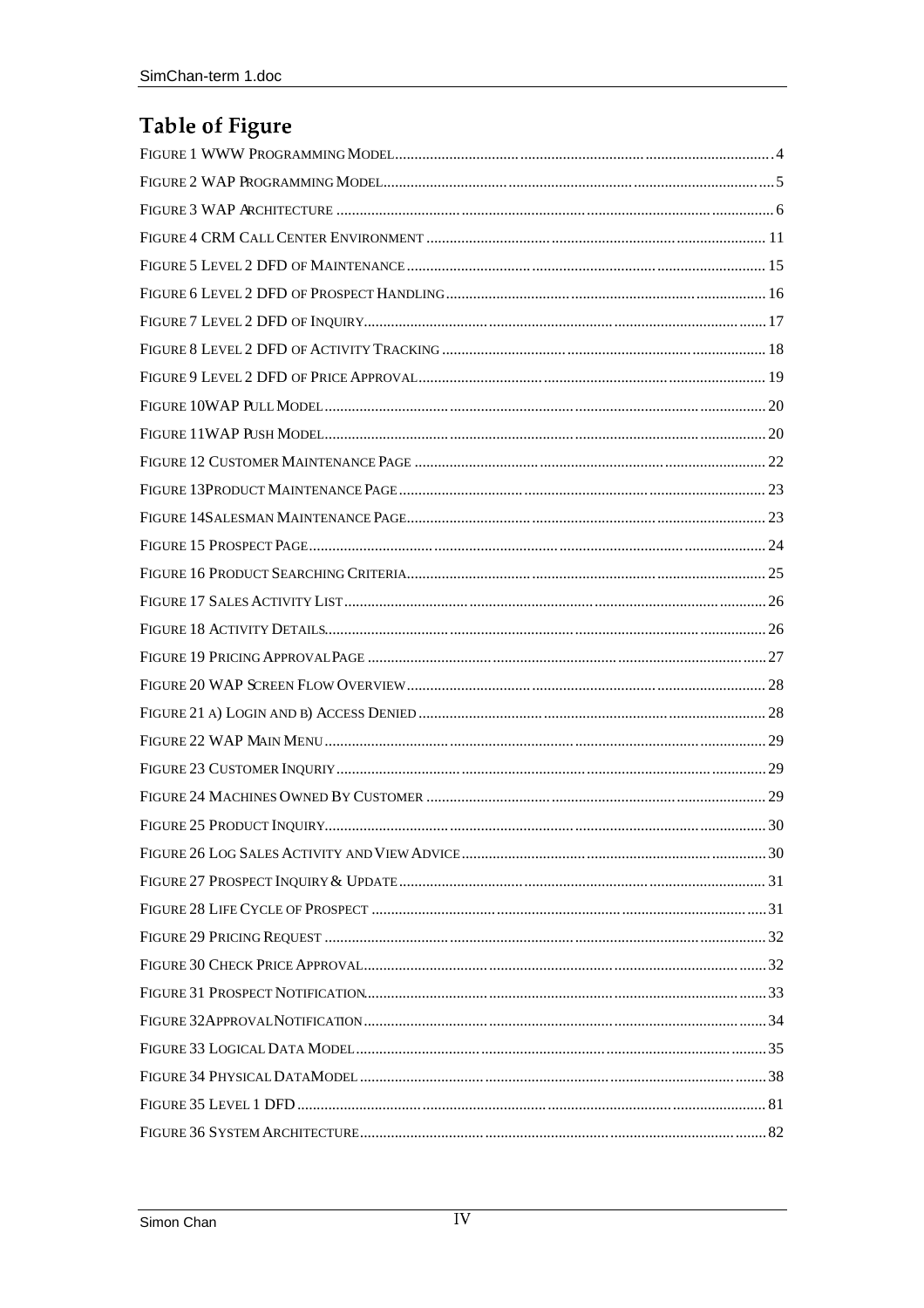# Abstract

WAP is the convergence of two rapidly growing technology wireless network and Internet. The number of mobile subscribers continuously increase, this phenomenon reflects that people request to work more mobility. The significance of customer relationship is being recognised again; CRM application becomes a strategy system in many corporations to maintain good customer relationship. Can the front -end employee access the CRM system over the air to provide better customer service? This project integrates the WAP into CRM system. In technical aspect we will evaluate the performance, reliability, and saleability of the system. And we study the impact of wireless component added to CRM in the business aspect.

#### Introduction 1

WAPCRMS is the acronym of Wireless Application Protocol base Customer Relationship Management System.

In the end of 90's, we testified for the informatio n technology made a tremendous impact on the relationship between the business and the customer. Once Internet highway is connected, you can buy the book you like in Amazon, then go to Citibank to manipulate your bank account, do the payment and review in vestment portfolio at any time. Businesses have to provide  $7 \times 24$  hours service. Is it the end of shock? No, it is just the beginning. Wireless computing will be the next battlefield shifted from the Internet. Although people can access the Internet easil y, they still need to stick in their desktop with a wire. The wireless technology let them free and out of the office. The wireless device such as mobile phone, and PDA become more powerful and the wireless network get more reliable. To be comp etitive, the subscription fee is cut to a reasonable price. According to Gartner Group report, the number of mobile subscribers will be over 300 million in 2000, and requests of mobility keep increasing. The potential of the wireless market has been pheno menal. Either businessmen or customers can do their business via the devices in their palm at any time, anywhere and any place.

WAP is a de-facto standard for you to use wireless technology to interact with the Internet with wireless device. It is important that this industry standard is at the protocol level instead of at the application level. All the three mobile phone big players – Ericisson, Motorola and Nokia are have all adopted it.

More and more enterprises are realising that "Customer Value" is the key of success for today business. Where is the revenue from? The answer is so simple: Customers. Enterprises make use of high -end technology to collect, store and analysis the huge volume of customer information. "To understand more your customers" and "To know the value of your customers" are today slogans. Customer Relationship Management System creates new opportunities for companies to achieve competitive advantage through better customer service, knowing general customer trends and the individual buying patterns of specific customers.

Sales application is one of the main functional components of the CRM system. Sales force automation help to automate the fundamental activities of sales profes sionals like scheduling, account management, proposal generation and management. All these will increase the sales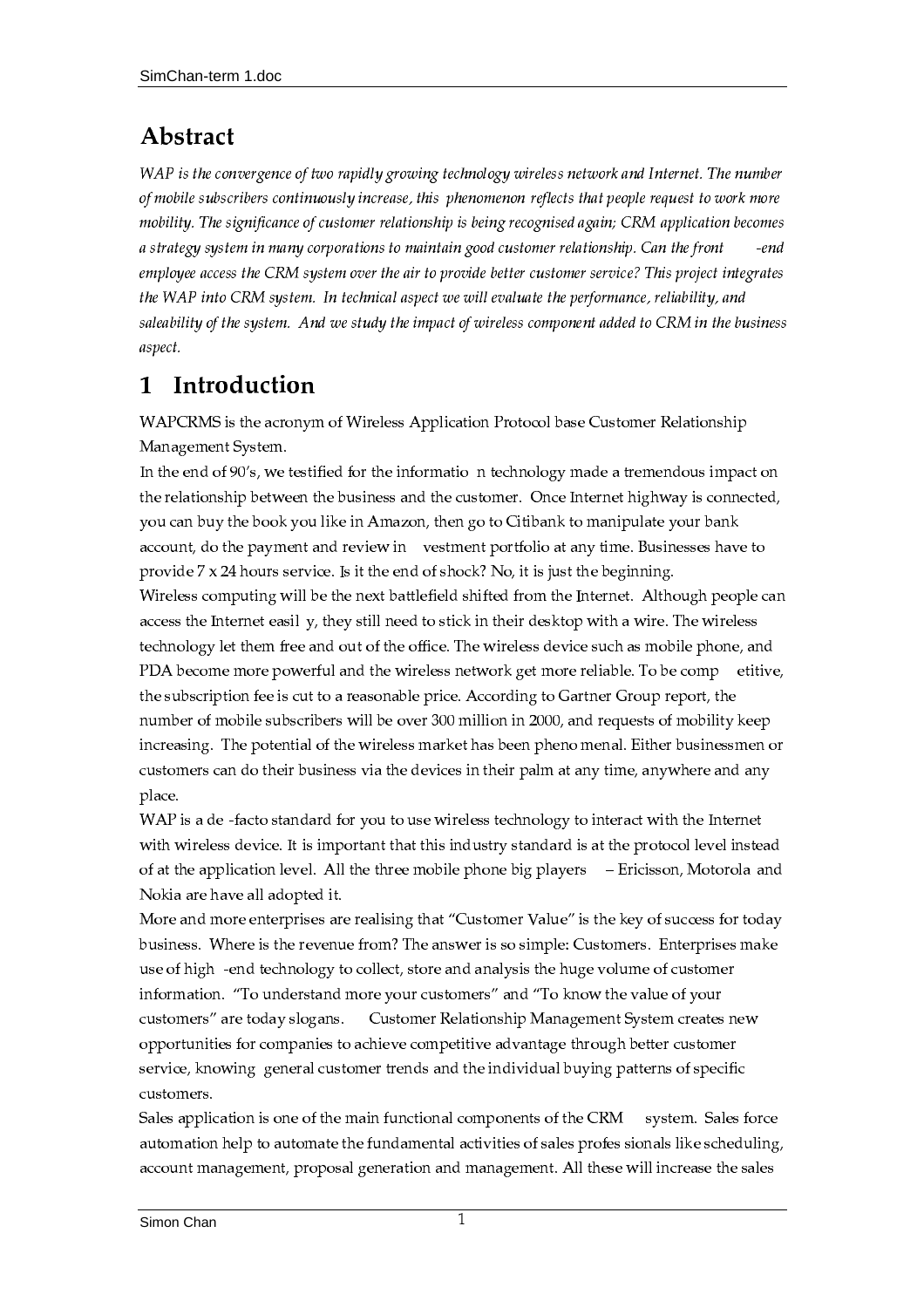representatives' productivity. Of course, the management can easily manage and monitor the sales team activity and performance.

This project, we focus on sales application component of CRM, and try to integrate them with the WAP. We will evaluate the performance, reliability, and saleability of the system. And we study the impact of wireless component added to sales application in the business aspect.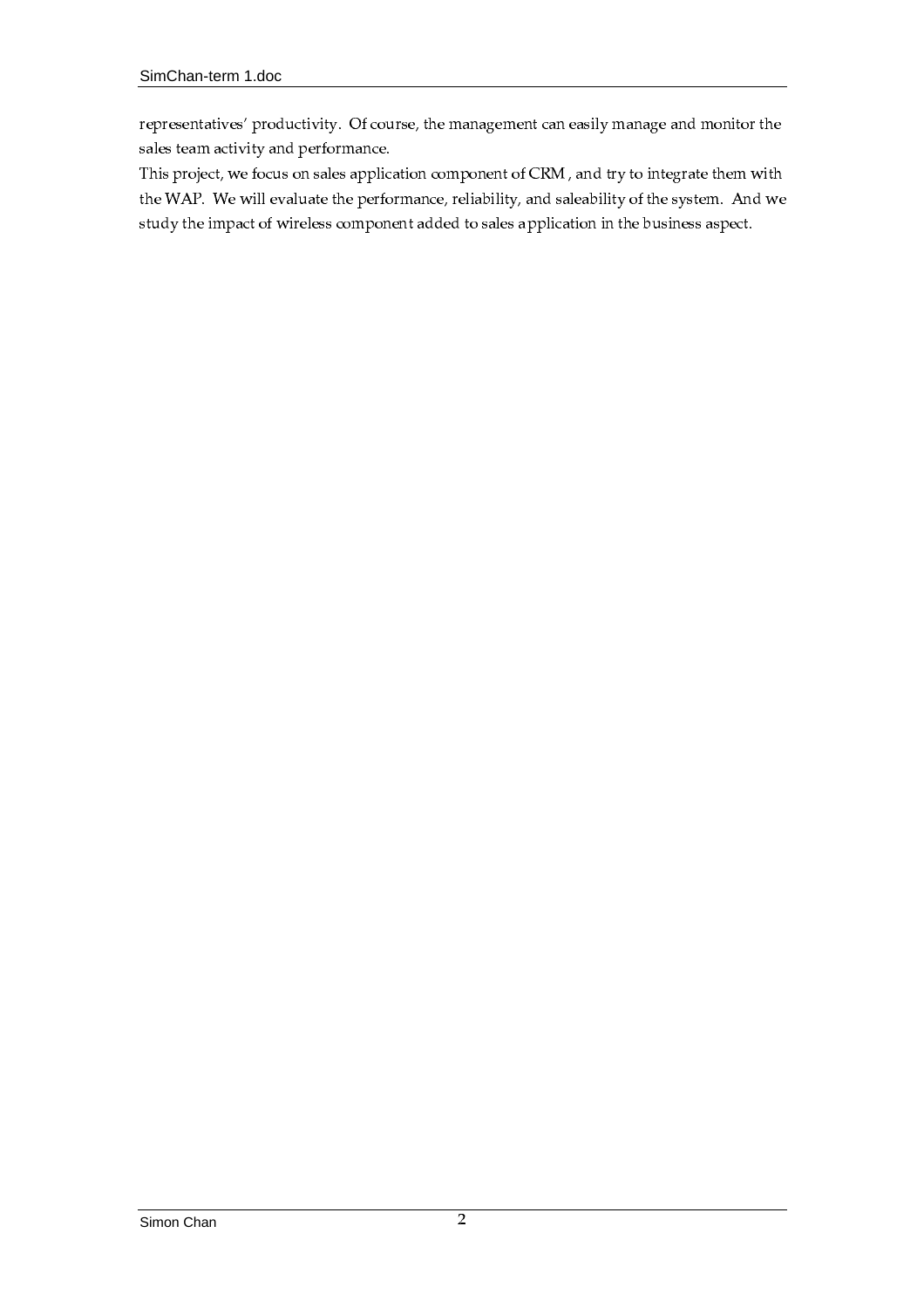## 1.1 WAPOverview

#### $1.1.1$ Introduction

Wireless Application Protocol, the fullname of WAP, is a new de-facto standard to use wireless technology to interact with the Internet.

The Internet connects the whole world together with a wire. It is not enough! Million of knowledge workers are tied to the desktop by the wires. Wireless computing breaks those constraints and let people out of offices. The people can be online any time, any where.

However, the growth of wireless computing was so slow at the beginning. The main reason is the infrastructure are not ready. Relying the cellular infrastructure for data communication did not quite work before. However, the ce llular network have upgraded from analog to digital, and the third generation (3G ) network is coming. Currently, data rate is ranged from 9.6Kbits/sec to 64Kbits/sec, 3G would deliver data at 2Mbits/sec. 3G network services will include support for all existing PSTN services, voice message service, point -to-mulitpoint dispatch services, as well as multimedia. [14] Now, we have a reliable wireless Internet infrastructure.

Wireless technology is becomin g more and more popular for business and emergency service. Nokia and Deutsche Bank have created the first WAP -based banking site in Germany. In Helsinki, a test group of WAP cops are using mobile handset to check license-plate number, and ambulances are sending emergency rooms wireless info on a patient's condition before they arrive at the hospital.[16]

#### $1.1.2$ **WAP** Forum

In June 1997, Ericsson, Motorola, Nokia and Phone.com (former Unwired Planet Inc.) formed the Wireless Application Protocol Forum (http://www.wapforum.com). The WAP forum is an indu stry group dedicated to the goal of enabling sophisticated telephony and information services on wireless devices. Up to February 1999, more than 80 members joined the WAP forum. It's important to note that the wireless industry is standardized at protocol level on WAP, not at the application level. The concern is your device support the open WAP protocol or not, the platform-related issues, like operating system, are not important.

The objectives of the WAP Forum are [1]:

- To bring Internet content and advance data services to digital cellular phones and other wireless terminals.
- To create a global wireless protocol specification that will work across differing wireless network technologies.
- To enable the creation of content and applications that scale across a very wide range of bearer nework and device types.
- To embrace and extend existing standards and technology wherever appropriate.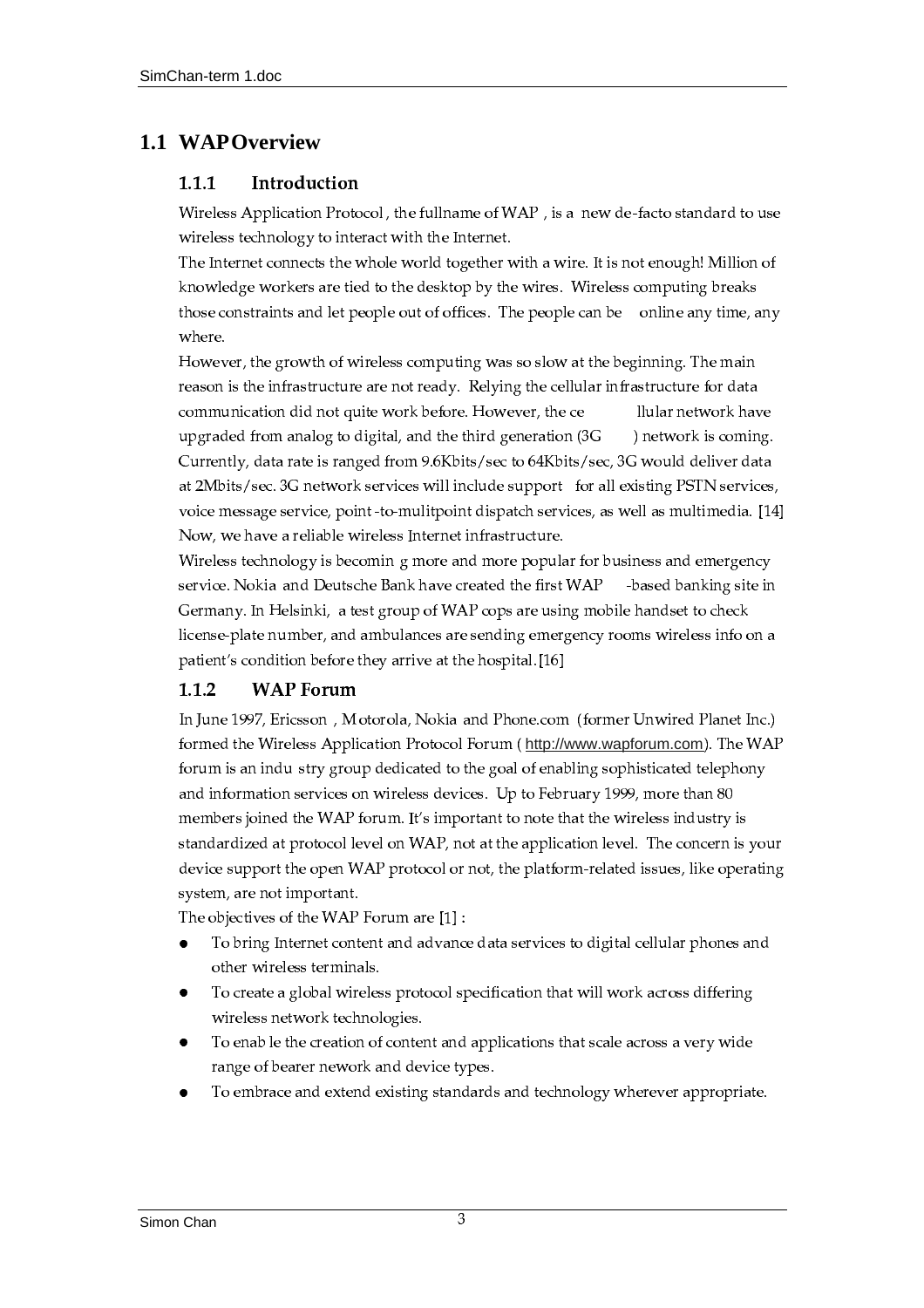#### $1.1.3$ **Mobile Device Constraints[2]**

Mass-market, handheld wireless devices like Palm Pliot, Window -CE haves a more constrainted computing environment compared to desktop computers. Because of fundamental limitation of battery life and form factor, wireless devices trend to have:

- Less powerful CPUs
- Limited Memory
- Limited Battery
- Smaller display screen with low resolution
- Input Devices have limited capacity

#### 1.1.4 **Wireless Network Constraints[2]**

- Less Bandwidth (range from 300 bits/sec. to 10kbits/sec.)
- More Latency  $(5 10 \text{ sec round trip latency are common})$
- Less Connection Stability
- Less Predictability Availability

On the other hand, as bandwidth increases, battery consumption also increase. So even as wireless network improve their reliability high bandwidth, the battery lif e will still limit the effective throughput of data sending and receiving.

#### **WWW Model vs. WAP Model**  $1.1.5$

The remarkable point of WAP is make use of the existing standards and technology. WAP specification extends and leverages the existing Internet techonology such as XML, Scripting and digital data network standards on all wireless networks.

The Internet World Wide Web architecture provides a very flexible and powerful programming model (Figure 1). The client, web browser, sends requests for named data objects to a Web Server, and the server responds with the data encoded using the standard format



Figure 1 WWW Programming Model

The WAP programming model (Figure 2) is similar to the WWW programming model. This provides a number of benefits to the application developer community, including a familiar programming model, proven architecture, and the ability to leverage existing tools (e.g. Web Server, XML).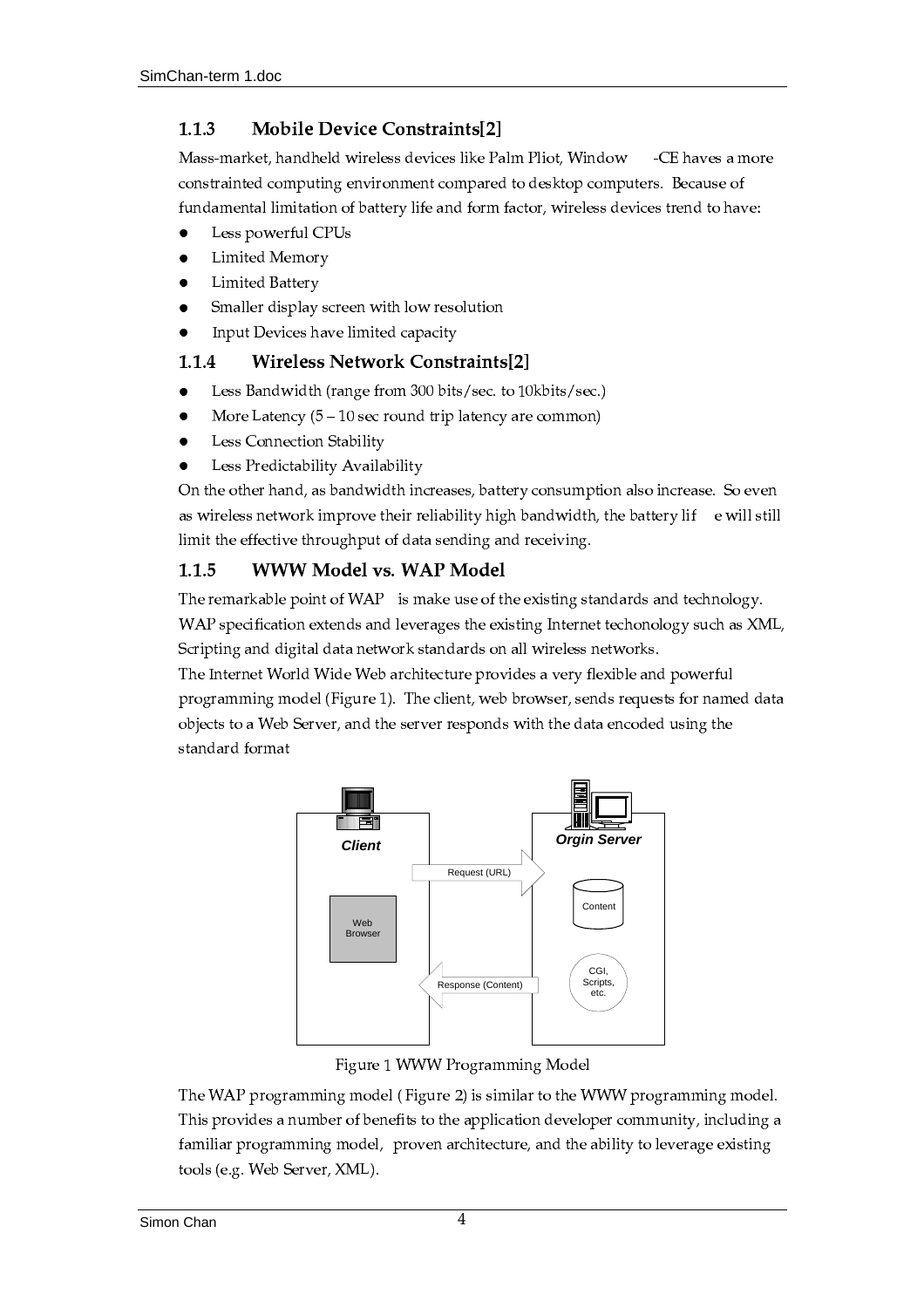Content is transported using a set of standard communication protocol based on the WWW communication protocols. A micro browser in the wireless terminal is analogous to a standard web browser.



Figure 2 WAP Programming Model

WAP utilises proxy technology to connect between the wireless domain and the WWW. The WAP proxy typically is comprised of the following functionality:

Protocol Gateway - it translates requests from the WAP protocol stack to the WWW protocol stack. At the same time, it translates the WWW content (HTML ) to WAP content (WML).

Content Encoder and Decoder - It encode the WAP content into compact binary format to reduce the size of data over the limited bandwidth network.

Standards for WAP are based on the WWW model:

- WWW-standard URLs are used to identify WAP content on origin servers.
- WWW-standard URIs are used to identify local resources in a device.
- All WAP content is given a specific type consistent with WWW typing.
- WAP content formats are based on WWW technology and inclu de display markup, calendar information, images and scripting language.
- WAP communication protocols enable the communication of brower requests from the mobile device to the network web server.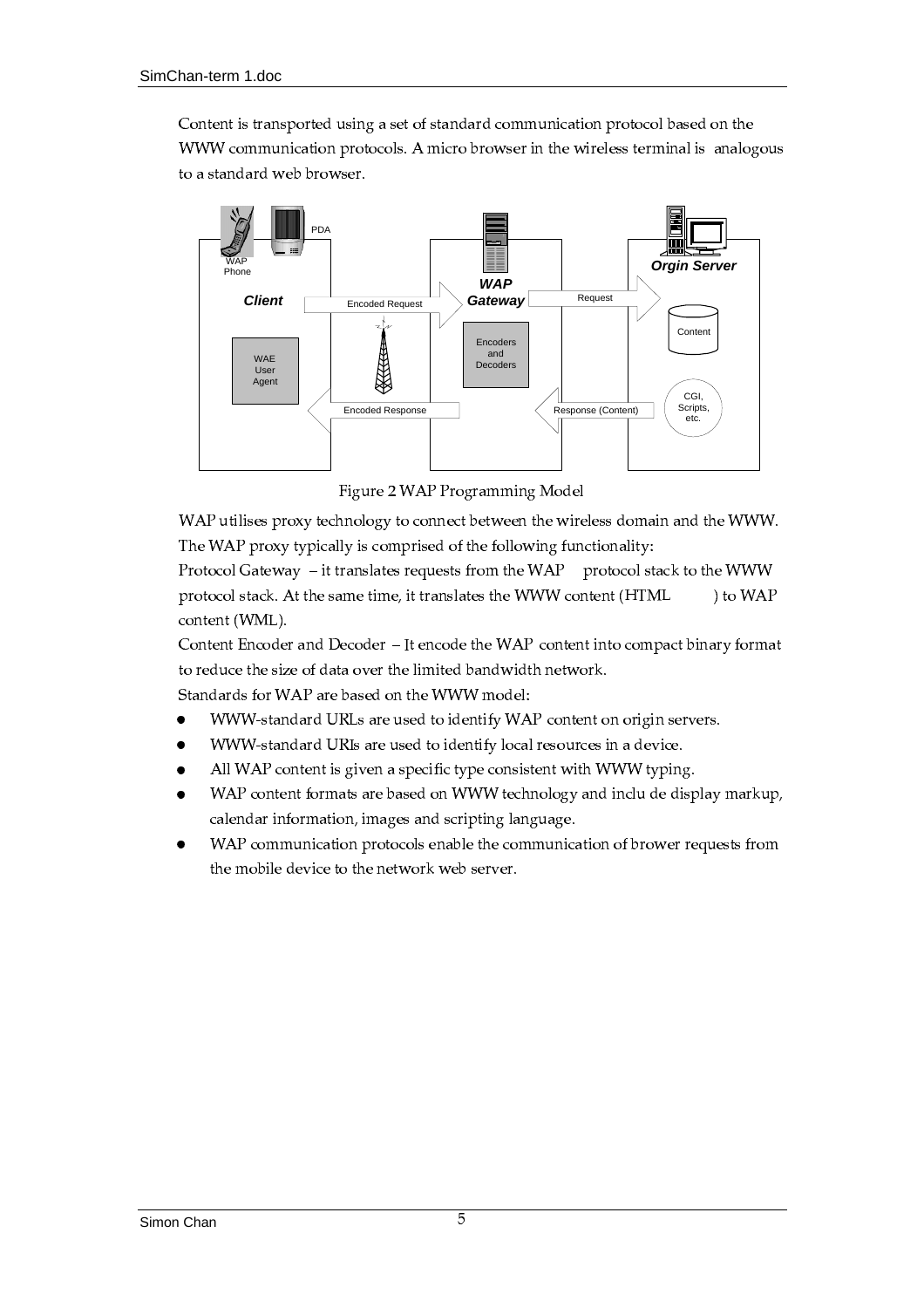#### $1.1.6$ **WAP Architecture**

The WAP architecture provides a scaleable and extensible environment for application development for mobile communication devices. The WAP layered architecture enables other services and applications to utilise the feature of the WAP stack through a set of well defined interfaces.

The protocol stack in WAP optimizes standard Web protocols, such as HTTP, for use under the low bandwidth, high latency wireless network. The WAP protocol use less than half the number of packets that the standard HTTP/TCP/I P stack uses to deliver the same content.



### Figure 3 WAP Architecture

Wireless Application Environment (WAE)

WAE establishs an interoperable environment that allow operators and service providers to build application and services on wide variety of wireless platform in efficient and useful manner.

 $\bullet$ Wireless Session Protocol (WSP)

Provide the application layer with a consistent interface for two session services. The first is a connection -oriented service that operate above the WTP. The second is a connectionless service that operates WDP.

Wireless Transaction Protocol (WTP)

The WTP runs on top of a datagram service and provides as a light -wieght transaction-oriented protocol that is suitable for implementation in thin client.

Wireless Transport Layer Security (WTLS)  $\bullet$ 

WTLS is a security protocol based upon the industry-standard Transport Layer Security protocol, formerly known as Security Socket Layer (SSL). IT provides data integrity, privacy, authentication and denial of service protection.

Wireless Datagram Protocol (WDP)

The WDP operates above the data capable bearer services supported by the various network types. WAP offers a consistent services to the upper layer protocols of WAP and communicate transparently over one of the available bearer services.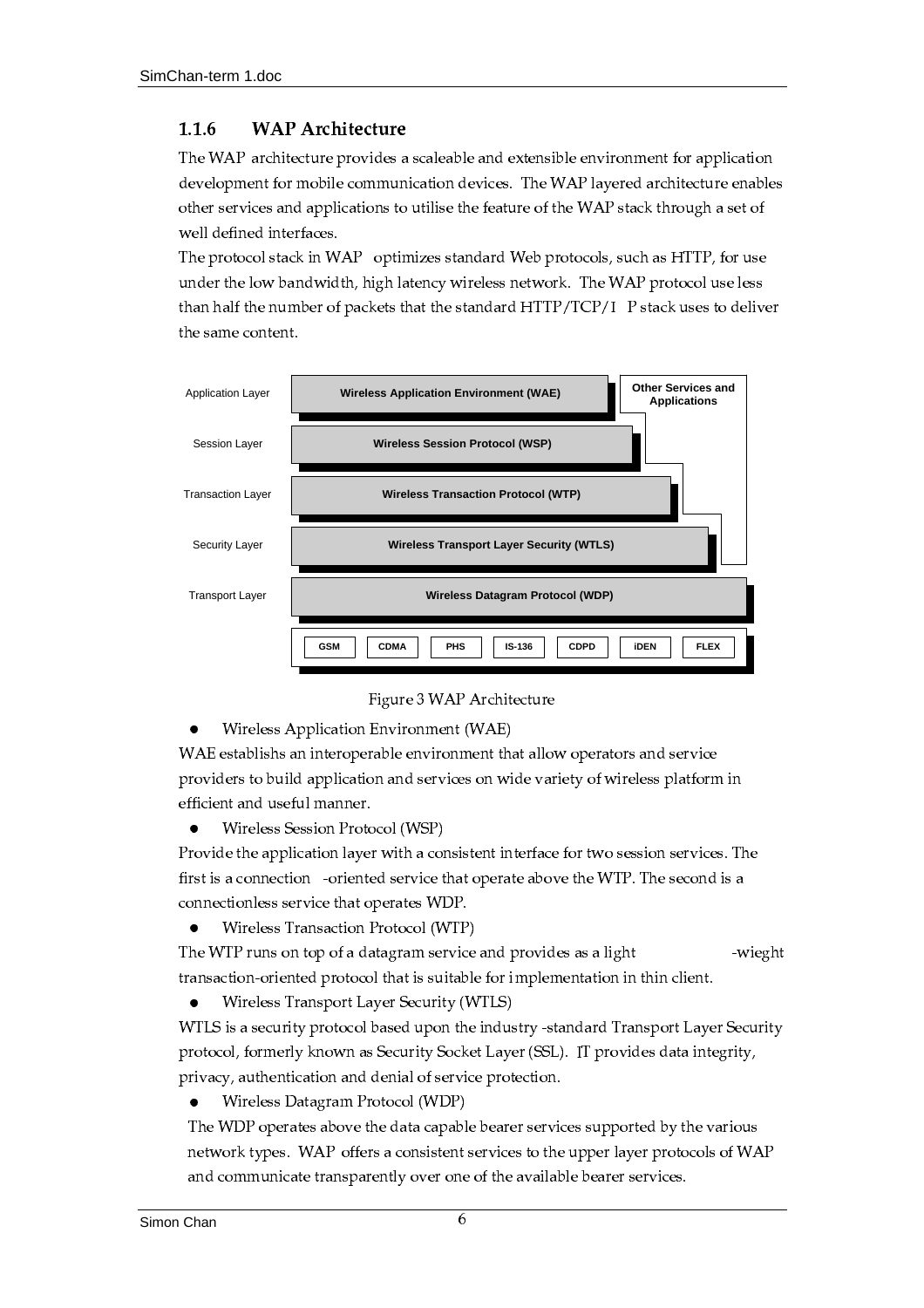#### $1.1.7$ Wireless Markup Language (WML)

Wireless Markup Language (WML) is based on the Extensible Markup Language (XML). It is designed for small, narrowband width wireless devices.

The characteristics of WML

WML offers text and image support, and has a variety of formatting and layout commands.

WML cards are grouped into decks. A WML deck is similar to an HTML page in that is identified by an URL and is the unit of content transmission.

WML offers support for managing navigation between cards and decks, and include commands for event handling.

Parameters can be set for the WML decks using a state model. Variables can be used in place of stirng and are substituted at runtime.

WML is organized into a collection of cards and decks. Cards are grouped together into decks. A deck is the smallest unit of WML that is unique URL document i s send from server to a user agent. Each card is a single visible user interaction for data input.

| $\langle$ ?xmlversion="1.0"?>                                                  |
|--------------------------------------------------------------------------------|
| mlPUBLIC" -//WAPFORUM//DTDWML1.1//EN""http://www.wapforum.org/DTD/wml_1.1.xml" |
| $<$ wml $>$                                                                    |
| <cardid="first card"title="Ca rd1"></cardid="first>                            |
| <dotype="accept"label="next"></dotype="accept"label="next">                    |
| <gohref="#second_card"></gohref="#second_card">                                |
| $<$ /do>                                                                       |
| < p                                                                            |
| Hello.Thisisthe <b>first</b> card.                                             |
| $<$ /p>                                                                        |
| $<$ /card $>$                                                                  |
|                                                                                |
| <cardid="second_card"title="card2"></cardid="second_card"title="card2">        |
| <dotype="prev"label="previous"></dotype="prev"label="previous">                |
| $<$ prev/ $>$                                                                  |
| $<$ /do>                                                                       |
| < p                                                                            |
| Thisisthe <b>second</b> card.Goodbye.                                          |
| $<$ /p>                                                                        |
| $<$ /card $>$                                                                  |
| $\langle \text{wm} \rangle$                                                    |
| Card2<br>.Card 1.                                                              |
| This is the second<br>Hello. This is the first                                 |
| card. Goodbye.                                                                 |
| card.                                                                          |
|                                                                                |
| <b>Previous</b>                                                                |
| Next                                                                           |
|                                                                                |

A valid WML deck is a valid XML document and therefore must contain an XML declaration and a document type declaration. A typical document header contains:

<?xmlversion="1.0"?>

<!!DOCTYPEwmlPUBLIC" -//WAPFORUM//DTDWML1.1//EN""http://www.wapforum.org/DTD/wml\_1.1.xml">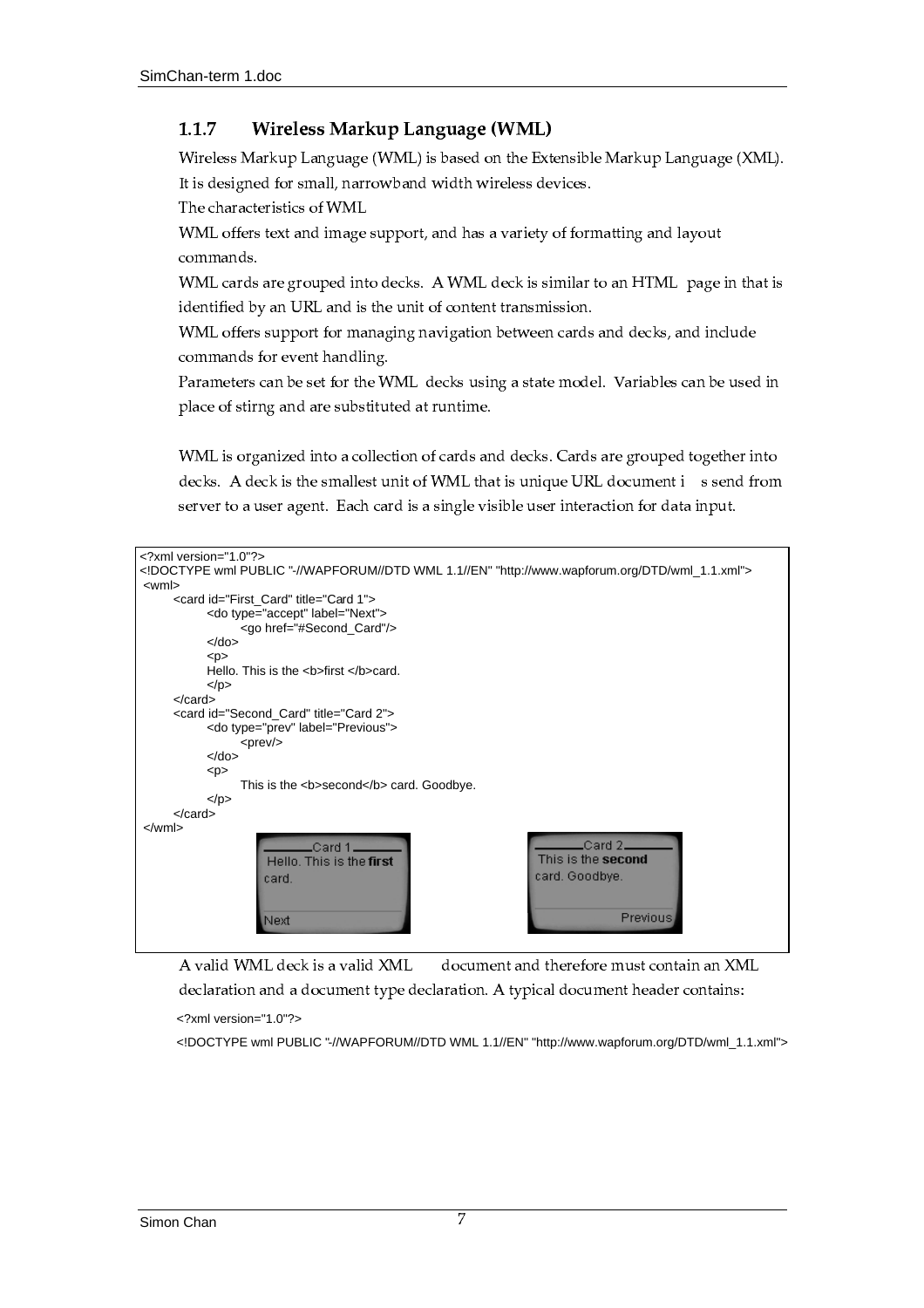#### 1.1.8 WMLScript

WMLScript, which is based on ECMAScript , is designed to provide general scripting capabilities to the WAP architecture. Specifically, WMLScript complements the WML. As all WML content is static, the following list contain some capabilities that are not supported by WML:

Validation of User Input

Access to facilities of the device (e.g. Make phone calls, access SIM card etc.) Generate message and dialogs locally, hence reducing the need for expensive round-trip to show alert, error, confirmation etc.

Allow extension to the device software and configuring a device after it has been deployed.

WML was designed to overcome these limitations and to provide programmable functionality that can be used over narrowband communication links in clients with limited capabilities.

Scripting enhances the standard browsing and presentation facilities of WML with behavioural capabilites. They can be used to support more advanced UI functions, add intelligence to the client, provide access to the device and its peripheral functionality and reduce the amount of bandwidth needed to send data between the server and the client.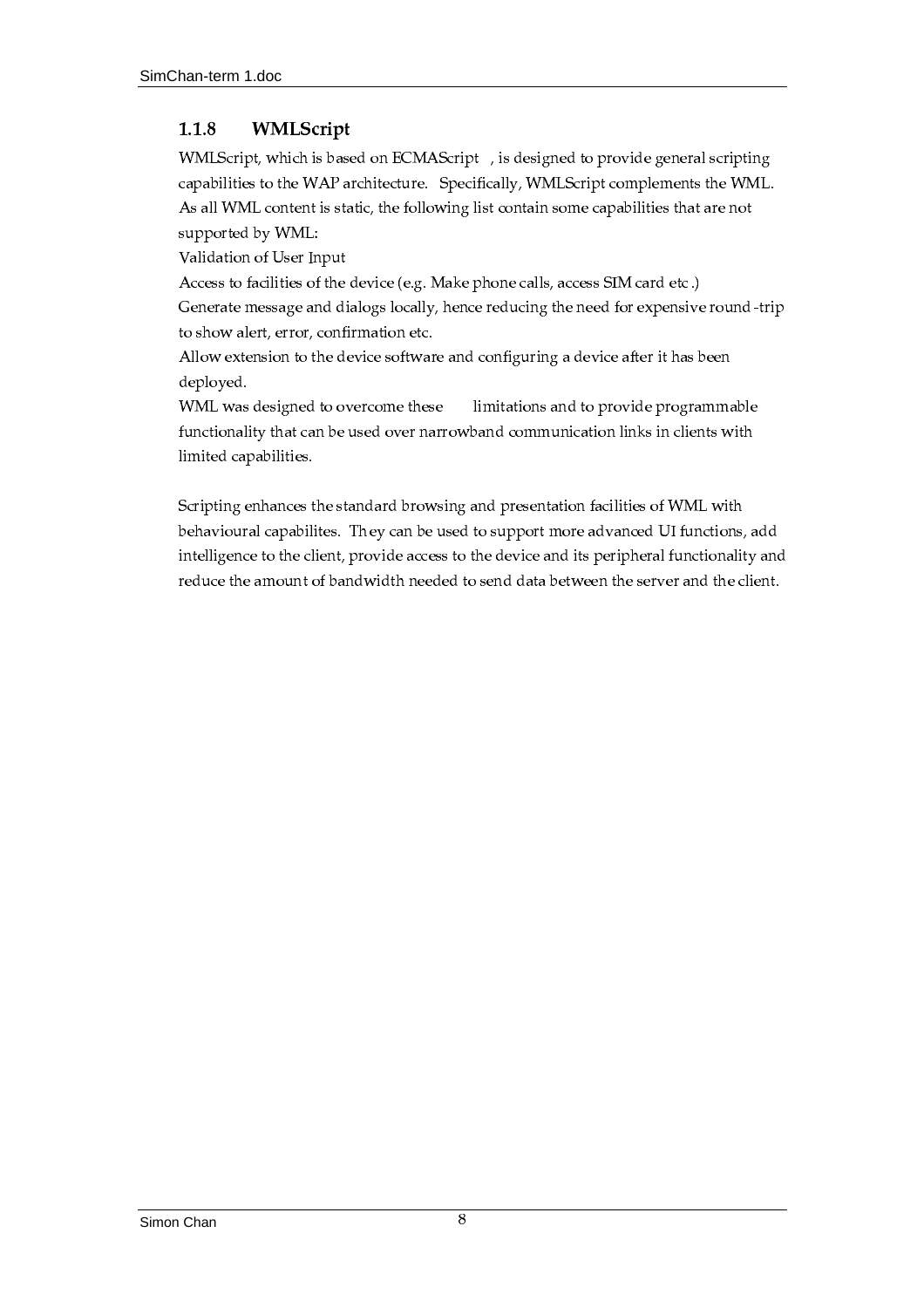#### $1.2$ **CRMOverview**

#### $1.2.1$ Introduction

Enterprises become aware of the value of customers again. They understand that the customer loyalty and retention are no more based on lowering the price, the key point is the quality of customer service. They have to know who the target customers are, where they are, what they want and what they needs.

As the hardware costs decrease and the functionality increases, the enterprises are able to collect and store Gigabyte or even Terabyte transactions volume. Make use of new information technology such Data Warehouse and Data Mining, it is feasible to analyst these huge volume of customer information in critical time limit and justified costing. The finding not only help the company 'competitive edge', but also valuable for strategy planning.

#### $1.2.2$ **Customer Orientation**

Customer Satisfaction is the primary determinant of customer loyalty and subsequent retention and the key to creating a valuable business organization. [4] It is different between market orientation and customer orientation, althoughboth approaches are ultimately aimed at improving business performance and customer satisfaction. Market orientation focuses equally on customers and competitors. Customer orie ntation mainly concentrates on customers and the process of customer acquisition, satisfaction and retention. The philiosphy is that competitors may come and go, without customers there is no market to orient on.

The traditional reactive sales and marketing, services are out-of-date, you cannot just ask your customers what they want and then give it to them. This approach won't give you the whole story – many customers don't know what they really want until someone about the relationship marketing, providing offers it to them. Today, we are talking pro-active sales and services. The e-business mode on Web catalyze the achievement of one-to-one marketing.

#### 1.2.3 **What is CRM?**

Customer Relationship Management (CRM) is essentially focus on pro viding optimal value to customers - through the way that companies communicate with them, how they sell them, and how they service them  $-$  as well as through the traditional means of product, price, promotion and place of distribution. [19]

For ERP system, they focus on automating and optimising the daily operations such as human resource, inventory management, finance and manufacturing. As a result, the companies can be improved their organisational efficiency and lower the administration costs. However, the business world is becoming more customer -orientated, which cannot be achieved by ERP. For CRM system, they help enterprise to automating and improving the front-line business process such as sales, marketing, customer service and support.

Whereas ERP implementations can result in improve organisational efficiency, CRM aims to provide organisational effectiveness by reducing sales cycles, and selling costs,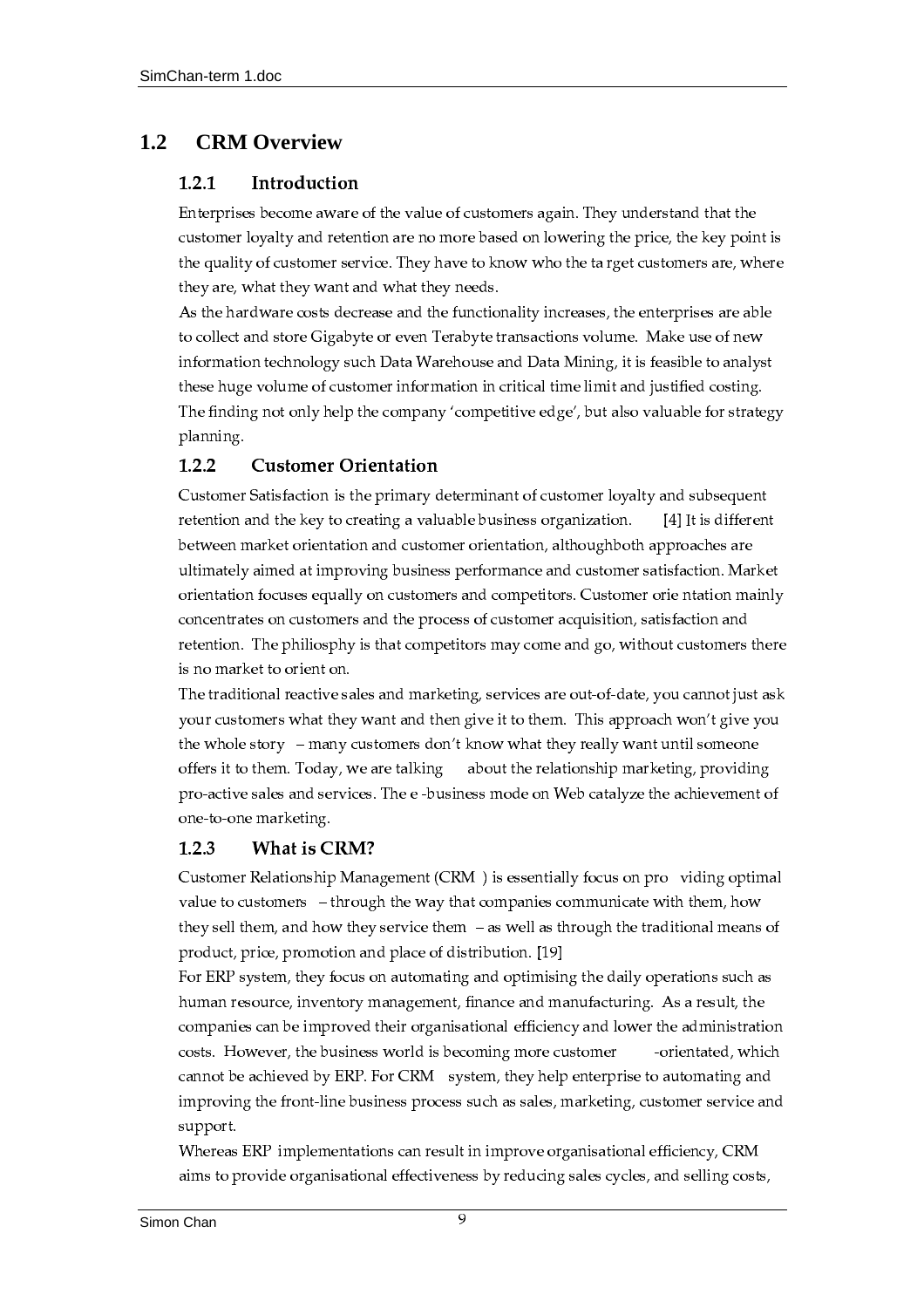identifying markets and channels for expansion, and improving customer value, satisfaction, profitability and retention.[3]

Furthermore, the CRM system integrates multiple channels of communication with customers like call centre, web, E-mail and face-to-face. All customer information can be shared to every department within the company. It is very important for all the departments refer to the same set of customer information; they deal with the custome r with a coherent strategy. Especially for the manufacturing, the customer relationship can be strengthened, price can be reduced, and new products and functions can be developed and improved to meet the customer needs.

#### $1.2.4$ **CRM** Applications

The CRM applications are a convergence of three application components and channels. Application components include

Sales Applications  $1)$ 

> SFA(Sales Force Automation), which is the cornerstone of CRM , automate the fundamental activities of sales professionals. Such as scheduling, Sales forecasting, account or territory assignment and management, all these modules increase sales representative productivity and reduce cost of sales.

 $2)$ Marketing Applications

> They primarily aim to empower marketing professionals by providing a conprehensive framework for the design, execution and evaluation of marketing campaigns and other marketing related activities. You must realize that marketing automation and SFA are complementary, they play a different role in the customer life cycle.

Customer Service and Support Applications.  $3)$ 

> These applications are typically deployed through a call center environment or over -service and allow org the web for self anizations to support the unique requirements of their customers with accuracy, efficiency and quick response time. Besides this, they help to transition the customer service sections from cost centers to profit center.

Enterprise have a number of channe ls to communicate and interact with customers like through face -to-face, the Web, call centers, phone, email or through partners. To optimize the customers response, channel mix strategy is a must for CRM.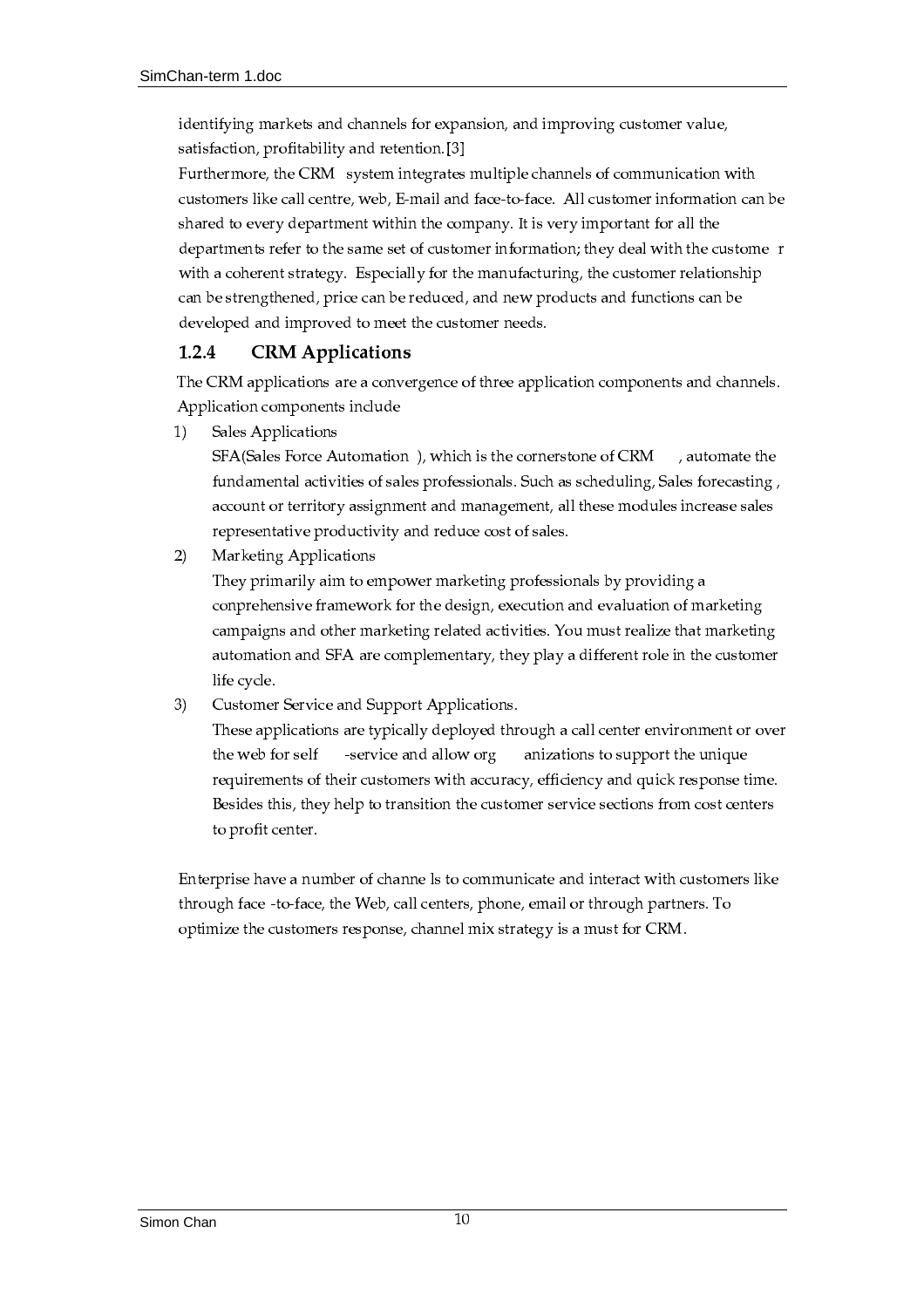

Figure 4 CRM Call Center Environment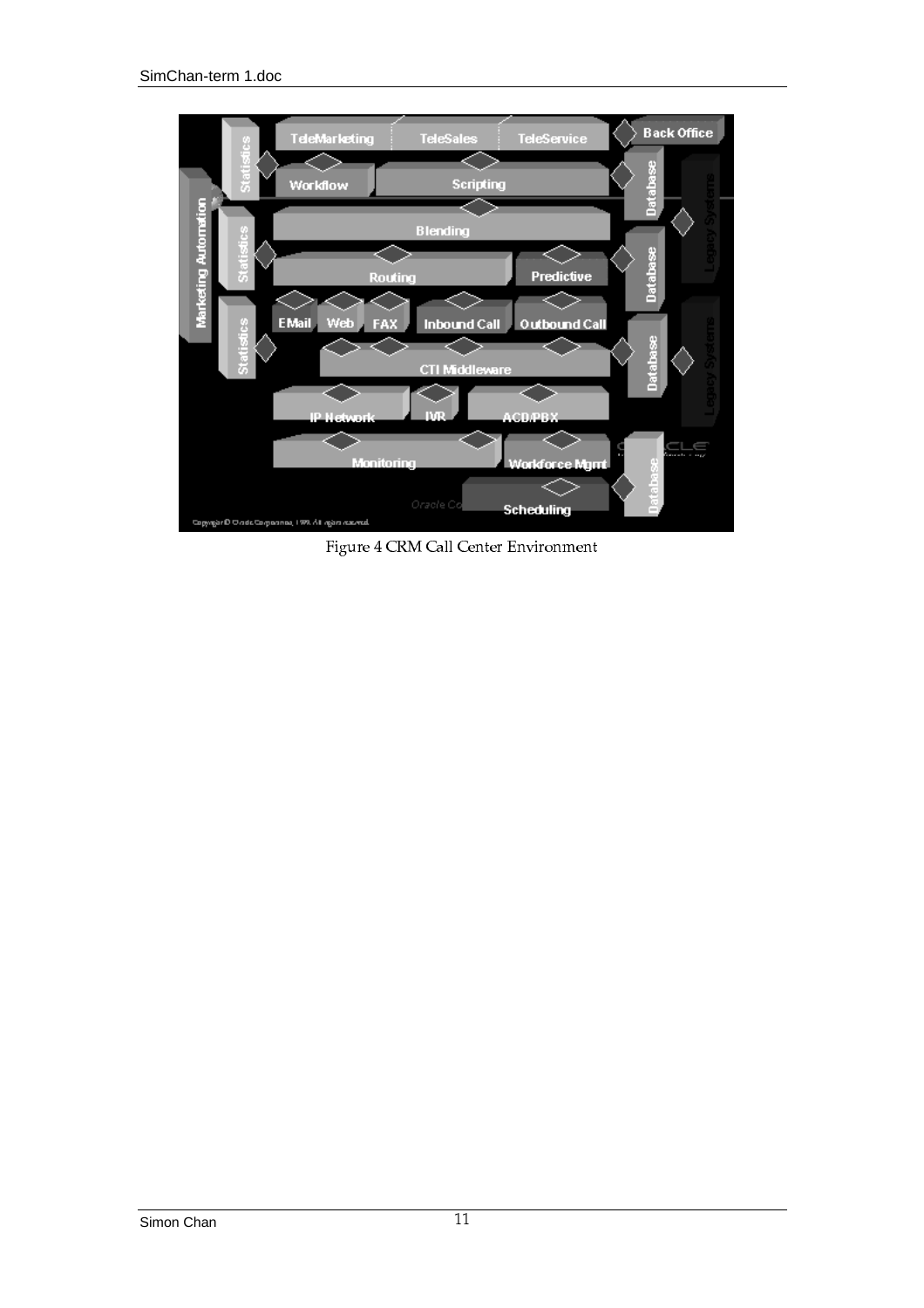#### **System Objective**  $\overline{2}$

WAPCRM System focuses on the Sales Force Automation (SFA ) for direct Sales Corporation. The WAPCRM have to achieve the following objectives:

#### $2.1$ **ImproveCustomerSatisfaction**

24 hours Services

Customers can check the product information and place their inquiry via the Internet in 24 hours

**Improve Fast Response Time** 

Once the inquiry received, it immediately distri buted to the right sales representatives to follow. Sales representatives can contact the customers within a short period of times. Reduce response time for customer inquiry, the company improve customer satisfaction and loyalty.

- **Customers Feel Confident** System allow the sales representatives to check inquiry details , customer and product information over the air at anytime, anywhere. They have accurate, up-to-date information on palm, customers have confidental to to company sales professionalism.
- Understand Customer Behavior By studying the details sales activities about customer, the salesman eaily views the buying behavior and the needs of each customers.

#### $2.2$ **Streamline Operation and Reduce Cost**

Shorten Sales Cycle

Once the inquiry com e in, the salesman can approach, negotate, quote the price without back to office since all information can be accessed by a click. The system also reduce the paper work and improve the information flow. The cost per transaction can be lowered.

**Better Communication Channels** 

A number of communication channels are introduced within the system. First, the customers can place the inquiry via the Internet either Web submit or E-mail instead of phone -in. For the internal, the sales administration pass the infor mation effectively to sales team. Within the sales term, sales representatives have a new reporting channel to their managers, the managers can comment on the sales representatives' activities.

- Reduce the hardware cost The sales representatives can access ed the CRM system via PDA instead of desktop PC. Comparably, the investment cost of desktop PC is a number of times than PDA one. Only WAP enabled device, no proprietary hardware is required.
- Low Software Deployment Cost The system has to be W eb architecture enable global deployment and upgrade to remote users easily. This reduce deployment costs and improve the mobility of sales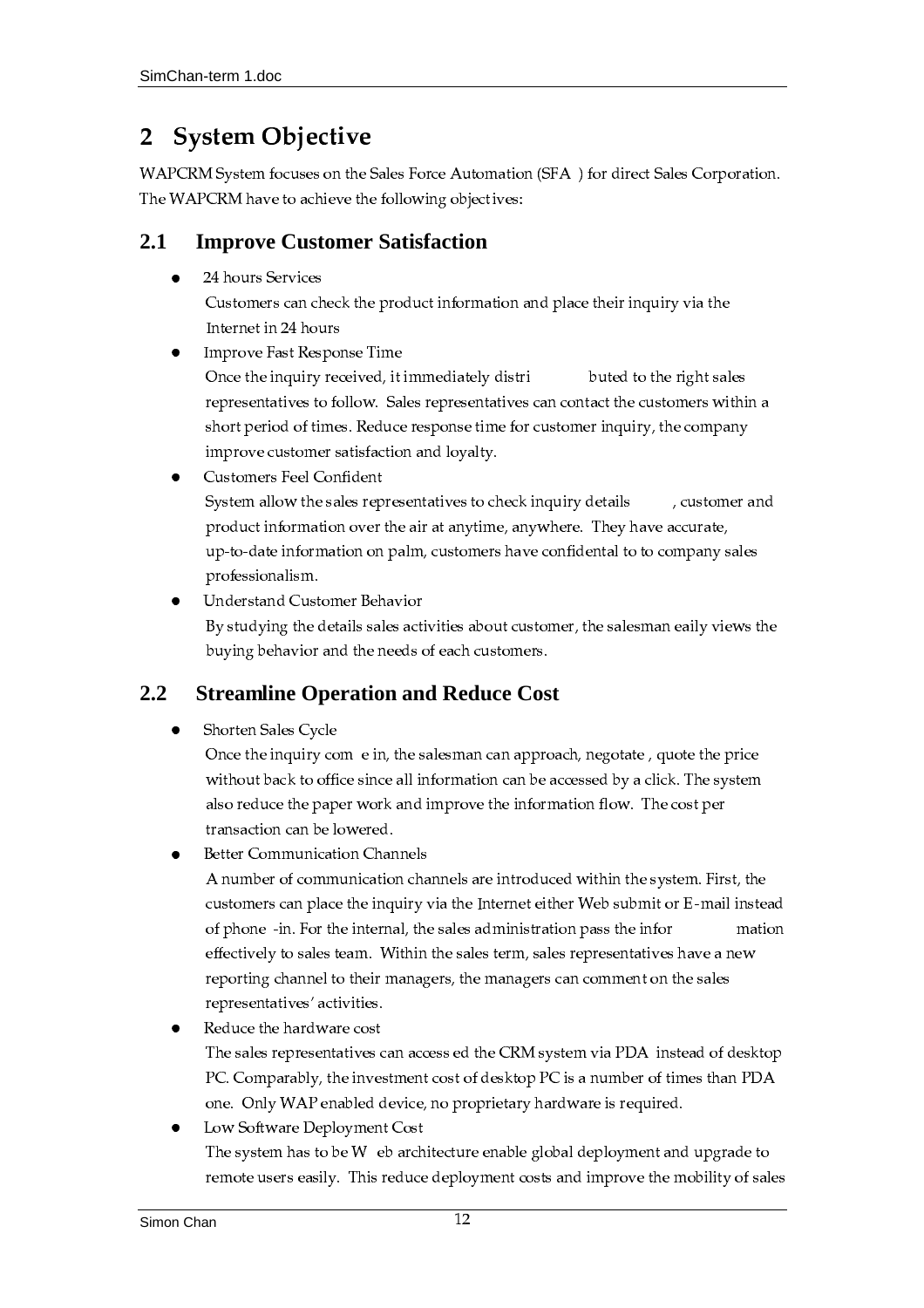with the mobile devices which support the application.

#### $2.3$ **IncreasingRevenue**

Sales Representative Productivity  $\bullet$ 

Sales reps can access and update the sales information at any time, anywhere and any places. It reduce their time to stay in the office desktop, they can concentrate on the sales activity.

Better Sales Team Management  $\bullet$ 

> Sales manager can give an advice to each sales activity of their salesman. They know which customers, or prospects their salesman is handling. The most important, the manager can empower their sales force to proactively track and monitor their performance and to incent them to achieve goals.

Improve Win Probability  $\bullet$ 

> Sales reps can effectively target their selling efforts to focus on high -value deals and meet revenue targets. By tracking customer history, sales rep understand much more about the customer. The chance for successful sale can be increas ed. On the other hand, the sales managers can identify their top performers and assign them to the top account that have the highest win probability.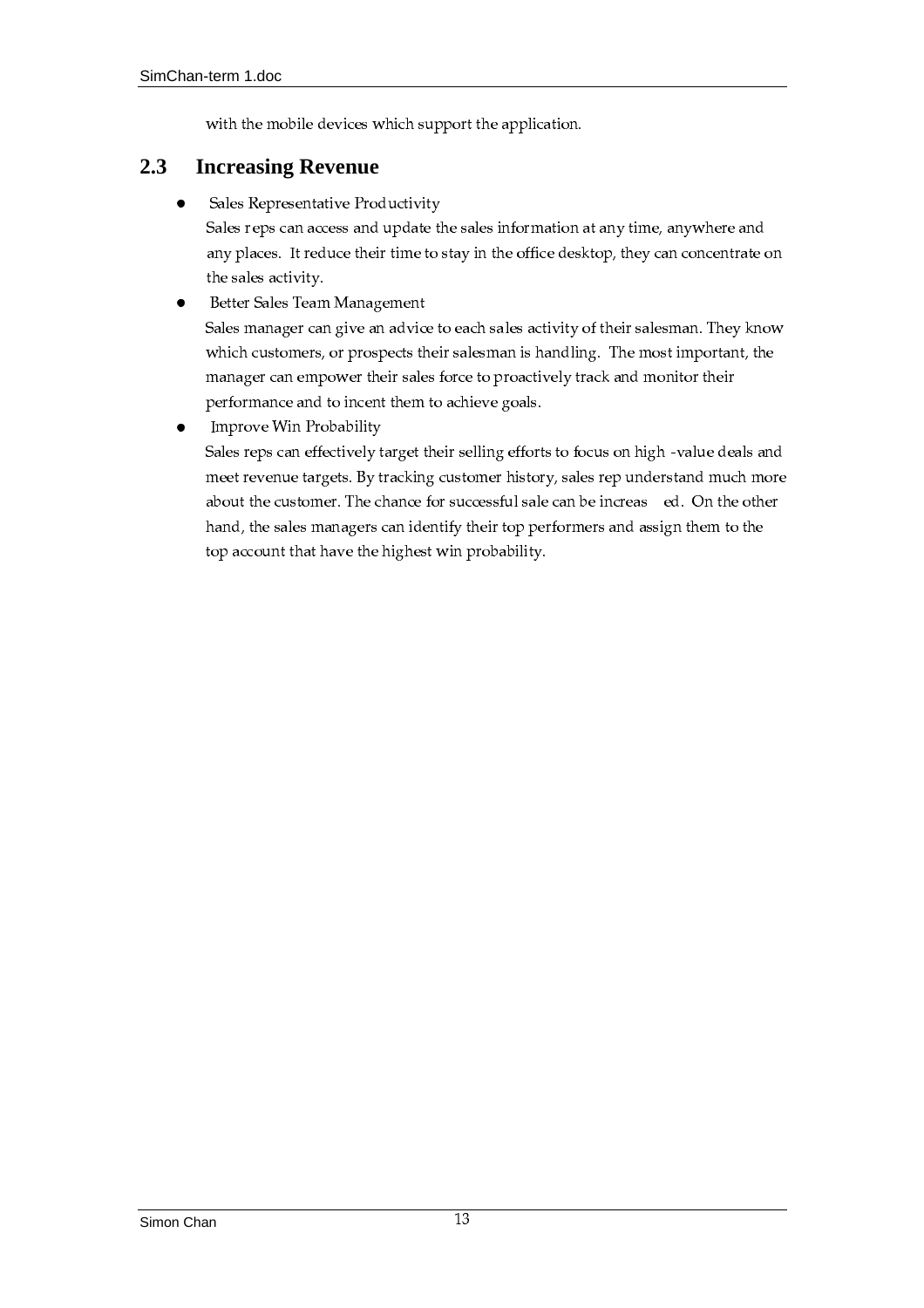#### **System Requirement** 3

#### $3.1$ **SystemOverview (Ref. 7)**

There is totally 6 process in the 1<sup>st</sup> level Data Flow Diagram of the WAPCRM system.

- Process 1.1 Maintenance  $\bullet$
- $\bullet$ Process 1.2 Prospect Handling
- Process 1.3 Inquiry  $\bullet$
- Process 1.4 Activities Tracking  $\bullet$
- Process 1.5 Performance Report
- Process 1.6 Price Approval  $\bullet$

#### $3.2$ **Entity Activities Overview**

Customers can do the following activities via the Internet:

- a) Update their informaton (Function 1.1)
- $b)$ Log their inquiry /Sales Prospect (Function 1.2)
- Enquiry the product information (Function  $(1.3)$ )  $\mathbf{C}$

Sales Administration requires to support the sales force at the back office, the following activites can be performed :

- Sales administration staffs are responsible to maintain the customer, salesman and a) products information. (Function 1.1)
- b) Sales administration have to record all the phone -in customers inquiry / Sales Prospect (Function 1.2)

Sales representatives can perform the following activities via the PDA:

- Enquiry and update the sales prospect assigned to him/her. (Function 1.2) a)
- b) Enquiry product Information, including pricing information and stock on hand (Function 1.3)
- Record the sales activities and read the manager's advice (Function 1.4)  $\mathbf{c}$
- d) Enquiry his /her own customers and related sales activities. (Function 1.4)
- e) Send price approval request to sales manager (Function 1.6)

Sales man agers can access the same functions as the sales representatives. In addition, the following functions can be accessed:

- $a)$ View their own salesman customers, sales prospect and activities. (Function 1.4)
- $b)$ Give an advices to sales activities to their own salesman (Function 1.4)
- c) View the sales performance report of their sales team (Function 1.5)
- d) Approve / reject the price approval request. (Function 1.6)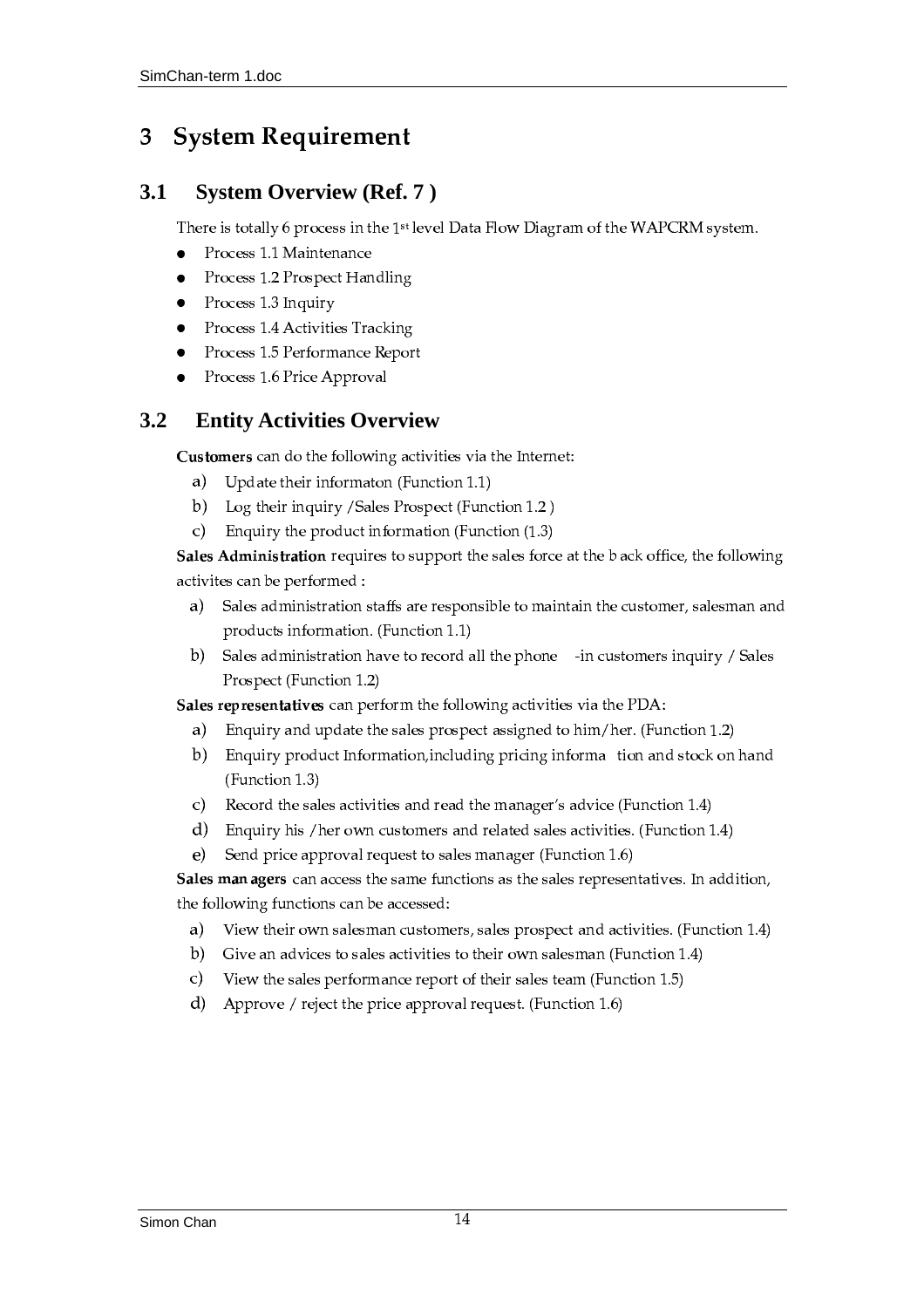#### $3.3$ **Process Overview**

#### $3.3.1$ Maintenance (Process 1.1)

Master files (Customer, Product, and Salesman) maintenance process is accessed by sales administration staffs and customers.



Figure 5 Level 2 DFD of Maintenance

### Function1.1.1CustomerMainten ance

- Sales adminstration staffs are responsible to create, update and delete the customer information.
- Customer can update their own information like contact no, address, email etc.

### Function1.1.2ProductMaintenance

• Sales adminstration staffs are responsible to create, update and delete the company production information

### Function1.1.3SalesmanMaintenance

Sales adminstration staffs are responsible to create, update and delete the  $\bullet$ salesman information such as salesman code, salesman name, his/her managers, his/her subordinates etc.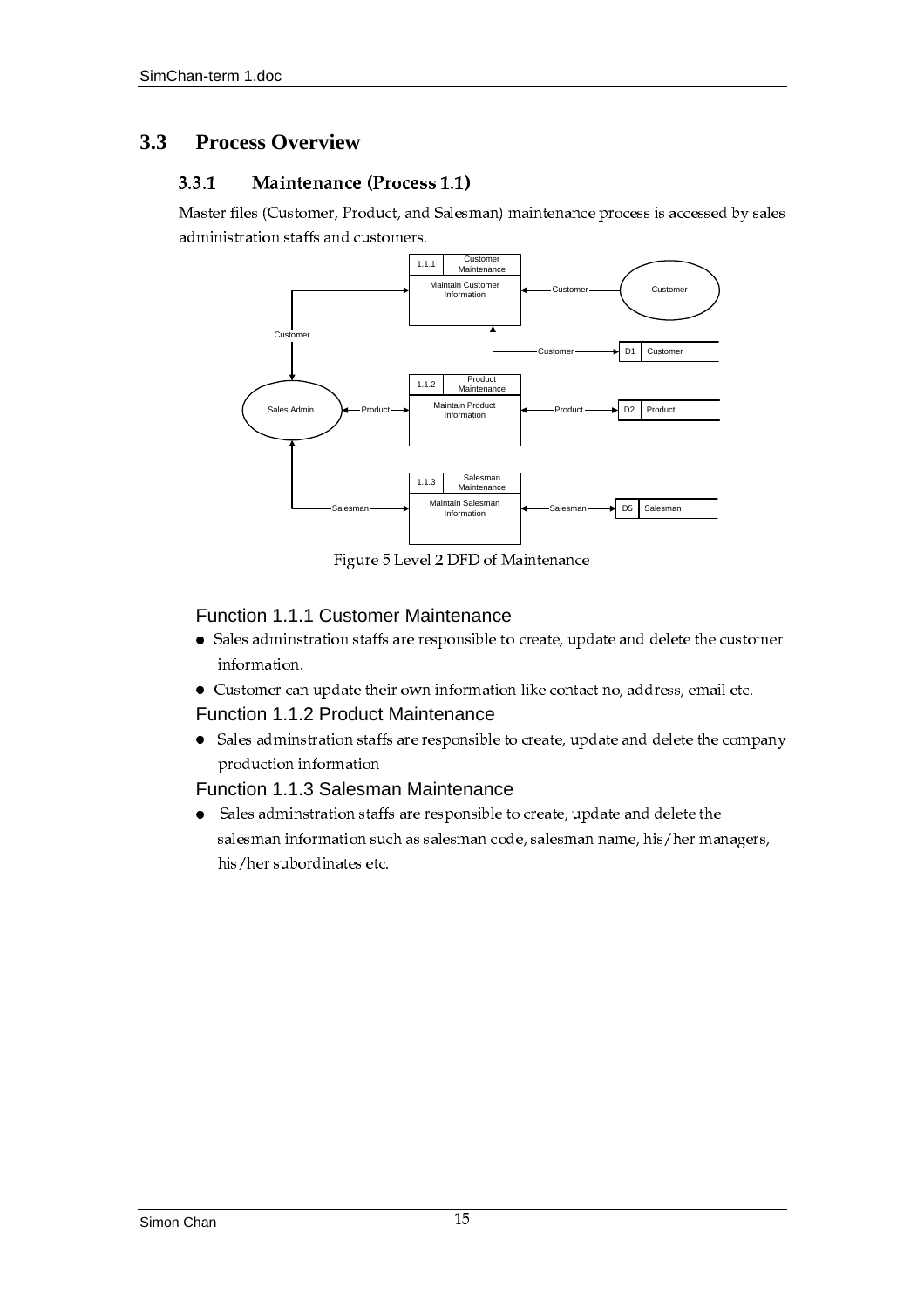#### $3.3.2$ **Prospect Handling (Process 1.2)**

This process is to handle the customer sales prospect . Once the sales prospect is logged, sales representative will be assigned to handle and keep track the status until the deal is closed. Make sure that all the prospects are being followed and their status keep update in the sales cycle.



Figure 6 Level 2 DFD of Prospect Handling

### Function1.2.1 ProspectTransaction

- Sales administration staffs record all the phone -in customer sales prospect information such as contact name, contact phone, address and product interest etc.
- Customer also log the sales prospect by themselves via the Internet
- Once the prospect is logged, its status is set to "under progress"

### Function1.2.2ProspectNotification(Wireless)

• This function monitor any new prospects are created. It will send a notification (Sales Propect ID) to sales representative's mobile device. Ensure the sales representative can handle the sales prospect without any time delay.

### Function1.2.3ProspectInguiry(Wireless)

Sales representative can access the system to check the prospect detail information by supplying the Sales Prospect ID.

### Function1.2.4P rospectUpdate(Wireless)

After each sales activities with the customers, sales representative can update the prospect's status until the prospect is closed either win or loss to competitor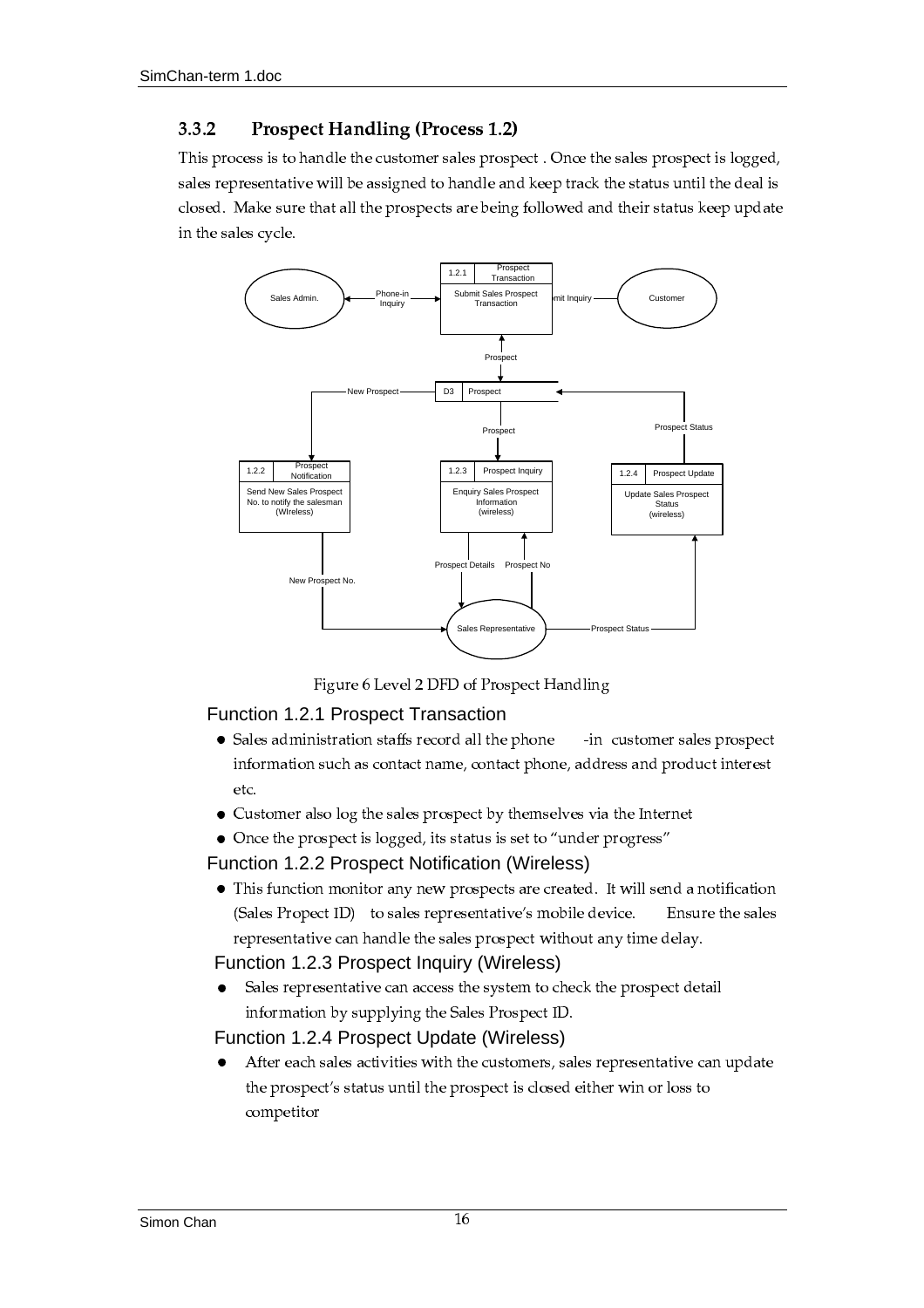#### 3.3.3 **Inquiry (Process 1.3)**

Inquiry process includes a number of inquir y functions for customer, sales adminstration staff, or sales representatives to check customer and product information.



Figure 7 Level 2 DFD of Inquiry

## Function1.3.1CustomerInquiry

· Back-office staffs can check the customer information like addresss, fax, telephone and products in use etc.

### Function1.3.2ProductInguiry

- Back-office staffs check the -to-date product information including stock on hand and pricing information
- Customers can check the up -to-date product information (Exclude price and stock on hand).

### Function1.3.3CustomerInquiry(Wireless)

 $\bullet$  It is same functionality as the function 1.3.1, it is used by the sales representative through the mobile device.

#### Function1.3.4ProductInguiry(Wi reless)

• It is same functionality as the function 1.3.2, stock on hand and price information are the plus. It is only accessed through the sales representative's mobile device.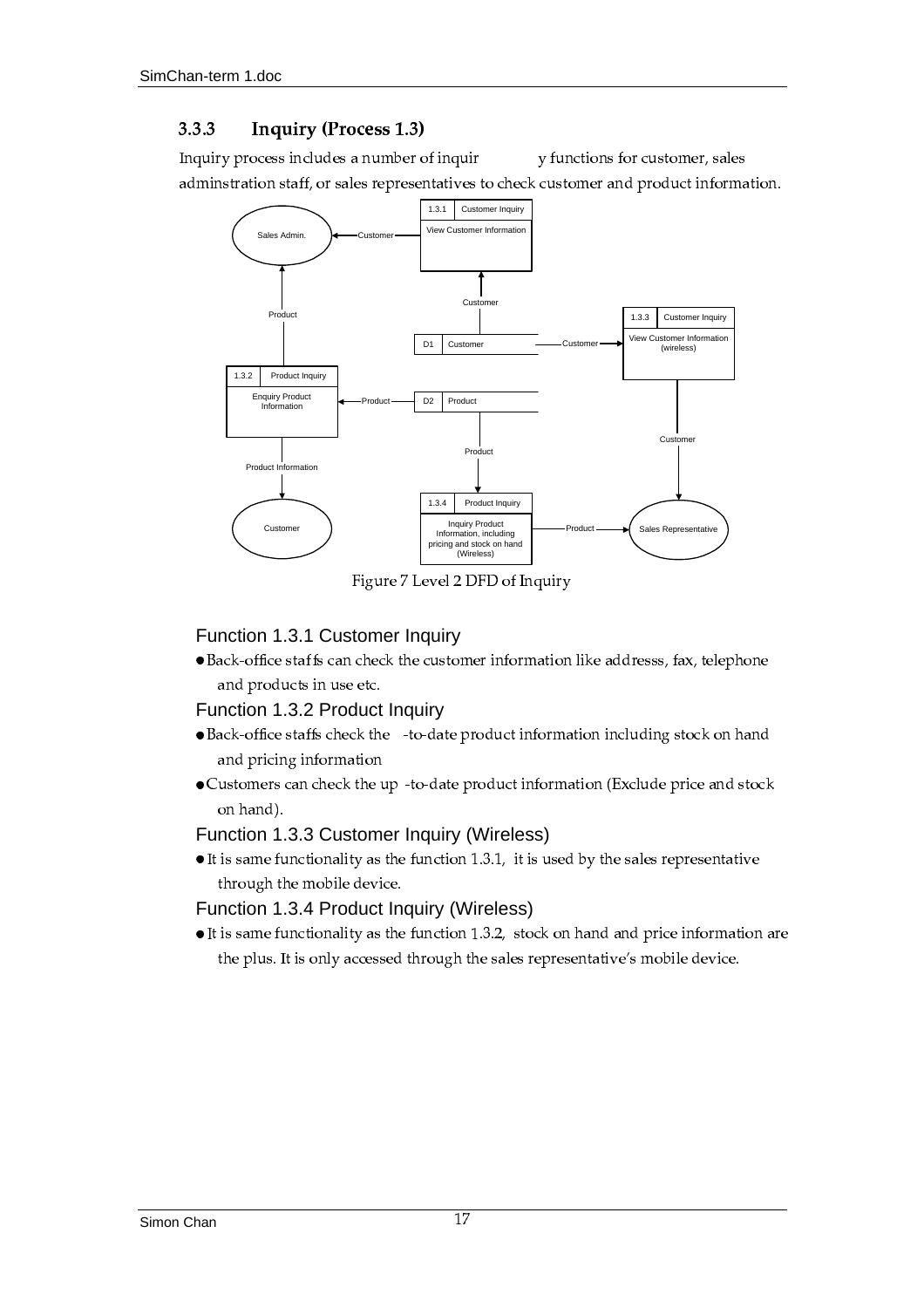#### 3.3.4 **Activities Tracking (Process 1.4)**

This process is the new communication chann el between sales representatives and their managers. Sales representatives have to record every sales activities after customer visit. The sales manager can review the activities one by one and give advice to assist his/her subordinates work. This reduc e the face-to-face review time between the manager and his subordinates, but the sale team management become more efficiency. Another objective is all the customers related sales activities be logged, the sales representative can easy view the customer behavior.s.



Figure 8 Level 2 DFD of Activity Tracking

#### Function1.4.1LogSalesActivities (Wireless)

Sales representative can record the activities details for related customer, such as  $\bullet$ activity type, the abstract content they discuss with the customers.

### Function1.4.2ActivityReview

Sales managers can view their own subordinates sales activities at the back offices.  $\bullet$ They can give advice to specific activities or even call the sales representatives to s ee them.

### Function1.4.3ViewAdvice(Wireless)

Sales representative can view the advice given by his/her managers.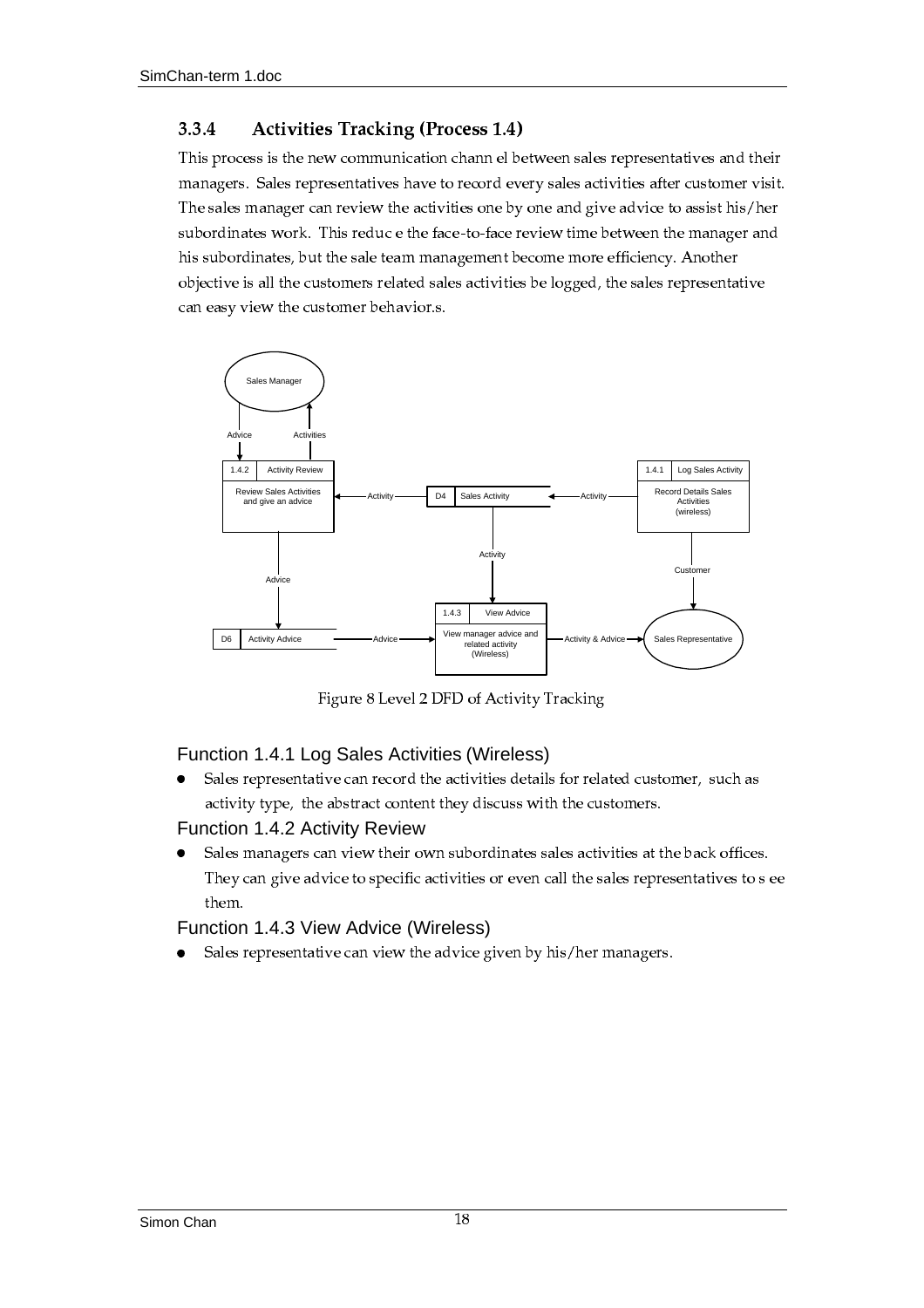#### 3.3.5 Performance Report (Process 1.5)

This process is to collect the sales prospect , sales activities information to gene rate a number of performance analysis report for the sales manager to review the overall performance of his/her sales team or down to each sales representative.

#### 3.3.6 Price Approval (Process 1.6)

This process is to smooth price approval procedure. The sales re presentative send the request for prices approve to back office. The system will notify the authorized manager once the request is received. The sales manager can approve, reject or adjust the price, then send it back to sales representative through the automatic notfication mechanism. This process will facilitates the whole sales cycle.



Figure 9 Level 2 DFD of Price Approval

### Function1.6.1 PricingRequest(Wireless)

Sales representative send pricing request to back office with details information such as product, request price and for which customer.

### Function1.6.2 RequestNotification

This function will send the new come -in pricing approval requests and the pending request to the authorized managers to do the approval.

### Function1.6.3 PricingApprove

Once the manager receive the pricing request, he can decide to approve, reject or  $\bullet$ adjust the new price for the sales representatives.

### Function1.6.3 ApprovalNotification(Wireless)

This process notify the sale representatives their request was be processed by  $\bullet$ manager. They can view the new prices suggested by their manager.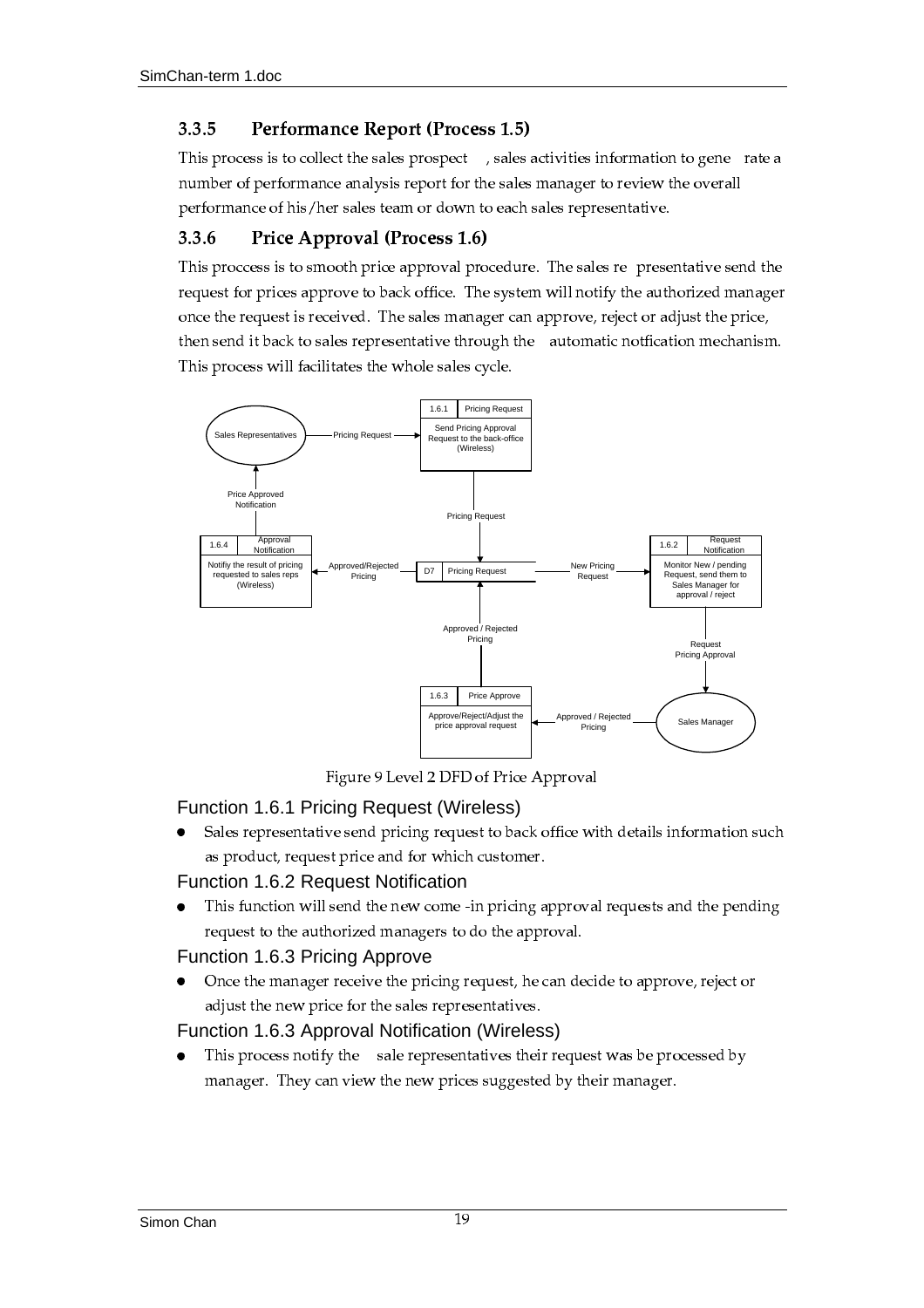# **3.4 Technical Overview**

To automate the sale force, the system make use of the wireless technology to increase the mobility of sales representatives. Sales representatives can access the CRM system via the PDA over the air. The following list is the requirements must be achieved via the PDA at any time and anvwhere.

- $\bullet$ Enquiry customer information, product information, prospect details, and advice given by manager.
- Update prospect status, sales activity details and schedule.
- Request the pricing approval
- Send the notification to sales representative while new prospect is assigned, request price is approved or urgent information

To solve the above requirement, the WAP technology work in two operations : Pull and Push.

#### $3.4.1$ ò2 @ðñ '



Figure 10WAP Pull Model

Actually, WAP Pull technology is exactly the sames as the Web-based model.

- 1. The WAP Client send the encoded request URL to WAP Gateway.
- 2. WAP Gateway decode the request URL and then send to the content server.
- 3. Server process the request and send the response content to the WAP Gateway.
- 4. WAP Gateway encode the response content and send back to the requested client.

#### $3.4.2$ Push Model



Figure 11WAP Push Mode

In the push model, the server push the content to the client(s), the client acts as a receiver only.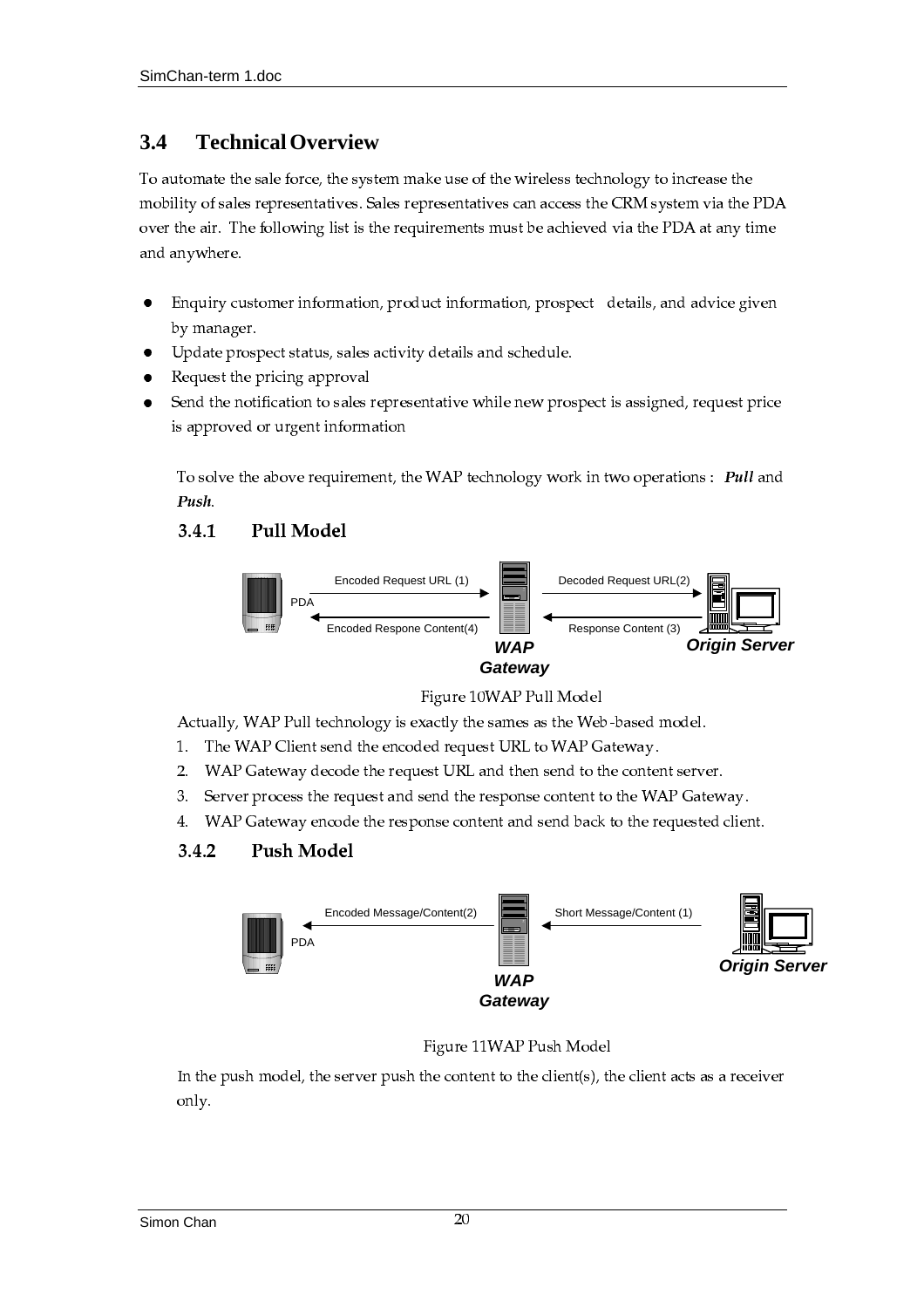### **Functional Specification**  $\boldsymbol{4}$

#### $4.1$ **FunctionOverview**

#### Web Function  $4.1.1$

| Function ID | <b>Function Name</b>        | Data Store             | User                 |
|-------------|-----------------------------|------------------------|----------------------|
| 1.1.1       | Customer Maintenance        | lCustomer              | lCustomer            |
|             |                             |                        | Sales Administrator  |
| 1.1.2       | Product Maintenance         | Product                | Sales Administrator  |
| 1.1.3       | Salesman Maintenance        | Salesman               | Sales Administrator  |
| 1.2.1       | Prospect Transaction        | Prospect               | lCustomer            |
|             |                             |                        | Sales Administrator  |
| 1.3.1       | Customer Inquiry            | Customer               | Sales Administrator  |
| 1.3.2       | Product Inquiry             | Product                | lSales Administrator |
| 1.4.2       | <b>Activity Review</b>      | Sales Activity         | Sales Manager        |
|             |                             | <b>Activity Advice</b> |                      |
| 1.5         | Performance Report          | Customer               | Sales Manager        |
|             |                             | Prospect               |                      |
|             |                             | Sales Activity         |                      |
| 1.6.2       | <b>Request Notification</b> | Pricing Reqest         | Sales Manager        |
| 1.6.3       | Price Approve               | Pricing Request        | Sales Manager        |

#### **Wireless Function**  $4.1.2$

| Function ID | <b>Function Name</b>         | Data Store     | User                 |
|-------------|------------------------------|----------------|----------------------|
| 1.2.2       | <b>Prospect Notification</b> | Prospect       | Sales Representative |
| 1.2.3       | Prospect Inquiry             | Prospect       | Sales Representative |
| 1.2.4       | Prospect Update              | Prospect       | Sales Representative |
| 1.3.3       | Customer Inquiry             | Customer       | Sales Representative |
| 1.3.4       | Product Inquiry              | Product        | Sales Representative |
| 1.4.1       | Log Sales Activity           | Sales Activity | Sales Representative |
| 1.4.3       | View Advice                  | Sales Activity | Sales Representative |
|             |                              | Sales Advice   |                      |

#### 4.1.3 **Automatic Function**

| <b>Function ID</b> | <b>Function Name</b>  | <b>Data Store</b> |
|--------------------|-----------------------|-------------------|
| 1.2.2              | Prospect Notification | Prospect          |
| 1.6.2              | Request Notification  | Pricing Request   |
| 1.6.4              | Approval Notification | Pricing Request   |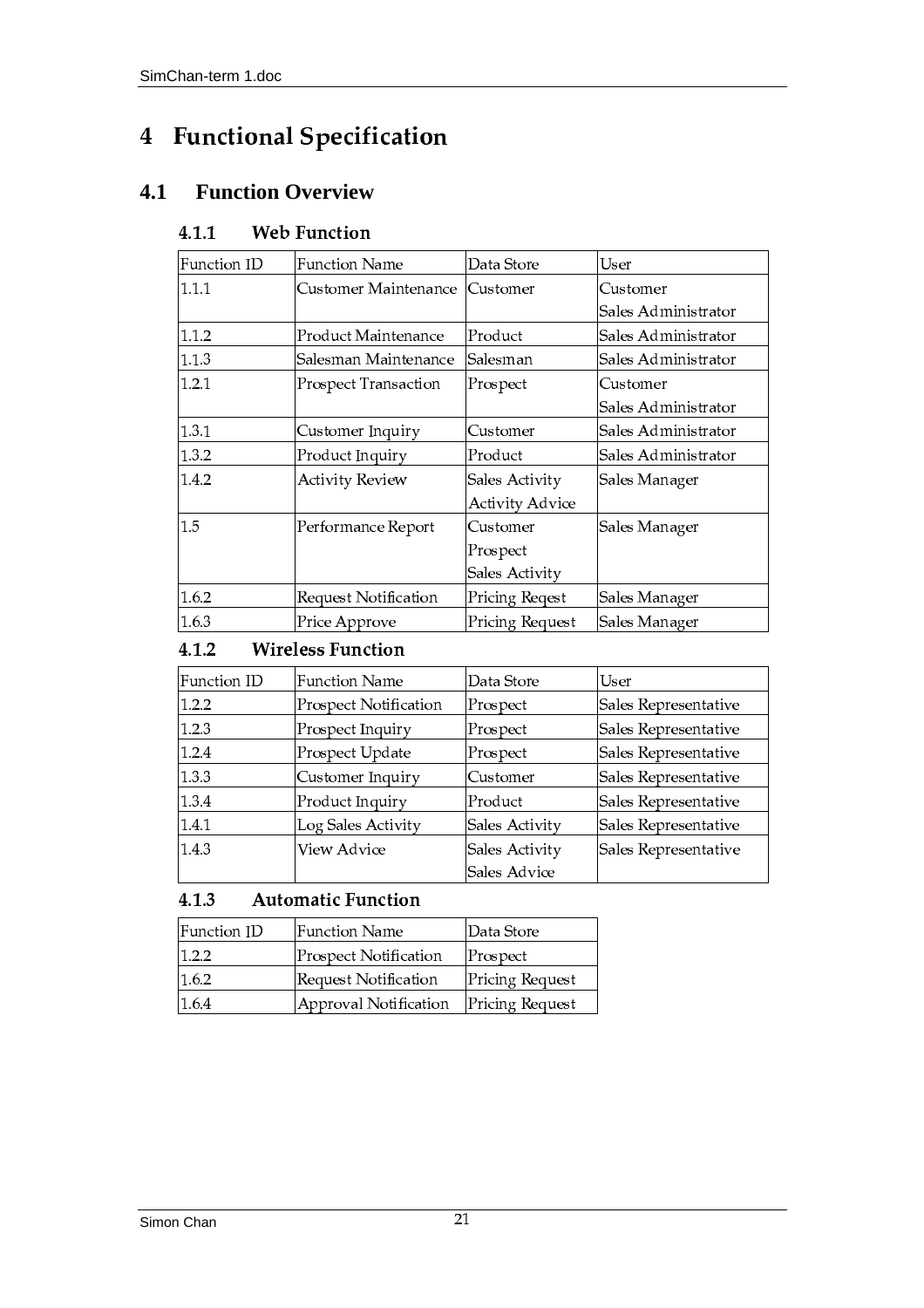#### $4.2$ WebFunctionalDesign

Interal staffs (Sales Adminstr ation and Sales manager) can access the CRMS through the intranet using Internet Browser. And also some of the functions can be accessed by customer via the Internet connection.

Either internal staffs or customers must have a user ID and password to authe nicate their identify before using the CRMS.

| CustomerNo.     |        |              |              |                      |
|-----------------|--------|--------------|--------------|----------------------|
| CustomerName:   |        |              |              |                      |
| BusinessNature: |        | $\mathbf{v}$ | CompanySize: | $\blacktriangledown$ |
| Salesman:       |        |              |              |                      |
| Telephone:      |        |              | Fax:         |                      |
| Email:          |        |              |              |                      |
| Homepage:       |        |              |              |                      |
| Address:        |        |              |              |                      |
| City:           |        |              | State:       | $\blacktriangledown$ |
| Country:        |        | $\mathbf{v}$ | ZipCode:     |                      |
|                 | Submit |              | Cancel       |                      |

Figure 12 Customer Maintenance Page

Both internal sales administration staff and customer can access this function.

The sales administration staff can add and modify the customer information. They can search the customer record by Customer No, Customer Name, or Telephone number. Customer No is the unique identifier for customer record.

Customer Name, telephone, Email and Address are the mandatory fields. The salesman who is assigned to take care of the current customer account.

For customer, he/she can modify his/her own information after login the system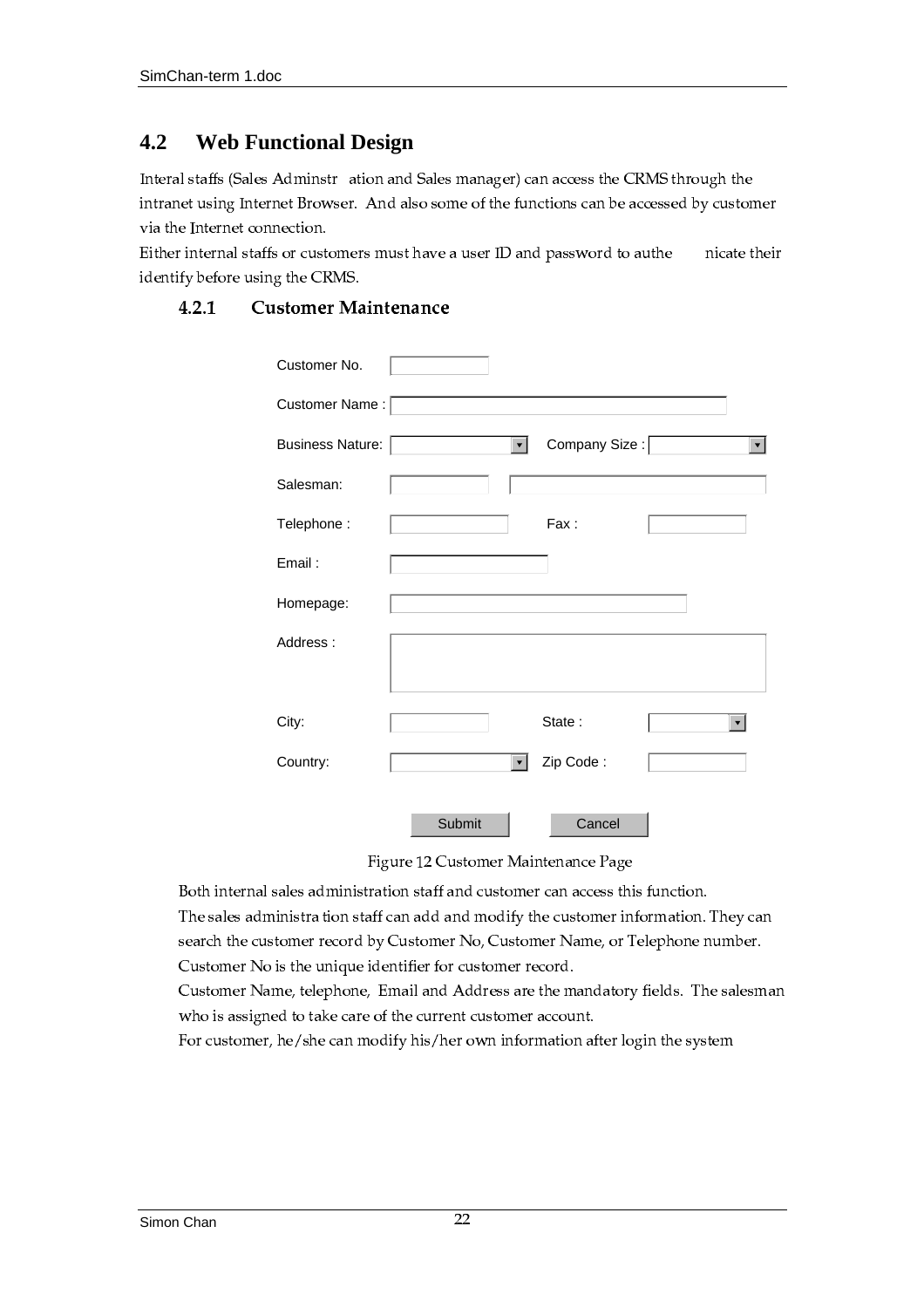#### $4.2.2$ **Product Maintenance**

This function can be accessed by sales administration to mainta in the product information.

| ProductType:            |         |
|-------------------------|---------|
| BrandName:              | Product |
| ProductID:              | Image   |
| Price:                  |         |
| Product<br>Description: |         |
| ProductFeature:         |         |

 $\Box$  Zoomin/out

 $\Box$  Autofeed

□ Auto-Select

 $\Box$  NetworkInterface

 $\Box$  Multi-tray

 $\Box$  LinktoPC

Figure 13Product Maintenance Page

Product ID is primary key to identify the product.

Product can be classified into different product type such as Copier, Fax, Printer etc. The product photo in Bitmap or JPEG can be uploaded to store in database.

#### $4.2.3$ Salesman Maintenance

This function can be accessed by sales administration to maintain the salesman team.

| SalesmanCode: |                         |           |  |
|---------------|-------------------------|-----------|--|
| FirstName:    |                         | LastName: |  |
| Telephone:    |                         | Fax:      |  |
| Email:        |                         |           |  |
| Manager:      | $\overline{\mathbf{v}}$ |           |  |

### Figure 14Salesman Maintenance Page

Salesman code, salesman name, mobile phone and email address are the mandatory fields. Sales team is a generic tree structure. The manager code field is to fill in the upper level of the manager who supervises the salesman. Each manager can supervise one or more salesman. Salesman without manager code is the root (top manager) of the sales team.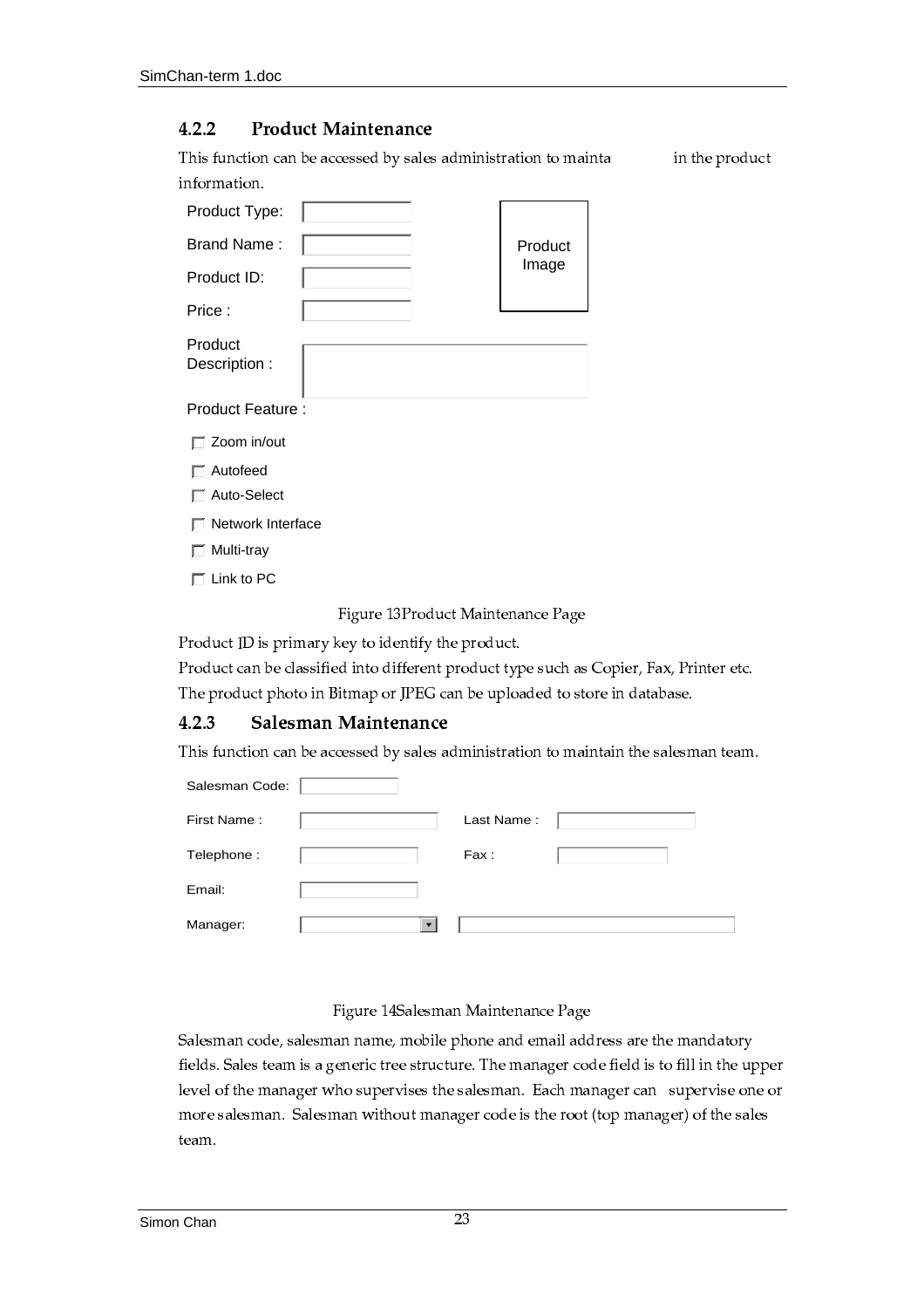#### 4.2.4 **Prospect Transaction**

Both sales administration staff and customer can access this function to log the sales prospect.

| Customer:                 |              |                      |               |                      |
|---------------------------|--------------|----------------------|---------------|----------------------|
| ContactPerson:            |              |                      |               |                      |
| Telephone:                |              |                      | Fax:          |                      |
| Email:                    |              |                      |               |                      |
| Type:                     |              | $\blacktriangledown$ |               |                      |
| Address:                  |              |                      |               |                      |
| City:                     |              |                      | State:        | $\blacktriangledown$ |
| Country:                  |              | $\blacktriangledown$ | ZipCode:      |                      |
| Salesman                  | $\mathbf{v}$ |                      |               |                      |
| ProductInterest           |              |                      |               |                      |
| AnalogCopier              |              | 匚                    | DigitalCopier |                      |
| Fax<br>П                  |              | $\Box$ Printer       |               |                      |
| Multi-FunctionMachie<br>г |              | Scanner<br>Г         |               |                      |
|                           | Submit       |                      |               | Cancel               |

Figure 15 Prospect Page

Customers have to login before entering the sales prospect . The customer no. And customer name is shown for display only.

Sales Administration has to enter the related customer for sales prospect, otherwise the system will create the new customer no while the sale prospect is added.

Salesman Code, address, contact name, telephone and product interested are the mandatory fields. Press [Submi t] to confirm the prospect. The server responses "Prospect No.: xxxxxxxxx is logged, thank you for using service" if the prospect is logged successfully.

The system will send a message to notify the salesman the new prospect is logged.

#### 4.2.5 **Customer Inquiry**

This function is similar to customer maintenance function, only the update is not allowed.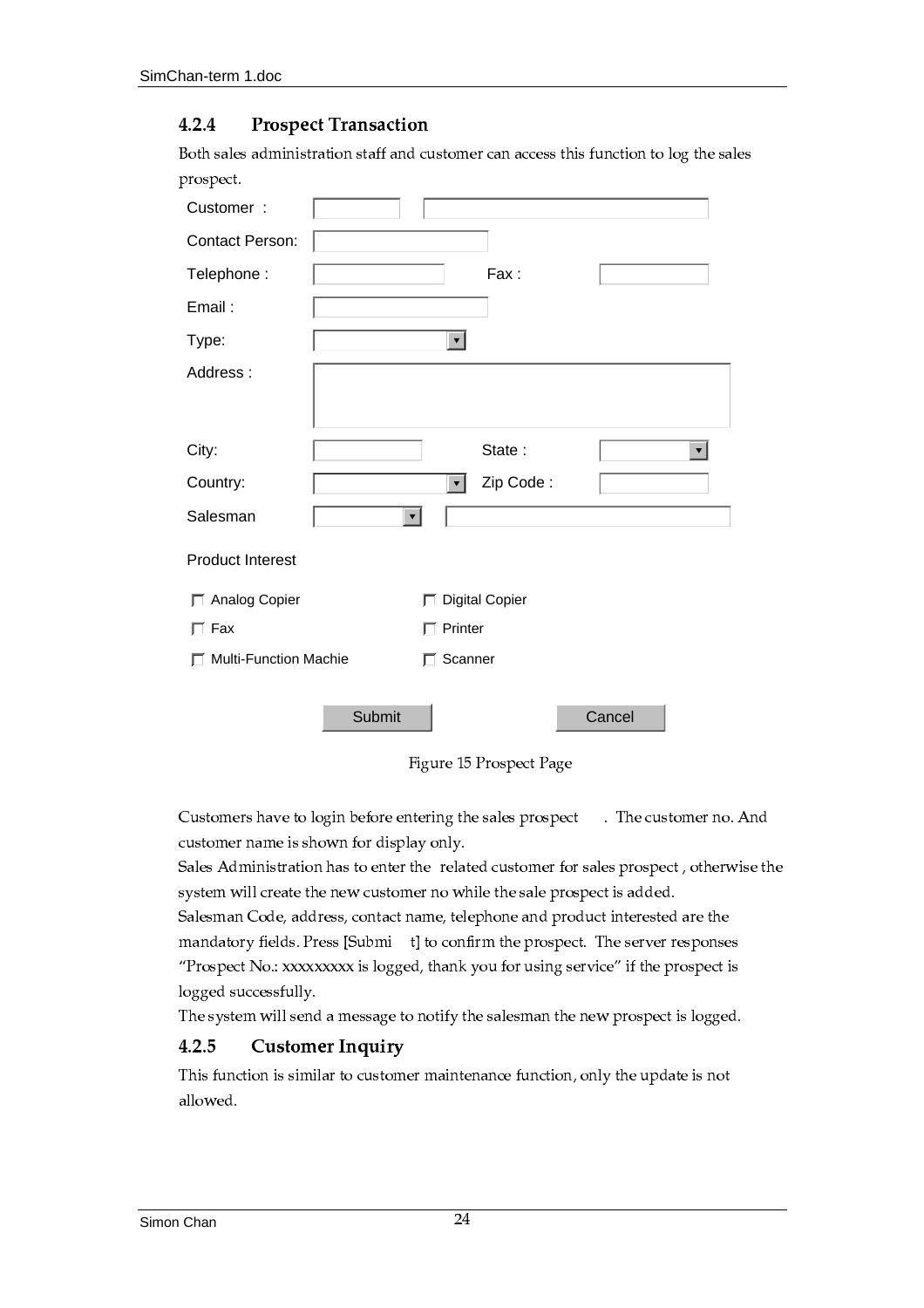#### $4.2.6$ **Product Inquiry**

| ProductType:      |                   |                         |
|-------------------|-------------------|-------------------------|
| BrandName:        |                   |                         |
| ProductNo.:       |                   |                         |
| PriceRange:       |                   | $\overline{\mathbf{v}}$ |
| SelectFeature:    |                   |                         |
| $\Box$ Zoomin/out | Multi-tray<br>I.  | $\Box$ Auto-Select      |
| $\Box$ Autofeed   | $\Gamma$ LinktoPC | 1 NetworkInterface      |
| Submit            |                   | Reset                   |

Figure 16 Product Searching Criteria

This function is used to search for the product information and its details. Customer can search the desirable product by entering the search criteria such as brand name, product type, product no., and pricing range, also select one ore more product features.

The product matched the search criteria is listed out in the table formation. By clicking the row, the corresponding details product information with product photo are shown For the internal staff, the product detail pricing and stock quantity are shown.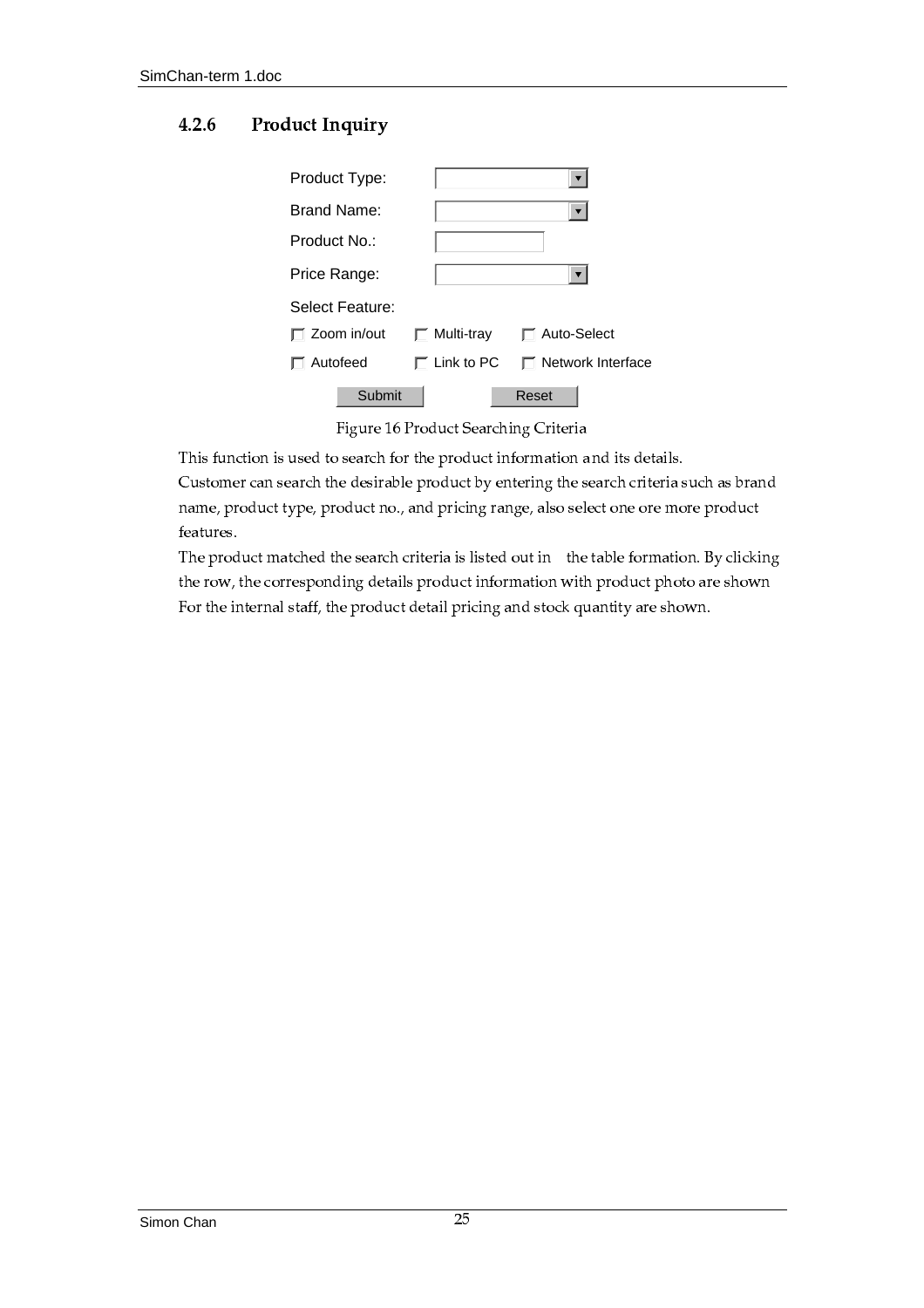#### 4.2.7 **Activity Review and Advice**

Only sales manger can access this function. The sales manager can only view these activities logged by his/her subordinates.

| Salesman:            |        |                      |       |  |
|----------------------|--------|----------------------|-------|--|
| <b>ActivityDate:</b> |        | To                   |       |  |
| <b>ActvityType</b>   |        | $\blacktriangledown$ |       |  |
| <b>ShowAdvice</b>    | ⊽      |                      |       |  |
|                      | Search |                      | Reset |  |

Salesman:xxxxx ActivityDate:99/99/9999 Subjectxxxxxxxxxxxxxxxxxxxxxxxxxxxxx Manager.xxxxx AdviceDate:99/99/9999 Subjectxxxxxxxxxxxxxxxxxxxxxxxxxxxxx Salesman:xxxxx ActivityDate:99/99/9999 Subjectxxxxxxxxxxxxxxxxxxxxxxxxxxxxx Manager.xxxxx AdviceDate:99/99/9999 Subjectxxxxxxxxxxxxxxxxxxxxxxxxxxxxxxx Salesman :xxxxx ActivityDate:99/99/9999 Subjectxxxxxxxxxxxxxxxxxxxxxxxxxxxxx Salesman:xxxxx ActivityDate:99/99/9999 Subjectxxxxxxxxxxxxxxxxxxxxxxxxxxxxx Manager.xxxxx AdviceDate:99/99/9999 Subject.xxxxxxxxxxxxxxxxxxxxxxxxxxxxxx

### Figure 17 Sales Activity List

The manager searches the activities by salesman code, activity date, activit y type, and related customer. "Show Advice" checkbox is to select to display the related advice or not. The activities are grouped by salesman and sorted in chronological order. The activities and its related advice are grouped together. The subject of act ivities is displayed in the list.

| ActivityDate: 99./99/9999 ActivityType: xxxxxxxxx |      |        |  |
|---------------------------------------------------|------|--------|--|
|                                                   |      |        |  |
| <b>ContactPerson</b> : xxxxxxxxxxxxxxxxxxxxx      |      |        |  |
|                                                   |      |        |  |
| <b>ActivityDetails:</b>                           |      |        |  |
|                                                   |      |        |  |
|                                                   |      |        |  |
|                                                   |      |        |  |
|                                                   |      |        |  |
|                                                   |      |        |  |
|                                                   |      |        |  |
|                                                   |      |        |  |
| Previous                                          | Next | Advise |  |

### Figure 18 Activity Details

Double click the activity row, the detail activity / advice is shown. Click the [Advice] button to add the new advice to the activity.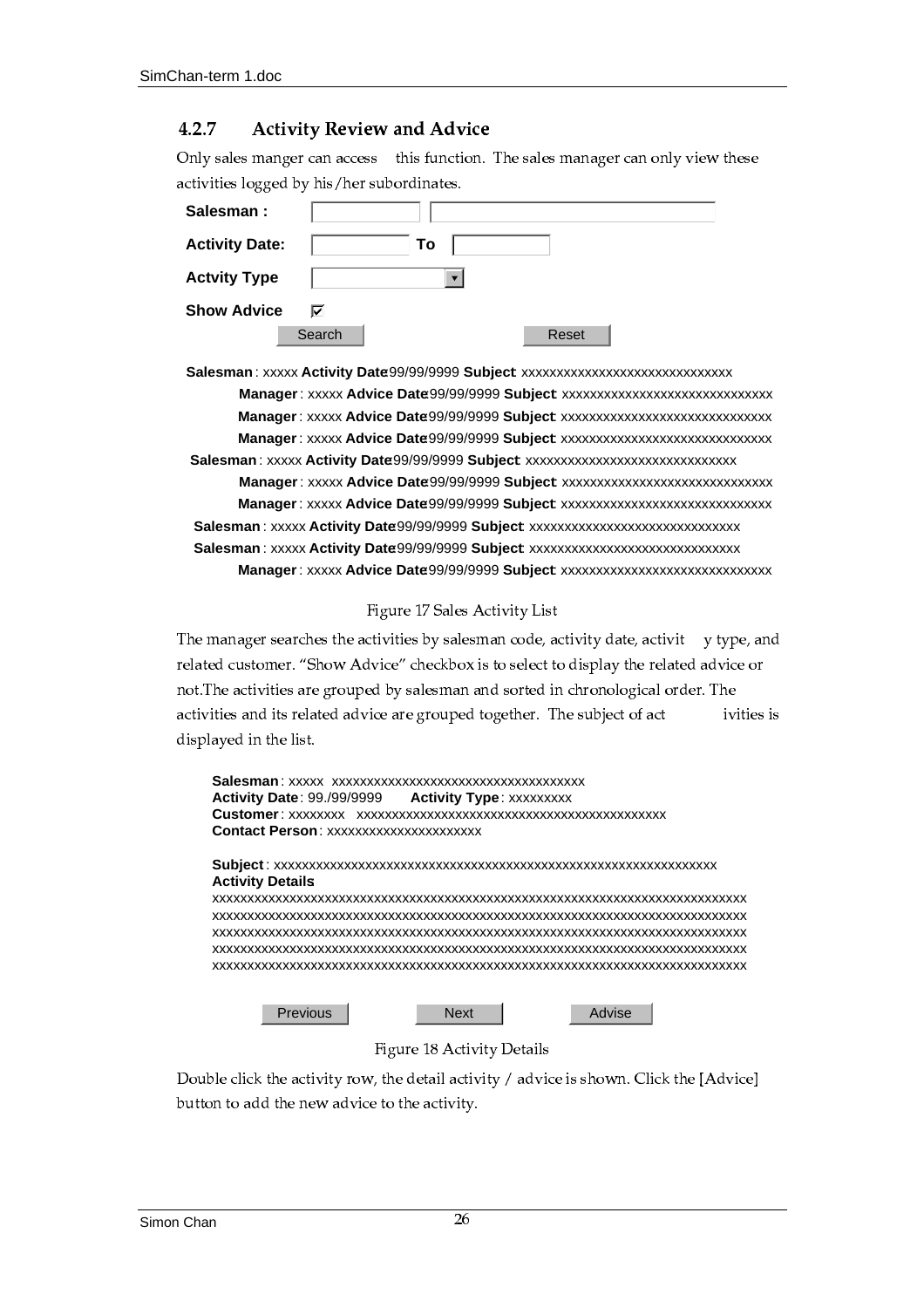#### 4.2.8 Price Approve

Sales manager to approve the pricing request logged by salesman uses this function. Once the salesman logs the pricing request, the system will send an email to notify his manager to do the approval. Manager can get the request by key in the Reque st ID or search the unapproved request in the waiting queue.

| RequestID:        | $\overline{\mathbf{v}}$   |          |               |                  |                   |
|-------------------|---------------------------|----------|---------------|------------------|-------------------|
| Salesman          | $\blacktriangledown$      |          |               |                  |                   |
| Customer:         |                           |          |               |                  |                   |
| ItemNo.           | Description               | Quantity | List<br>Price | Request<br>Price | Approved<br>Price |
| <b>XXXXXXXXXX</b> | XXXXXXXXXXXXXXXXXXXXXXXXX | 999      | 9,999.99      | 9,999.99         |                   |
| <b>XXXXXXXXXX</b> | XXXXXXXXXXXXXXXXXXXXXXXX  | 999      | 9,999.99      | 9,999.99         |                   |
| XXXXXXXXXX        | XXXXXXXXXXXXXXXXXXXXXXXXX | 999      | 9,999.99      | 9,999.99         |                   |
| XXXXXXXXXX        | XXXXXXXXXXXXXXXXXXXXXXXXX | 999      | 9,999.99      | 9,999.99         |                   |
|                   |                           |          |               |                  |                   |
|                   | Submit                    |          | Reset         |                  |                   |

Figure 19 Pricing Approval Page

Manager can simply approve / reject the whole request, or review the pricing of each item. Press [Submit] to confirm the approval action, then the system will send message to notify the salesman.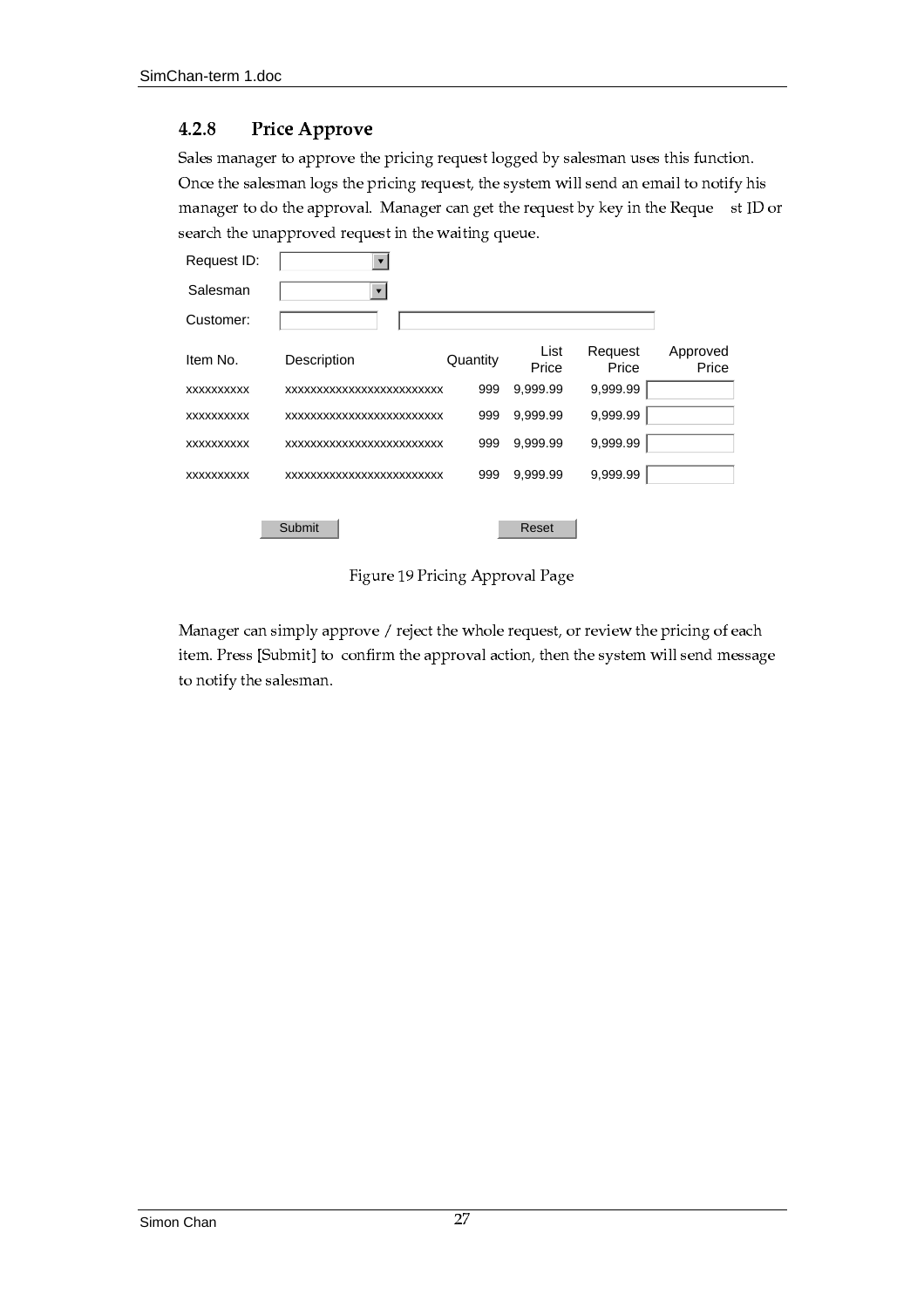#### **WAPFunctionalDesign** 4.3



Figure 20 WAP Screen Flow Overview

#### $4.3.1$ **System Login**

User must key in the access code to verify the permission to use the system, the subscriber ID will be checked against the access code. If verification fail, "Access Denied" is shown.

| <b>WAPCRMS</b>       | <b>WAPCRMS</b> |
|----------------------|----------------|
| AccessCode: xxxxxxxx | AccessDenied!  |
| ΟK                   | <b>Back</b>    |

Figure 21 a) Login and b) Access Denied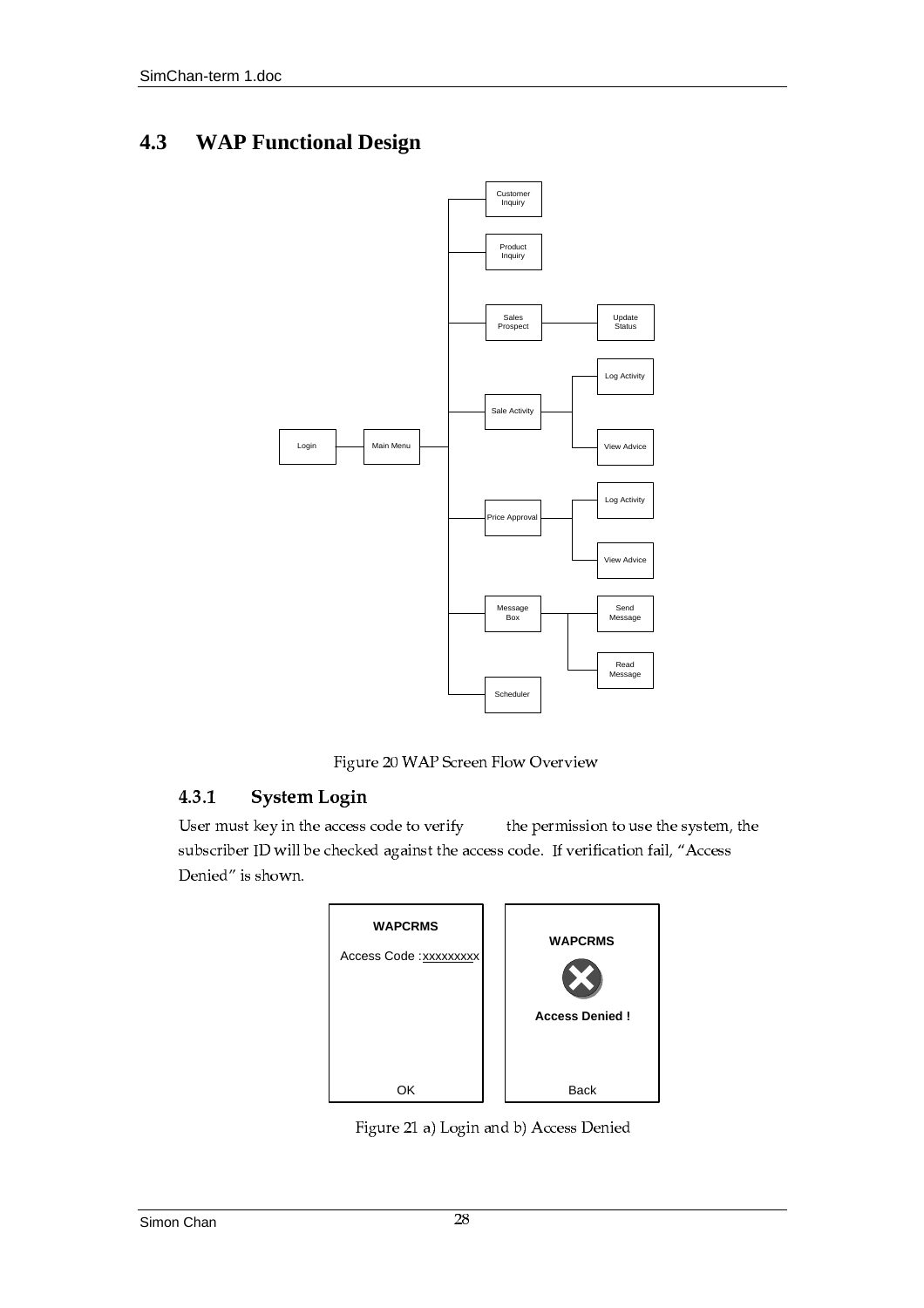#### $4.3.2$ **Main Menu**

A list of function items shown, user can select any of one to enter the function, sub-menu screen or logout the system.

The main menu shown after login, salesman can choose one of them to perform the function they want or to log out the system.



Figure 22 WAP Main Menu

#### 4.3.3 **Customer Inquiry**

Salesman can enter any one of the search criteria - Customer No, Customer Name, Phone or Contact Person. The request send back to the Server when [Search] is selected.

| <b>WAPCRMS</b><br>Customer                 | <b>WAPCRMS</b><br>Customer                                                                                                           | <b>WAPCRMS</b><br>Customer(xxxxxx)                                                                                                                         |
|--------------------------------------------|--------------------------------------------------------------------------------------------------------------------------------------|------------------------------------------------------------------------------------------------------------------------------------------------------------|
| CustomerNo:<br>Name:<br>Phone:<br>Contact: | CustNo.Name<br>XXXXXXXXXXXXXXXXXXXXX<br>XXXXXXXXXXXXXXXXXXXX<br>XXXXXXXXXXXXXXXXXXXX<br>XXXXXXXXXXXXXXXXXXXX<br>XXXXXXXXXXXXXXXXXXXX | Name:xxxxxxxxxxxxxxxx<br>Addr:xxxxxxxxxxxxxxxxx<br>XXXXXXXXXXXXXXXXX<br>Phone:xxxxxxxx<br>Fax:xxxxxxxxx<br>contact:xxxxxxxxxxxxxxx<br>CRLimted: 999.999.99 |
| SearchBack                                 | <b>NextBack</b>                                                                                                                      | <b>MachineBack</b>                                                                                                                                         |

Figure 23 Customer Inquriy

After the server receive the request, it process the search in the customer base and send the matched result to client with a list of matched records. As the screen size and brandwidth constraints, only a few records is sent each time. The salesman select the customer in the list, then the details information of selected customer shown. Choose [Machine] option, the machines owned by the customer displayed. Select the desired machine which details information shown in the next screen.

| <b>WAPCRMS</b><br>Customer(xxxxxx)                                                                                                      | <b>WAPCRMS</b><br>Customer(xxxxxx)                                                                                                                           |
|-----------------------------------------------------------------------------------------------------------------------------------------|--------------------------------------------------------------------------------------------------------------------------------------------------------------|
| ProdModelSerial<br>XXXXXXXXXXXXXXXXXXXX<br>XXXXXXXXXXXXXXXXXXXX<br>XXXXXXXXXXXXXXXXXXXX<br>XXXXXXXXXXXXXXXXXXXX<br>XXXXXXXXXXXXXXXXXXXX | SerialNo:xxxxxxxxxxxxx<br>ProdNo.:xxxxxxxxxxx<br>Install: 99/99/9999<br>Warranty:99/99/9999<br>99/99/9999<br>AV.Meter:9.999,999.99<br>Rate/Chg:99,999/0.9999 |
| <b>Back</b><br>Next                                                                                                                     | <b>Back</b>                                                                                                                                                  |

Figure 24 Machines Owned By Customer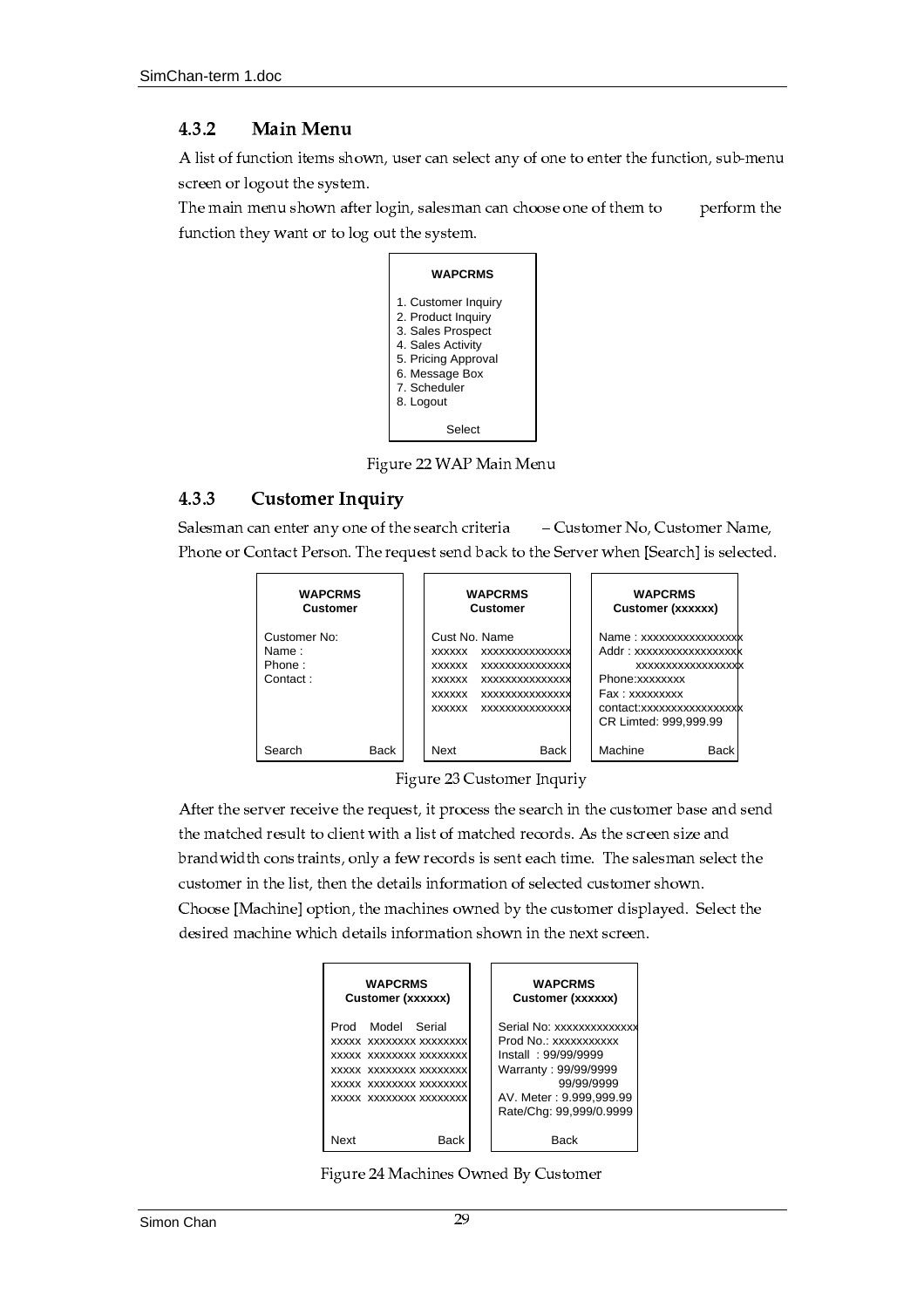#### 4.3.4 **Product Inquiry**

| <b>WAPCRMS</b><br>Product           | <b>WAPCRMS</b><br>Product(xxxxxxxxx)                                                                             | <b>WAPCRMS</b><br>Product(xxxxxxxxx)                                          |
|-------------------------------------|------------------------------------------------------------------------------------------------------------------|-------------------------------------------------------------------------------|
| BrandNo.:<br>ProductNo:<br>ModelNo: | Brand:xxxxxxxxxxxx<br>ModelNo:xxxxxxxxxx<br>Type:xxxxxxxxxxxxx<br>Feature:xxxxxxxxxxxxxx                         | QOH:9,999,999<br>Available: 9,999,999<br>Reserved: 9,999,999                  |
| ProductType:<br>SearchBack          | <b>XXXXXXXXXXXXXXX</b><br><b>XXXXXXXXXXXXXXX</b><br>WarrPeriod:99Mths<br>Price: 9,999,999.99<br><b>StockBack</b> | OnOrder:9,999,999<br>GPrice: 9,999,999.99<br>Cost:9,999,999.99<br><b>Back</b> |

Figure 25 Product Inquiry

Salesman keys in the sea rch criteria - Brand No., Product No., Model No. or Product Type. Send the request to server, the server returns the result set to the client. The salesman can check the product information, pricing and also the stock quantity like Quanity On Hand, Reserved Quanity, Quantity Available and Quantity On Order.

#### 4.3.5 **Sales Activity**

| <b>WAPCRMS</b><br><b>SalesActivity</b>           | <b>WAPCRMS</b><br>LogActivity                                                                                                                                         | <b>WAPCRMS</b><br><b>ViewAdvice</b>                                                   | <b>WAPCRMS</b><br>Advice                                                                                                                          |
|--------------------------------------------------|-----------------------------------------------------------------------------------------------------------------------------------------------------------------------|---------------------------------------------------------------------------------------|---------------------------------------------------------------------------------------------------------------------------------------------------|
| 1. Log Activity<br>2. View Advice<br>3.Scheduler | Customer:xxxxxxxxxxxxx<br>Date: 99/99/9999<br>Prospect:xxxxxxxxxx<br>Type:xxxxxxxxxxx<br>Details:xxxxxxxxxxxxxxx<br>XXXXXXXXXXXXXXXXXXXXXXX<br>XXXXXXXXXXXXXXXXXXXXXX | Customer:xxxxxxxxxxx<br>Prospect:xxxxxxxxxxxx<br>ActivityDate:99/99/9999<br>New:Y/N/A | Customer:xxxxxxxxxxxx<br>Advice:xxxxxxxxxxxxx<br>XXXXXXXXXXXXXXXXXXXXX<br>XXXXXXXXXXXXXXXXXXXXX<br>XXXXXXXXXXXXXXXXXXXXX<br>XXXXXXXXXXXXXXXXXXXXX |
| <b>SelectBack</b>                                | AddBack                                                                                                                                                               | SearchBack                                                                            | SearchBack                                                                                                                                        |

Figure 26 Log Sales Activity and View Advice

Sub-menu is shown with 3 menu items : 1) Log Activity, 2) View Advice and 3) Scheduler

Log Activity - Enter the details of the sales activity with related customer, press [Add] to save the databse.

View Advice - Enter the search criteria, and sent back to server. The matched advice sent back to client side.

Scheduler - Enter the new appointment - Call the PDA preloaded scheduler program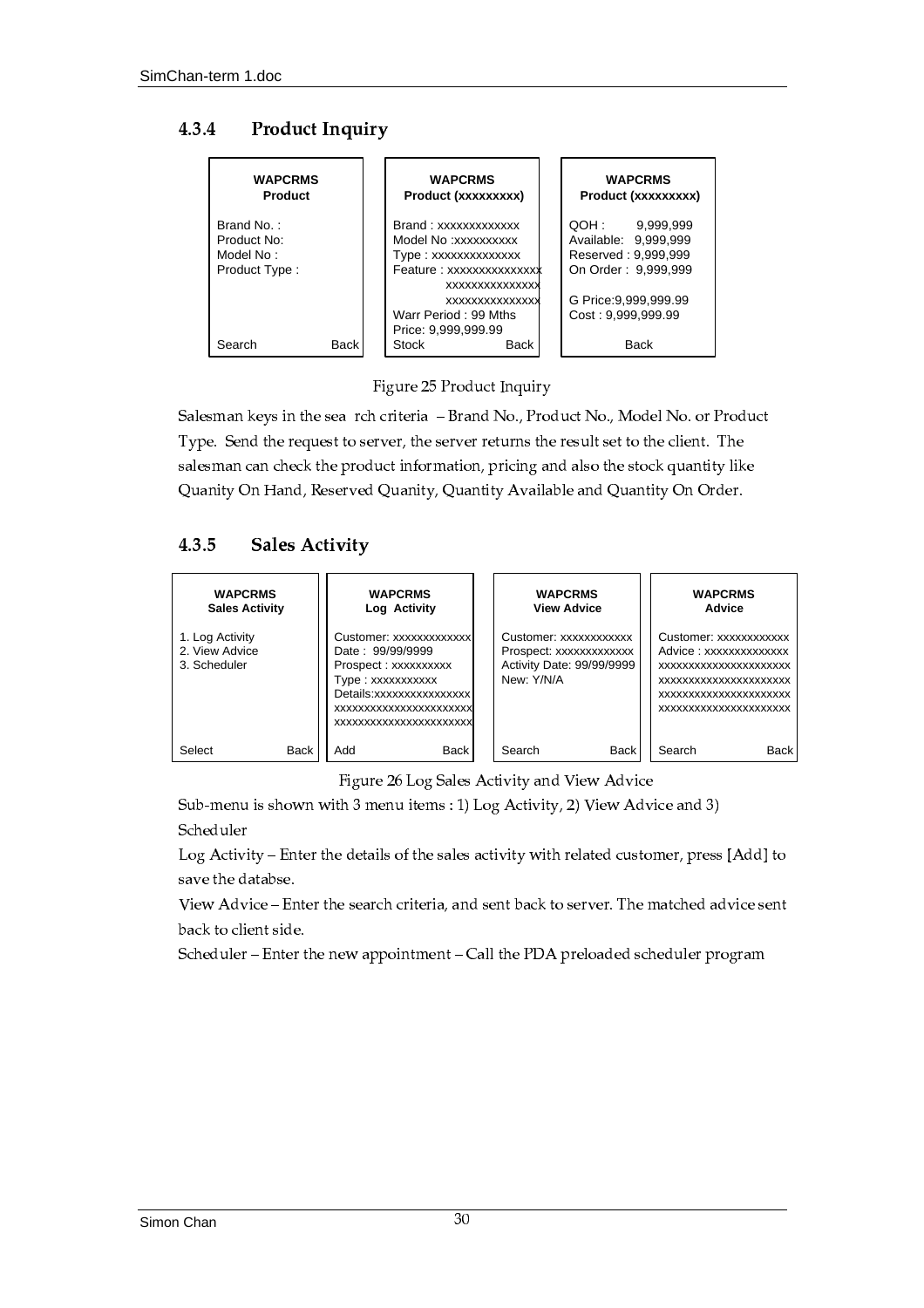#### 4.3.6 **Sales Prospect Inquiry**

Once the salesman receives the new prospect notification, he can use the prospect no. or customer name, phone or contact to get details information from the server.

Also the salesman can update the status of the prospect by select the proper status and press [update] to send back to server.



Figure 27 Prospect Inquiry & Update

The prospect status is to keep track of the life cycle of the prospect.



Figure 28 Life Cycle of Prospect

| Status                | Description                                      |
|-----------------------|--------------------------------------------------|
| <b>New</b>            | The initial status of the prospect.              |
| Received              | Salesman has received the prospect               |
| <b>Under Progress</b> | Salesman start to handle the prospect            |
| Disqualify            | The prospect does not match the business         |
| Pending               | The prospect is pended for a while               |
| Win                   | Salesman wins the prospect, and become the order |
| Loss                  | Salesman loses the prospect to the competitors   |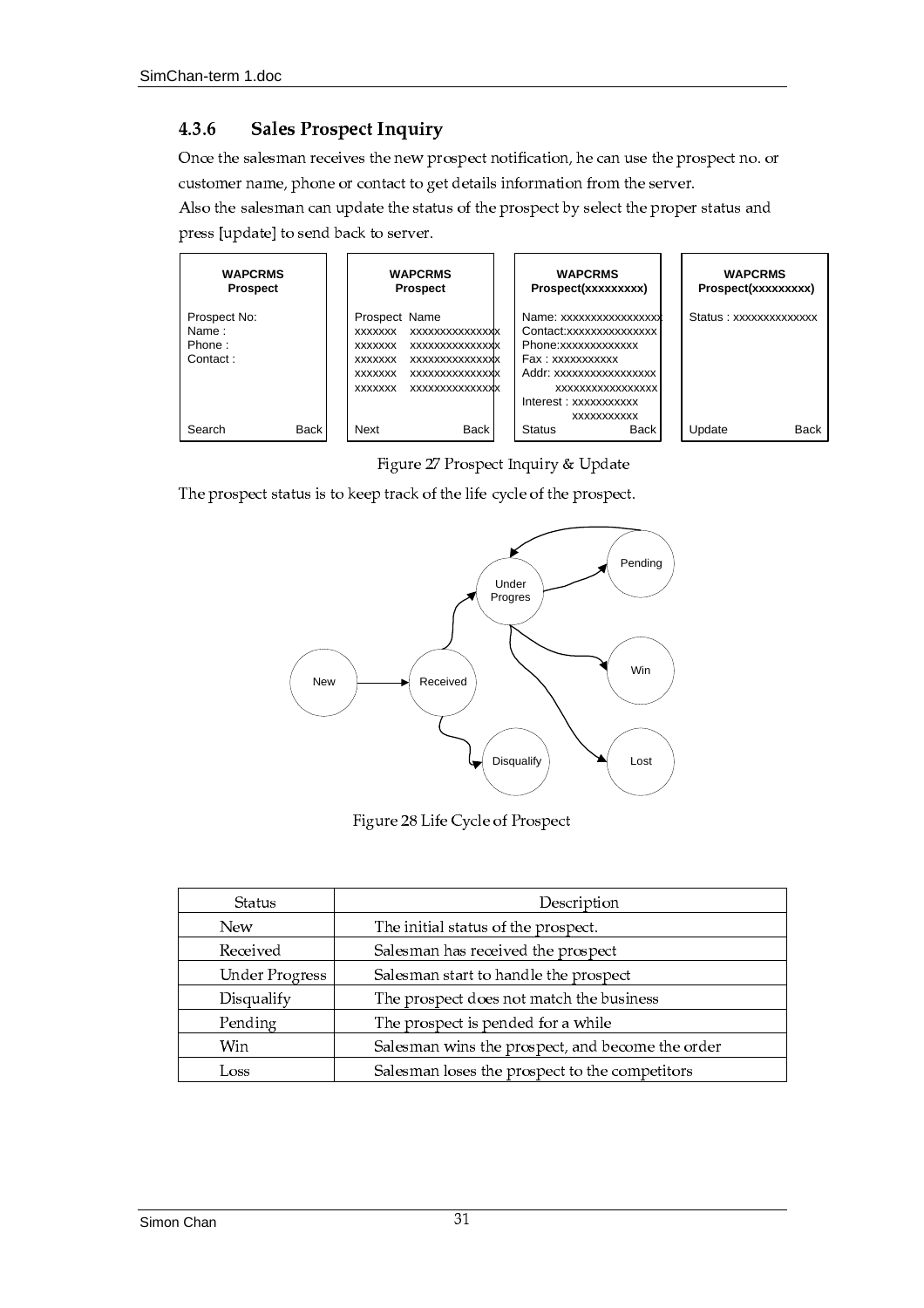#### 4.3.7 Price Approval

Within the price a pproval screen, there are  $2$  menu items  $-$ a) Request and b) Check Approval

Request - Salesman can enter the item and request price for the customer. The request is sent back to the office, and notify the senior manager to proceed it.

| <b>WAPCRMS</b><br>PriceApproval | <b>WAPCRMS</b><br><b>PriceApprovalRequest</b>                                                                                 |
|---------------------------------|-------------------------------------------------------------------------------------------------------------------------------|
| 1.Request<br>2.CheckAppoval     | Customer:xxxxxxxxx<br><b>ItemPriceQty</b><br>xxxxxxx9999.99999<br>xxxxxxx9999.99999<br>xxxxxxx9999.99999<br>xxxxxxx9999.99999 |
| SelectBack                      | SendBack                                                                                                                      |

Figure 29 Pricing Request

Check Approval - Once the managers approved, adjusted or rejected the request, the system sends the notification to the salesman, so the salesman can check approved requests. Check the approved pricing for each required items.

| <b>WAPCRMS</b><br>CheckApproval                        | <b>WAPCRMS</b><br>CheckApproval                                                                      | <b>WAPCRMS</b><br><b>CheckApproval</b>                                                         |
|--------------------------------------------------------|------------------------------------------------------------------------------------------------------|------------------------------------------------------------------------------------------------|
| Customer:xxxxxxxxxx<br>ReqDate:99/99/9999<br>New:Y/N/A | CustomerReg.Date<br>xxxxxxx99/99/9999<br>xxxxxxx99/99/9999<br>xxxxxxx99/99/9999<br>xxxxxxx99/99/9999 | Customer:xxxxxxxxx<br><b>ItemA</b> Price<br>xxxxxxx9999.99<br>xxxxxxx9999.99<br>xxxxxxx9999.99 |
| SendBack                                               | SendBack                                                                                             | SendBack                                                                                       |

Figure 30 Check Price Approval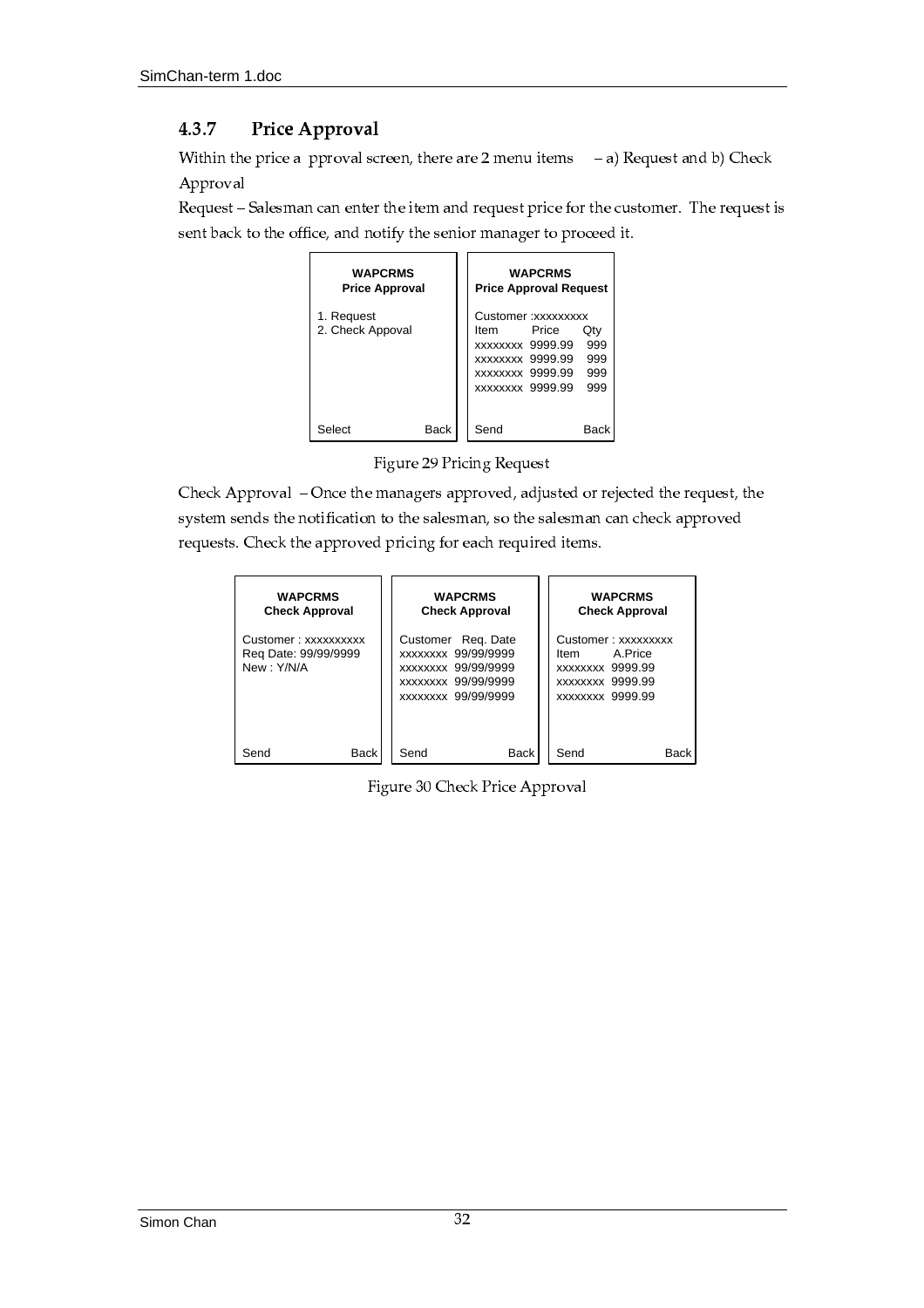#### 4.4 **AutomaticFunction**

#### 4.4.1 **Prospect Notification**



Figure 31 Prospect Notification

This function is to ensure all the new prospects send to the salesman within a short period.

- $\bullet$ When the sales prospect is created by customer or sales administrator, this action triggers the prospect notification.
- The system constructs a message "Newprospect:xxxxxxxon99/99/9999999:99  $''$  and  $\bullet$ add to the outgoing queue. The recipient is the assigned salesman of the prospect.
- The systems monitor the outgoing message queue, send the message to the recipient  $\bullet$ mobile device over the air.
- The new message shown on the client screen notifies new prospect with Customer Name that is assigned to him/her.
- Based on the prospect ID on the short message, the salesman press [detail] to view  $\bullet$ the sales prospect information (i.e. Prospect Inquiry Function) via the mobile device.

#### 4.4.2 **Request Notification**

This function is to notify the sales manager, there is a price approval request wait for his / her approval.

- When the salesman send the pricing request to system, the request is added to the system.
- System monitors any new request or pending requests exists. If found, the system will send the email to the corresponding sales manager to notify him/her to do the price approval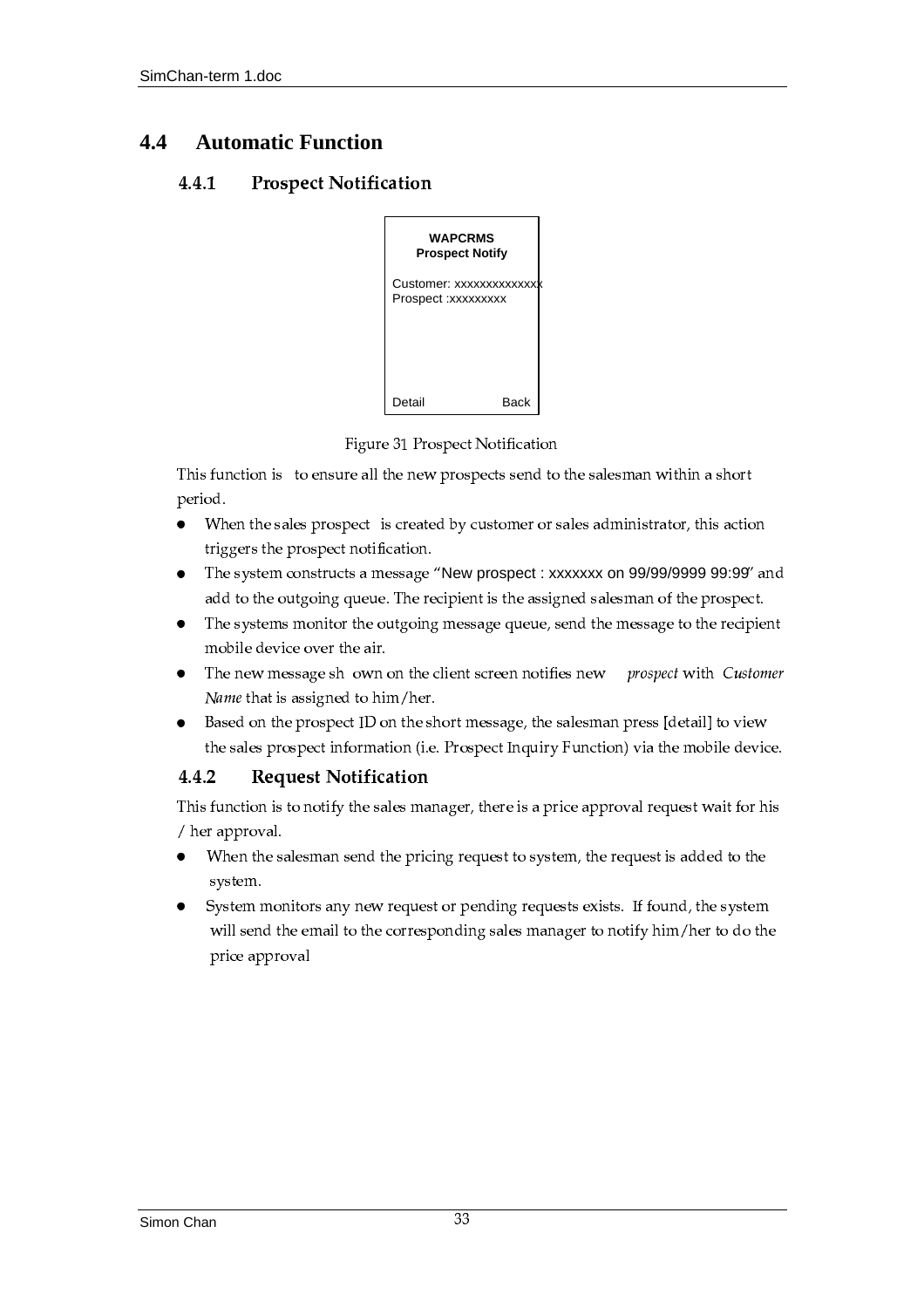#### 4.4.3 **Approval Notification**



Figure 32Approval Notification

This function is to notify the salesman when the sales manager approves his/her pricing request. He/she can check the result of the request.

- When the sales manager completed the price approval, the system will construct a  $\bullet$ short message into the outgoing queue.
- Same as the prospect notification, the message will send to the salesman who raises  $\bullet$ this pricing approval request.
- The new message shown on the client screen notifies with the request ID, customer  $\bullet$ name and status (approved / adjusted / rejected).
- Based on the Request ID on the short message, the salesman can check the approved  $\bullet$ pricing detail information by select [Detail] button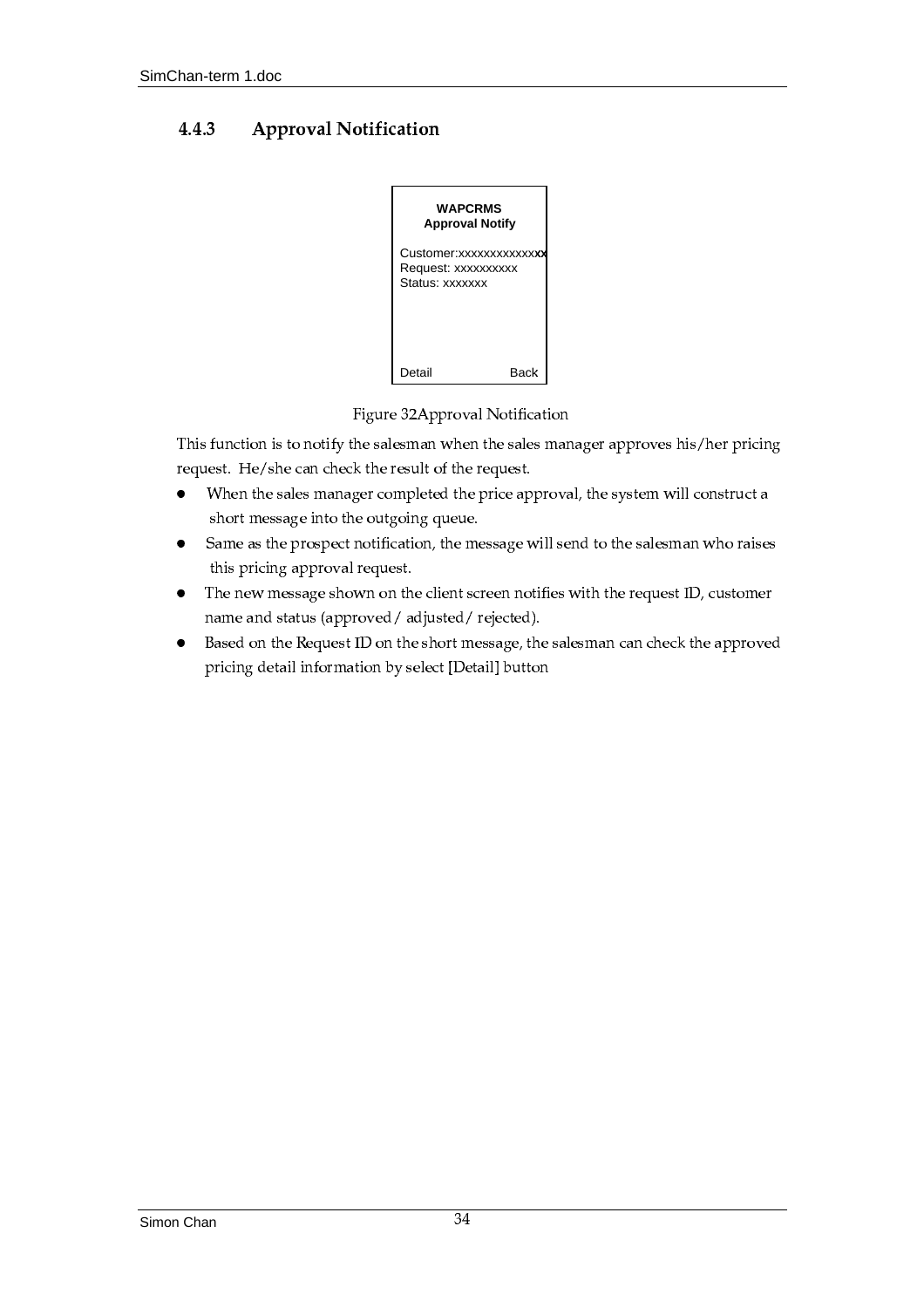# 5 Logical Data Model



Figure 33 Logical Data Model

# **5.1 Entity List**

| Customer           | Customer is the central element of the systems. Each customer is           |  |
|--------------------|----------------------------------------------------------------------------|--|
|                    | assigned to 1 salesman to deal.                                            |  |
| Salesman           | Salesman is the basic element of the sales team. Each salesman may be      |  |
|                    | supervised by 1 manager.                                                   |  |
| Sales Activity     | Salesman log every sales activity f or his/her customers. This is the life |  |
|                    | history of customer.                                                       |  |
| Sales Prospect     | Customer can raise one or more sale prospects, the prospect is followed    |  |
|                    | by the salesman from birth to death.                                       |  |
| Advice             | Advice gived by sales manager to corresponding sale activity.              |  |
|                    | Each sale activity may have one or more manager to advise.                 |  |
| Schedule           | Calendar daily events of salesman                                          |  |
| Message            | Outgoing Message send out to salesman over the air.                        |  |
| PriceRequest       | Price Approval Request rasied by salesman for new pricing offer to         |  |
|                    | specified customer                                                         |  |
| PriceRequestDetail | The details items model, request pricing, and approved pricing for each    |  |
|                    | Price Approval Request.                                                    |  |
| Product            | Product is the product information such as brand name, product type,       |  |
|                    | feature and also machine outlook. Price and stock quantity are stored.     |  |
| OwnMachine         | The information of machines which bought by the customers. Each            |  |
|                    | machine has unique serial no.                                              |  |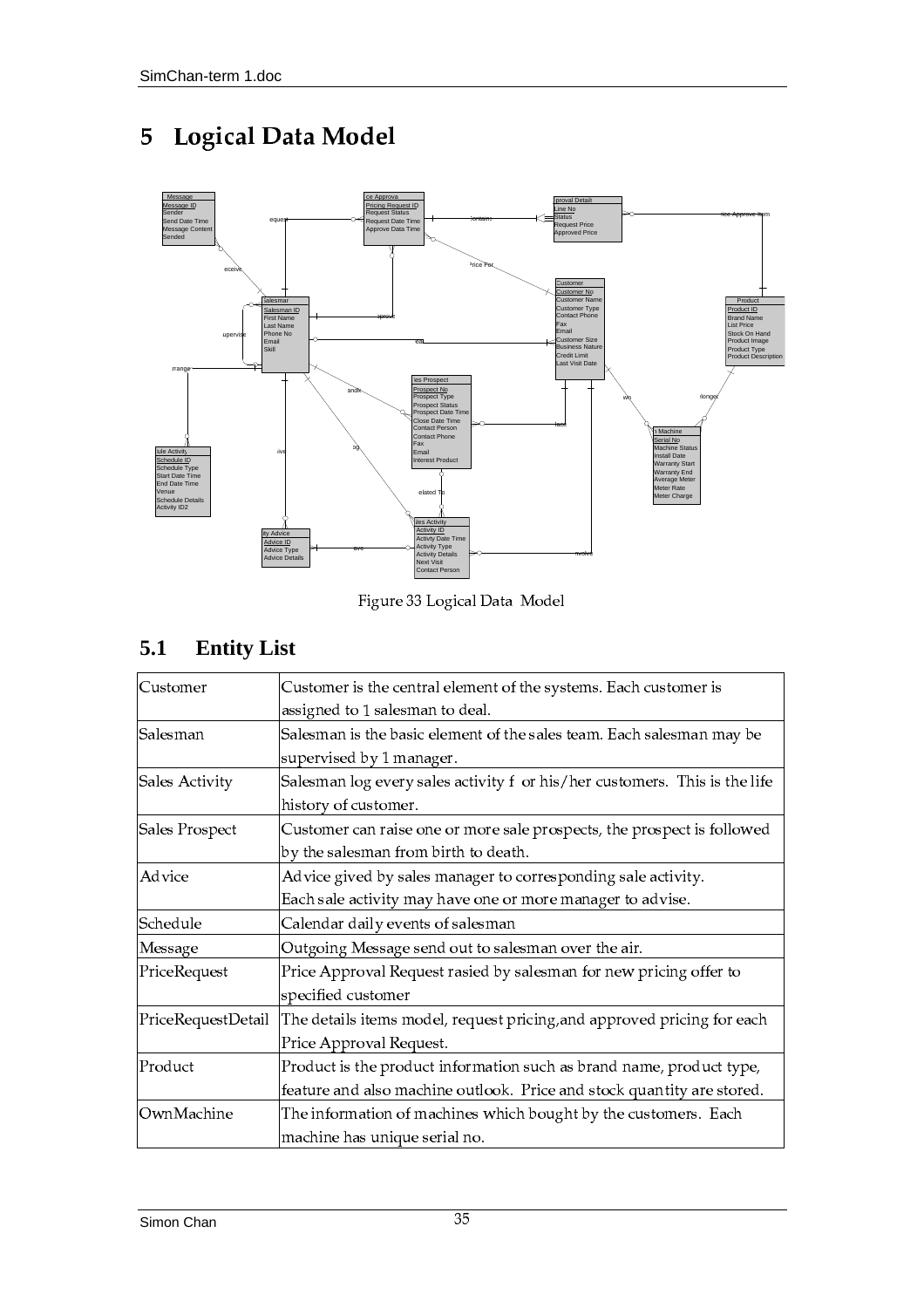#### Relationship  $5.2$

| Entity                | Entity                       | Relationship          | Description                                                                                                                                   |
|-----------------------|------------------------------|-----------------------|-----------------------------------------------------------------------------------------------------------------------------------------------|
| Customer              | Own Machine                  | Own                   | One customer<br>may own one or more<br>machines for any m odel. Each machine can<br>be owned by only one customer                             |
| Customer              | Price<br>Approval            | Price For             | Salesman can raise a number of price<br>approval request s for one customer. Each<br>price approval request<br>is for specificed<br>customer. |
| Customer              | Sales Prospect               | Place                 | Customer can place one or more sales<br>prospects for the product interested.                                                                 |
| Customer              | Sales Activity               | Involve               | Customer must involve in every sales<br>activity. Each activity can relate to one<br>specified customer only.                                 |
| Price<br>Approval     | Price<br>Approval<br>Details | Contains              | Each price approval request contains a<br>number of pricing approval details for<br>different items with different pricing.                   |
| Product               | Price<br>Approval<br>Details | Price<br>Approve Item | Different products may have one or more<br>approval details. Each ap proval detail only<br>has one item for approval.                         |
| Product               | Own Machine                  | belonged              | One ore more products with same model<br>can be sold to the same customer. Each<br>machines sold with unique serial no.                       |
| Sales Activity        | Activity<br>Advice           | Have                  | Every sales activity may rec<br>eive one ore<br>more advice from manager.                                                                     |
| Sales Prospect        | Sales Activity               | Related To            | Sales prospect may in volve a number of<br>sales activities. Sales activity may relate to<br>one prospect.                                    |
| Salesman              | Message                      | Receive               | Salesman will receive a number of message.<br>Unique message is sent to only 1 recipient.                                                     |
| Salesman              | Schedule<br>Activity         | Arrange               | Salesman has to arrange his/her schedule<br>with a number of events involved.                                                                 |
| Salesman<br>(Manager) | Price<br>Approval            | Approve               | Manager can approve the<br>pricing request<br>submitted by his subordinates only.                                                             |
| Salesman              | Price<br>Approval            | Request               | Salesman can submit a number of pricing<br>approval request.                                                                                  |
| Salesman              | Sales Activity               | Log                   | Salesman has to log his/her sales activitiy<br>everyday.                                                                                      |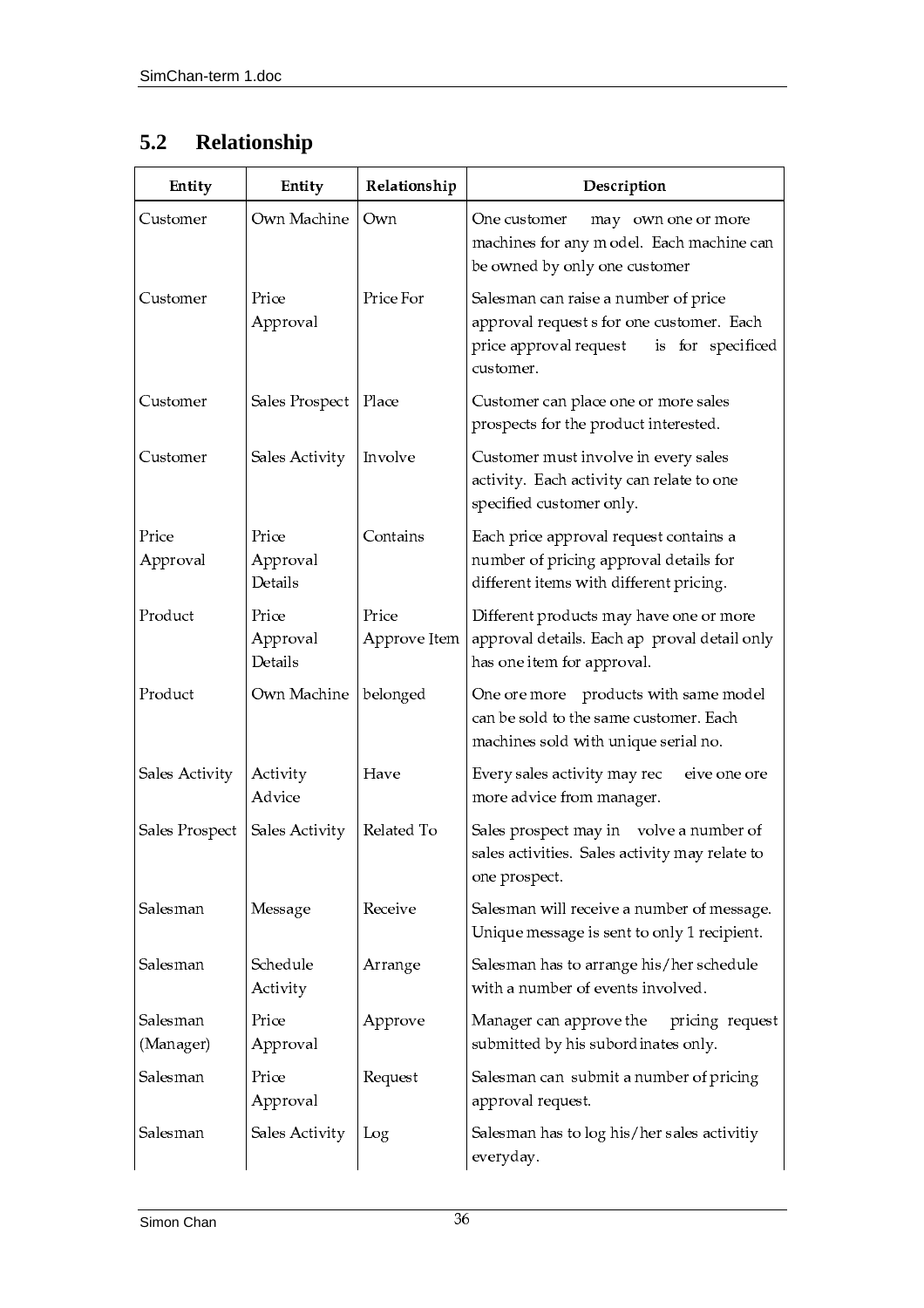| Entity                | Entity                | Relationship | Description                                                                                                                                                       |  |
|-----------------------|-----------------------|--------------|-------------------------------------------------------------------------------------------------------------------------------------------------------------------|--|
| Salesman<br>(Manager) | Activity<br>Advice    | Give         | Manager can give his/her advice to the sales<br>activity                                                                                                          |  |
| Salesman              | Customer              | Deal         | Each salesman can deal with a num<br>ber of<br>customer accounts. The customer can be<br>assigned to one and only one salesman to<br>handle.                      |  |
| Salesman              | Salesman<br>(Manager) | Supervise    | Salesman is supervised by one manager.<br>The salesman without supervisor who is the<br>head of the sales team                                                    |  |
| Salesman              | Sales Prospect        | Handle       | Salesman can handle a number of sales<br>prospects, which are placed by his/her own<br>customers. Sales prospects can be handled<br>by one and only one salesman. |  |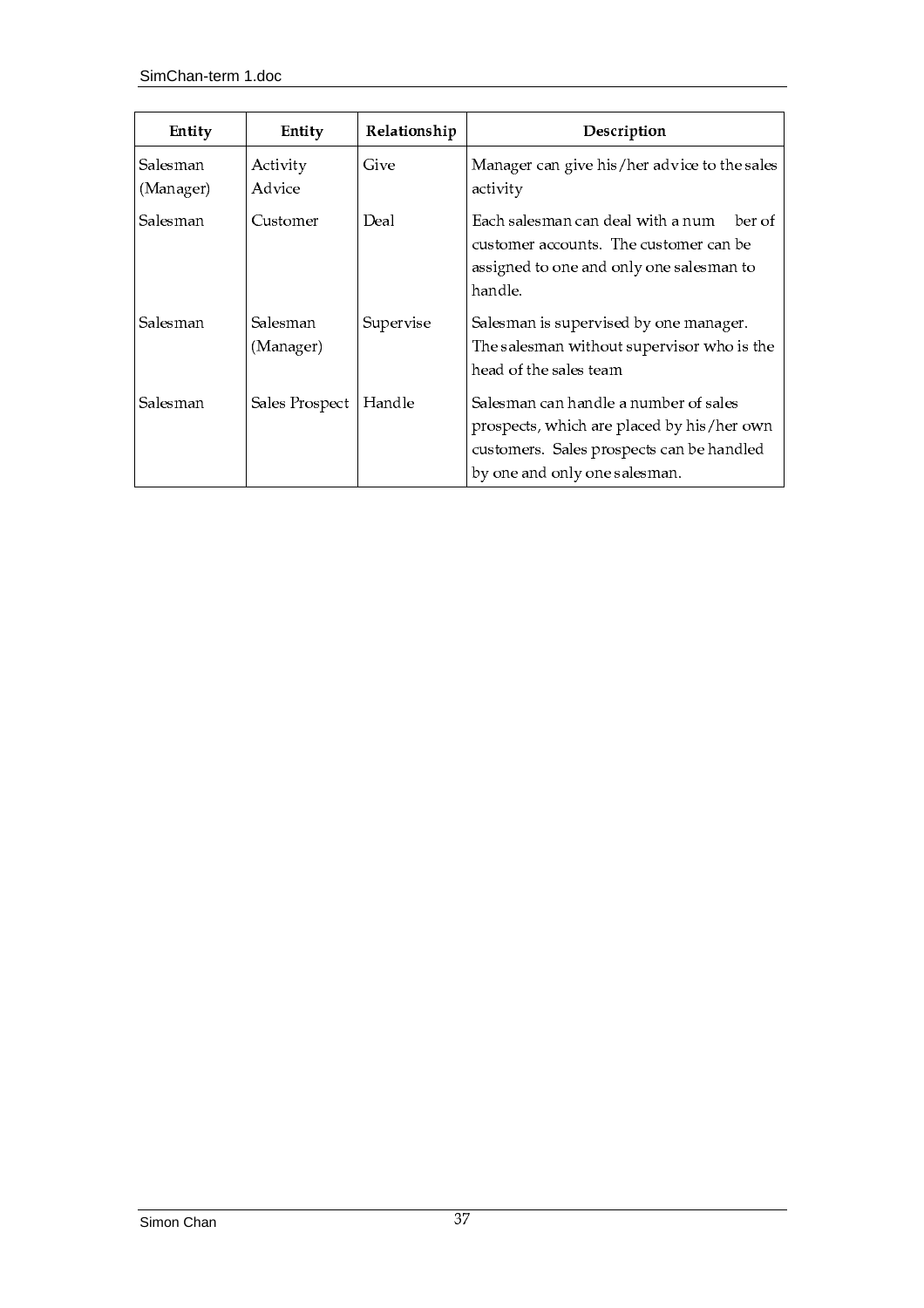# 6 Physical Data Model



Figure 34 Physical Data Model

# **6.1 Table list**

| Name                   | Code                   | Description                             |  |
|------------------------|------------------------|-----------------------------------------|--|
| <b>Activity Advice</b> | <b>Activity Advice</b> | Manager Advice for Salesman Activity    |  |
| Customer               | Customer               | Customer Master Records                 |  |
| Message                | Message                | Outgoing Message Queue                  |  |
| Own Machine            | Own Machine            | Machines Owned by Customer              |  |
| Price Approval         | Price Approval         | Pricing Approval Request Header         |  |
| Price Approval Details | Price Approval Details | Pricing Approval Request Details        |  |
| Product                | Product                | Product Master Records                  |  |
| Sales Activity         | Sales Activity         | Salesman Activity for related customers |  |
| Sales Prospect         | Sales Prospect         | Customer Sales Prospect                 |  |
| Salesman               | Salesman               | Salesman Master Records                 |  |
| Schedule Activity      | Schedule Activity      | Salesman Schedule                       |  |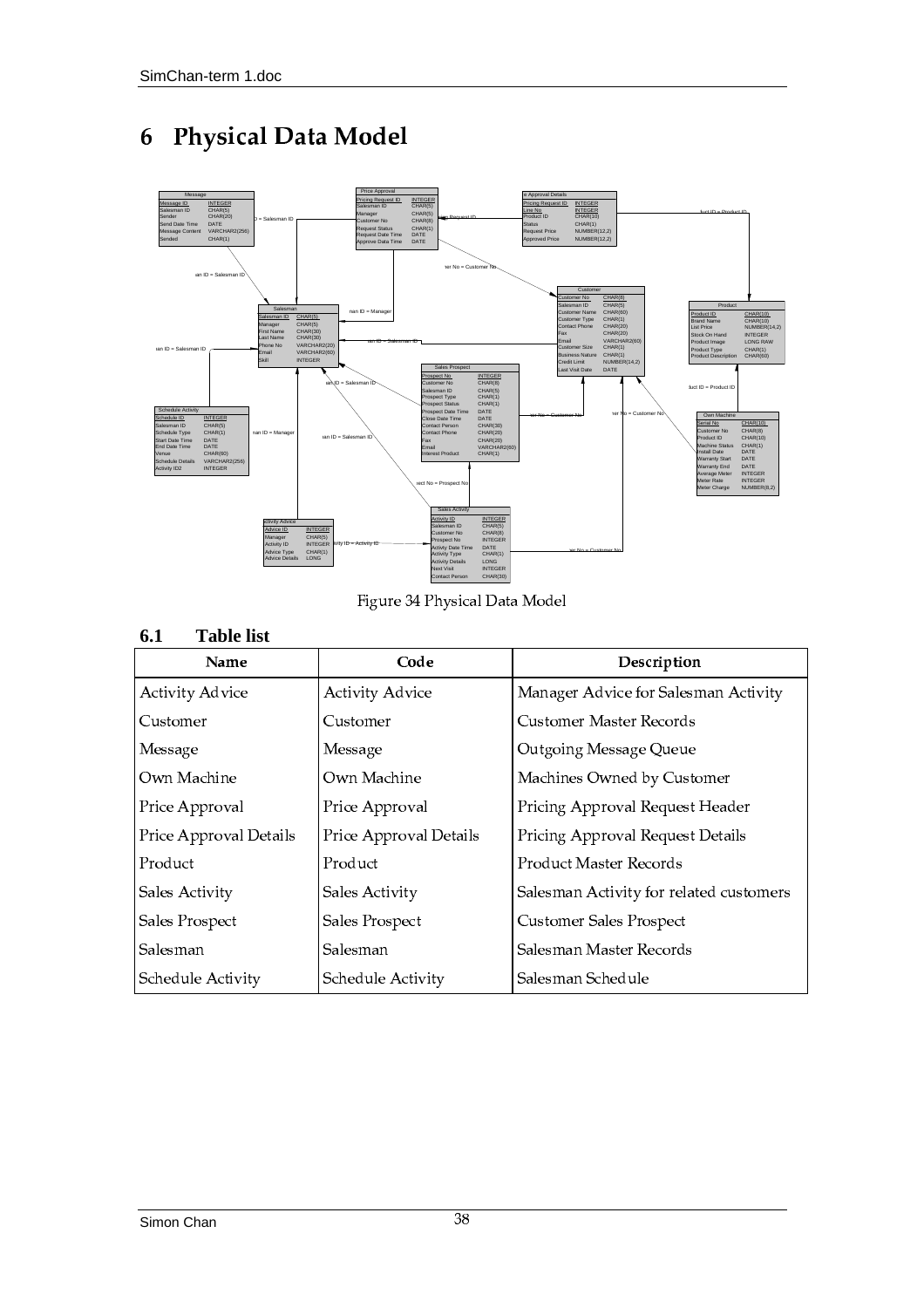| <b>Table</b>         | <b>Name</b>             | <b>Unique</b> | <b>Cluster</b> | <b>PKey</b>  | <b>FKey</b>  | <b>AltKey</b> |
|----------------------|-------------------------|---------------|----------------|--------------|--------------|---------------|
| ActivityAdvice       | ActivityAdvice_PK       | <b>TRUE</b>   | <b>TRUE</b>    | <b>TRUE</b>  | <b>FALSE</b> | <b>FALSE</b>  |
| ActivityAdvice       | Give_FK1                | <b>FALSE</b>  | <b>FALSE</b>   | <b>FALSE</b> | <b>TRUE</b>  | <b>FALSE</b>  |
| ActivityAdvice       | Have_FK2                | <b>FALSE</b>  | <b>FALSE</b>   | <b>FALSE</b> | <b>TRUE</b>  | <b>FALSE</b>  |
| Customer             | Customer_PK             | <b>TRUE</b>   | <b>TRUE</b>    | <b>TRUE</b>  | <b>FALSE</b> | <b>FALSE</b>  |
| Customer             | Deal_FK1                | <b>FALSE</b>  | <b>FALSE</b>   | <b>FALSE</b> | <b>TRUE</b>  | <b>FALSE</b>  |
| Message              | Message_PK              | <b>TRUE</b>   | <b>TRUE</b>    | <b>TRUE</b>  | <b>FALSE</b> | <b>FALSE</b>  |
| Message              | Receive_FK1             | <b>FALSE</b>  | <b>FALSE</b>   | <b>FALSE</b> | <b>TRUE</b>  | <b>FALSE</b>  |
| OwnMachine           | OwnMachine_PK           | <b>TRUE</b>   | <b>TRUE</b>    | <b>TRUE</b>  | <b>FALSE</b> | <b>FALSE</b>  |
| OwnMachine           | belonged_FK2            | <b>FALSE</b>  | <b>FALSE</b>   | <b>FALSE</b> | <b>TRUE</b>  | <b>FALSE</b>  |
| OwnMachine           | Own_FK1                 | <b>FALSE</b>  | <b>FALSE</b>   | <b>FALSE</b> | <b>TRUE</b>  | <b>FALSE</b>  |
| PriceApproval        | PriceApproval_PK        | <b>TRUE</b>   | <b>TRUE</b>    | <b>TRUE</b>  | <b>FALSE</b> | <b>FALSE</b>  |
| PriceApproval        | Approve_FK2             | <b>FALSE</b>  | <b>FALSE</b>   | <b>FALSE</b> | <b>TRUE</b>  | <b>FALSE</b>  |
| PriceApproval        | PriceFor_FK3            | <b>FALSE</b>  | <b>FALSE</b>   | <b>FALSE</b> | <b>TRUE</b>  | <b>FALSE</b>  |
| PriceApproval        | Request_FK1             | <b>FALSE</b>  | <b>FALSE</b>   | <b>FALSE</b> | <b>TRUE</b>  | <b>FALSE</b>  |
| PriceApprovalDetails | PriceApprovalDetails_PK | <b>TRUE</b>   | <b>TRUE</b>    | <b>TRUE</b>  | <b>FALSE</b> | <b>FALSE</b>  |
| PriceApprovalDetails | Contains_FK1            | <b>FALSE</b>  | <b>FALSE</b>   | <b>FALSE</b> | <b>TRUE</b>  | <b>FALSE</b>  |
| PriceApprovalDetails | PriceApproveItem_FK2    | <b>FALSE</b>  | <b>FALSE</b>   | <b>FALSE</b> | <b>TRUE</b>  | <b>FALSE</b>  |
| Product              | Product_PK              | <b>TRUE</b>   | <b>TRUE</b>    | <b>TRUE</b>  | <b>FALSE</b> | <b>FALSE</b>  |
| SalesActivity        | SalesActivity_PK        | <b>TRUE</b>   | <b>TRUE</b>    | <b>TRUE</b>  | <b>FALSE</b> | <b>FALSE</b>  |
| SalesActivity        | Involve_FK2             | <b>FALSE</b>  | <b>FALSE</b>   | <b>FALSE</b> | <b>TRUE</b>  | <b>FALSE</b>  |
| SalesActivity        | Log_FK1                 | <b>FALSE</b>  | <b>FALSE</b>   | <b>FALSE</b> | <b>TRUE</b>  | <b>FALSE</b>  |
| SalesActivity        | RelatedTo_FK3           | <b>FALSE</b>  | <b>FALSE</b>   | <b>FALSE</b> | <b>TRUE</b>  | <b>FALSE</b>  |
| SalesProspect        | SalesProspect_PK        | <b>TRUE</b>   | <b>TRUE</b>    | <b>TRUE</b>  | <b>FALSE</b> | <b>FALSE</b>  |
| SalesProspect        | Handle_FK2              | <b>FALSE</b>  | <b>FALSE</b>   | <b>FALSE</b> | <b>TRUE</b>  | <b>FALSE</b>  |
| SalesProspect        | Place_FK1               | <b>FALSE</b>  | <b>FALSE</b>   | <b>FALSE</b> | <b>TRUE</b>  | <b>FALSE</b>  |
| Salesman             | Salesman_PK             | <b>TRUE</b>   | <b>TRUE</b>    | <b>TRUE</b>  | <b>FALSE</b> | <b>FALSE</b>  |
| Salesman             | Supervise_FK1           | <b>FALSE</b>  | <b>FALSE</b>   | <b>FALSE</b> | <b>TRUE</b>  | <b>FALSE</b>  |
| ScheduleActivity     | ScheduleActivity_PK     | <b>TRUE</b>   | <b>TRUE</b>    | <b>TRUE</b>  | <b>FALSE</b> | <b>FALSE</b>  |
| ScheduleActivity     | Arrange_FK1             | <b>FALSE</b>  | <b>FALSE</b>   | <b>FALSE</b> | <b>TRUE</b>  | <b>FALSE</b>  |

# **6.2 Table indexes list**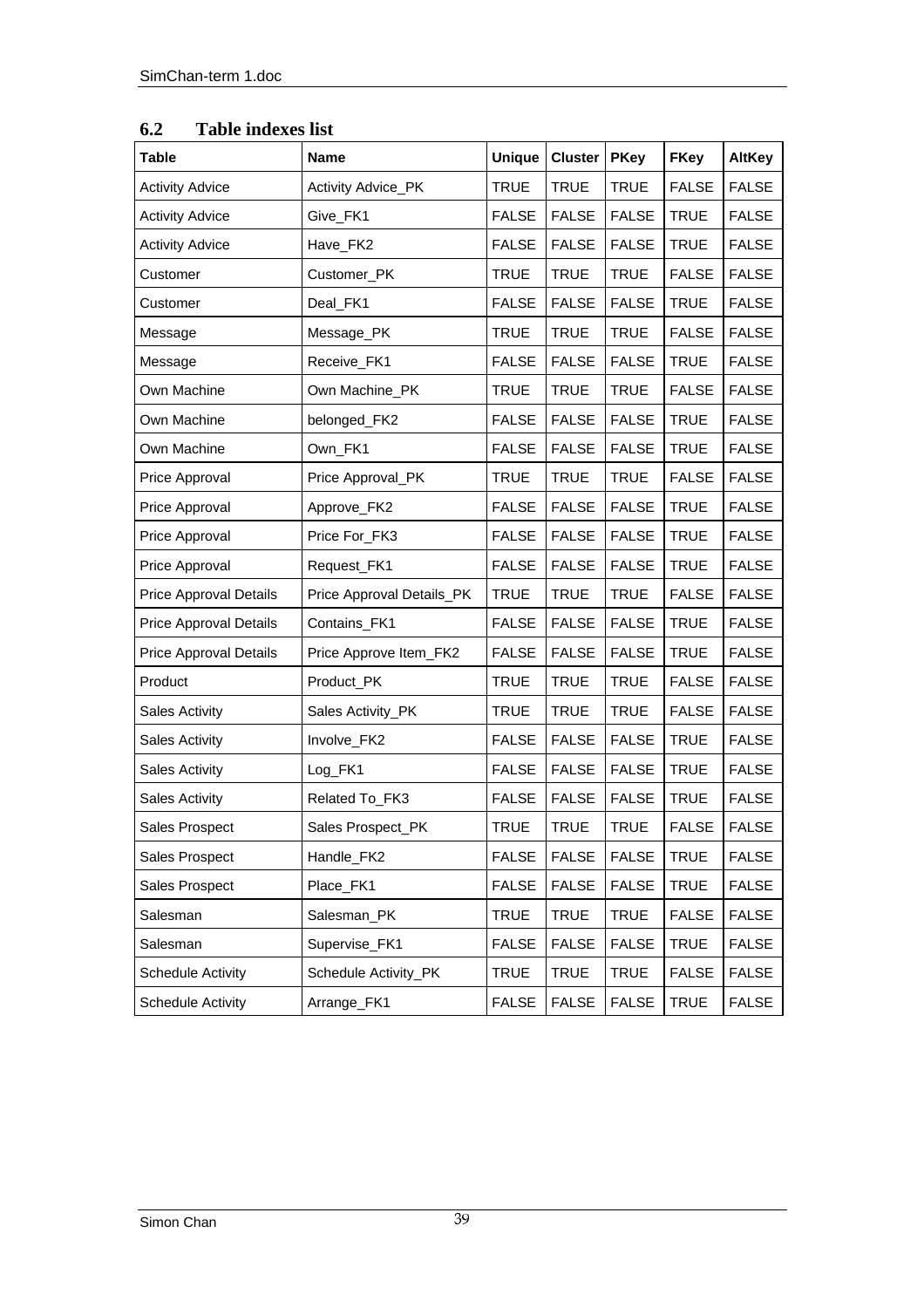| Name               | Code               | Parent Table   | Child Table            |
|--------------------|--------------------|----------------|------------------------|
| Receive            | Receive            | Salesman       | Message                |
| Arrange            | Arrange            | Salesman       | Schedule Activity      |
| Approve            | Approve            | Salesman       | Price Approval         |
| Request            | Request            | Salesman       | Price Approval         |
| Own                | Own                | Customer       | Own Machine            |
| Related To         | Related To         | Sales Prospect | Sales Activity         |
| Price For          | Price For          | Customer       | Price Approval         |
| Price Approve Item | Price Approve Item | Product        | Price Approval Details |
| belonged           | belonged           | Product        | Own Machine            |
| Log                | Log                | Salesman       | Sales Activity         |
| Give               | Give               | Salesman       | <b>Activity Advice</b> |
| Deal               | Deal               | Salesman       | Customer               |
| Supervise          | Supervise          | Salesman       | Salesman               |
| Contains           | Contains           | Price Approval | Price Approval Details |
| Handle             | Handle             | Salesman       | Sales Prospect         |
| Have               | Have               | Sales Activity | <b>Activity Advice</b> |
| Place              | Place              | Customer       | Sales Prospect         |
| Involve            | Involve            | Customer       | Sales Activity         |

# **6.3 Reference list**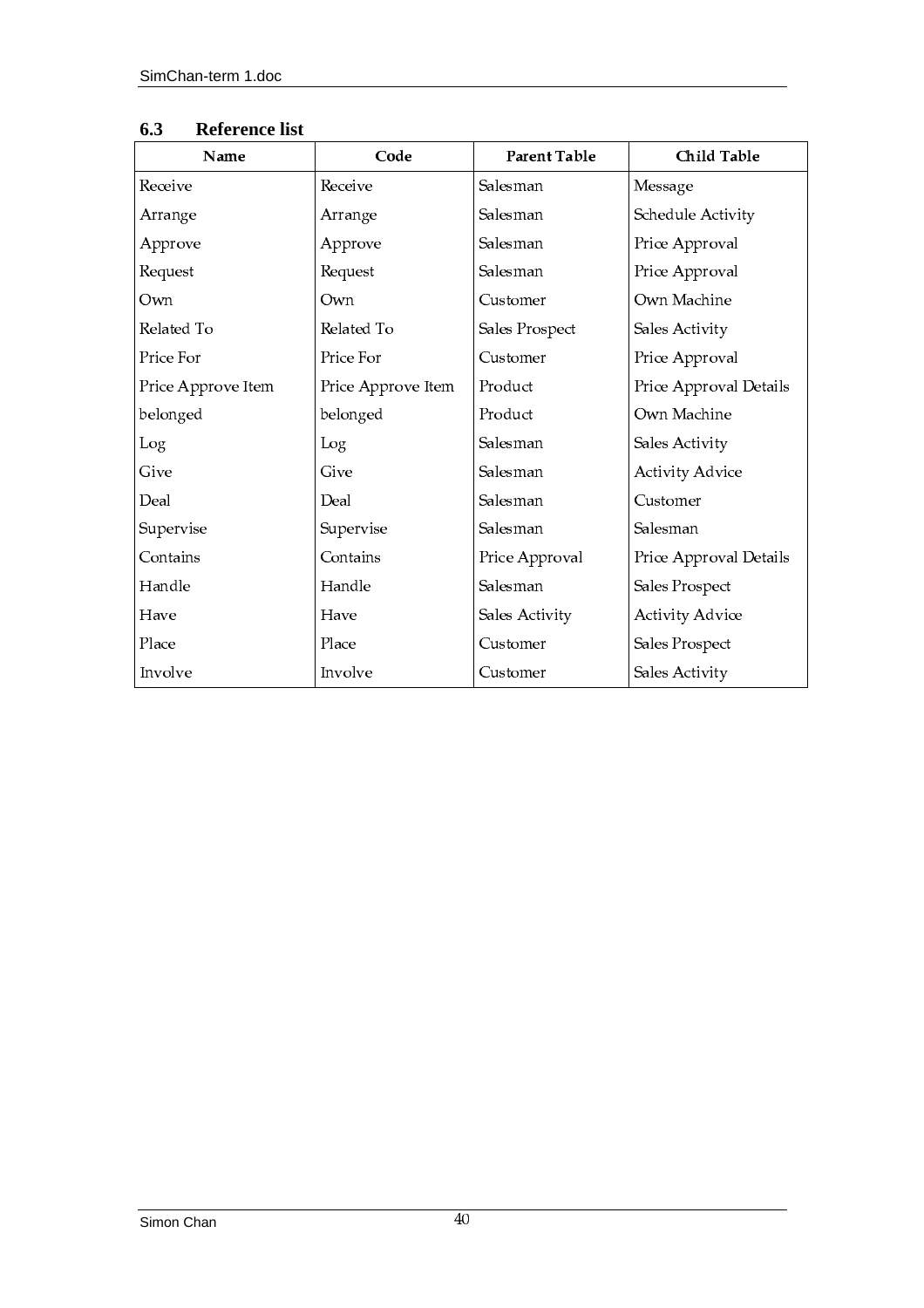#### 6.4 **Tableinformation**

#### **Activity Advice**  $6.4.1$

Card of the table Activity Advice

| <b>Name</b> | <b>Activity Advice</b>                          |
|-------------|-------------------------------------------------|
| Code        | <b>Activity Advice</b>                          |
| Comment     | Manager advise for corresponding sales activity |

## Column list of the table Activity Advice

| Name                  | Code           |
|-----------------------|----------------|
| Activity ID           | Activity ID    |
| Advice Type           | Advice Type    |
| <b>Advice Details</b> | Advice Details |
| Manager               | Manager        |
| Advice ID             | Advice ID      |

# Column Activity ID of table Activity Advice

| Name        | <b>Activity ID</b>          |
|-------------|-----------------------------|
| Code        | Activity ID                 |
| Comment     | Sales Activity Reference ID |
| Table       | <b>Activity Advice</b>      |
| Data Type   | <b>INTEGER</b>              |
| Length      |                             |
| Precision   |                             |
| Primary     | FALSE                       |
| Foreign Key | TRUE                        |

# Column Advice Details of the table Activity Advice

| Name        | Advice Details              |
|-------------|-----------------------------|
| Code        | <b>Advice Details</b>       |
| Comment     | Sale Manager Advice Details |
| Table       | <b>Activity Advice</b>      |
| Data Type   | TEXT                        |
| Length      |                             |
| Precision   |                             |
| Primary     | <b>FALSE</b>                |
| Foreign Key | <b>FALSE</b>                |

# Column Advice ID of the table Activity Advice

| Name        | Advice ID              |
|-------------|------------------------|
| Code        | Advice ID              |
| Comment     | Unique Internal ID     |
| Table       | <b>Activity Advice</b> |
| Data Type   | <b>INTEGER</b>         |
| Length      |                        |
| Precision   |                        |
| Primary     | TRUE                   |
| Foreign Key | <b>FALSE</b>           |

Column Advice Type of the table Activity Advice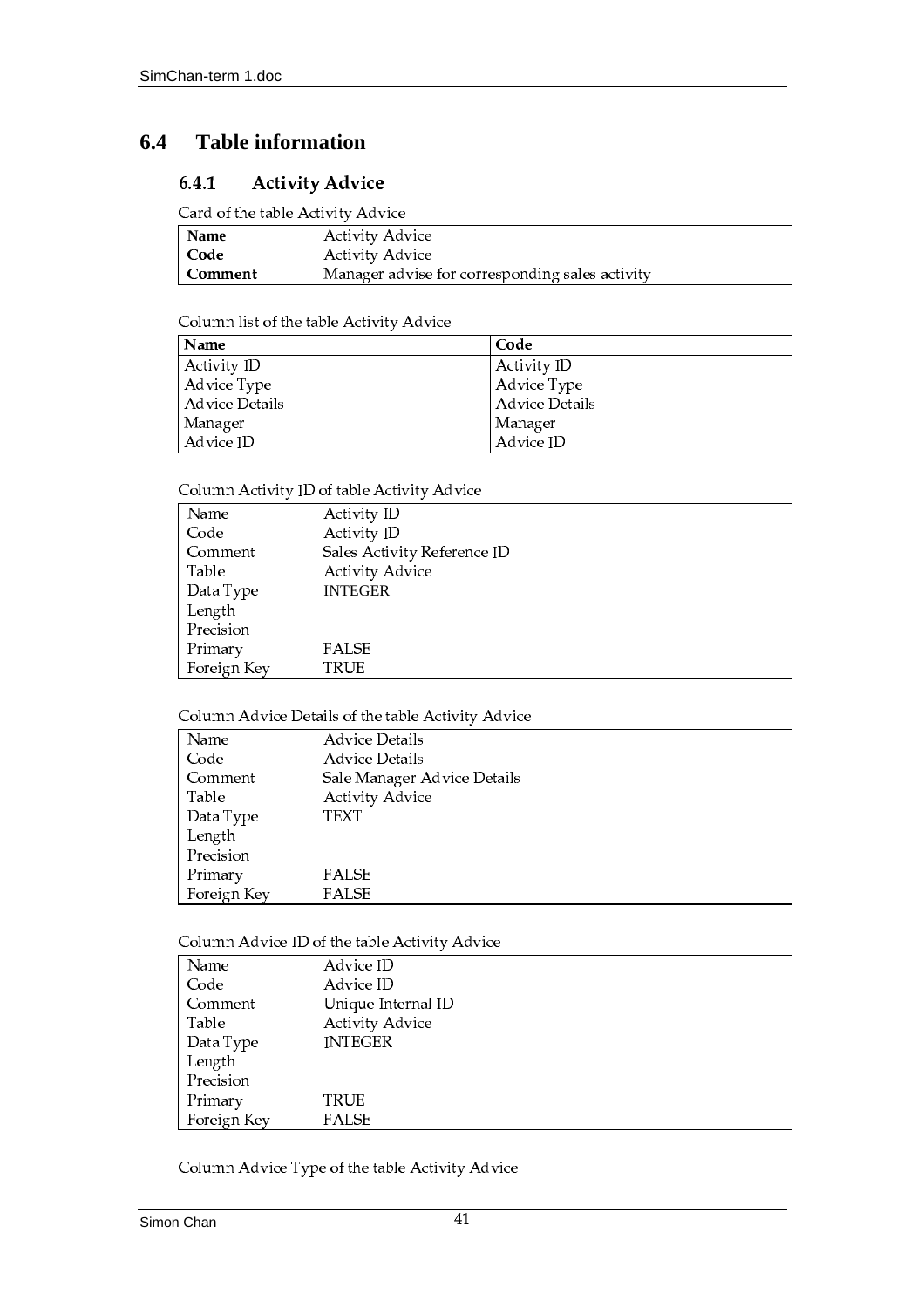| Name        | Advice Type                |
|-------------|----------------------------|
| Code        | Advice Type                |
| Comment     |                            |
| Table       | <b>Activity Advice</b>     |
| Data Type   | CHAR(1)                    |
| Length      |                            |
| Default     | C                          |
| Validation  | $C$ – Comment              |
|             | $F$ – For Your Information |
|             | I - Important              |
|             | S – See Me                 |
| Primary     | <b>FALSE</b>               |
| Foreign Key | <b>FALSE</b>               |

# Column Manager of the table Activity Advice

| Name        | Manager                                |
|-------------|----------------------------------------|
| Code        | Manager                                |
| Comment     | Salesman (Manager) who give the advice |
| Table       | <b>Activity Advice</b>                 |
| Data Type   | CHAR(5)                                |
| Length      | 5                                      |
| Precision   |                                        |
| Primary     | <b>FALSE</b>                           |
| Foreign Key | TRUE                                   |

### Key list of the table Activity Advice

| Name             | $\sim$<br>Code              |
|------------------|-----------------------------|
| $-$<br>AdviceKey | $ -$<br>™iceKev<br>Advicel. |

### Key AdviceKey of table Activity Advice

| Name            | AdviceKey                                |
|-----------------|------------------------------------------|
| Code            | AdviceKey                                |
| Comment         | The Unique Advice ID for Activity Advice |
| Table           | <b>Activity Advice</b>                   |
| Constraint Name | PK ACTIVITY ADVICE                       |
| Primary         | TRUE                                     |

## Index list of the table Activity Advice

| Name               | Code               |
|--------------------|--------------------|
| Give_FK1           | Give FK1           |
| Have FK2           | Have FK2           |
| Activity Advice_PK | Activity Advice_PK |

# Index Activity Advice\_PK of table Activity Advice

| Name    | Activity Advice_PK                               |
|---------|--------------------------------------------------|
| Code    | Activity Advice_PK                               |
| Comment | Primary Key Activity Advice for Unique Advice ID |
| Table   | <b>Activity Advice</b>                           |
| Unique  | TRUE                                             |
| Column  | Advice ID                                        |
| Cluster | <b>FALSE</b>                                     |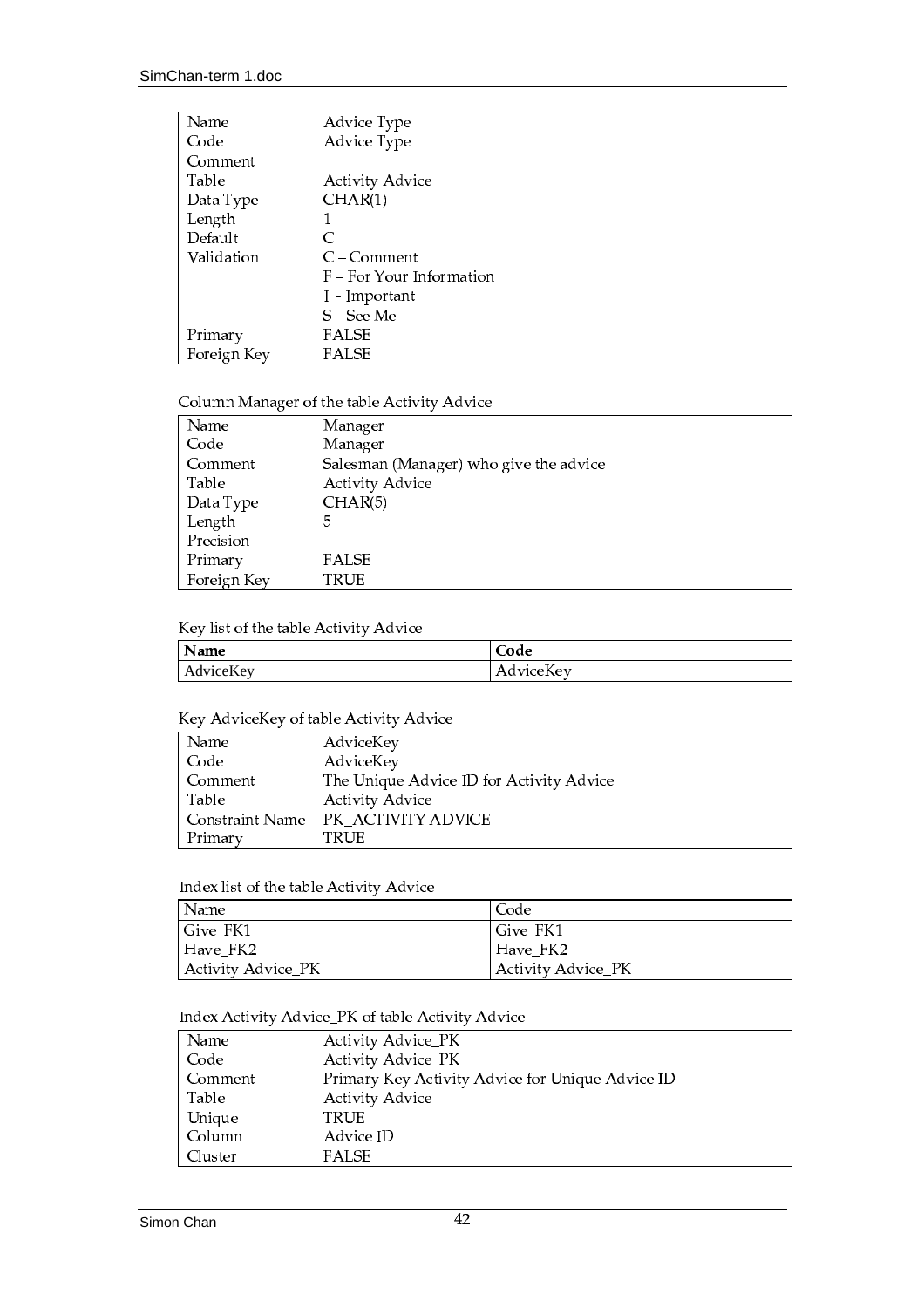| Name    | Give FK1                                                       |
|---------|----------------------------------------------------------------|
| Code    | Give FK1                                                       |
| Comment | Related Manager (Salesman Code in Salesman table)<br>gives the |
|         | advice                                                         |
| Table   | <b>Activity Advice</b>                                         |
| Column  | Manager                                                        |
| Unique  | <b>FALSE</b>                                                   |
| Cluster | <b>FALSE</b>                                                   |

# Index Give\_FK1 of table Activity Advice

# Index Have\_FK2 of table Activity Advice

| Name    | Have_FK2                                    |
|---------|---------------------------------------------|
| Code    | Have FK2                                    |
| Comment | The corresponding activity ID of the advice |
| Table   | <b>Activity Advice</b>                      |
| Column  | Activity ID                                 |
| Unique  | FALSE                                       |
| Cluster | <b>FALSE</b>                                |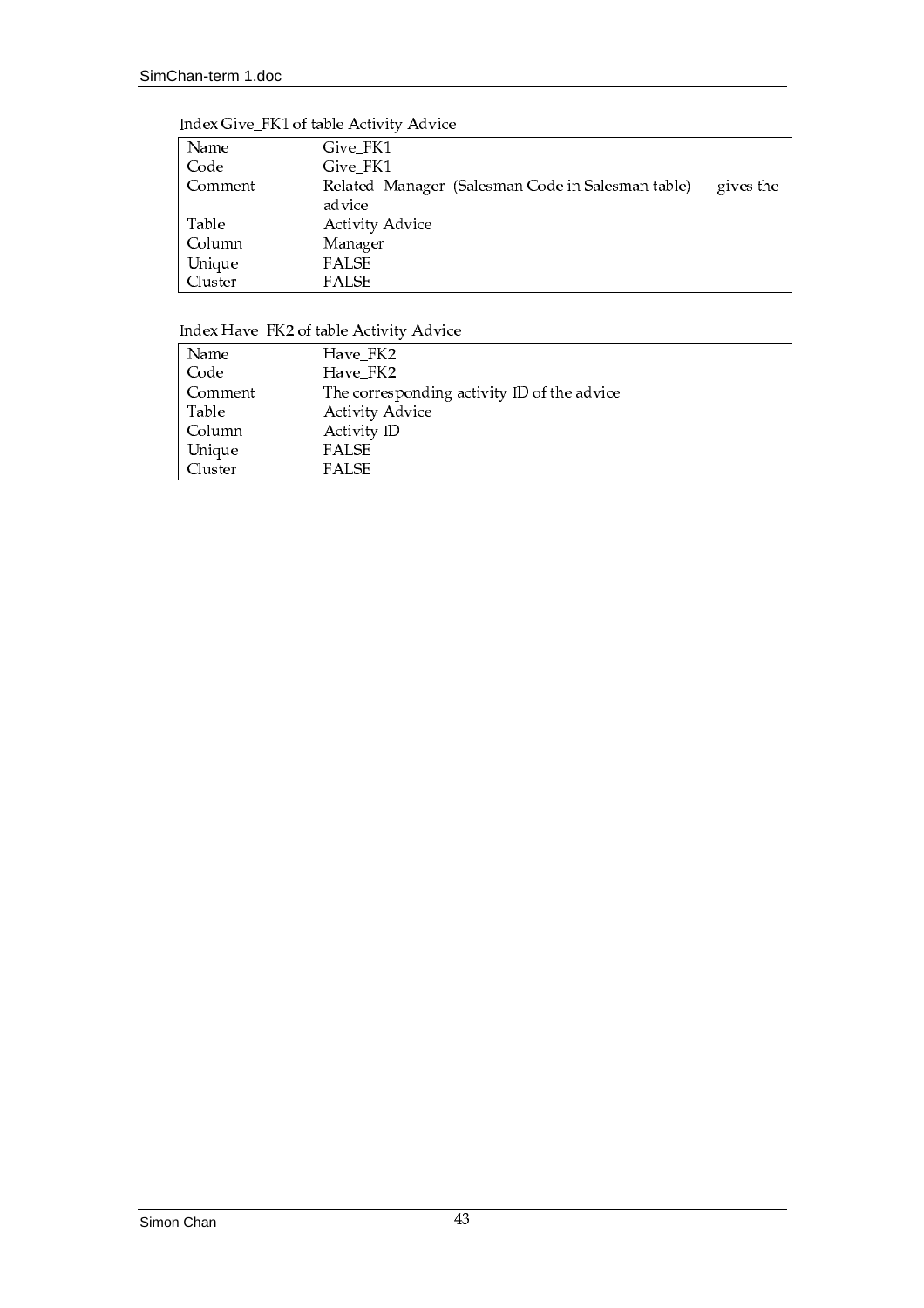#### $6.4.2$ Customer

Card of the table Customer

| Name    | Customer                   |
|---------|----------------------------|
| Code    | Customer                   |
| Comment | Basic Customer Information |

# Column list of the table Customer

| Name                   | Code                   |
|------------------------|------------------------|
| Customer Size          | Customer Size          |
| Email                  | Email                  |
| Fax                    | Fax                    |
| <b>Business Nature</b> | <b>Business Nature</b> |
| Password               | Password               |
| Credit Limit           | Credit Limit           |
| Last Visit Date        | Last Visit Date        |
| Salesman ID            | Salesman ID            |
| CustomerNo             | Customer No            |
| Contact Phone          | Contact Phone          |
| Customer Name          | Customer Name          |
| Customer Type          | Customer Type          |

# Column Business Nature of table Customer

| Name        | <b>Business Nature</b>                     |
|-------------|--------------------------------------------|
| Code        | <b>Business Nature</b>                     |
| Comment     | Predefined business nature of the customer |
| Table       | Customer                                   |
| Data Type   | CHAR(1)                                    |
| Length      |                                            |
| Precision   |                                            |
| Primary     | FALSE                                      |
| Foreign Key | <b>FALSE</b>                               |

# Column Contact Phone of table Customer

| Name        | Contact Phone                                |
|-------------|----------------------------------------------|
| Code        | Contact Phone                                |
| Comment     | Primary Contact Phone number of the customer |
| Table       | Customer                                     |
| Data Type   | CHAR(20)                                     |
| Length      | 20                                           |
| Precision   |                                              |
| Primary     | <b>FALSE</b>                                 |
| Foreign Key | <b>FALSE</b>                                 |

# Column Credit Limit of table Customer

| Name      | Credit Limit                  |
|-----------|-------------------------------|
| Code      | Credit Limit                  |
| Comment   | Credit Limit for the Customer |
| Table     | Customer                      |
| Data Type | NUMBER(14,2)                  |
| Length    | 14                            |
| Precision | $\overline{2}$                |
| Format    | 999,999,999.99                |
|           |                               |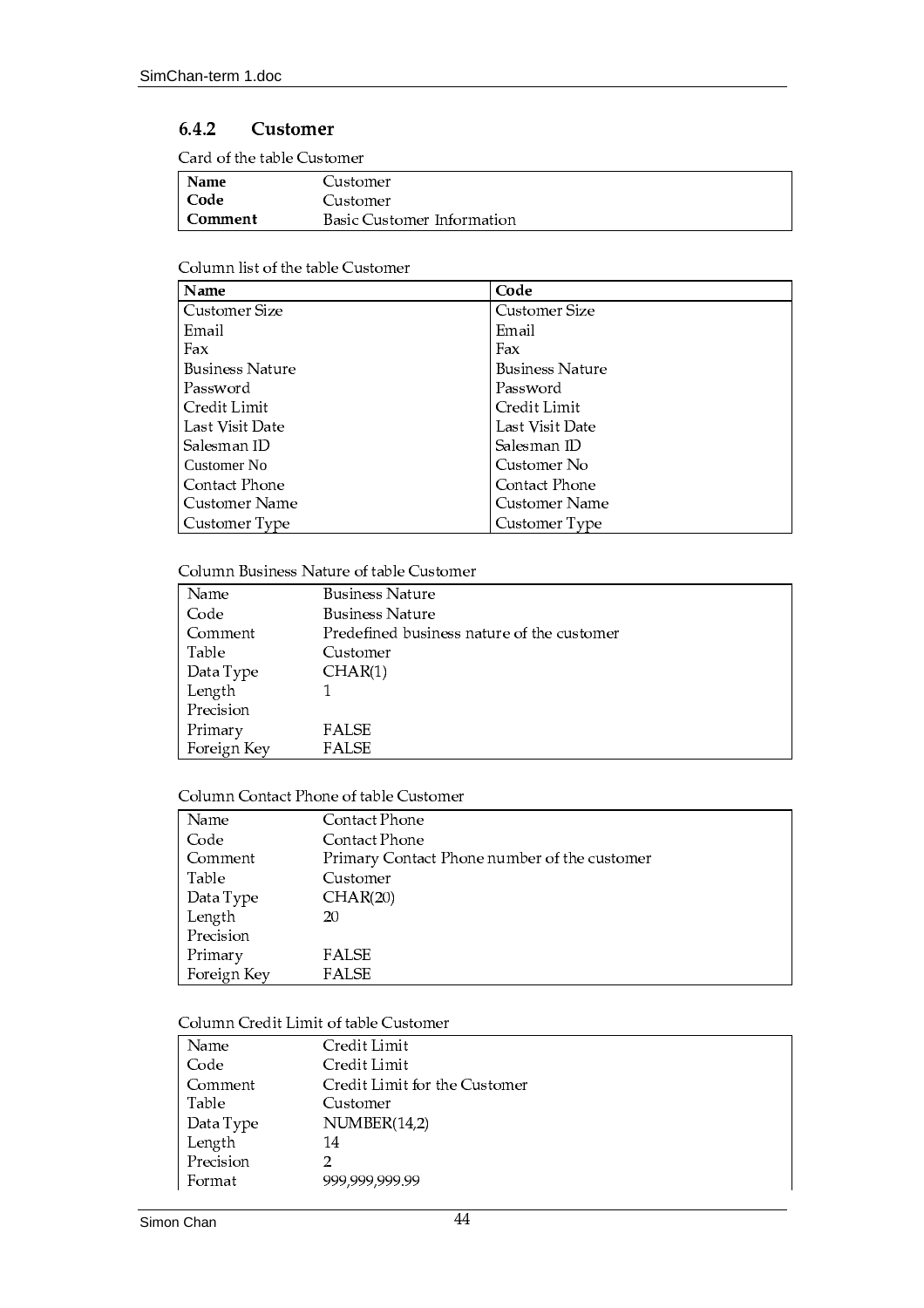Card of the column Customer Name of the table Customer

| Name        | Customer Name                      |  |
|-------------|------------------------------------|--|
| Code        | Customer Name                      |  |
| Comment     | The full name of the customer name |  |
| Table       | Customer                           |  |
| Data Type   | CHAR(60)                           |  |
| Length      | 60                                 |  |
| Precision   |                                    |  |
| Primary     | <b>FALSE</b>                       |  |
| Foreign Key | <b>FALSE</b>                       |  |

Card of the column Customer No of the table Customer

| Name        | Customer No                                     |  |
|-------------|-------------------------------------------------|--|
| Code        | Customer No                                     |  |
| Comment     | Unique ID for customer no, also act as login ID |  |
| Table       | Customer                                        |  |
| Data Type   | CHAR(8)                                         |  |
| Length      | 8                                               |  |
| Precision   |                                                 |  |
| Primary     | TRUE                                            |  |
| Foreign Key | <b>FALSE</b>                                    |  |

# Column Customer Size of table Customer

| Name        | Customer Size                         |
|-------------|---------------------------------------|
| Code        | Customer Size                         |
| Comment     | Predefined Customer Size for Customer |
| Table       | Customer                              |
| Data Type   | CHAR(1)                               |
| Length      |                                       |
| Precision   |                                       |
| Primary     | FALSE                                 |
| Foreign Key | <b>FALSE</b>                          |

## Card of the column Customer Type of the table Customer

|             | ノエ                            |
|-------------|-------------------------------|
| Name        | Customer Type                 |
| Code        | Customer Type                 |
| Comment     | Customer Type of the Customer |
| Table       | Customer                      |
| Data Type   | CHAR(1)                       |
| Length      |                               |
| Default     | Р                             |
| Checking    | P - Potential Customer        |
|             | C - Current Customer          |
|             | - Inactive Customer           |
| Primary     | FALSE                         |
| Foreign Key | <b>FALSE</b>                  |

Column Email of table Customer

Name Email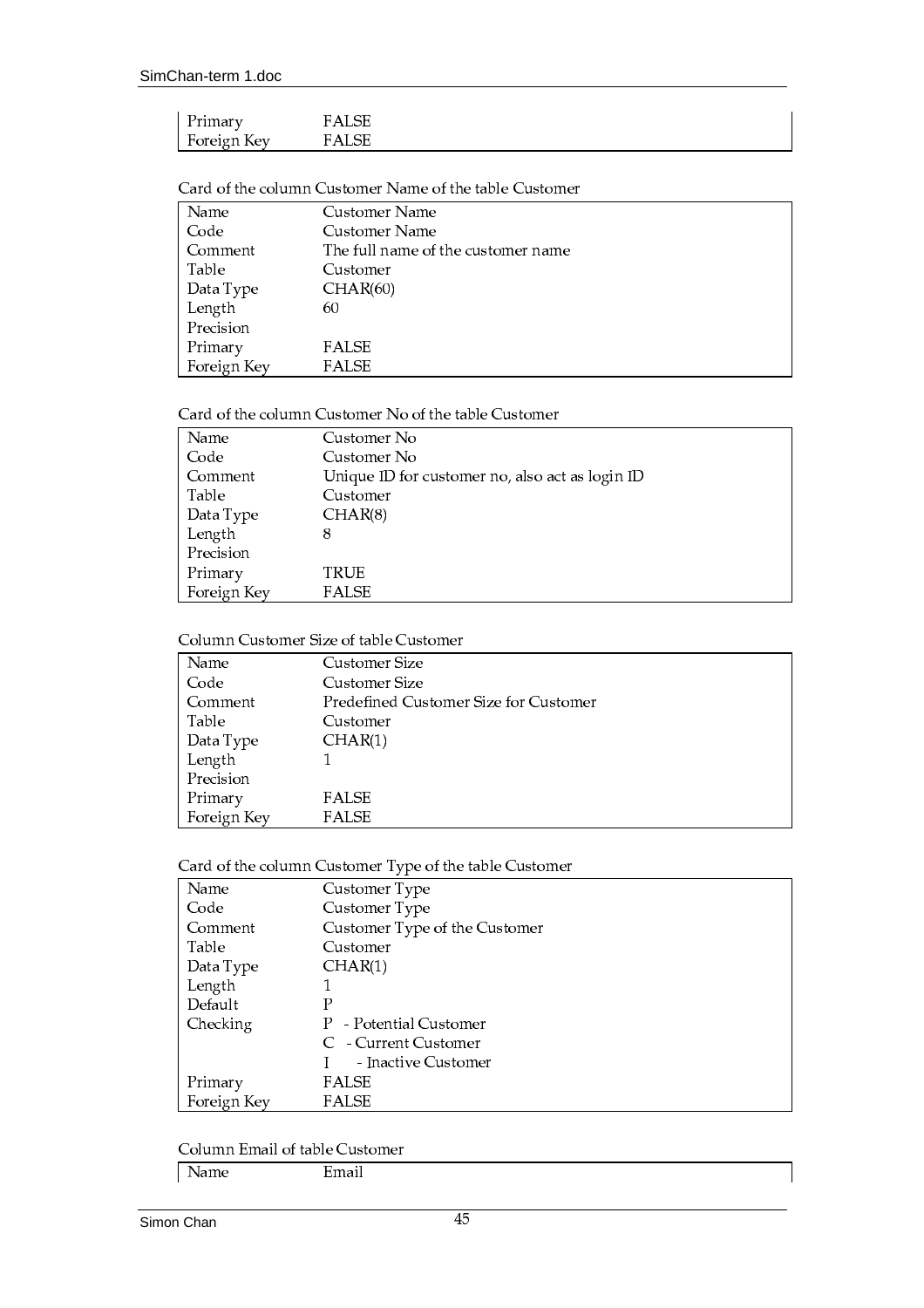| Code        | Email                         |  |
|-------------|-------------------------------|--|
| Comment     | Email address of the customer |  |
| Table       | Customer                      |  |
| Data Type   | VARCHAR2(60)                  |  |
| Length      | 60                            |  |
| Precision   |                               |  |
| Primary     | <b>FALSE</b>                  |  |
| Foreign Key | <b>FALSE</b>                  |  |

# Column Fax of table Customer

| Name        | Fax                        |  |
|-------------|----------------------------|--|
| Code        | Fax                        |  |
| Comment     | Fax number of the customer |  |
| Table       | Customer                   |  |
| Data Type   | CHAR(20)                   |  |
| Length      | 20                         |  |
| Precision   |                            |  |
| Primary     | <b>FALSE</b>               |  |
| Foreign Key | <b>FALSE</b>               |  |

# Column Last Visit Date of table Customer

| Name        | Last Visit Date                                                |  |
|-------------|----------------------------------------------------------------|--|
| Code        | Last Visit Date                                                |  |
| Comment     | The last visit date of this customer, automatic updated by the |  |
|             | system                                                         |  |
| Table       | Customer                                                       |  |
| Data Type   | DATE                                                           |  |
| Length      |                                                                |  |
| Precision   |                                                                |  |
| Primary     | FALSE                                                          |  |
| Foreign Key | <b>FALSE</b>                                                   |  |

# Column Salesman ID of table Customer

| Name        | Salesman ID                                                     |
|-------------|-----------------------------------------------------------------|
| Code        | Salesman ID                                                     |
| Comment     | Assigned Salesman to handle customer account, check against the |
|             | salesman master file                                            |
| Table       | Customer                                                        |
| Data Type   | CHAR(5)                                                         |
| Length      | 5                                                               |
| Precision   |                                                                 |
| Primary     | FALSE                                                           |
| Foreign Key | TRUE                                                            |

### Key list of the table Customer

| Name                      | $\sim$ $\sim$<br>Code |
|---------------------------|-----------------------|
| TZ.<br><b>CustomerKey</b> | CustomerKey           |

# Key CustomerKey of table Customer

| Name    | CustomerKey              |  |
|---------|--------------------------|--|
| Code    | CustomerKey              |  |
| Comment | CustomerNoistheuniquekey |  |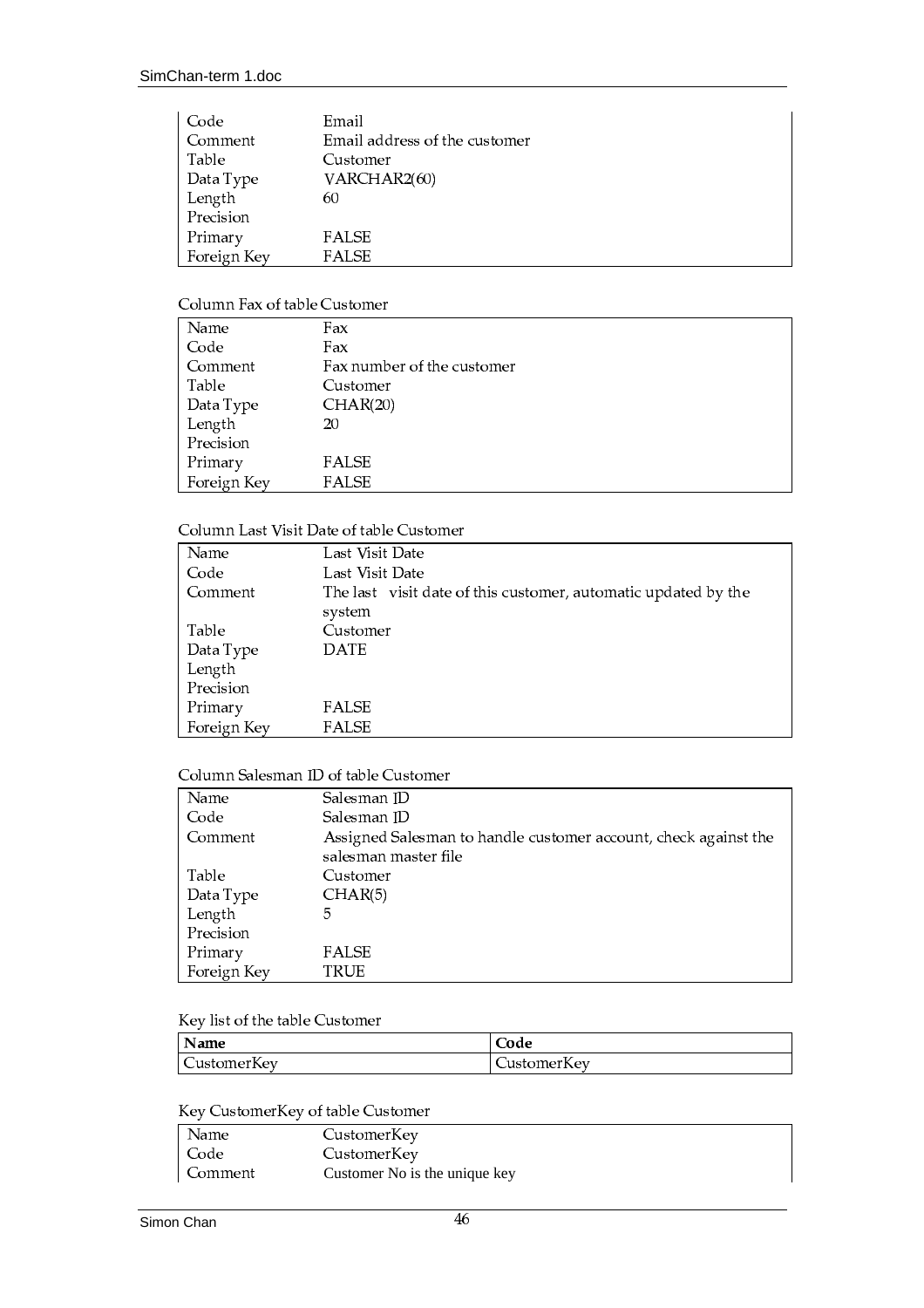| Table          | Customer    |
|----------------|-------------|
| ConstraintName | PK CUSTOMER |
| Primary        | TRUE        |

#### Index list of the table Customer

| Name        | Code        |
|-------------|-------------|
| Deal_FK1    | Deal_FK1    |
| Customer_PK | Customer_PK |

# Index Customer\_PK of table Customer

| Name    | Customer PK                                 |
|---------|---------------------------------------------|
| Code    | Customer PK                                 |
| Comment | Primary Key Index of Customer (Customer No) |
| Table   | Customer                                    |
| Column  | Customer ID                                 |
| Unique  | TRUE                                        |
| Cluster | <b>FALSE</b>                                |

#### Index Deal\_FK1 of table Customer

| Name    | Deal_FK1             |
|---------|----------------------|
| Code    | Deal FK1             |
| Comment | Assigned Salesman FK |
| Table   | Customer             |
| Column  | Salesman ID          |
| Unique  | FALSE                |
| Cluster | FALSE                |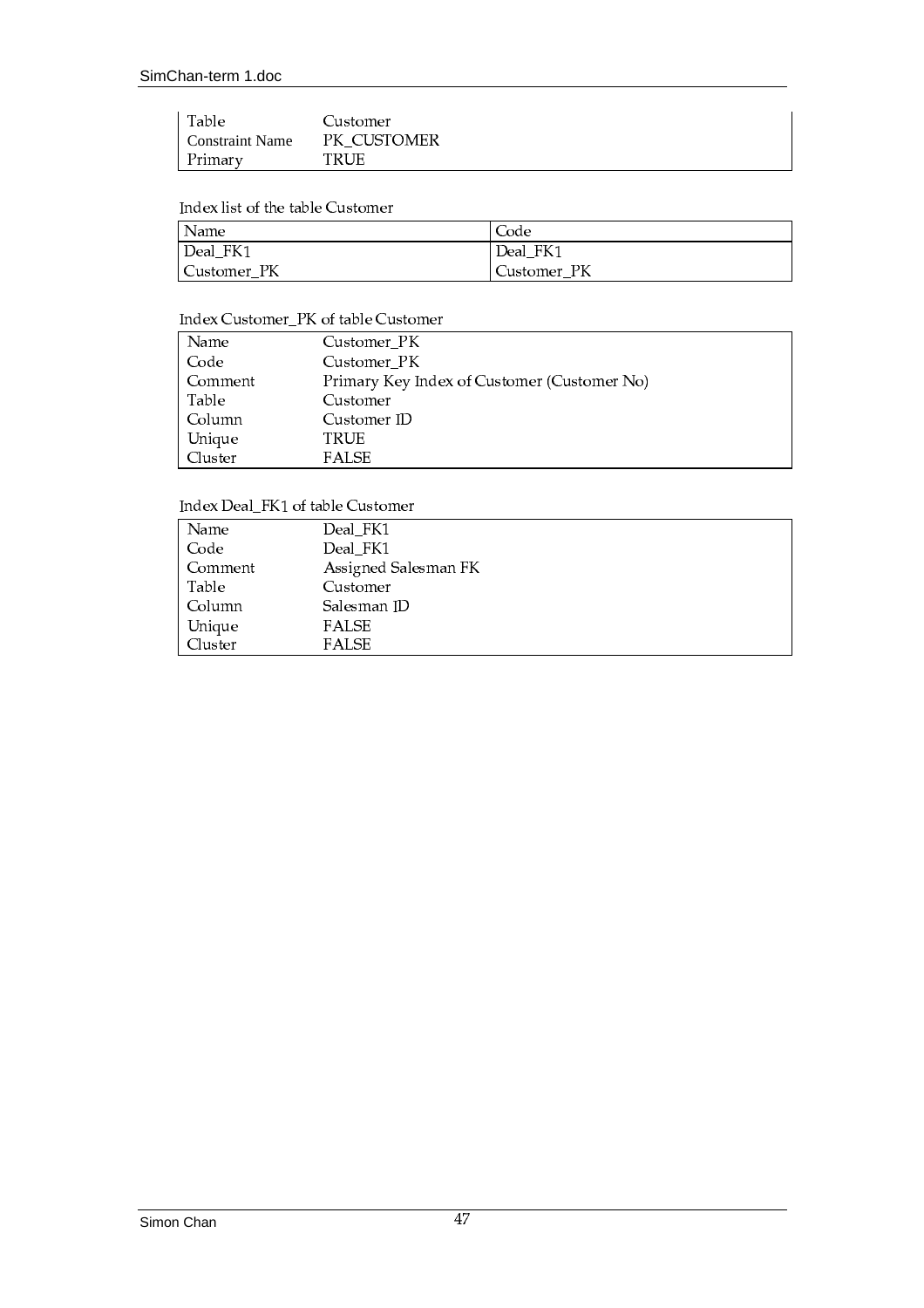#### 6.4.3 **Message**

Card of the table Message

| Name    | Message                                      |
|---------|----------------------------------------------|
| Code    | Message                                      |
| Comment | Notify Message send to salesman over the air |

### Column list of the table Message

| Name            | Code            |
|-----------------|-----------------|
| Send Date       | Send Date       |
| Send Time       | Send Time       |
| Message Content | Message Content |
| Sended          | Sended          |
| Message Type    | Message Type    |
| Message ID      | Message ID      |
| Sender          | Sender          |
| Recipent ID     | Recipent ID     |

# Column Message Content of table Message

| Name        | Message Content |
|-------------|-----------------|
| Code        | Message Content |
| Comment     |                 |
| Table       | Message         |
| Data Type   | VARCHAR2(256)   |
| Length      | 256             |
| Precision   |                 |
| Domain      | $<$ None $>$    |
| Primary     | <b>FALSE</b>    |
| Foreign Key | <b>FALSE</b>    |

# Column Message ID of table Message

| $\tilde{}$  | $\tilde{}$        |  |
|-------------|-------------------|--|
| Name        | Message ID        |  |
| Code        | Message ID        |  |
| Comment     | Unique Message ID |  |
| Table       | Message           |  |
| Data Type   | <b>INTEGER</b>    |  |
| Length      |                   |  |
| Precision   |                   |  |
| Domain      | $<$ None $>$      |  |
| Primary     | TRUE              |  |
| Foreign Key | <b>FALSE</b>      |  |

# Column Message Type of table Message

|             | $\cdot$<br><i>.</i> .<br>$\cdot$ |
|-------------|----------------------------------|
| Name        | Message Type                     |
| Code        | Message Type                     |
| Comment     |                                  |
| Table       | Message                          |
| Data Type   | Char(1)                          |
| Length      |                                  |
| Validateion | M – Email                        |
|             | A – Approved Price Request       |
|             | P - Prospect Information         |
| Primary     | FALSE                            |
|             |                                  |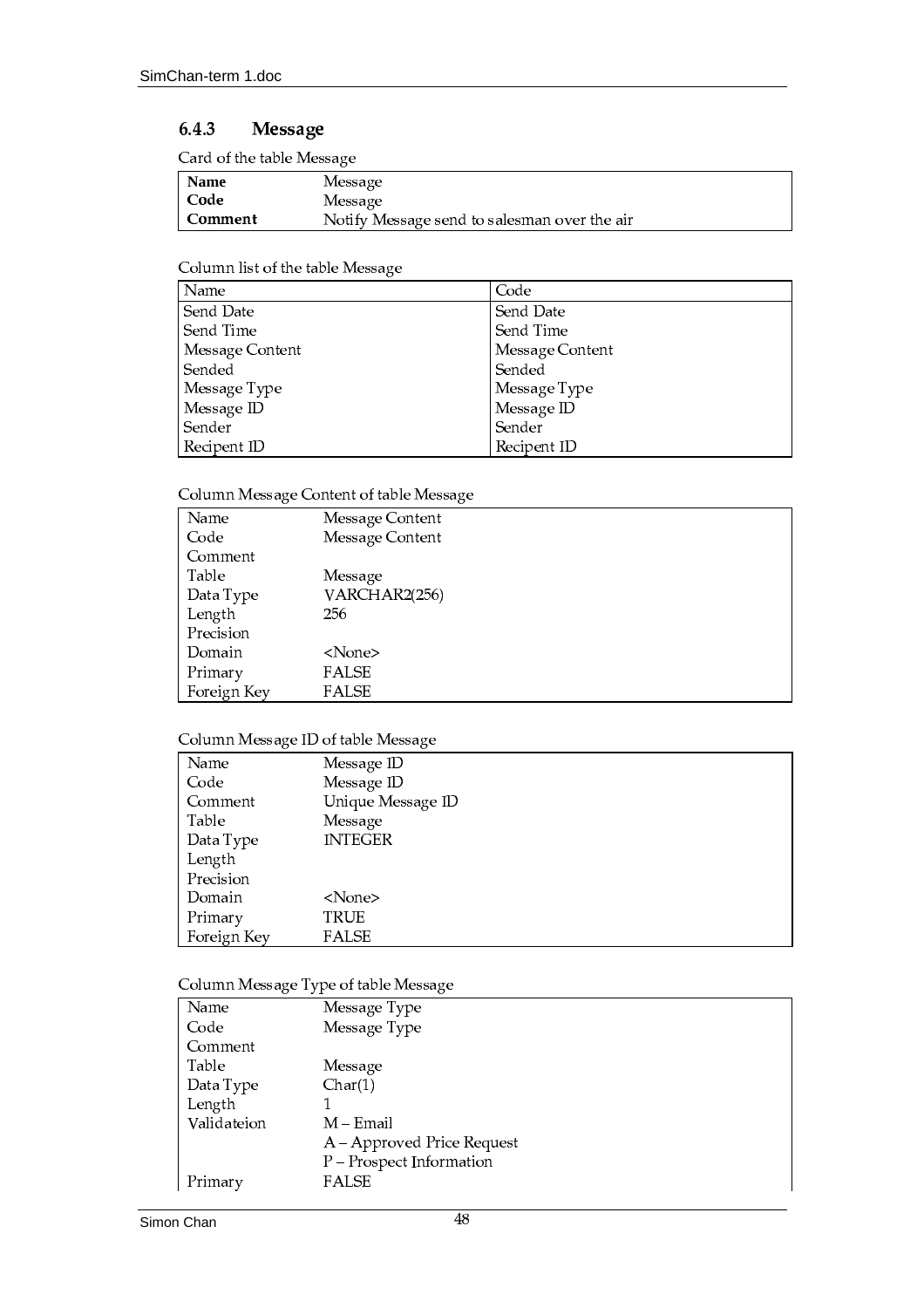### | Foreign Key FALSE

### Ù¹¿I¸ ±¸º ´Ãi¸½8¶ l<sup>Ü</sup> °7¼&È&¸ ±¸º ´Ãi¸½8¶ l<sup>Ü</sup> Comment The recipent of this message Table Message Data Type CHAR(5) Length 5 Precision Primary **FALSE** Foreign Key TRUE

#### Column Salesman ID of table Message

### Column Send Date Time of table Message

| Name        | Send Date                    |
|-------------|------------------------------|
| Code        | Send Date                    |
| Comment     | The send date of the message |
| Table       | Message                      |
| Data Type   | <b>DATE</b>                  |
| Length      |                              |
| Precision   |                              |
| Primary     | <b>FALSE</b>                 |
| Foreign Key | <b>FALSE</b>                 |

# Column Send Time of table Message

| $\cdot$                      |
|------------------------------|
| Send Time                    |
| Send Time                    |
| The send time of the message |
| Message                      |
| Time                         |
|                              |
|                              |
| <b>FALSE</b>                 |
| <b>FALSE</b>                 |
|                              |

#### Column Sended of table Message

| Name        | Sended       |
|-------------|--------------|
| Code        | Sended       |
| Comment     |              |
| Table       | Message      |
| Data Type   | CHAR(1)      |
| Length      |              |
| Precision   |              |
| Primary     | <b>FALSE</b> |
| Foreign Key | <b>FALSE</b> |

# Column Sender of table Message

| Name    | Sender  |
|---------|---------|
| Code    | Sender  |
| Comment |         |
| Table   | Message |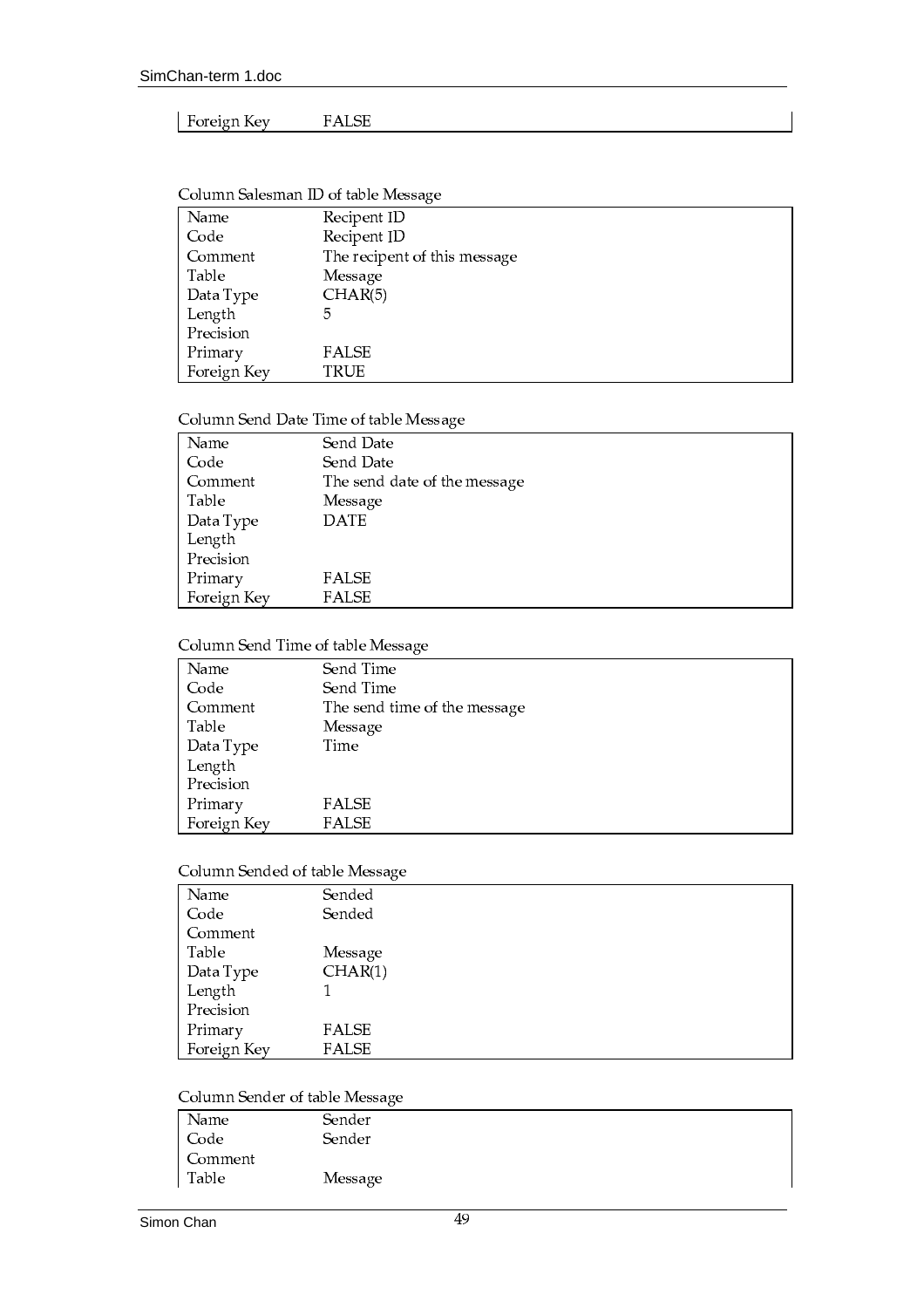| Data Type   | CHAR(20)     |  |
|-------------|--------------|--|
| Length      | 20           |  |
| Precision   |              |  |
| Primary     | <b>FALSE</b> |  |
| Foreign Key | FALSE        |  |

Key list of the table Message

| N<br>Name         | ∽<br>ില<br>uc |
|-------------------|---------------|
| - -               | $\sim$ $\sim$ |
| . .               | п.            |
| Messag            | $\Delta$ V    |
| $_{\rm \alpha v}$ | wessa         |
| ้นาง              | .             |

| Name                       | MessageKey |
|----------------------------|------------|
| Code                       | MessageKey |
| Comment                    |            |
| Table                      | Message    |
| Constraint Name PK_MESSAGE |            |
| Primary                    | TRUE       |

### Index list of the table Message

| <i>Name</i> | Code        |
|-------------|-------------|
| Receive FK1 | Receive FK1 |
| Message_PK  | Message_PK  |

# Index Message\_PK of table Message

| Name    | Message_PK                         |
|---------|------------------------------------|
| Code    | Message_PK                         |
| Comment | Unique Message ID for each message |
| Table   | Message                            |
| Column  | Message ID                         |
| Unique  | TRUE                               |
| Cluster | <b>FALSE</b>                       |

# Index Receive\_FK1 of table Message

| Name      | Receive_FK1          |
|-----------|----------------------|
| Code      | Receive_FK1          |
| l Comment | The message recipent |
| Table     | Message              |
| Column    | Recipent ID          |
| Unique    | <b>FALSE</b>         |
| Cluster   | FALSE                |
|           |                      |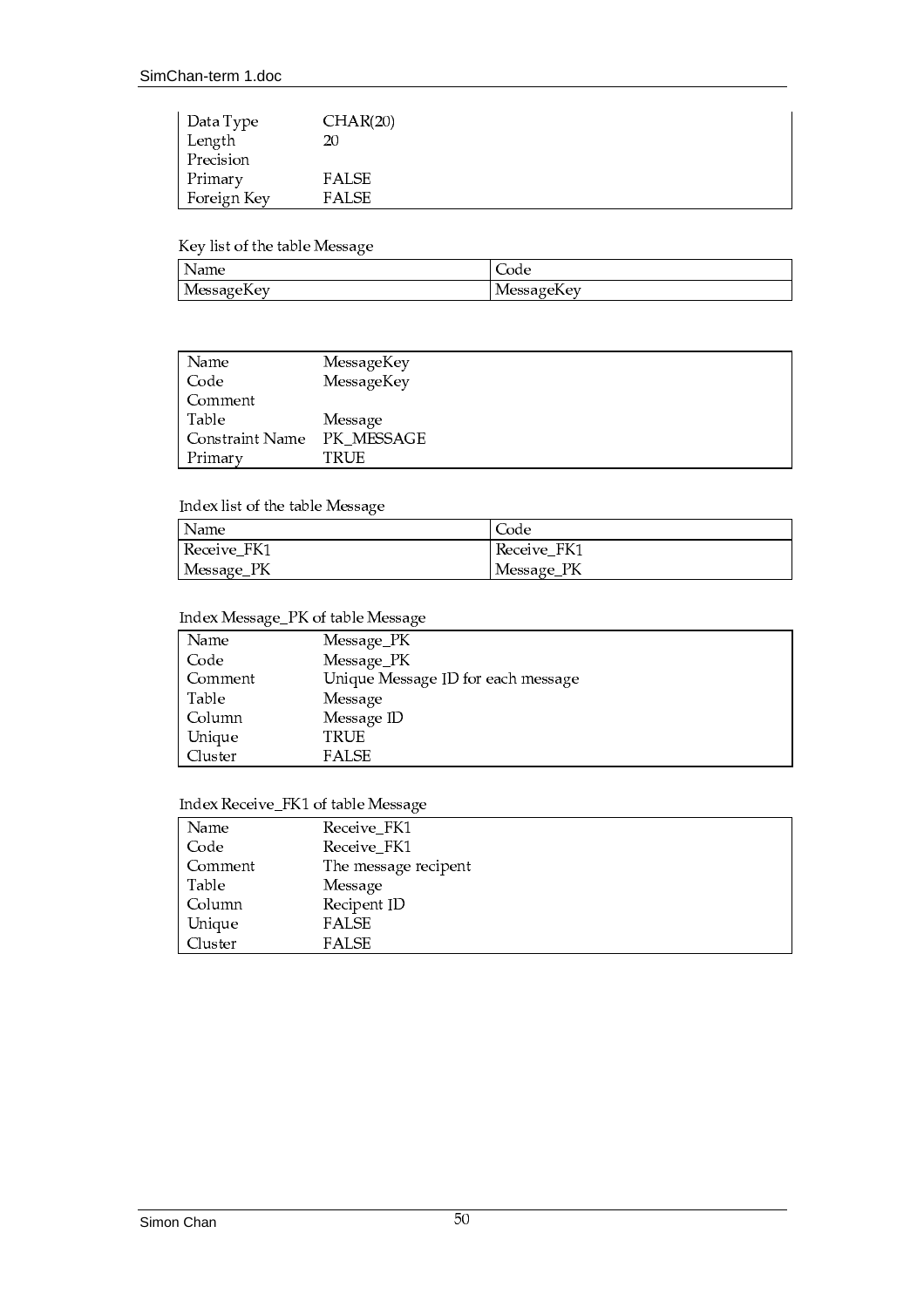#### 6.4.4 Own Machine

Card of the table Own Machine

| Name      | Own Machine                                                  |  |
|-----------|--------------------------------------------------------------|--|
| Code      | Own Machine                                                  |  |
| l Comment | Different model of m achine owned by Customer<br>. The basic |  |
|           | information of the machine which is owned by customer        |  |

# Column list of the table Own Machine

| Name                  | Code                  |
|-----------------------|-----------------------|
| Warranty End          | Warranty End          |
| <b>Warranty Start</b> | <b>Warranty Start</b> |
| Average Meter         | Average Meter         |
| MeterRate             | Meter Rate            |
| Meter Charge          | Meter Charge          |
| Customer No           | Customer No           |
| Serial No             | Serial No             |
| Install Date          | Install Date          |
| Product ID            | Product ID            |
| Service               | Date                  |
| Machine Status        | Machine Status        |

# Column Average Meter of table Own Machine

| Name        | Average Meter                                       |
|-------------|-----------------------------------------------------|
| Code        | Average Meter                                       |
| Comment     | Average meter reading of the machine used per month |
| Table       | Own Machine                                         |
| Data Type   | <b>INTEGER</b>                                      |
| Length      | 8                                                   |
| Format      | 9,999,99                                            |
| Primary     | <b>FALSE</b>                                        |
| Foreign Key | FALSE                                               |

### Column Customer No of table Own Machine

| Name        | Customer No                       |
|-------------|-----------------------------------|
| Code        | Customer No                       |
| Comment     | The customer who own this machine |
| Table       | Own Machine                       |
| Data Type   | CHAR(8)                           |
| Length      | 8                                 |
| Precision   |                                   |
| Primary     | <b>FALSE</b>                      |
| Foreign Key | TRUE                              |

## Column Install Date of table Own Machine

| Name      | Install Date                                  |
|-----------|-----------------------------------------------|
| Code      | Install Date                                  |
| Comment   | The installation date of the customer machine |
| Table     | Own Machine                                   |
| Data Type | <b>DATE</b>                                   |
| Length    |                                               |
| Precision |                                               |
| Primary   | <b>FALSE</b>                                  |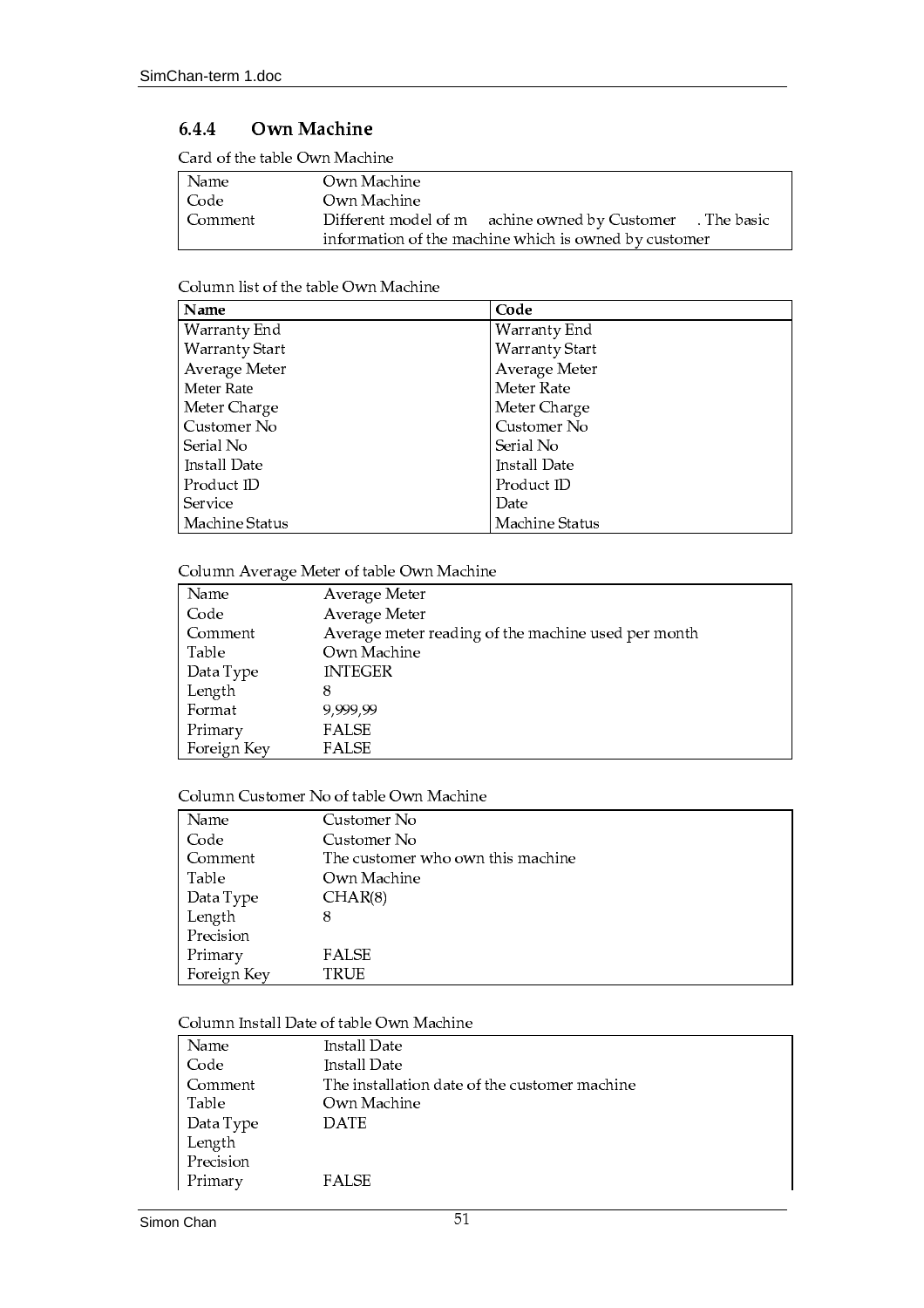#### Foreign Key **FALSE**

| Name        | Machine Status                |
|-------------|-------------------------------|
| Code        | Machine Status                |
| Comment     | The current status of machine |
| Table       | Own Machine                   |
| Data Type   | CHAR(1)                       |
| Length      |                               |
| Validation  | $U$ – In Use                  |
|             | I - Installation              |
|             | $D - Desposed$                |
|             | X-Service Required            |
| Primary     | FALSE                         |
| Foreign Key | FALSE                         |

### Column Machine Status of table Own Machine

# Column Meter Charge of table Own Machine

| Name        | Meter Charge                          |
|-------------|---------------------------------------|
| Code        | Meter Charge                          |
| Comment     | The meter charge paid for the machine |
| Table       | Own Machine                           |
| Data Type   | NUMBER(8,2)                           |
| Length      | 8                                     |
| Precision   | 2                                     |
| Primary     | FALSE                                 |
| Foreign Key | <b>FALSE</b>                          |

# Column Meter Rate of table Own Machine

| Name        | Meter Rate                    |
|-------------|-------------------------------|
| Code        | Meter Rate                    |
| Comment     | The meter rate of the machine |
| Table       | Own Machine                   |
| Data Type   | <b>INTEGER</b>                |
| Length      |                               |
| Precision   |                               |
| Primary     | <b>FALSE</b>                  |
| Foreign Key | <b>FALSE</b>                  |

## Column Product ID of table Own Machine

| Name        | Product ID                  |
|-------------|-----------------------------|
| Code        | Product ID                  |
| Comment     | The model no of the machine |
| Table       | Own Machine                 |
| Data Type   | CHAR(10)                    |
| Length      | 10                          |
| Precision   |                             |
| Primary     | <b>FALSE</b>                |
| Foreign Key | TRUE                        |

# Column Serial No of table Own Machine

| Name | Serial No |  |
|------|-----------|--|
| Code | Serial No |  |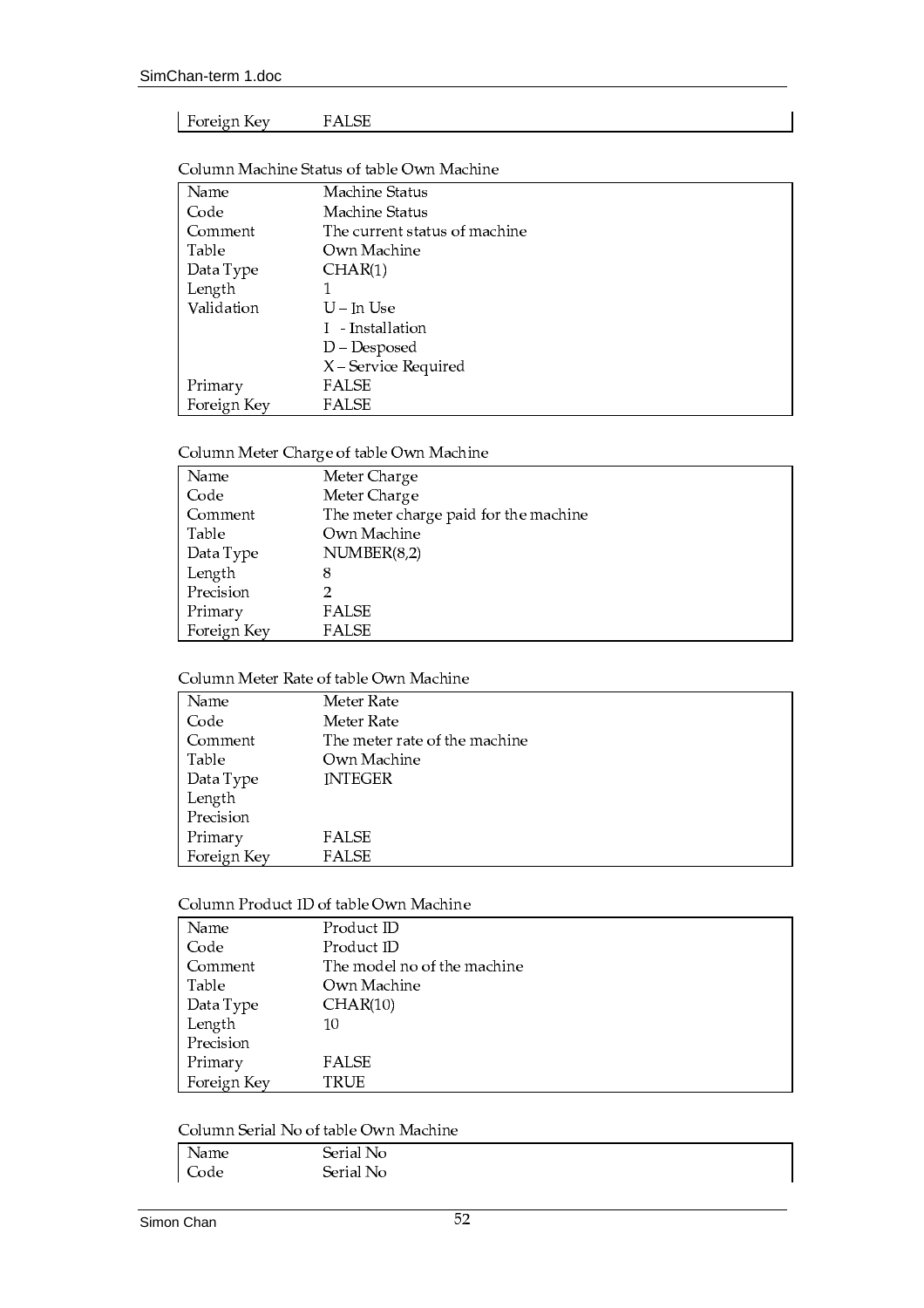| Comment     | Unique Serial No. of the machine |
|-------------|----------------------------------|
| Table       | Own Machine                      |
| Data Type   | CHAR(10)                         |
| Length      | 10                               |
| Precision   |                                  |
| Primary     | TRUE                             |
| Foreign Key | <b>FALSE</b>                     |

# Column Warranty End of table Own Machine

| Name        | Warranty End                         |
|-------------|--------------------------------------|
| Code        | Warranty End                         |
| Comment     | The warranty end date of the machine |
| Table       | Own Machine                          |
| Data Type   | <b>DATE</b>                          |
| Length      |                                      |
| Precision   |                                      |
| Primary     | <b>FALSE</b>                         |
| Foreign Key | <b>FALSE</b>                         |

## Column Warranty Start of table Own Machine

| Name        | <b>Warranty Start</b>                  |
|-------------|----------------------------------------|
| Code        | <b>Warranty Start</b>                  |
| Comment     | The warranty start date of the machine |
| Table       | Own Machine                            |
| Data Type   | <b>DATE</b>                            |
| Length      |                                        |
| Precision   |                                        |
| Domain      | <none></none>                          |
| Primary     | <b>FALSE</b>                           |
| Foreign Key | <b>FALSE</b>                           |

#### Column Service Date of table Own Machine

| Name        | Service Date                         |
|-------------|--------------------------------------|
| Code        | Service Date                         |
| Comment     | The last service date of the machine |
| Table       | Own Machine                          |
| Data Type   | <b>DATE</b>                          |
| Length      |                                      |
| Precision   |                                      |
| Primary     | <b>FALSE</b>                         |
| Foreign Key | <b>FALSE</b>                         |

# Key list of the table Own Machine

| Name                |                     |
|---------------------|---------------------|
| T.C<br>OwnershipKey | <b>TwnershipKey</b> |

# Key OwnershipKey of table Own Machine

| Name    | OwnershipKey                   |
|---------|--------------------------------|
| Code    | OwnershipKey                   |
| Comment |                                |
| Table   | Own Machine                    |
|         | Constraint Name PK_OWN MACHINE |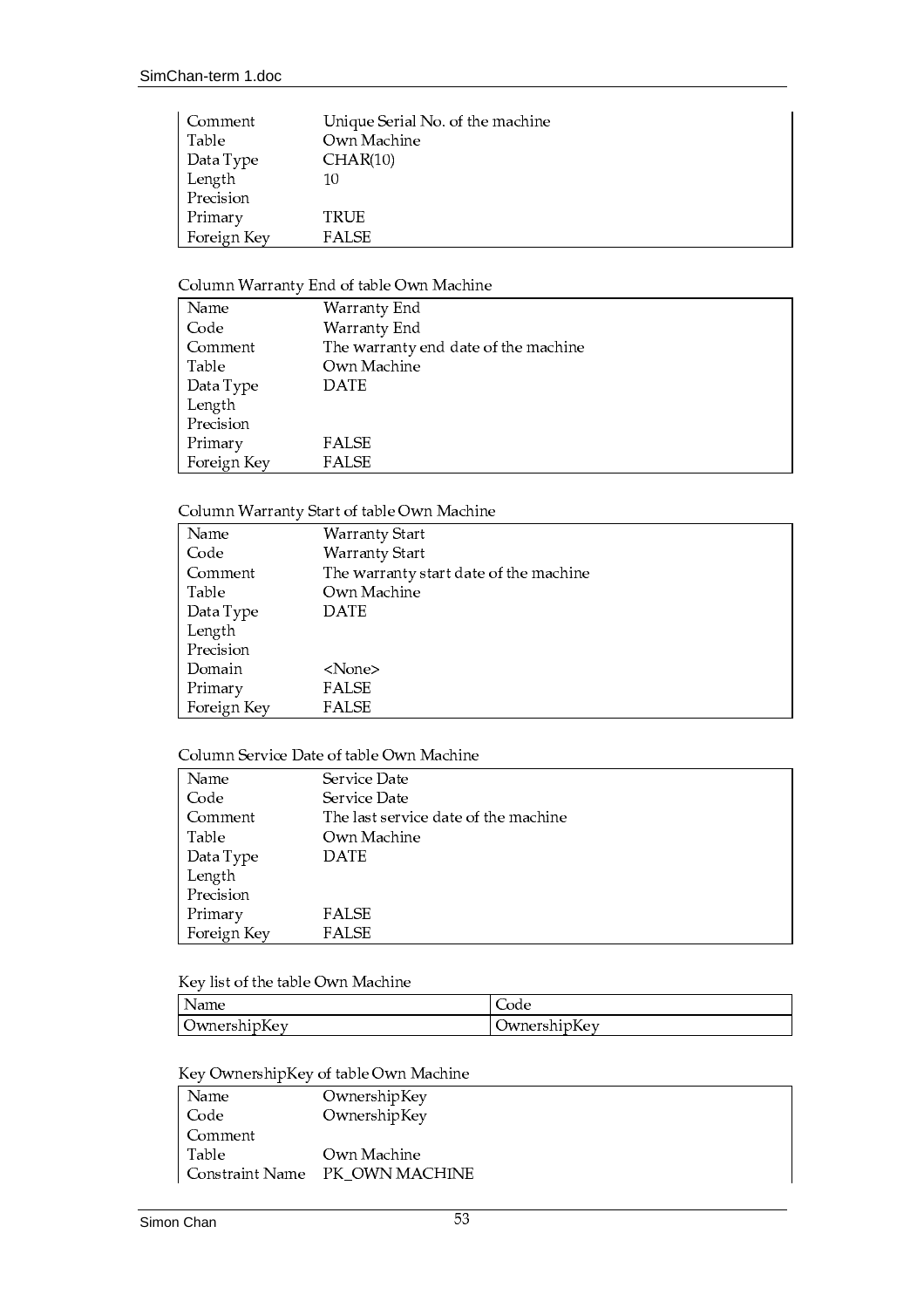#### Primary  $\ensuremath{\mathsf{T}}\ensuremath{\mathsf{RUE}}$

Index list of the table Own Machine

| Name              | Code           |
|-------------------|----------------|
| $\lfloor$ Own_FK1 | Own_FK1        |
| belonged_FK2      | belonged_FK2   |
| Own Machine_PK    | Own Machine_PK |

# Index Own Machine\_PK of table Own Machine

| Name    | Own Machine_PK |
|---------|----------------|
| Code    | Own Machine_PK |
| Comment |                |
| Table   | Own Machine    |
| Column  | Serial No      |
| Unique  | TRUE           |
| Cluster | FALSE          |

### Index Own\_FK1 of table Own Machine

| Name    | Own_FK1      |
|---------|--------------|
| Code    | Own_FK1      |
| Comment |              |
| Table   | Own Machine  |
| Column  | Customer No  |
| Unique  | <b>FALSE</b> |
| Cluster | <b>FALSE</b> |

# Index belonged\_FK2 of table Own Machine

| Name    | belonged_FK2 |
|---------|--------------|
| Code    | belonged_FK2 |
| Comment |              |
| Table   | Own Machine  |
| Column  | Product ID   |
| Unique  | <b>FALSE</b> |
| Cluster | <b>FALSE</b> |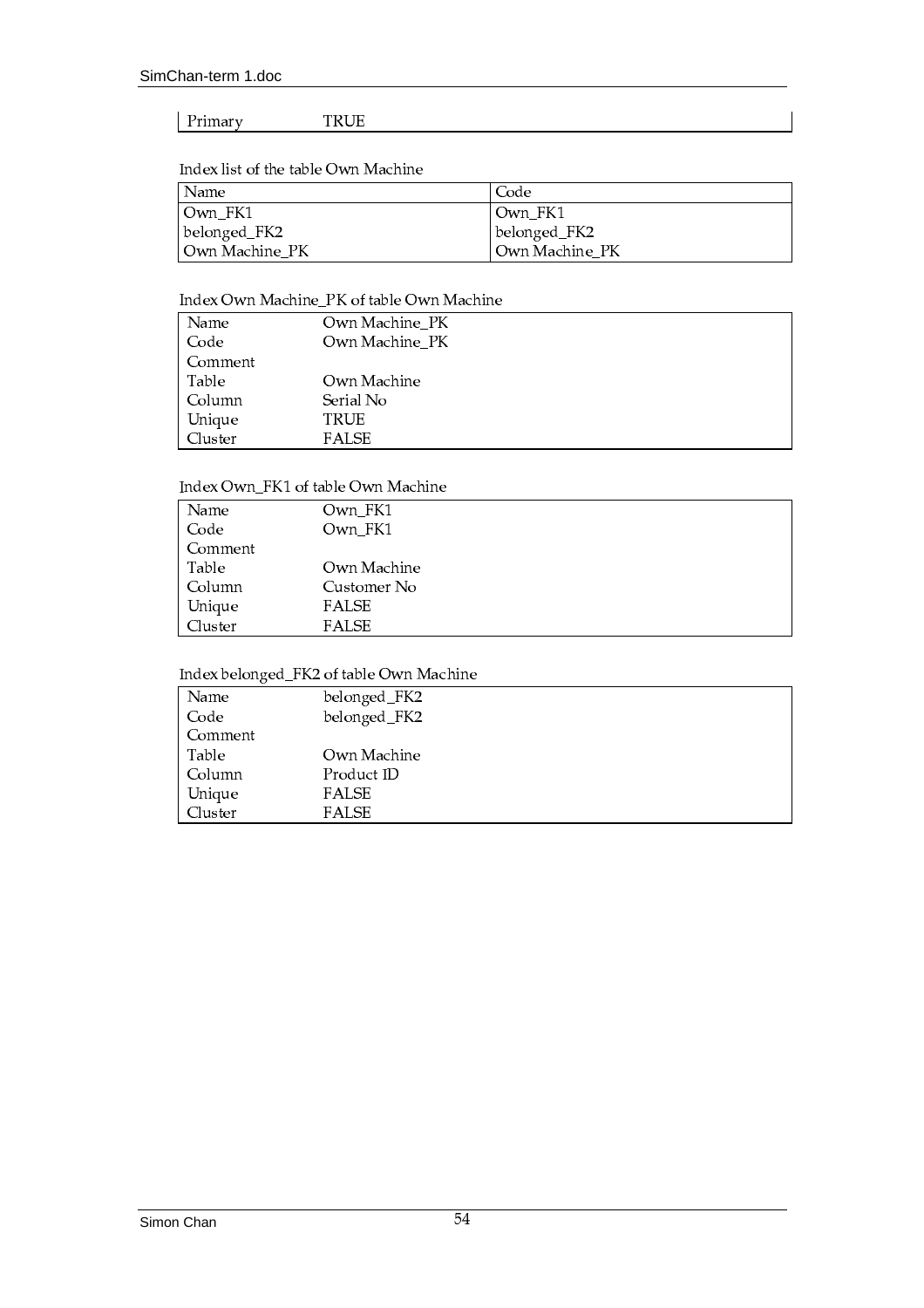#### 6.4.5 Price Approval

Card of the table Price Approval

| Name      | Price Approval                                                 |
|-----------|----------------------------------------------------------------|
| Code      | Price Approval                                                 |
| l Comment | Salesman request price approval, manage can approve, reject or |
|           | adjust.                                                        |

# Column list of the table Price Approval

| Name               | Code                  |
|--------------------|-----------------------|
| Request Status     | <b>Request Status</b> |
| Customer No        | Customer No           |
| Request Date       | Request Date          |
| Request Time       | Request Time          |
| Approve Date       | Approve Date          |
| Approve Time       | Approve Time          |
| Pricing Request ID | Pricing Request ID    |
| Manager            | Manager               |
| Salesman ID        | Salesman ID           |

# Column Approve Date of table Price Approval

| Name        | Approve Date                          |
|-------------|---------------------------------------|
| Code        | Approve Date                          |
| Comment     | The date manager approved the request |
| Table       | Price Approval                        |
| Data Type   | <b>DATE</b>                           |
| Length      |                                       |
| Precision   |                                       |
| Primary     | FALSE                                 |
| Foreign Key | <b>FALSE</b>                          |
|             |                                       |

# Column Approve Time of table Price Approval

| Name        | Approve Time                          |
|-------------|---------------------------------------|
| Code        | Approve time                          |
| Comment     | The time manager approved the request |
| Table       | Price Approval                        |
| Data Type   | Time                                  |
| Length      |                                       |
| Precision   |                                       |
| Primary     | <b>FALSE</b>                          |
| Foreign Key | <b>FALSE</b>                          |

# Column Customer No of table Price Approval

| Name        | Customer No                 |
|-------------|-----------------------------|
| Code        | Customer No                 |
| Comment     | The request for customer no |
| Table       | Price Approval              |
| Data Type   | CHAR(8)                     |
| Length      | 8                           |
| Precision   |                             |
| Domain      | Customer No                 |
| Primary     | <b>FALSE</b>                |
| Foreign Key | TRUE                        |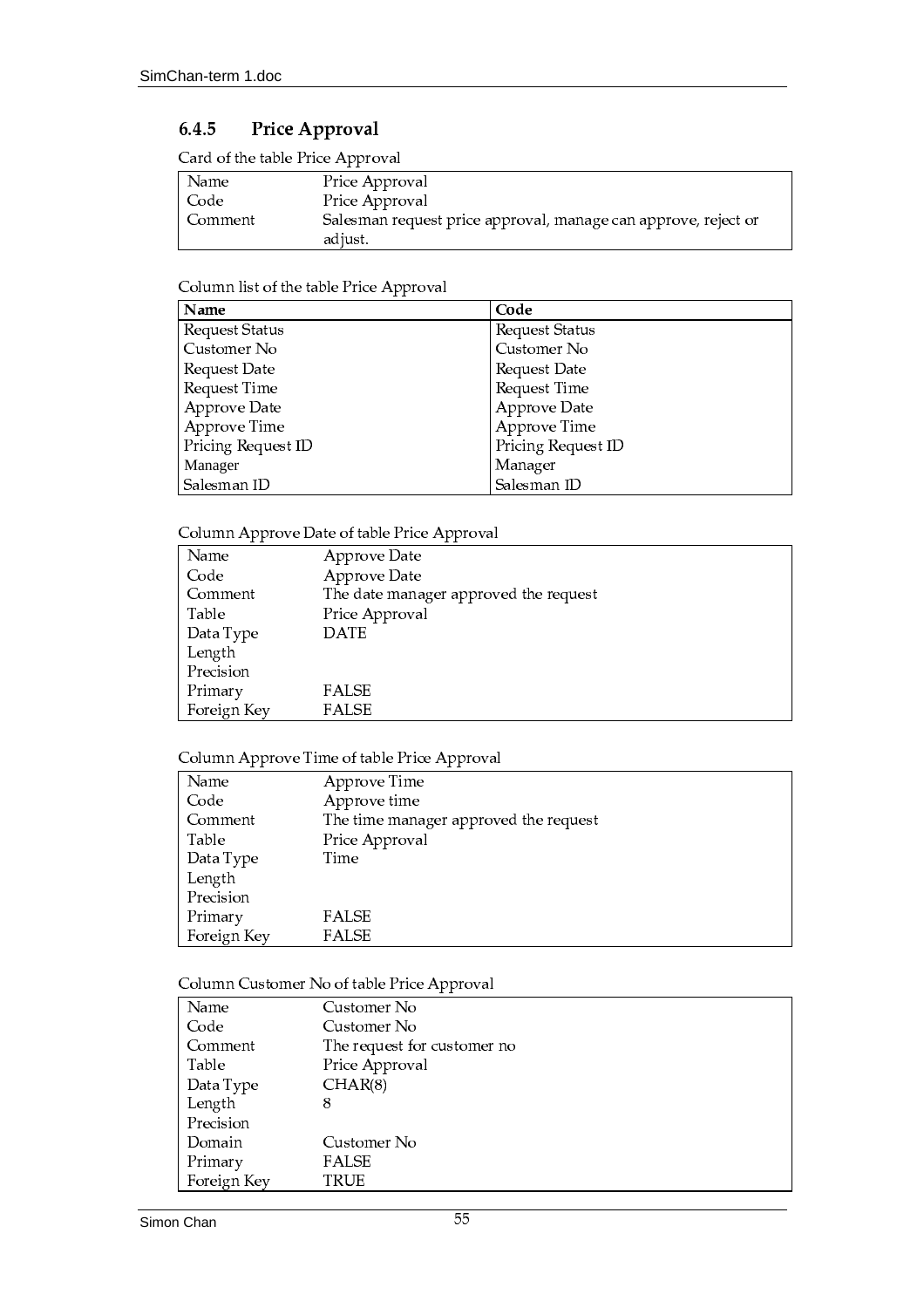| Name        | Manager                           |
|-------------|-----------------------------------|
| Code        | Manager                           |
| Comment     | Manager who approved this request |
| Table       | Price Approval                    |
| Data Type   | CHAR(5)                           |
| Length      | 5                                 |
| Precision   |                                   |
| Primary     | <b>FALSE</b>                      |
| Foreign Key | TRUE                              |
|             |                                   |

## Column Manager of table Price Approval

# Column Pricing Request ID of table Price Approval

| Name        | Pricing Request ID  |
|-------------|---------------------|
| Code        | Pricing Request ID  |
| Comment     | Unique Reference ID |
| Table       | Price Approval      |
| Data Type   | <b>INTEGER</b>      |
| Length      |                     |
| Precision   |                     |
| Primary     | TRUE                |
| Foreign Key | FALSE               |

### Column Request Date of table Price Approval

| Name        | Request Date                         |
|-------------|--------------------------------------|
| Code        | Request Date                         |
| Comment     | The date salesman submit the request |
| Table       | Price Approval                       |
| Data Type   | <b>DATE</b>                          |
| Length      |                                      |
| Precision   |                                      |
| Primary     | <b>FALSE</b>                         |
| Foreign Key | <b>FALSE</b>                         |

# Column Request Time of table Price Approval

| Name        | Request Time                         |
|-------------|--------------------------------------|
| Code        | Request Time                         |
| Comment     | The time salesman submit the request |
| Table       | Price Approval                       |
| Data Type   | Time                                 |
| Length      |                                      |
| Precision   |                                      |
| Primary     | FALSE                                |
| Foreign Key | FALSE                                |

# Column Request Status of table Price Approval

| Name      | Request Status                    |
|-----------|-----------------------------------|
| Code      | Request Status                    |
| Comment   | The current status of the request |
| Table     | Price Approval                    |
| Data Type | CHAR(1)                           |
| Length    |                                   |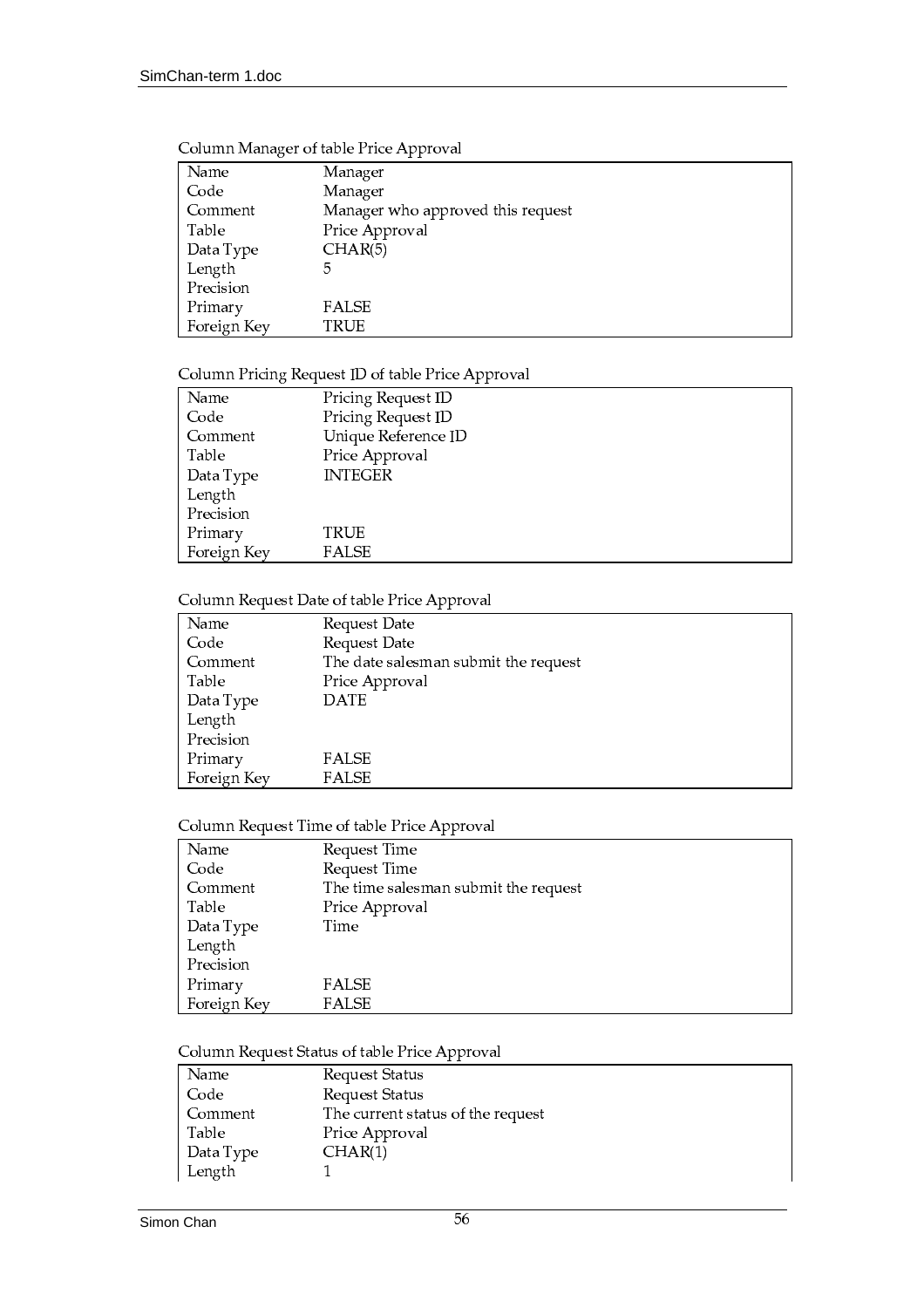| Default     | R              |
|-------------|----------------|
| Validation  | R-Requested    |
|             | $P - Approved$ |
|             | J – Rejected   |
|             | $A - Adjusted$ |
| Primary     | FALSE          |
| Foreign Key | FALSE          |

# Column Salesman ID of table Price Approval

| Name        | Salesman ID                        |
|-------------|------------------------------------|
| Code        | Salesman ID                        |
| Comment     | The salesman who place the request |
| Table       | Price Approval                     |
| Data Type   | CHAR(5)                            |
| Length      | 5                                  |
| Precision   |                                    |
| Primary     | <b>FALSE</b>                       |
| Foreign Key | TRUE                               |

# Key list of the table Price Approval

| Name        | Code        |
|-------------|-------------|
| PriceReqKey | PriceRegKey |

#### Key PriceReqKey of table Price Approval

| Name            | PriceReqKey       |
|-----------------|-------------------|
| Code            | PriceReqKey       |
| Comment         |                   |
| Table           | Price Approval    |
| Constraint Name | PK PRICE APPROVAL |
| Primary         | TRUE              |

### Index list of the table Price Approval

| Name              | Code              |
|-------------------|-------------------|
| Approve_FK2       | Approve_FK2       |
| Price For FK3     | Price For_FK3     |
| Request_FK1       | Request_FK1       |
| Price Approval_PK | Price Approval_PK |

### Index Approve\_FK2 of table Price Approval

| Name    | Approve_FK2                           |
|---------|---------------------------------------|
| Code    | Approve_FK2                           |
| Comment | The sales manager approve the request |
| Table   | Price Approval                        |
| Unique  | <b>FALSE</b>                          |
| Cluster | <b>FALSE</b>                          |

# Index Price Approval\_PK of table Price Approval

| Name    | Price Approval_PK                             |
|---------|-----------------------------------------------|
| Code    | Price Approval_PK                             |
| Comment | The primary key of the price approval request |
| Table   | Price Approval                                |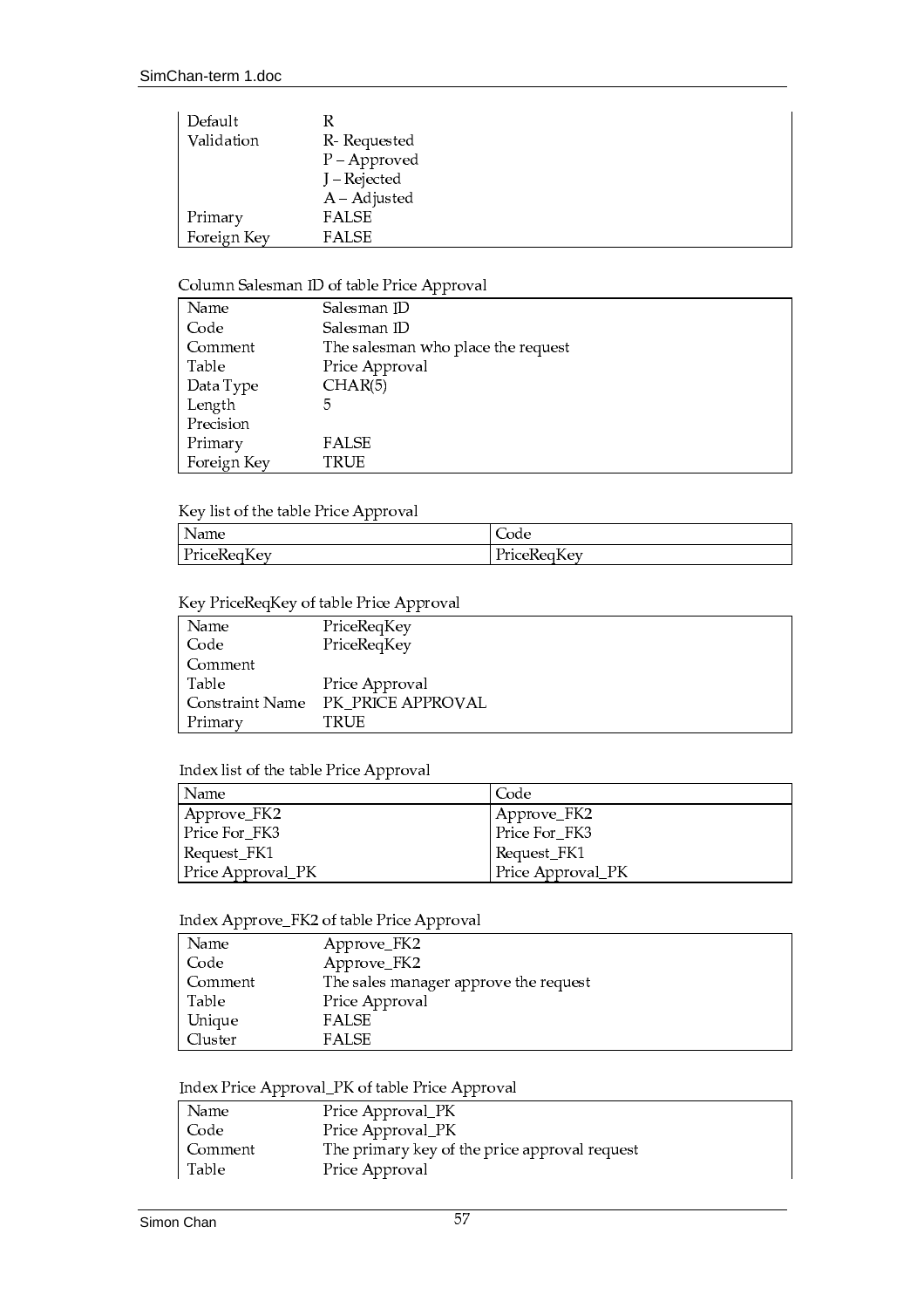# Index Price For\_FK3 of table Price Approval

| Name    | Price For FK3                |
|---------|------------------------------|
| Code    | Price For_FK3                |
| Comment | The request for the customer |
| Table   | Price Approval               |
| Unique  | FALSE                        |
| Cluster | <b>FALSE</b>                 |
|         |                              |

# Index Request\_FK1 of table Price Approval

| Name    | Request_FK1                    |
|---------|--------------------------------|
| Code    | Request_FK1                    |
| Comment | The salesman place the request |
| Table   | Price Approval                 |
| Unique  | <b>FALSE</b>                   |
| Cluster | <b>FALSE</b>                   |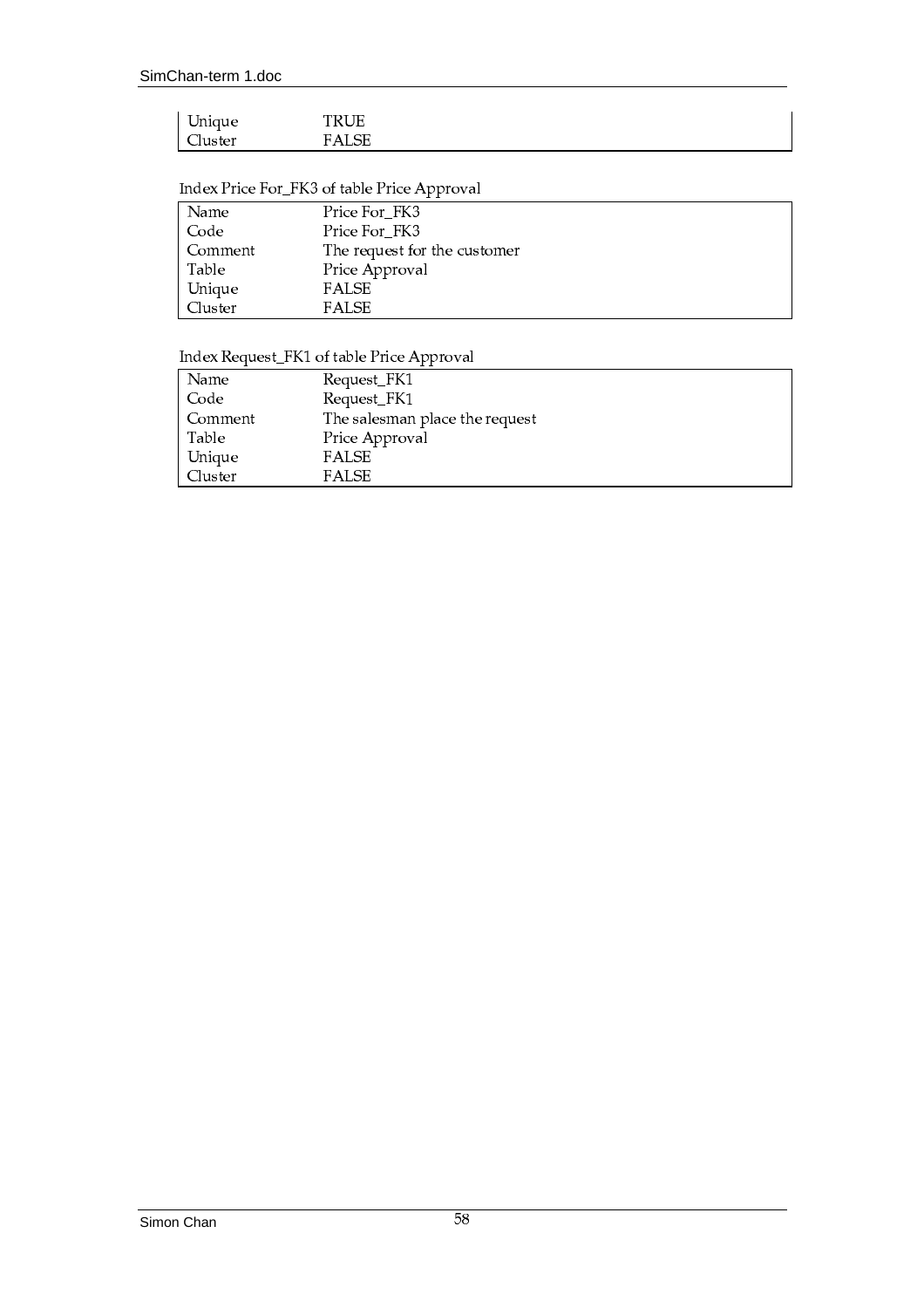#### Price Approval Details 6.4.6

Card of the table Price Approval Details

| Name    | Price Approval Details                             |  |
|---------|----------------------------------------------------|--|
| Code    | Price Approval Details                             |  |
| Comment | A number of approval details involved in the price |  |

# Column list of the table Price Approval Details

| Name               | Code                  |
|--------------------|-----------------------|
| Status             | Status                |
| RequestPrice       | Request Price         |
| Approved Price     | <b>Approved Price</b> |
| Pricing Request ID | Pricing Request ID    |
| Product ID         | Product ID            |
| l Line No          | Line No               |

# Column Approved Price of table Price Approval Details

| Name        | Approved Price                     |
|-------------|------------------------------------|
| Code        | Approved Price                     |
| Comment     | The price approved by the manager. |
| Table       | Price Approval Details             |
| Data Type   | NUMBER(12,2)                       |
| Length      | 12                                 |
| Precision   |                                    |
| Primary     | <b>FALSE</b>                       |
| Foreign Key | FALSE                              |

# Column Line No of table Price Approval Details

| Name        | Line No                |
|-------------|------------------------|
| Code        | Line No                |
| Comment     | Internal No.           |
| Table       | Price Approval Details |
| Data Type   | <b>INTEGER</b>         |
| Length      |                        |
| Precision   |                        |
| Primary     | TRUE                   |
| Foreign Key | <b>FALSE</b>           |

# Column Pricing Request ID of table Price Approval Details

| Name        | Pricing Request ID                                  |
|-------------|-----------------------------------------------------|
| Code        | Pricing Request ID                                  |
| Comment     | The request ID related to the price approval header |
| Table       | Price Approval Details                              |
| Data Type   | <b>INTEGER</b>                                      |
| Length      |                                                     |
| Precision   |                                                     |
| Primary     | TRUE                                                |
| Foreign Key | TRUE                                                |

# Column Product ID of table Price Approval Details

|      | . .        |
|------|------------|
| Name | Product ID |
| Code | Product ID |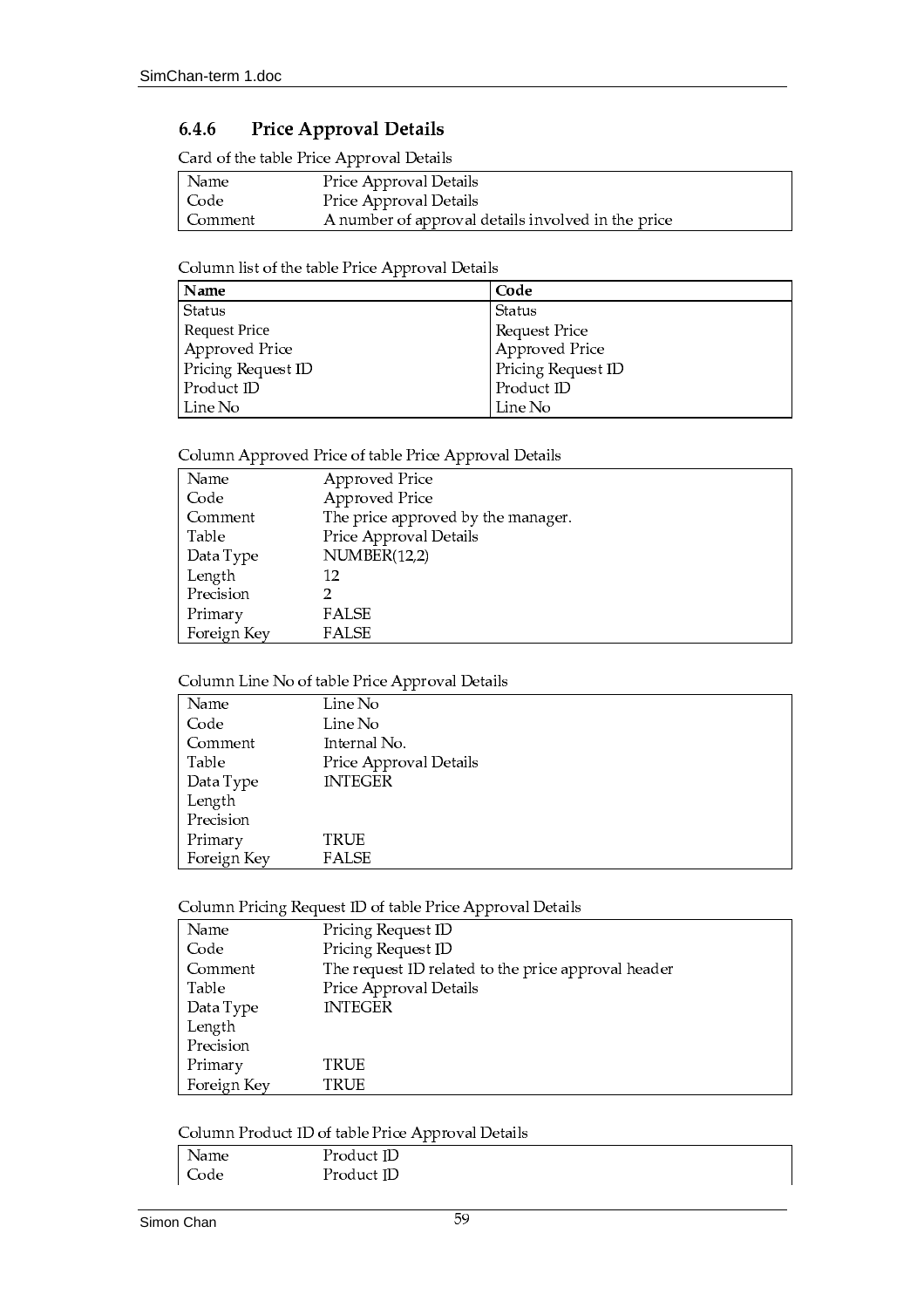| ∣ Comment   | The product requested by the salesman |
|-------------|---------------------------------------|
| Table       | Price Approval Details                |
| Data Type   | CHAR(10)                              |
| Length      | 10                                    |
| Precision   |                                       |
| Primary     | <b>FALSE</b>                          |
| Foreign Key | TRUE                                  |

# Column Request Price of table Price Approval Details

| Name        | Request Price                                            |
|-------------|----------------------------------------------------------|
| Code        | Request Price                                            |
| Comment     | The pricing for specified item requested by the salesman |
| Table       | Price Approval Details                                   |
| Data Type   | NUMBER(12,2)                                             |
| Length      | 12                                                       |
| Precision   | 2                                                        |
| Primary     | <b>FALSE</b>                                             |
| Foreign Key | FALSE                                                    |

# Column Status of table Price Approval Details

| Name        | Status                          |
|-------------|---------------------------------|
| Code        | Status                          |
| Comment     | The status of each item details |
| Table       | Price Approval Details          |
| Data Type   | CHAR(1)                         |
| Length      |                                 |
| Default     | R                               |
| Validation  | R-Requested                     |
|             | $P$ – Approved                  |
|             | J - Rejected                    |
|             | $A - Adjusted$                  |
| Primary     | FALSE                           |
| Foreign Key | FALSE                           |

# Key list of the table Price Approval Details

| Name         | Code         |
|--------------|--------------|
| PriceReqDKey | PriceReqDKey |

# Key PriceReqDKey of table Price Approval Details

| Name            | PriceReqDKey              |
|-----------------|---------------------------|
| Code            | PriceReqDKey              |
| Comment         |                           |
| Table           | Price Approval Details    |
| Constraint Name | PK PRICE APPROVAL DETAILS |
| Primarv         | TRUE                      |

# Index list of the table Price Approval Details

| Name                      | Code                      |
|---------------------------|---------------------------|
| Contains_FK1              | Contains_FK1              |
| Price Approve Item_FK2    | Price Approve Item_FK2    |
| Price Approval Details_PK | Price Approval Details_PK |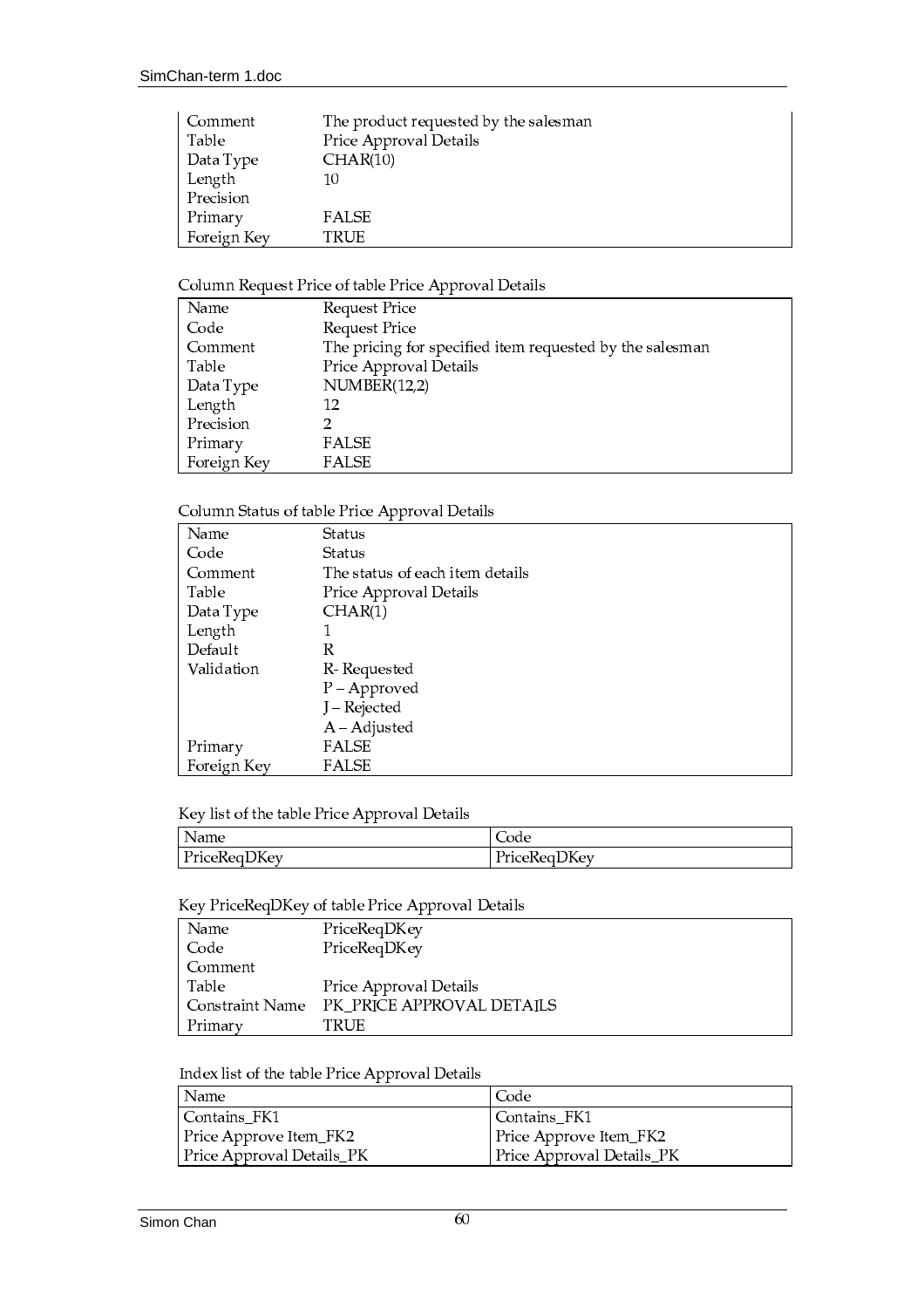#### Index Contains\_FK1 of table Price Approval Details

| Name    | Contains_FK1           |
|---------|------------------------|
| Code    | Contains FK1           |
| Comment |                        |
| Table   | Price Approval Details |
| Column  | Customer No            |
| Unique  | <b>FALSE</b>           |
| Cluster | <b>FALSE</b>           |
|         |                        |

# Index Price Approval Details\_PK of table Price Approval Details

| Name    | Price Approval Details_PK |  |  |
|---------|---------------------------|--|--|
| Code    | Price Approval Details_PK |  |  |
| Comment |                           |  |  |
| Table   | Price Approval Details    |  |  |
| Column  | Request ID                |  |  |
|         | Line No.                  |  |  |
| Unique  | TRUE                      |  |  |
| Cluster | <b>FALSE</b>              |  |  |

#### Index Price Approve Ite  $^{\circ}$   $^{\circ}$   $^{\circ}$   $^{\circ}$   $^{\circ}$   $^{\circ}$   $^{\circ}$   $^{\circ}$   $^{\circ}$   $^{\circ}$   $^{\circ}$   $^{\circ}$   $^{\circ}$   $^{\circ}$   $^{\circ}$   $^{\circ}$   $^{\circ}$   $^{\circ}$   $^{\circ}$   $^{\circ}$   $^{\circ}$   $^{\circ}$   $^{\circ}$   $^{\circ}$   $^{\circ}$   $^{\circ}$   $^{\circ}$   $^{\circ}$   $^{\circ}$   $^{\circ}$   $^{\circ}$   $^{\circ$

| Name    | Price Approve Item_FK2 |  |
|---------|------------------------|--|
| Code    | Price Approve Item_FK2 |  |
| Comment |                        |  |
| Table   | Price Approval Details |  |
| Column  | Product ID             |  |
| Unique  | <b>FALSE</b>           |  |
| Cluster | <b>FALSE</b>           |  |
|         |                        |  |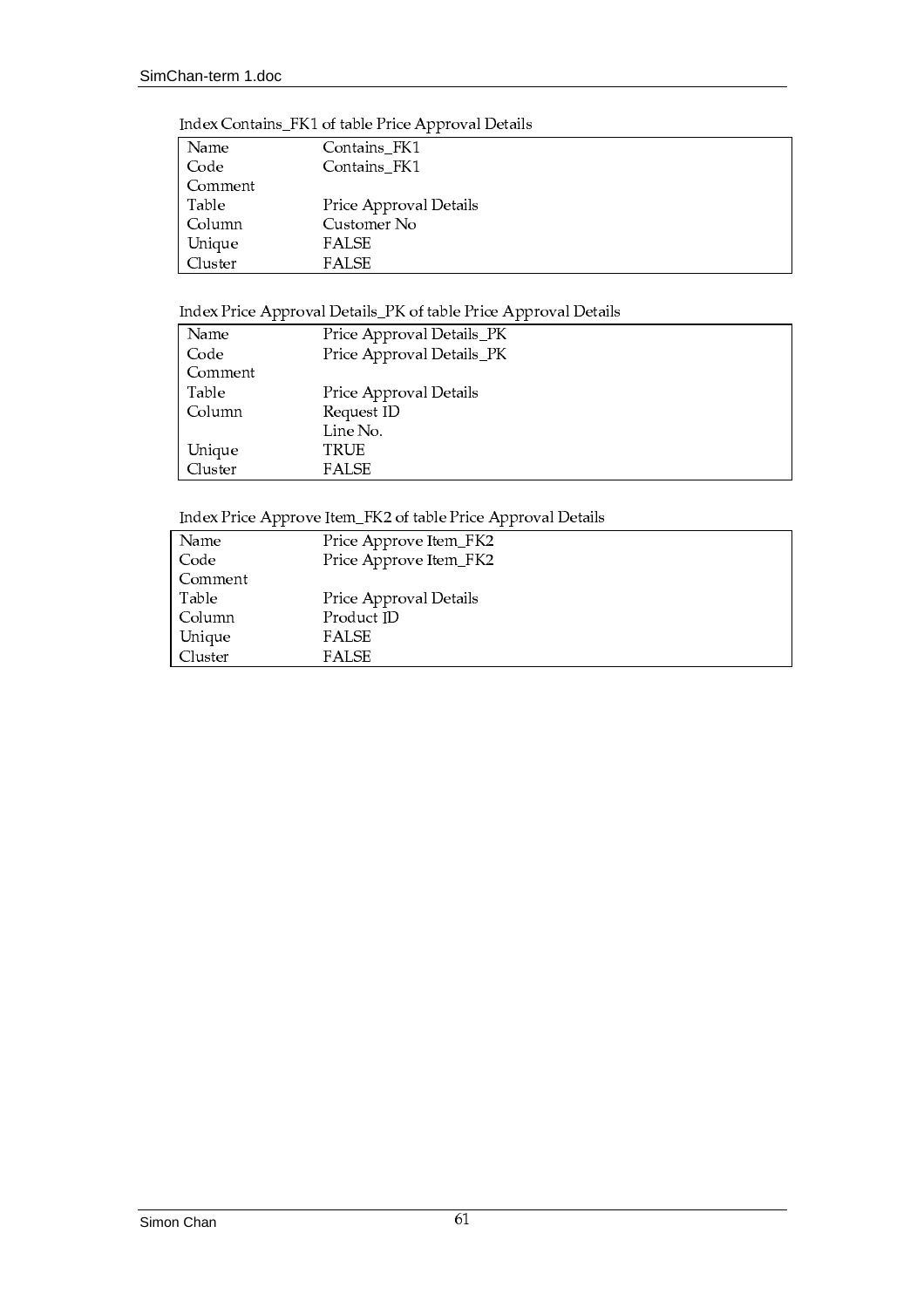#### 6.4.7 Product

Card of the table Product

| Name    | Product         |  |
|---------|-----------------|--|
| Code    | Product         |  |
| Comment | Machine Details |  |

## Column list of the table Product

| Name                | Code                |
|---------------------|---------------------|
| Product Image       | Product Image       |
| Stock On Hand       | Stock On Hand       |
| Product Type        | Product Type        |
| Product Description | Product Description |
| Product ID          | Product ID          |
| List Price          | List Price          |
| Brand Name          | Brand Name          |

# Column Brand Name of table Product

| Name        | Brand Name   |
|-------------|--------------|
| Code        | Brand Name   |
| Comment     |              |
| Table       | Product      |
| Data Type   | CHAR(10)     |
| Length      | 10           |
| Precision   |              |
| Primary     | <b>FALSE</b> |
| Foreign Key | <b>FALSE</b> |

# Column List Price of table Product

| Name        | List Price   |
|-------------|--------------|
| Code        | List Price   |
| Comment     |              |
| Table       | Product      |
| Data Type   | NUMBER(14,2) |
| Length      | 14           |
| Precision   | 2            |
| Primary     | <b>FALSE</b> |
| Foreign Key | <b>FALSE</b> |
|             |              |

# Column Product Description of table Product

| Name        | Product Description |
|-------------|---------------------|
| Code        | Product Description |
| Comment     |                     |
| Table       | Product             |
| Data Type   | CHAR(60)            |
| Length      | 60                  |
| Precision   |                     |
| Primary     | <b>FALSE</b>        |
| Foreign Key | <b>FALSE</b>        |

# Column Product ID of table Product

|      | $-$     |  |
|------|---------|--|
| Name | ouucrio |  |
|      |         |  |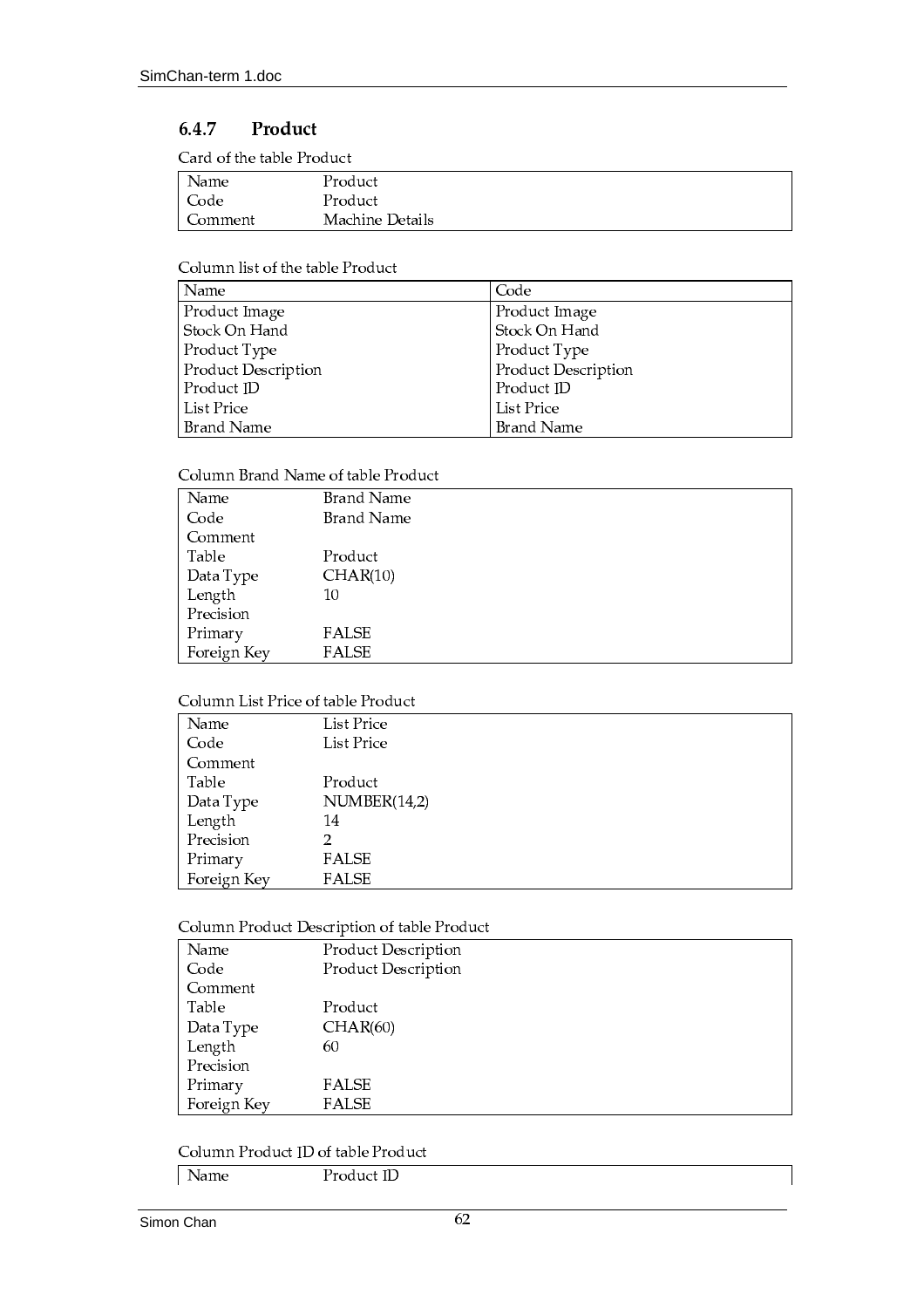| Code        | Product ID   |
|-------------|--------------|
| Comment     |              |
| Table       | Product      |
| Data Type   | CHAR(10)     |
| Length      | 10           |
| Precision   |              |
| Primary     | <b>TRUE</b>  |
| Foreign Key | <b>FALSE</b> |

# Column Product Image of table Product

|             | $\cdot$         |
|-------------|-----------------|
| Name        | Product Image   |
| Code        | Product Image   |
| Comment     |                 |
| Table       | Product         |
| Data Type   | <b>LONG RAW</b> |
| Length      |                 |
| Precision   |                 |
| Primary     | FALSE           |
| Foreign Key | FALSE           |

# Column Product Type of table Product

| Committee to add to pe of table 1 fou act |              |  |
|-------------------------------------------|--------------|--|
| Name                                      | Product Type |  |
| Code                                      | Product Type |  |
| Comment                                   |              |  |
| Table                                     | Product      |  |
| Data Type                                 | CHAR(1)      |  |
| Length                                    |              |  |
| Precision                                 |              |  |
| Primary                                   | FALSE        |  |
| Foreign Key                               | FALSE        |  |

### Column Stock On Hand of table Product

| Name        | Stock On Hand  |
|-------------|----------------|
| Code        | Stock On Hand  |
| Comment     |                |
| Table       | Product        |
| Data Type   | <b>INTEGER</b> |
| Length      |                |
| Precision   |                |
| Primary     | <b>FALSE</b>   |
| Foreign Key | <b>FALSE</b>   |

# Key list of the table Product

| Name       | Code       |
|------------|------------|
| ProductKey | ProductKey |

# Key ProductKey of table Product

| Name                       | ProductKey |
|----------------------------|------------|
| Code                       | ProductKey |
| Comment                    |            |
| Table                      | Product    |
| Constraint Name PK_PRODUCT |            |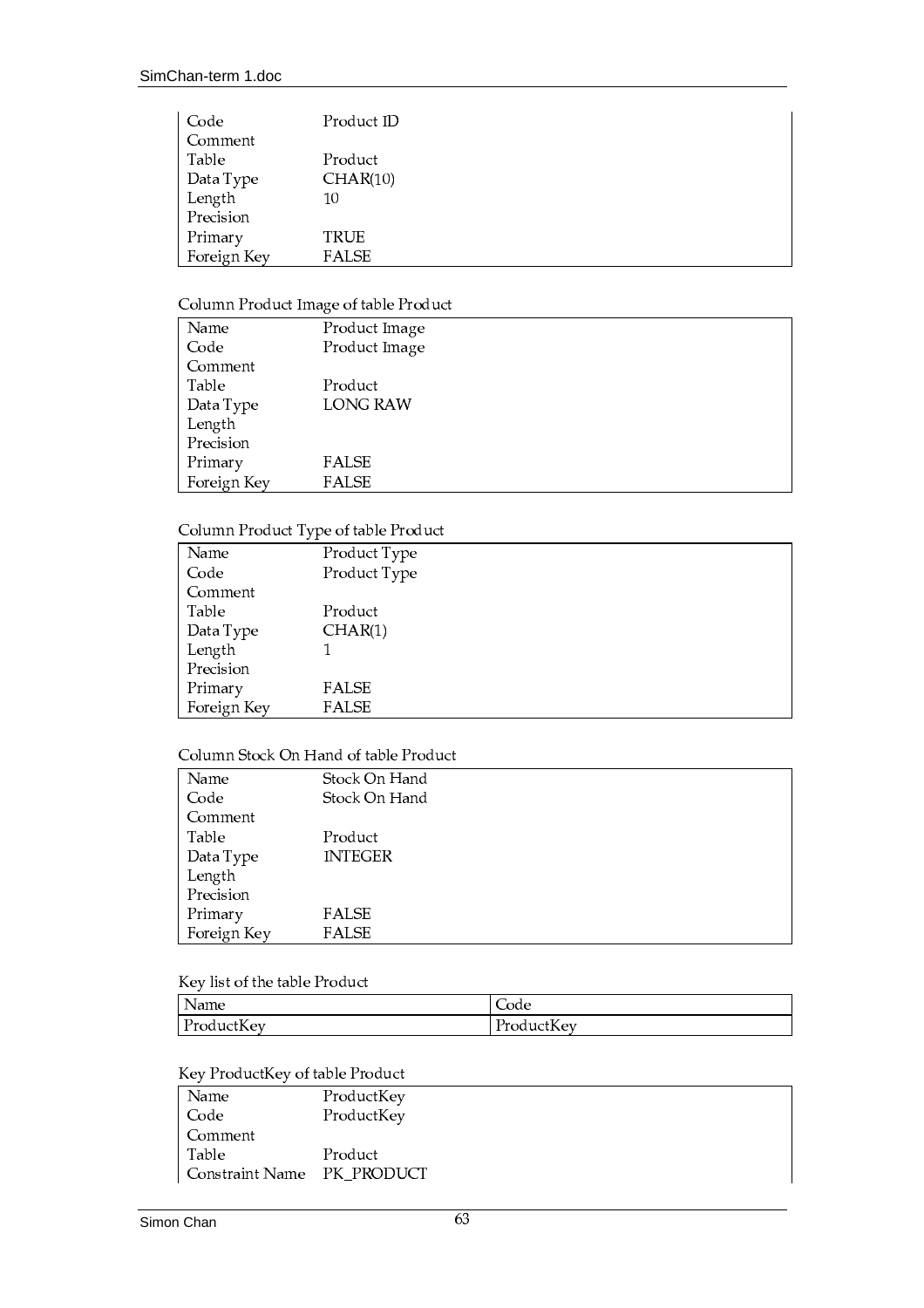#### Primary TRUE

# Index list of the table Product

| Name       | Code          |
|------------|---------------|
| Product_PK | Product<br>PК |

# Index Product\_PK of table Product

| Name    | Product_PK   |
|---------|--------------|
| Code    | Product_PK   |
| Comment |              |
| Table   | Product      |
| Unique  | <b>TRUE</b>  |
| Cluster | <b>FALSE</b> |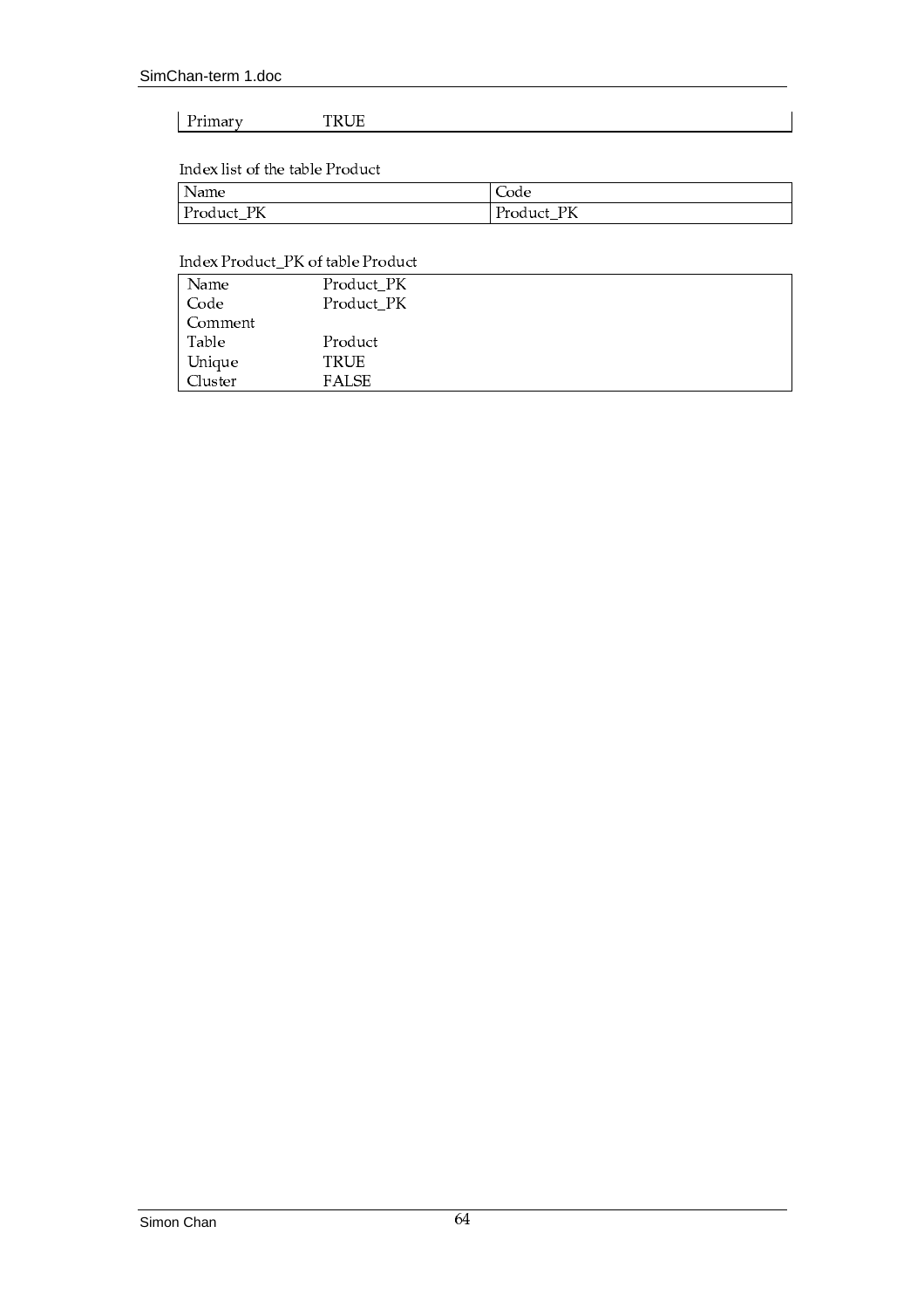#### 6.4.8 **Sales Activity**

Card of the table Sales Activity

| l Name  | Sales Activity                                                     |
|---------|--------------------------------------------------------------------|
| Code    | Sales Activity                                                     |
| Comment | Every salesman activity interacts with each customer. (We can also |
|         | call this as Customer History)                                     |

# Column list of the table Sales Activity

| Name                      | Code                    |
|---------------------------|-------------------------|
| Activity Type             | <b>Activity Type</b>    |
| <b>Activity Date Time</b> | Activity Date Time      |
| <b>Activity Date</b>      | <b>Activity Date</b>    |
| ActivityDetails           | <b>Activity Details</b> |
| Next Visit                | Next Visit              |
| Contact Person            | Contact Person          |
| Activity ID               | Activity ID             |
| Prospect No               | Prospect No             |
| Salesman ID               | Salesman ID             |
| Customer No               | Customer No             |

# Column Activity Details of table Sales Activity

| Name        | <b>Activity Details</b>   |
|-------------|---------------------------|
| Code        | <b>Activity Details</b>   |
| Comment     | Salesman Activity Details |
| Table       | Sales Activity            |
| Data Type   | TEXT                      |
| Length      |                           |
| Precision   |                           |
| Primary     | FALSE                     |
| Foreign Key | <b>FALSE</b>              |

# Column Activity ID of table Sales Activity

| Name        | <b>Activity ID</b>               |
|-------------|----------------------------------|
| Code        | Activity ID                      |
| Comment     | Unique Activity Reference Number |
| Table       | Sales Activity                   |
| Data Type   | <b>INTEGER</b>                   |
| Length      |                                  |
| Precision   |                                  |
| Primary     | TRUE                             |
| Foreign Key | FALSE                            |

# Column Activity Type of table Sales Activity

| Name        | <b>Activity Type</b>  |
|-------------|-----------------------|
| Code        | Activity Type         |
| Comment     | What kind of activity |
| Table       | Sales Activity        |
| Data Type   | CHAR(1)               |
| Length      |                       |
| Precision   |                       |
| Primary     | <b>FALSE</b>          |
| Foreign Key | FALSE                 |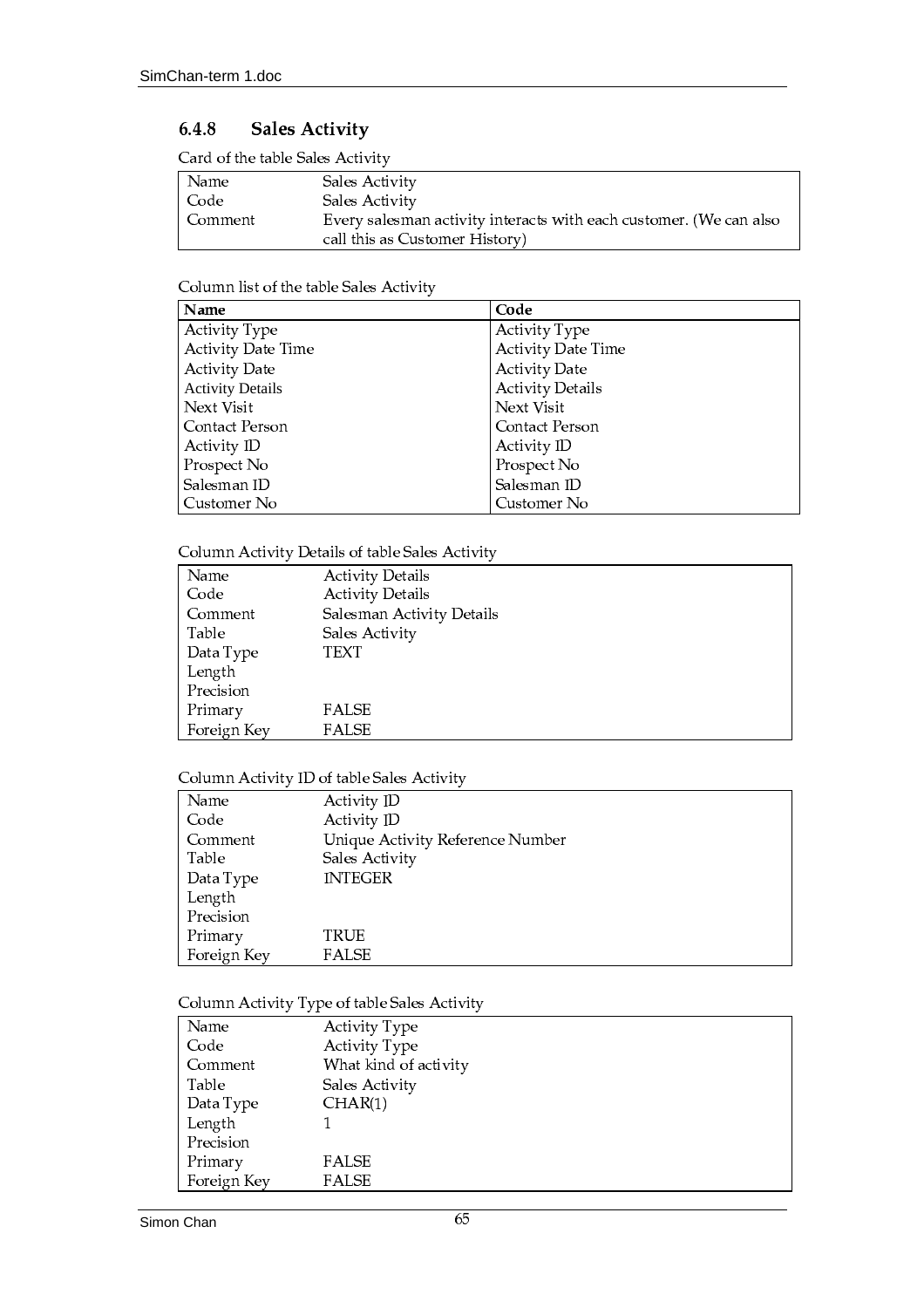| Name        | <b>Activity Date Time</b>   |
|-------------|-----------------------------|
| Code        | Activity Date Time          |
| Comment     | Salesman Activity Date Time |
| Table       | Sales Activity              |
| Data Type   | <b>DATE</b>                 |
| Length      |                             |
| Precision   |                             |
| Primary     | FALSE                       |
| Foreign Key | FALSE                       |

# Column Activty Date Time of table Sales Activity

# Column Contact Person of table Sales Activity

| Name        | Contact Person |
|-------------|----------------|
| Code        | Contact Person |
| Comment     |                |
| Table       | Sales Activity |
| Data Type   | CHAR(30)       |
| Length      | 30             |
| Precision   |                |
| Domain      | <none></none>  |
| Primary     | FALSE          |
| Foreign Key | <b>FALSE</b>   |

#### Column Customer No of table Sales Activity

| Name        | Customer No    |
|-------------|----------------|
| Code        | Customer No    |
| Comment     |                |
| Table       | Sales Activity |
| Data Type   | CHAR(8)        |
| Length      | 8              |
| Precision   |                |
| Primary     | <b>FALSE</b>   |
| Foreign Key | TRUE           |

#### °¼ÂÅi¿½`Ù¸Õ¶ ´µ ´¶&¼Á8¶¹Ä8¸³¹Â¸µ®+º¶´Ñ&´¶¾

| Name        | Next Visit                                                                |
|-------------|---------------------------------------------------------------------------|
| Code        | Next Visit                                                                |
| Comment     | Next Visit point to the Schedule Activity for mark the next visit<br>date |
| Table       | Sales Activity                                                            |
| Data Type   | <b>INTEGER</b>                                                            |
| Length      |                                                                           |
| Precision   |                                                                           |
| Primary     | FALSE                                                                     |
| Foreign Key | <b>FALSE</b>                                                              |

Column Prospect No of table Sales Activity

| Name    | Prospect No    |
|---------|----------------|
| Code    | Prospect No    |
| Comment |                |
| Table   | Sales Activity |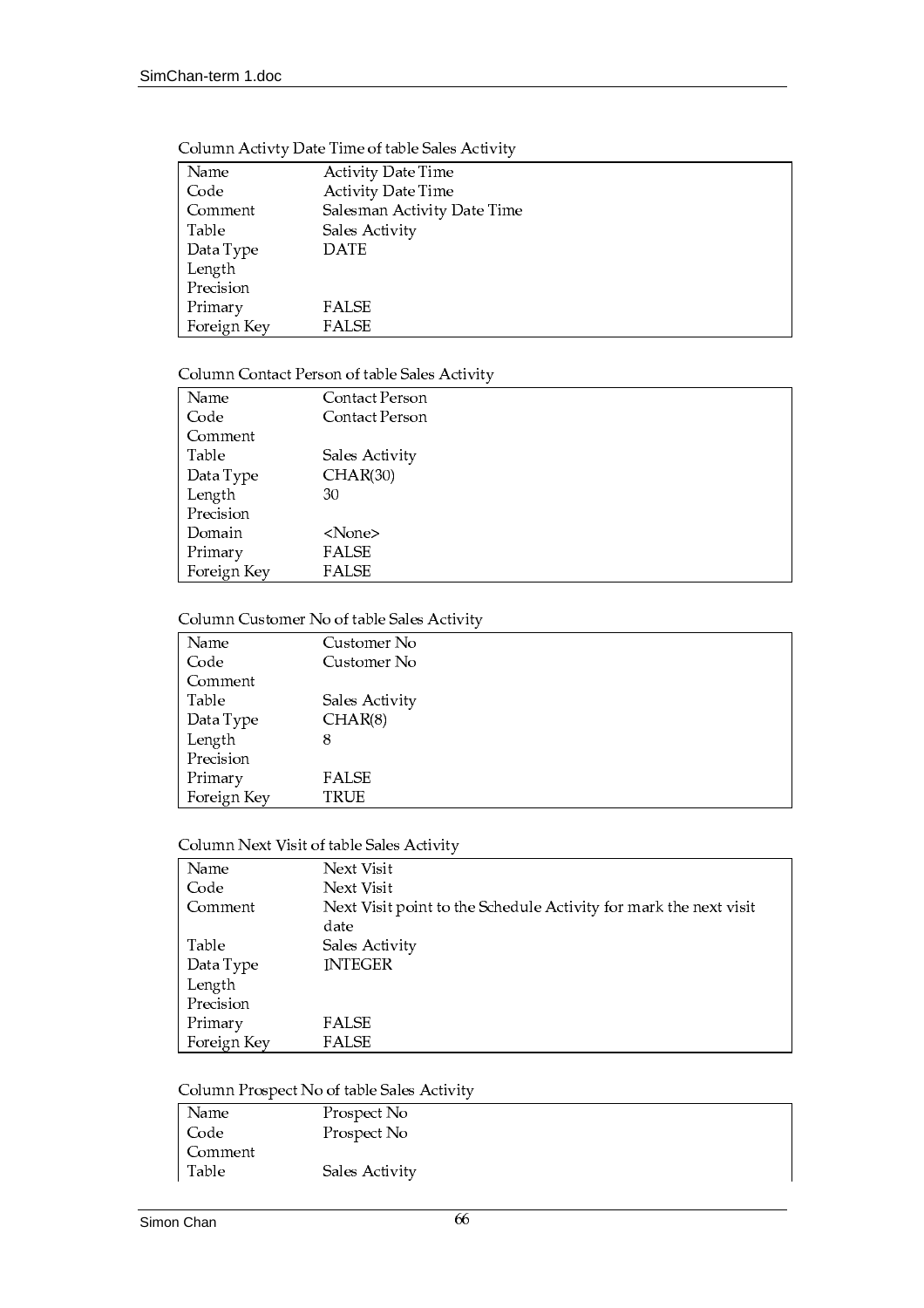| Data Type   | <b>INTEGER</b> |
|-------------|----------------|
| Length      |                |
| Precision   |                |
| Primary     | <b>FALSE</b>   |
| Foreign Key | <b>TRUE</b>    |

#### Column Salesman ID of table Sales Activity

| Name        | Salesman ID    |
|-------------|----------------|
| Code        | Salesman ID    |
| Comment     |                |
| Table       | Sales Activity |
| Data Type   | CHAR(5)        |
| Length      | 5              |
| Precision   |                |
| Primary     | <b>FALSE</b>   |
| Foreign Key | TRUE           |

# Key list of the table Sales Activity

| Name        | Code         |
|-------------|--------------|
| T.          | $\mathbf{r}$ |
| ActivityKey | ActivityKey  |

# Key ActivityKey of table Sales Activity

| Name            | ActivityKey       |
|-----------------|-------------------|
| Code            | ActivityKey       |
| Comment         |                   |
| Table           | Sales Activity    |
| Constraint Name | PK SALES ACTIVITY |
| Primary         | TRUE              |

### Index list of the table Sales Activity

| Name              | Code              |
|-------------------|-------------------|
| Involve_FK2       | Involve_FK2       |
| Related To_FK3    | Related To FK3    |
| $Log_F K1$        | Log_FK1           |
| Sales Activity_PK | Sales Activity_PK |

#### Index Involve\_FK2 of table Sales Activity

| Name    | Involve_FK2                                 |
|---------|---------------------------------------------|
| Code    | Involve_FK2                                 |
| Comment | The customer involved in the sales activity |
| Table   | Sales Activity                              |
| Column  | Customer No                                 |
| Unique  | FALSE                                       |
| Cluster | <b>FALSE</b>                                |

#### Index Log\_FK1 of table Sales Activity

| Name    | $Log_FK1$                               |
|---------|-----------------------------------------|
| Code    | $Log_FK1$                               |
| Comment | The salesman who log the sales activity |
| Table   | Sales Activity                          |
| Column  | Salesman ID                             |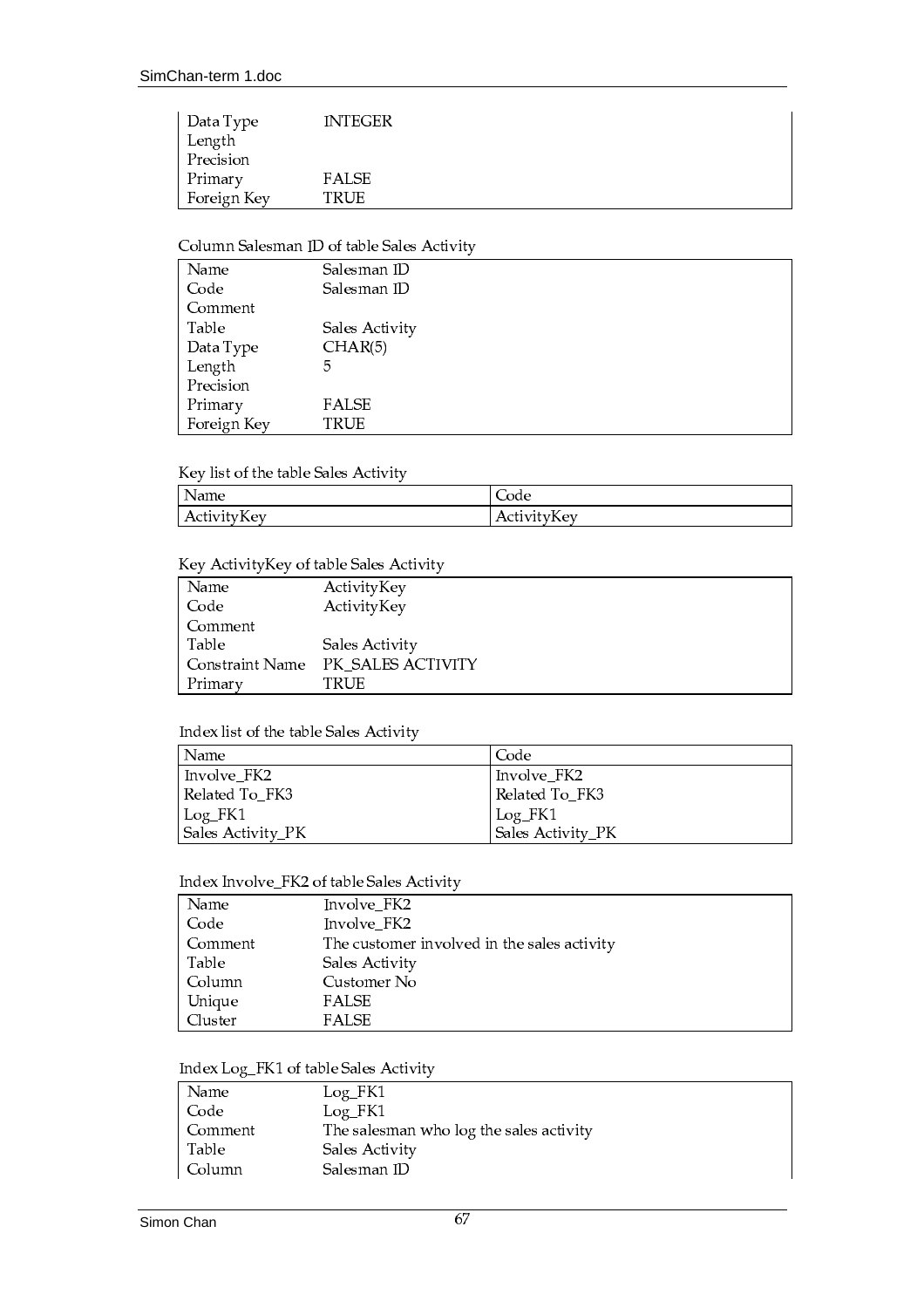# Index Related To\_FK3 of table Sales Activity

| Name    | Related To_FK3                                   |
|---------|--------------------------------------------------|
| Code    | Related To FK3                                   |
| Comment | The related sales prospect of the sales activity |
| Table   | Sales Activity                                   |
| Column  | Prospect No                                      |
| Unique  | FALSE                                            |
| Cluster | FALSE                                            |

# Index Sales Activity\_PK of table Sales Activity

| Name    | Sales Activity_PK  |
|---------|--------------------|
| Code    | Sales Activity_PK  |
| Comment |                    |
| Table   | Sales Activity     |
| Column  | <b>Activity ID</b> |
| Unique  | TRUE               |
| Cluster | <b>FALSE</b>       |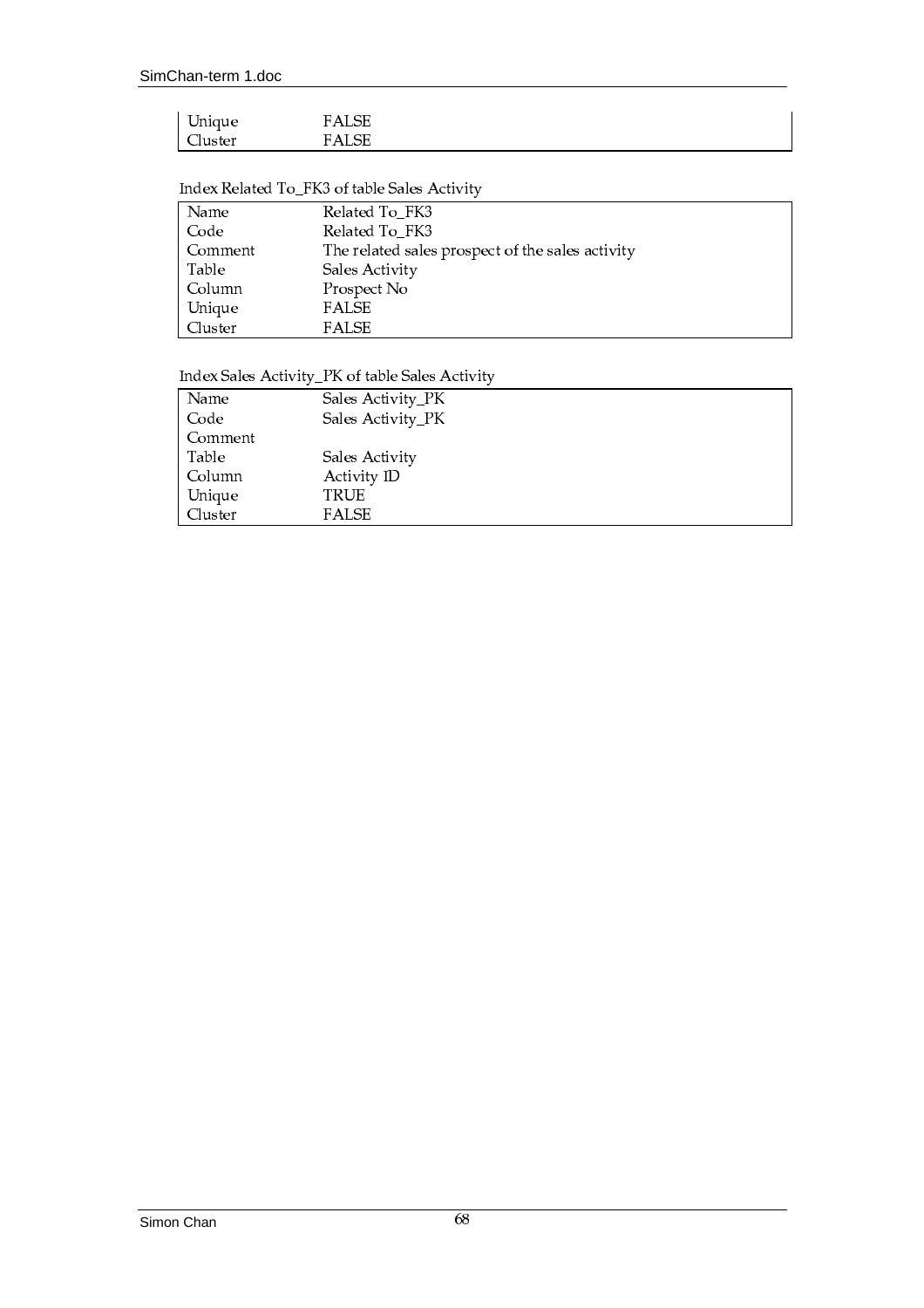### 6.4.9 **Sales Prospect**

Card of the table Sales Prospect

| Name    | Sales Prospect                                       |
|---------|------------------------------------------------------|
| Code    | Sales Prospect                                       |
| Comment | Sales Prospect mean a opportunity for business sells |

# Column list of the table Sales Prospect

| Name                   | Code                   |
|------------------------|------------------------|
| Contact Phone          | Contact Phone          |
| Contact Person         | Contact Person         |
| Close Date             | Close Date             |
| Fax                    | Fax                    |
| Email                  | Email                  |
| Interest Product       | Interest Product       |
| Customer No            | Customer No            |
| Prospect No            | Prospect No            |
| Prospect Date          | Prospect Date          |
| Prospect Time          | Prospect Time          |
| <b>Prospect Status</b> | <b>Prospect Status</b> |
| Salesman ID            | Salesman ID            |
| Prospect Type          | Prospect Type          |

# Column Close Date Time of table Sales Prospect

| Name        | Close Date                                                                       |
|-------------|----------------------------------------------------------------------------------|
| Code        | Close Date                                                                       |
| Comment     | Log the prospect close date when prospect status is set to WIN or<br><b>LOSS</b> |
|             |                                                                                  |
| Table       | Sales Prospect                                                                   |
| Data Type   | <b>DATE</b>                                                                      |
| Length      |                                                                                  |
| Precision   |                                                                                  |
| Primary     | FALSE                                                                            |
| Foreign Key | FALSE                                                                            |

# Card of the column Contact Person of the table Sales Prospect

| Name        | Contact Person                       |
|-------------|--------------------------------------|
| Code        | Contact Person                       |
| Comment     | <b>Customer Contact for Prospect</b> |
| Table       | Sales Prospect                       |
| Data Type   | CHAR(30)                             |
| Length      | 30                                   |
| Precision   |                                      |
| Primary     | <b>FALSE</b>                         |
| Foreign Key | <b>FALSE</b>                         |

# Column Contact Phone of table Sales Prospect

| Name      | Contact Phone        |
|-----------|----------------------|
| Code      | Contact Phone        |
| Comment   | Contact Phone Number |
| Table     | Sales Prospect       |
| Data Type | CHAR(20)             |
| Length    | 20                   |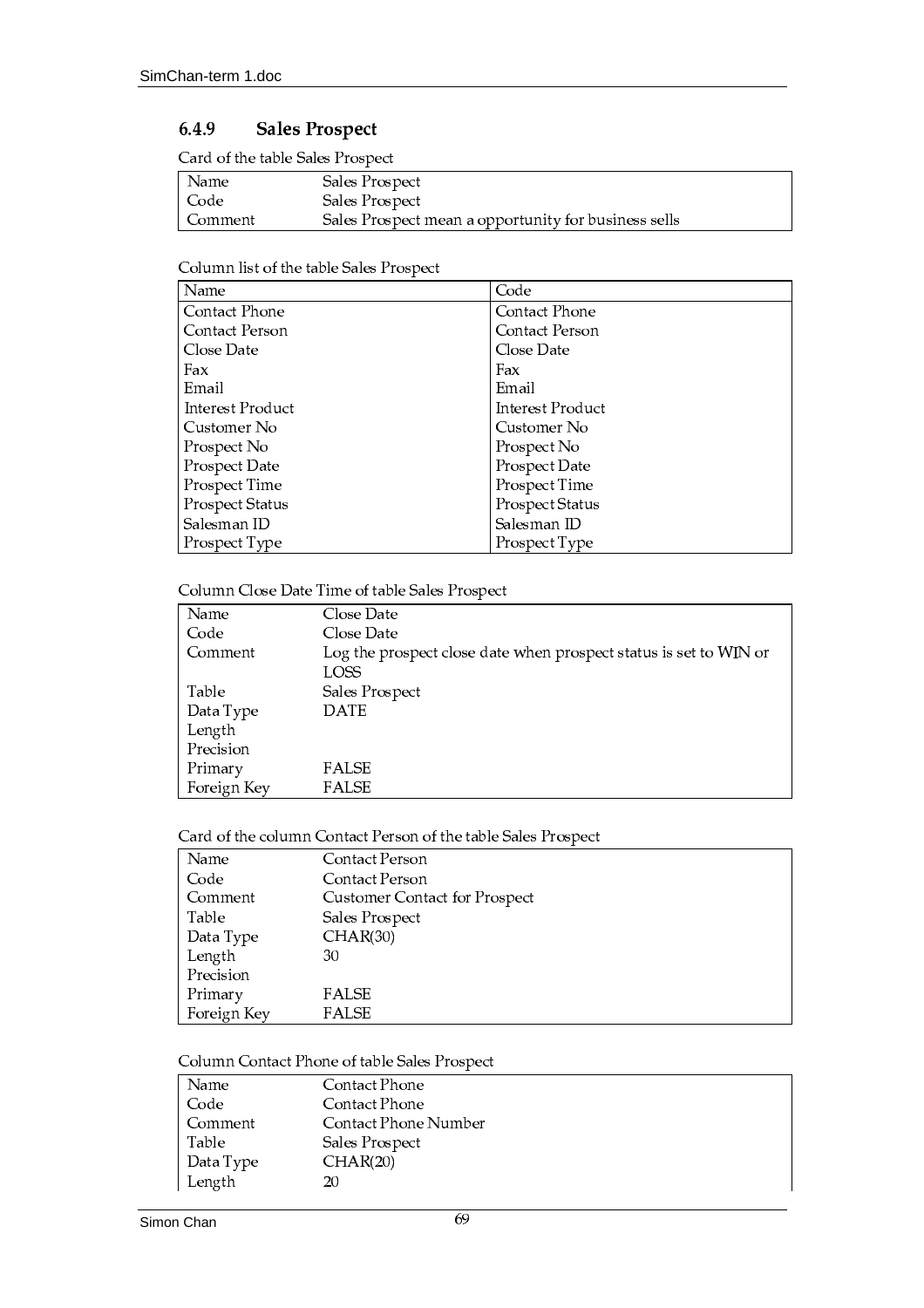| Precision   |       |  |
|-------------|-------|--|
| Primary     | FALSE |  |
| Foreign Key | FALSE |  |

# Column Customer No of table Sales Prospect

| Name        | Customer No    |
|-------------|----------------|
| Code        | Customer No    |
| Comment     |                |
| Table       | Sales Prospect |
| Data Type   | CHAR(8)        |
| Length      | 8              |
| Precision   |                |
| Primary     | <b>FALSE</b>   |
| Foreign Key | TRUE           |
|             |                |

# Column Email of table Sales Prospect

| Name         | Email          |
|--------------|----------------|
| Code         | Email          |
| Comment      |                |
| Table        | Sales Prospect |
| Data Type    | VARCHAR2(60)   |
| Length       | 60             |
| Precision    |                |
| <b>FALSE</b> |                |
| Foreign Key  | <b>FALSE</b>   |

# Column Fax of table Sales Prospect

| Name        | Fax            |
|-------------|----------------|
| Code        | Fax            |
| Comment     |                |
| Table       | Sales Prospect |
| Data Type   | CHAR(20)       |
| Length      | 20             |
| Precision   |                |
| Primary     | FALSE          |
| Foreign Key | <b>FALSE</b>   |

# Column Interest Product of table Sales Prospect

| Name        | Interest Product |
|-------------|------------------|
| Code        | Interest Product |
| Comment     |                  |
| Table       | Sales Prospect   |
| Data Type   | CHAR(1)          |
| Length      |                  |
| Precision   |                  |
| Primary     | <b>FALSE</b>     |
| Foreign Key | <b>FALSE</b>     |

# Column Prospect Date of table Sales Prospect

| Name    | Prospect Date |  |
|---------|---------------|--|
| Code    | Prospect Date |  |
| Comment |               |  |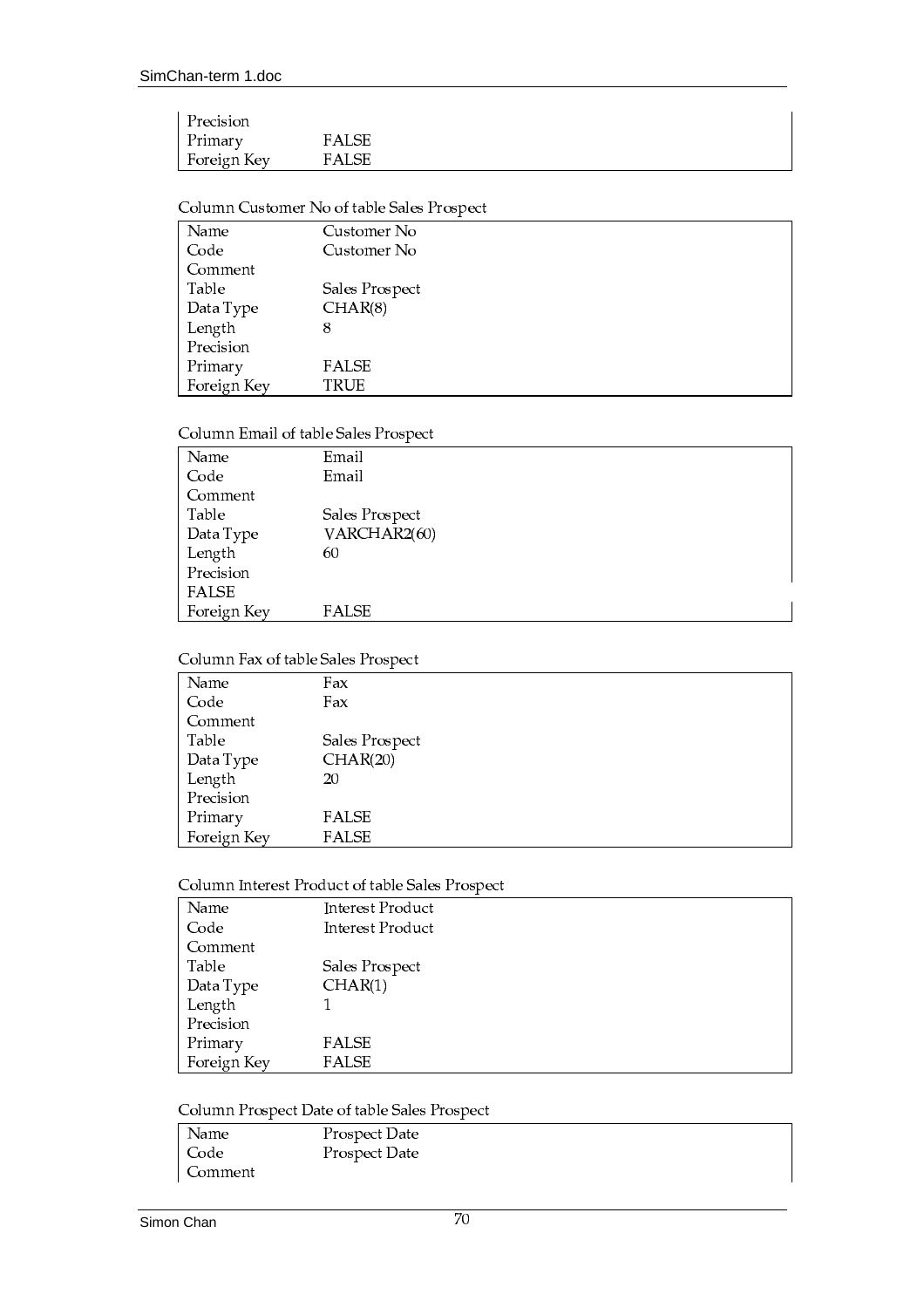| Table       | Sales Prospect |  |
|-------------|----------------|--|
| Data Type   | <b>DATE</b>    |  |
| Length      |                |  |
| Precision   |                |  |
| Primary     | <b>FALSE</b>   |  |
| Foreign Key | <b>FALSE</b>   |  |

# Column Prospect Time of table Sales Prospect

| Name        | Prospect Time  |
|-------------|----------------|
| Code        | Prospect Time  |
| Comment     |                |
| Table       | Sales Prospect |
| Data Type   | <b>DATE</b>    |
| Length      |                |
| Precision   |                |
| Primary     | <b>FALSE</b>   |
| Foreign Key | <b>FALSE</b>   |
|             |                |

# Column Prospect No of table Sales Prospect

| Name        | Prospect No         |
|-------------|---------------------|
| Code        | Prospect No         |
| Comment     | Unique Reference No |
| Table       | Sales Prospect      |
| Data Type   | <b>INTEGER</b>      |
| Length      |                     |
| Precision   |                     |
| Primary     | TRUE                |
| Foreign Key | <b>FALSE</b>        |

# Column Prospect Status of table Sales Prospect

| Name        | Prospect Status                                       |  |
|-------------|-------------------------------------------------------|--|
| Code        | Prospect Status                                       |  |
| Comment     | Status keep check the progress of the salesman follow |  |
| Table       | Sales Prospect                                        |  |
| Data Type   | CHAR(1)                                               |  |
| Length      | 1                                                     |  |
| Default     | N                                                     |  |
| Validation  | $N - New$                                             |  |
|             | $R -$ Receive                                         |  |
|             | U – Under Progress                                    |  |
|             | $P$ – Pending                                         |  |
|             | $D$ – Disqualify                                      |  |
|             | $W - Win$                                             |  |
|             | $L - Loss$                                            |  |
| Primary     | <b>FALSE</b>                                          |  |
| Foreign Key | <b>FALSE</b>                                          |  |

# Column Prospect Type of table Sales Prospect

| Name      | Prospect Type          |
|-----------|------------------------|
| Code      | Prospect Type          |
| Comment   | Type of Sales Prospect |
| Table     | Sales Prospect         |
| Data Type | CHAR(1)                |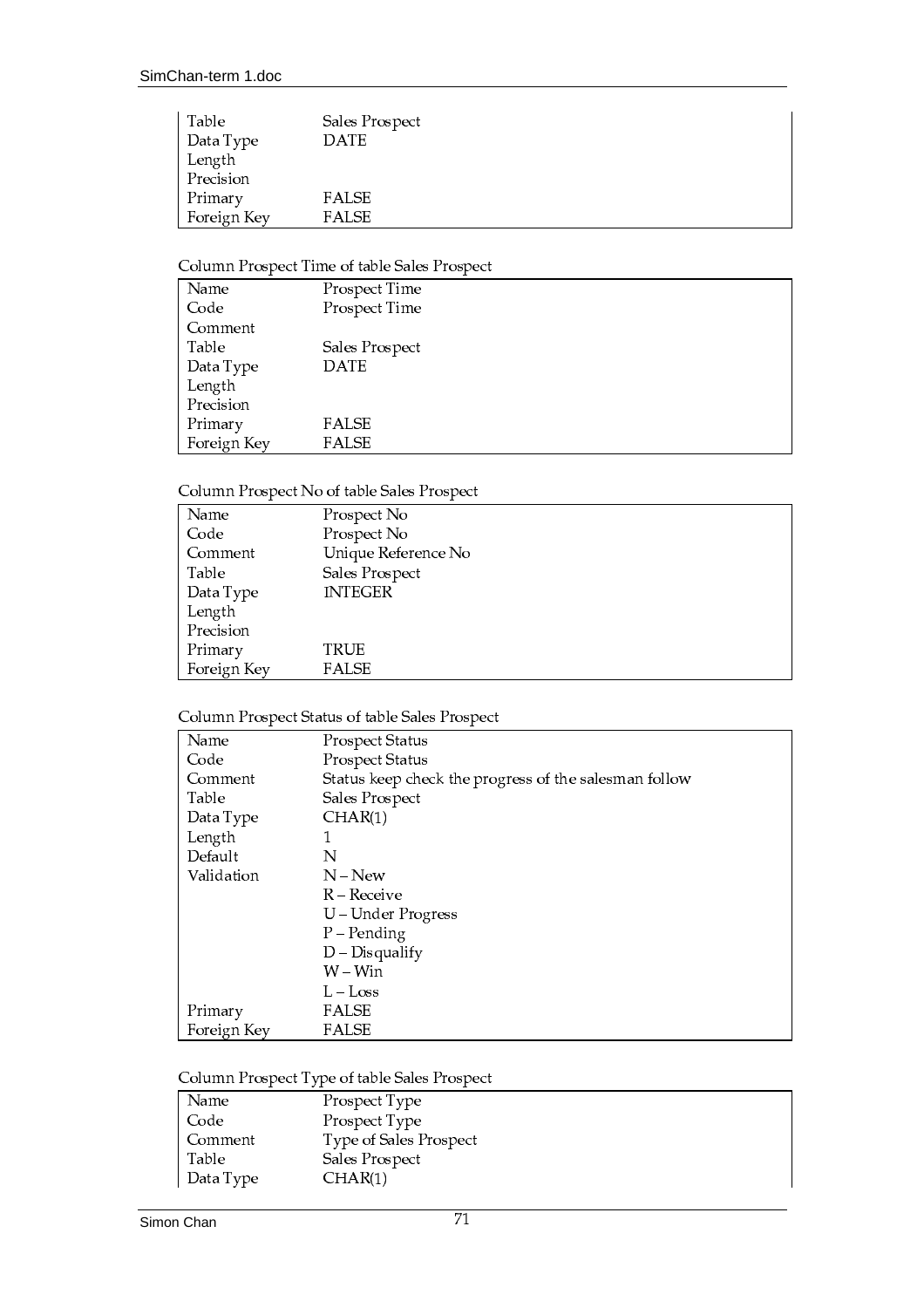| Length      |              |  |
|-------------|--------------|--|
| Precision   |              |  |
| Primary     | FALSE        |  |
| Foreign Key | <b>FALSE</b> |  |

# Column Salesman ID of table Sales Prospect

| Name        | Salesman ID    |
|-------------|----------------|
| Code        | Salesman ID    |
| Comment     |                |
| Table       | Sales Prospect |
| Data Type   | CHAR(5)        |
| Length      | 5              |
| Precision   |                |
| Primary     | <b>FALSE</b>   |
| Foreign Key | TRUE           |

# Key list of the table Sales Prospect

| Name        | Code        |
|-------------|-------------|
| ProspectKey | ProspectKey |

# Key ProspectKey of table Sales Prospect

| Name            | ProspectKey       |
|-----------------|-------------------|
| Code            | ProspectKey       |
| Comment         |                   |
| Table           | Sales Prospect    |
| Constraint Name | PK_SALES PROSPECT |
| Primary         | TRUE              |

# Index list of the table Sales Prospect

| Name              | Code              |
|-------------------|-------------------|
| Place FK1         | Place FK1         |
| Handle FK2        | Handle FK2        |
| Sales Prospect_PK | Sales Prospect_PK |

# Index Handle\_FK2 of table Sales Prospect

| Name    | Handle_FK2                                 |
|---------|--------------------------------------------|
| Code    | Handle FK2                                 |
| Comment | The salesman who handle the sales prospect |
| Table   | Sales Prospect                             |
| Column  | Salesman ID                                |
| Unique  | FALSE                                      |
| Cluster | FALSE                                      |

# Index Place\_FK1 of table Sales Prospect

| Place_FK1<br>Name<br>Code<br>Place FK1<br>Comment<br>The customer who place the sales prospect<br>Table<br>Sales Prospect<br>Customer No<br>Column<br>FALSE<br>Unique |  |
|-----------------------------------------------------------------------------------------------------------------------------------------------------------------------|--|
|                                                                                                                                                                       |  |
|                                                                                                                                                                       |  |
|                                                                                                                                                                       |  |
|                                                                                                                                                                       |  |
|                                                                                                                                                                       |  |
|                                                                                                                                                                       |  |
| Cluster<br><b>FALSE</b>                                                                                                                                               |  |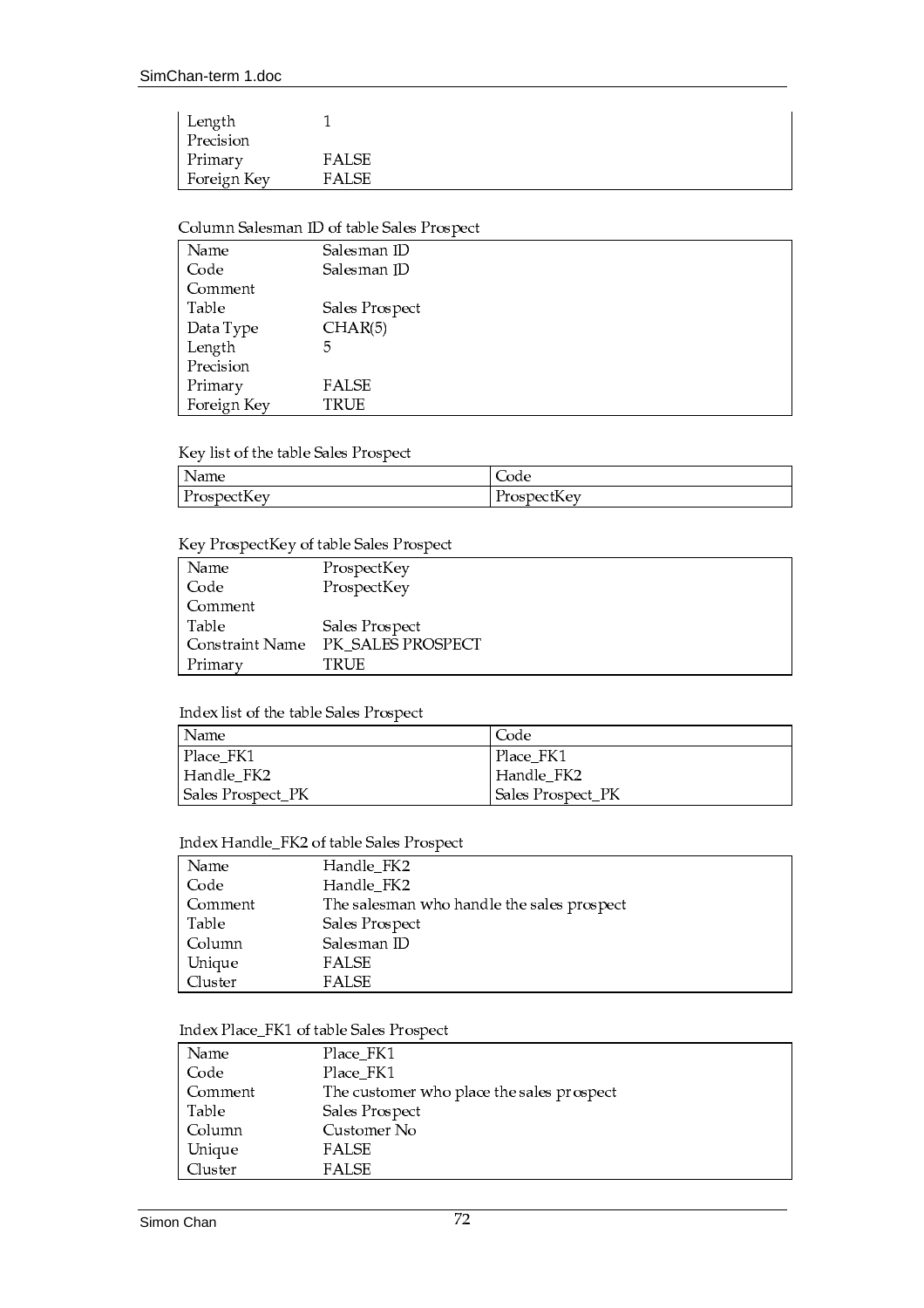| Name      | Sales Prospect_PK |
|-----------|-------------------|
| Code      | Sales Prospect_PK |
| l Comment |                   |
| Table     | Sales Prospect    |
| Column    | Prospect No       |
| Unique    | TRUE              |
| Cluster   | FALSE             |

Index Sales Prospect\_PK of table Sales Prospect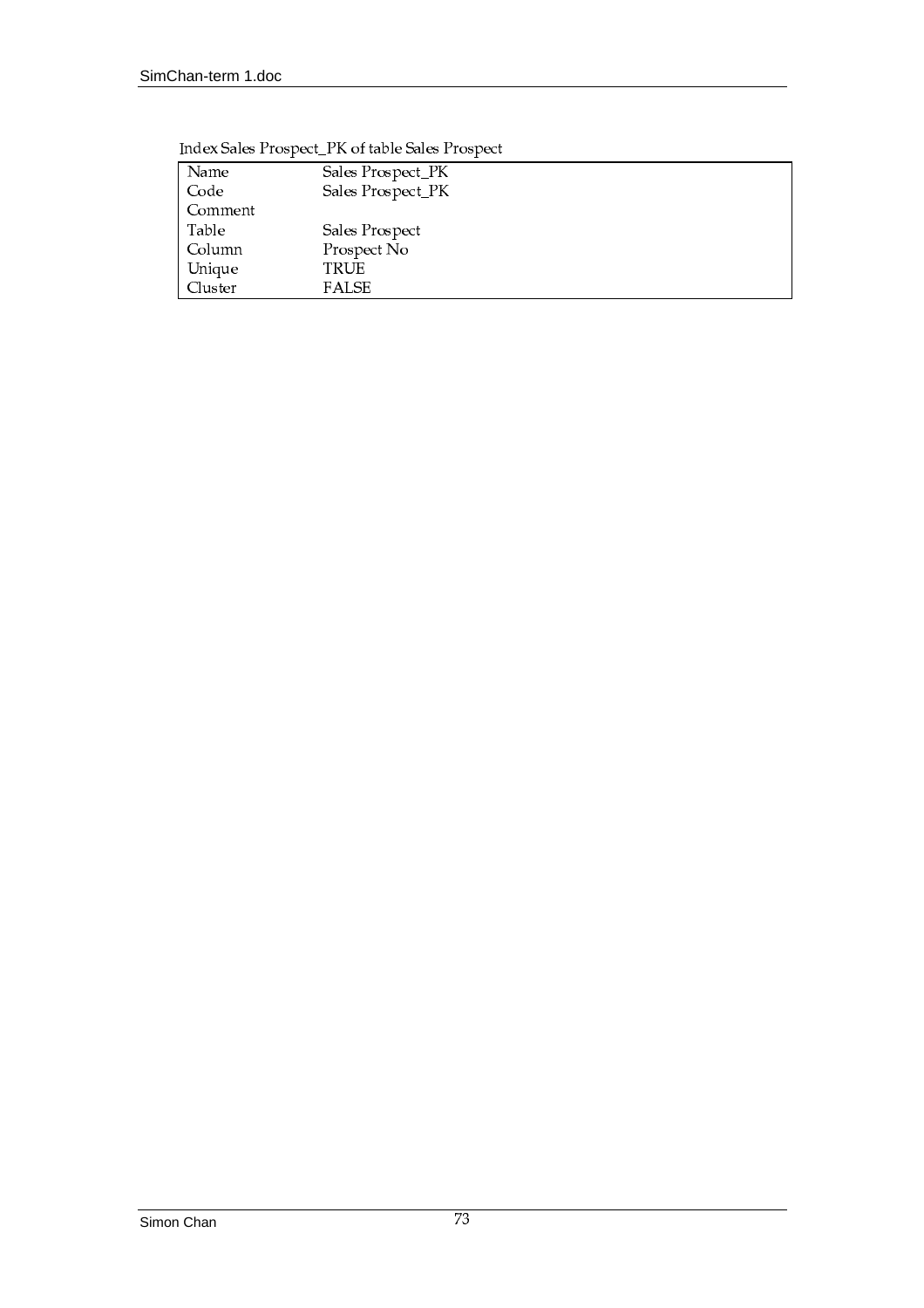### $6.4.10$ Salesman

Card of the table Salesman

| Name    | Salesman                                        |
|---------|-------------------------------------------------|
| Code    | Salesman                                        |
| Comment | Sales Team structure with each salesman details |

# Column list of the table Salesman

| Name        | Code        |
|-------------|-------------|
| Phone No    | Phone No    |
| Last Name   | Last Name   |
| Email       | Email       |
| Skill       | Skill       |
| Salesman ID | Salesman ID |
| First Name  | First Name  |
| Manager     | Manager     |

# Column Email of table Salesman

| Name        | Email        |
|-------------|--------------|
| Code        | Email        |
| Comment     |              |
| Table       | Salesman     |
| Data Type   | VARCHAR2(60) |
| Length      | 60           |
| Precision   |              |
| Primary     | FALSE        |
| Foreign Key | <b>FALSE</b> |

# Column First Name of table Salesman

| Name        | First Name   |
|-------------|--------------|
| Code        | First Name   |
| Comment     |              |
| Table       | Salesman     |
| Data Type   | CHAR(30)     |
| Length      | 30           |
| Precision   |              |
| Primary     | FALSE        |
| Foreign Key | <b>FALSE</b> |

# Column Last Name of table Salesman

| Name         | Last Name    |
|--------------|--------------|
| Code         | Last Name    |
| Comment      |              |
| Table        | Salesman     |
| Data Type    | CHAR(30)     |
| Length       | 30           |
| Precision    |              |
| <b>FALSE</b> |              |
| Foreign Key  | <b>FALSE</b> |

# Column Manager of table Salesman

| Name | Manager |
|------|---------|
|      |         |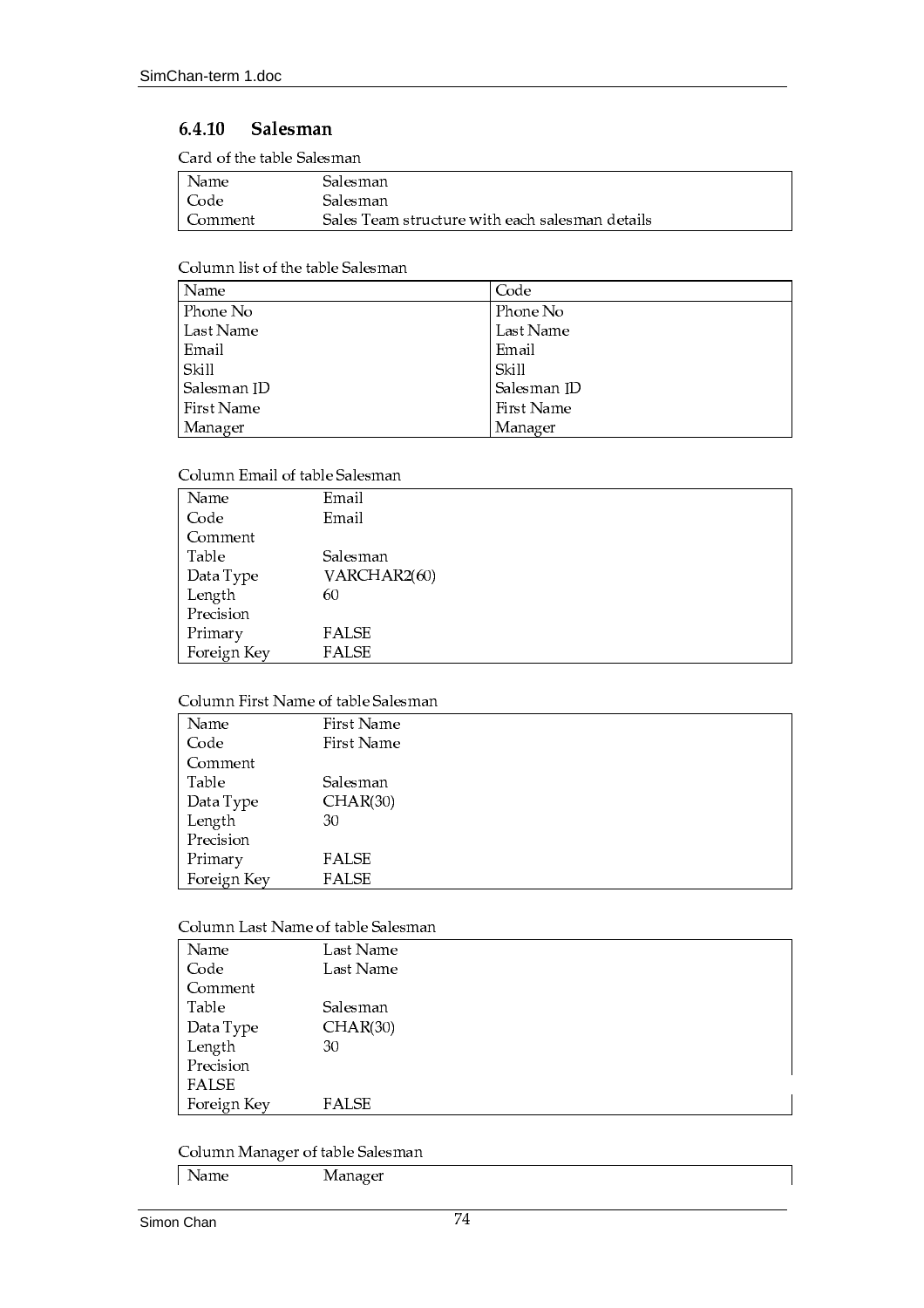| Code        | Manager                                                           |
|-------------|-------------------------------------------------------------------|
| Comment     | The manager, who supervise the salesman, is the existing salesman |
| Table       | Salesman                                                          |
| Data Type   | CHAR(5)                                                           |
| Length      | 5                                                                 |
| Precision   |                                                                   |
| Primary     | <b>FALSE</b>                                                      |
| Foreign Key | TRUE                                                              |

# Column Phone No of table Salesman

| Name        | Phone No     |
|-------------|--------------|
| Code        | Phone No     |
| Comment     |              |
| Table       | Salesman     |
| Data Type   | VARCHAR2(20) |
| Length      | 20           |
| Precision   |              |
| Primary     | <b>FALSE</b> |
| Foreign Key | <b>FALSE</b> |

## Column Salesman ID of table Salesman

| Name        | Salesman ID              |
|-------------|--------------------------|
| Code        | Salesman ID              |
| Comment     | Unique Code for salesman |
| Table       | Salesman                 |
| Data Type   | CHAR(5)                  |
| Length      | 5.                       |
| Precision   |                          |
|             | TRUE                     |
| Foreign Key | <b>FALSE</b>             |

# Column Skill of table Salesman

| Name        | Skill          |
|-------------|----------------|
| Code        | Skill          |
| Comment     |                |
| Table       | Salesman       |
| Data Type   | <b>INTEGER</b> |
| Length      |                |
| Precision   |                |
| Primary     | FALSE          |
| Foreign Key | <b>FALSE</b>   |

# Key list of the table Salesman

| Name        | Code                                   |
|-------------|----------------------------------------|
| SalesmanKey | $\sim$ $\sim$<br>$\sim$<br>SalesmanKey |

# Key SalesmanKey of table Salesman

| Name                        | SalesmanKey |
|-----------------------------|-------------|
| Code                        | SalesmanKey |
| Comment                     |             |
| Table                       | Salesman    |
| Constraint Name PK_SALESMAN |             |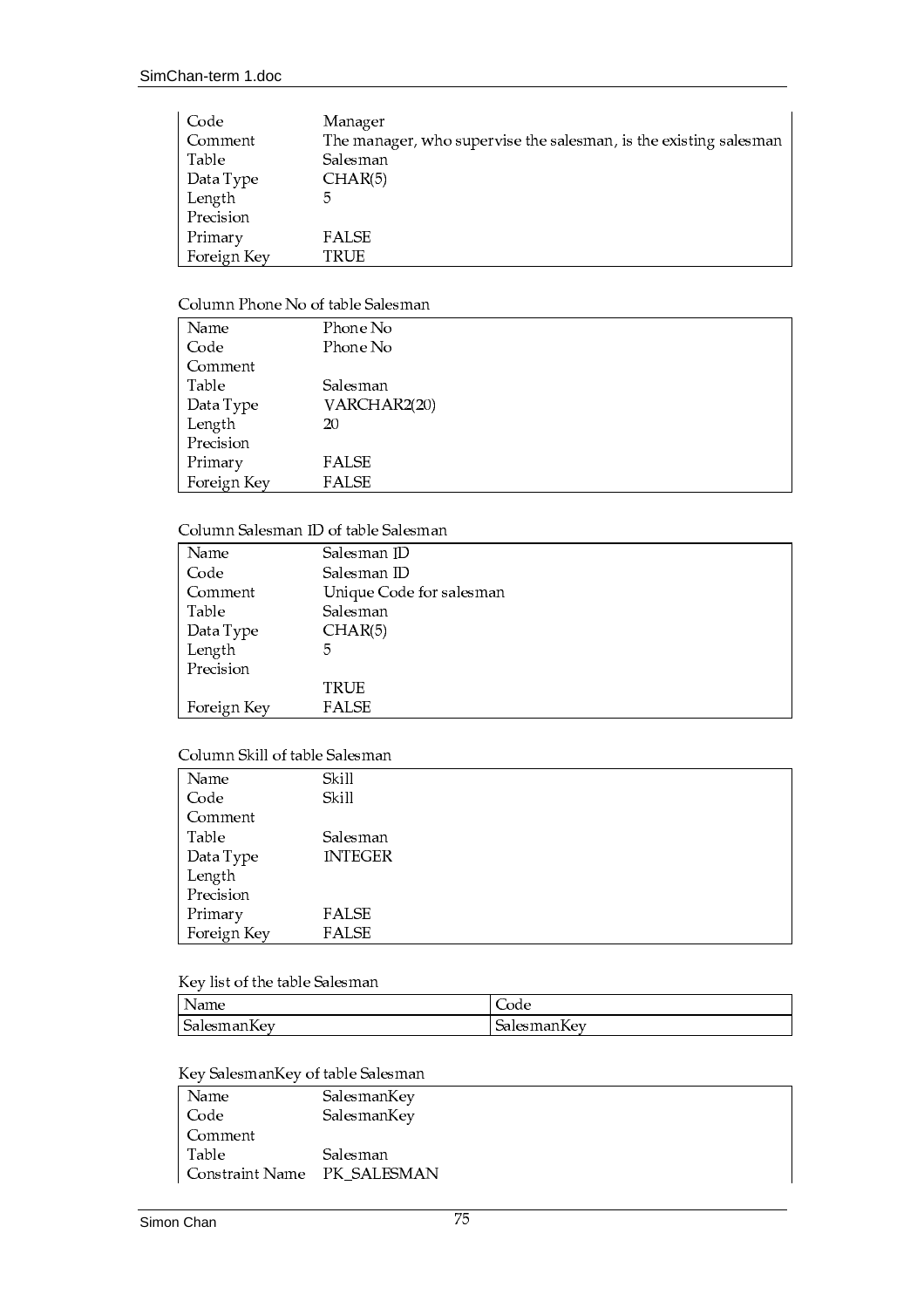### TRUE Primary

# Index list of the table Salesman

| Name          | Code          |
|---------------|---------------|
| Supervise_FK1 | Supervise_FK1 |
| Salesman PK   | Salesman PK   |

# Index Salesman\_PK of table Salesman

| Name    | Salesman_PK  |
|---------|--------------|
| Code    | Salesman_PK  |
| Comment |              |
| Table   | Salesman     |
| Column  | Salesman ID  |
| Unique  | TRUE         |
| Cluster | <b>FALSE</b> |

# Index Supervise\_FK1 of table Salesman

| Name    | Supervise_FK1 |
|---------|---------------|
| Code    | Supervise_FK1 |
| Comment |               |
| Table   | Salesman      |
| Column  | Manager       |
| Unique  | FALSE         |
| Cluster | <b>FALSE</b>  |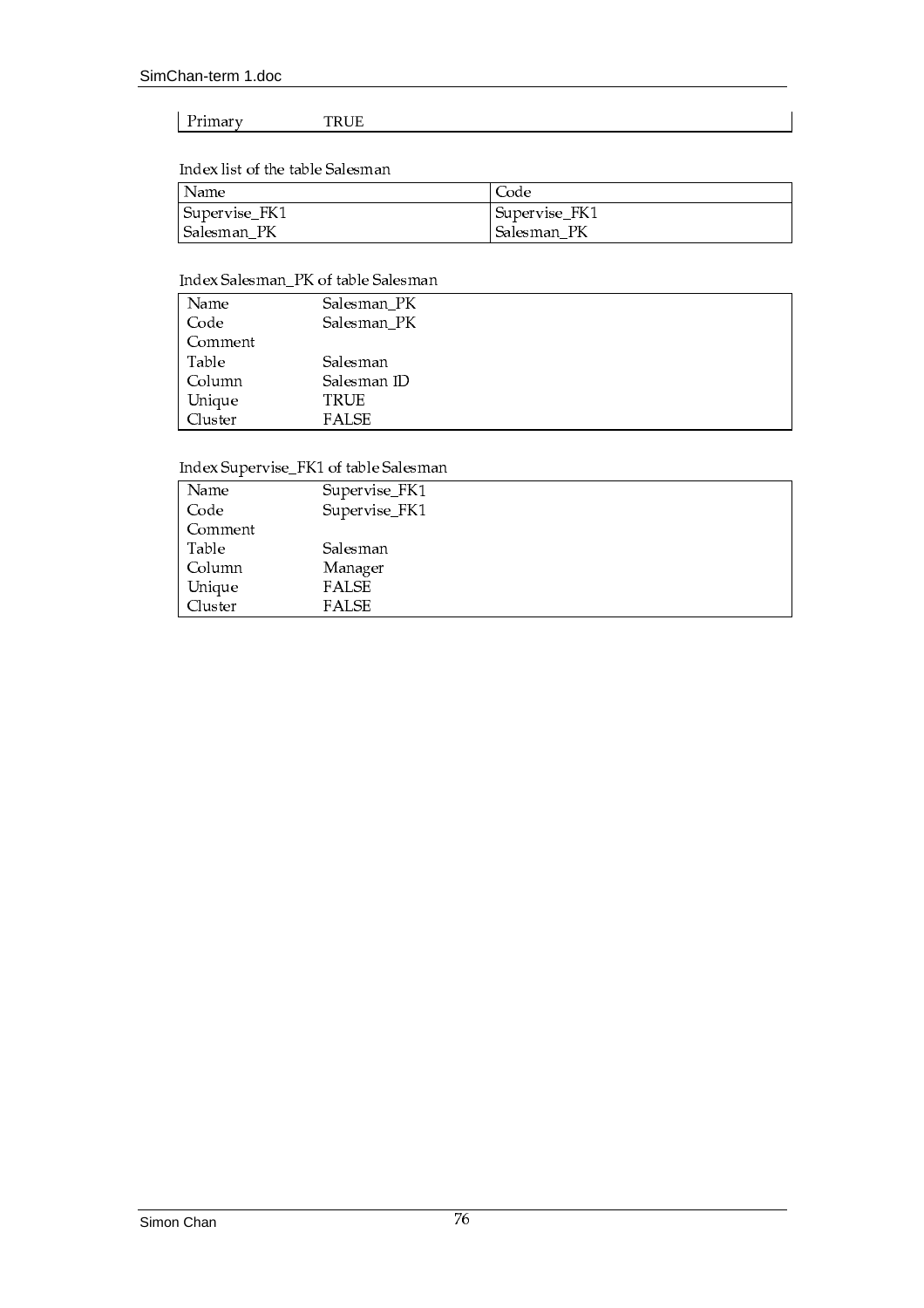### $6.4.11$ **Schedule Activity**

Card of the table Schedule Activity

| Name    | Schedule Activity                  |
|---------|------------------------------------|
| l Code  | Schedule Activity                  |
| Comment | The schedule event of the salesman |

# Column list of the table Schedule Activity

| Name              | Code              |
|-------------------|-------------------|
| Venue             | Venue             |
| End Date          | End Date          |
| End Time          | End Time          |
| Schedule Details  | Schedule Details  |
| Activity ID2      | Activity ID2      |
| Schedule ID       | Schedule ID       |
| <b>Start Date</b> | <b>Start Date</b> |
| <b>Start Time</b> | Start Time        |
| Salesman ID       | Salesman ID       |
| Schedule Type     | Schedule Type     |

# Column Activity ID2 of table Schedule Activity

| Name        | <b>Activity ID2</b>              |
|-------------|----------------------------------|
| Code        | Activity ID2                     |
| Comment     | Unique Activity Reference Number |
| Table       | Schedule Activity                |
| Data Type   | <b>INTEGER</b>                   |
| Length      |                                  |
| Precision   |                                  |
| Primary     | FALSE                            |
| Foreign Key | <b>FALSE</b>                     |
|             |                                  |

# Column End Date of table Schedule Activity

| Name        | End Date          |
|-------------|-------------------|
| Code        | End Date          |
| Comment     |                   |
| Table       | Schedule Activity |
| Data Type   | <b>DATE</b>       |
| Length      |                   |
| Precision   |                   |
| Primary     | <b>FALSE</b>      |
| Foreign Key | <b>FALSE</b>      |

# Column End Time of table Schedule Activity

| Name        | End Time          |
|-------------|-------------------|
| Code        | End Time          |
| Comment     |                   |
| Table       | Schedule Activity |
| Data Type   | <b>DATE</b>       |
| Length      |                   |
| Precision   |                   |
| Primary     | FALSE             |
| Foreign Key | <b>FALSE</b>      |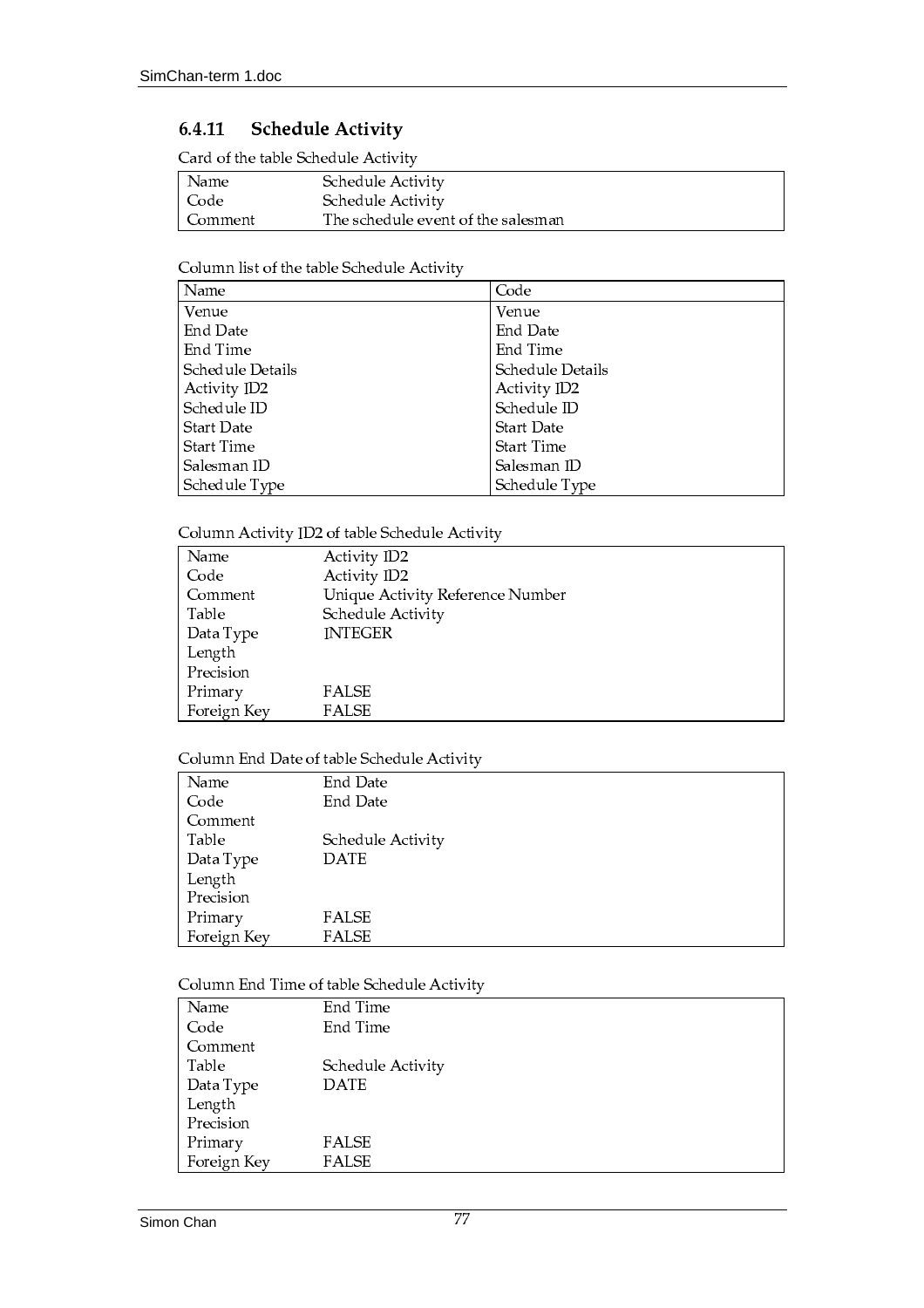|  | Column Salesman ID of table Schedule Activity |
|--|-----------------------------------------------|
|--|-----------------------------------------------|

| Name        | Salesman ID       |
|-------------|-------------------|
| Code        | Salesman ID       |
| Comment     |                   |
| Table       | Schedule Activity |
| Data Type   | CHAR(5)           |
| Length      | 5                 |
| Precision   |                   |
| Primary     | <b>FALSE</b>      |
| Foreign Key | TRUE              |

# Column Schedule Details of table Schedule Activity

| Name        | Schedule Details  |
|-------------|-------------------|
| Code        | Schedule Details  |
| Comment     |                   |
| Table       | Schedule Activity |
| Data Type   | VARCHAR2(256)     |
| Length      | 256               |
| Precision   |                   |
| Primary     | <b>FALSE</b>      |
| Foreign Key | <b>FALSE</b>      |

# Column Schedule ID of table Schedule Activity

| Name        | Schedule ID                       |
|-------------|-----------------------------------|
| Code        | Schedule ID                       |
| Comment     | Unqiue Identifier of the schedule |
| Table       | Schedule Activity                 |
| Data Type   | <b>INTEGER</b>                    |
| Length      |                                   |
| Precision   |                                   |
| Primary     | TRUE                              |
| Foreign Key | <b>FALSE</b>                      |

# Column Schedule Type of table Schedule Activity

| Name        | Schedule Type     |
|-------------|-------------------|
| Code        | Schedule Type     |
| Comment     |                   |
| Table       | Schedule Activity |
| Data Type   | CHAR(1)           |
| Length      |                   |
| Precision   |                   |
| Primary     | <b>FALSE</b>      |
| Foreign Key | <b>FALSE</b>      |

# Column Start Date of table Schedule Activity

| Name      | <b>Start Date</b> |
|-----------|-------------------|
| Code      | <b>Start Date</b> |
| Comment   |                   |
| Table     | Schedule Activity |
| Data Type | <b>DATE</b>       |
| Length    |                   |
| Precision |                   |
| Primary   | FALSE             |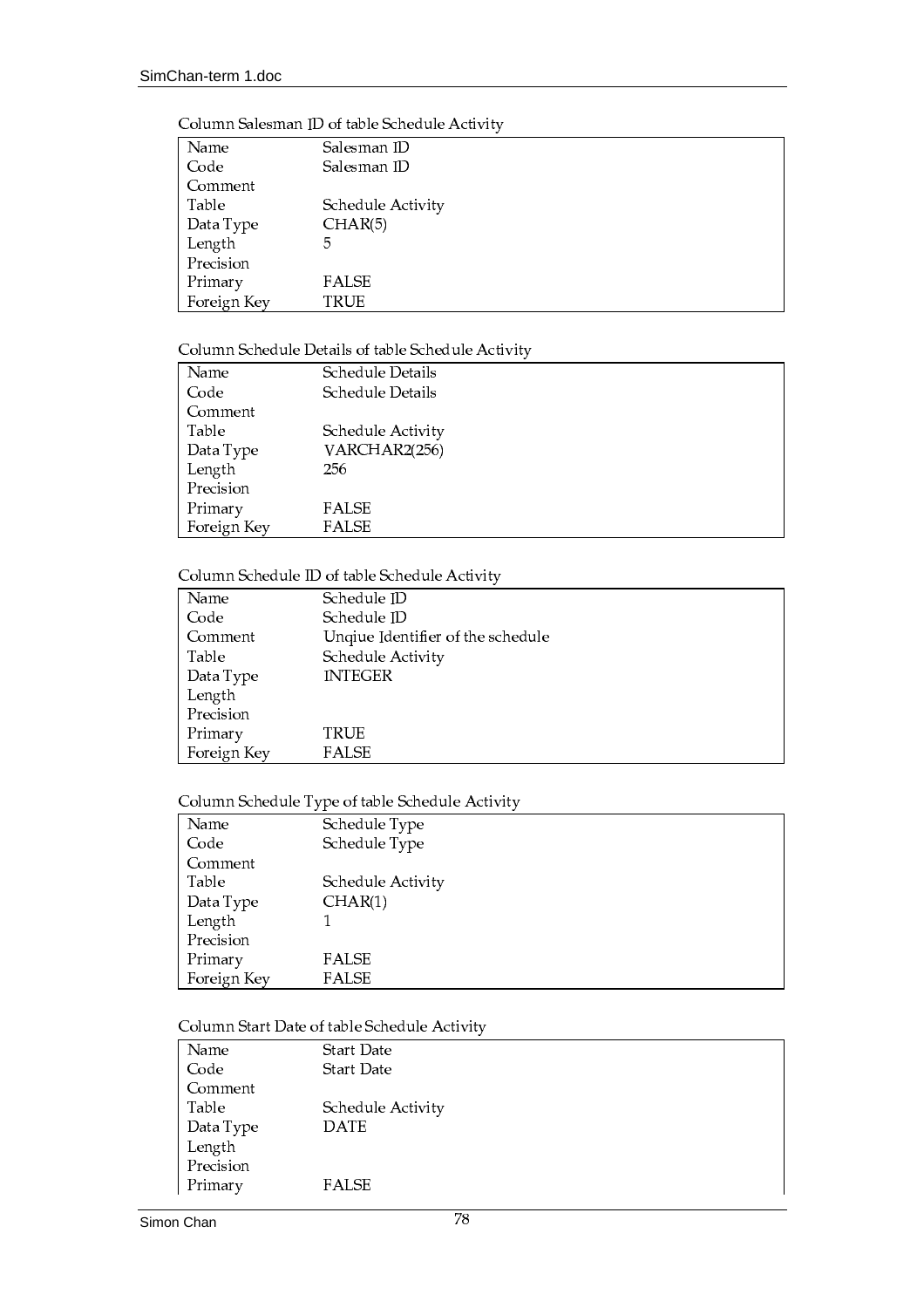### Foreign Key **FALSE**

# Column Start Time of table Schedule Activity

| Name        | Start Time        |
|-------------|-------------------|
| Code        | Start Time        |
| Comment     |                   |
| Table       | Schedule Activity |
| Data Type   | Time              |
| Length      |                   |
| Precision   |                   |
| Primary     | FALSE             |
| Foreign Key | <b>FALSE</b>      |

# Column Venue of table Schedule Activity

| Name        | Venue                      |
|-------------|----------------------------|
| Code        | Venue                      |
| Comment     | The location for the event |
| Table       | Schedule Activity          |
| Data Type   | CHAR(60)                   |
| Length      | 60                         |
| Precision   |                            |
| FALSE       |                            |
| Foreign Key | <b>FALSE</b>               |

# Key list of the table Schedule Activity

| Name        | ⌒<br>Code          |
|-------------|--------------------|
| $\sim$      | $ -$               |
| $ -$        | $\sim$             |
| ScheduleKev | <b>ScheduleKev</b> |

# Key ScheduleKey of table Schedule Activity

| Name            | ScheduleKey          |
|-----------------|----------------------|
| Code            | ScheduleKey          |
| Comment         |                      |
| Table           | Schedule Activity    |
| Constraint Name | PK_SCHEDULE ACTIVITY |
| Primary         | TRUE                 |

# Index list of the table Schedule Activity

| Name                 | Code                 |
|----------------------|----------------------|
| Arrange_FK1          | Arrange_FK1          |
| Schedule Activity_PK | Schedule Activity_PK |

# Index Arrange\_FK1 of table Schedule Activity

| Name    | Arrange_FK1       |
|---------|-------------------|
| Code    | Arrange_FK1       |
| Comment |                   |
| Table   | Schedule Activity |
| Column  | Salesman ID       |
| Unique  | <b>FALSE</b>      |
| Cluster | <b>FALSE</b>      |

Index Schedule Activity\_PK of table Schedule Activity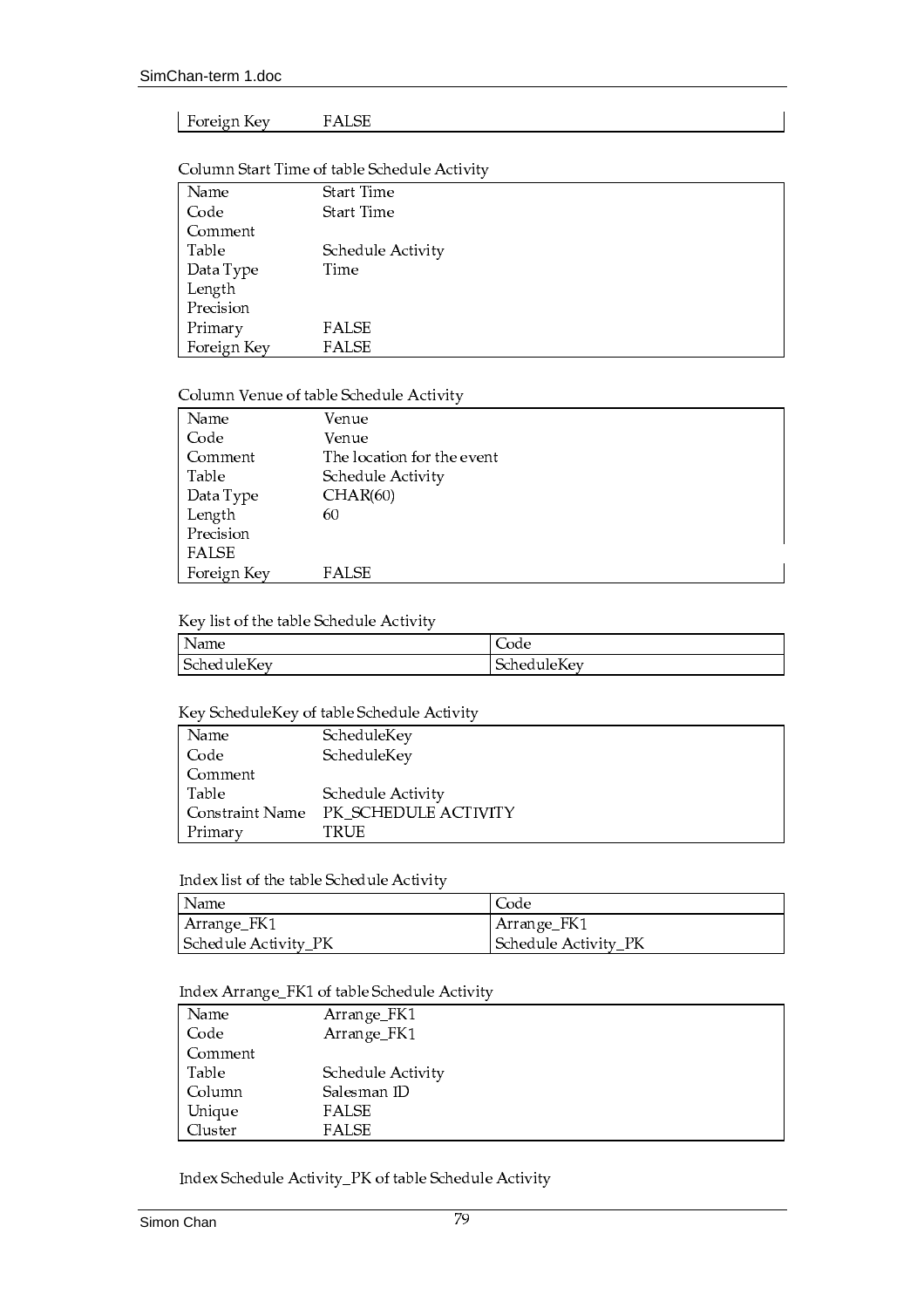| Name    | Schedule Activity_PK |
|---------|----------------------|
| Code    | Schedule Activity_PK |
| Comment |                      |
| Table   | Schedule Activity    |
| Column  | Schedule ID          |
| Unique  | TRUE                 |
| Cluster | <b>FALSE</b>         |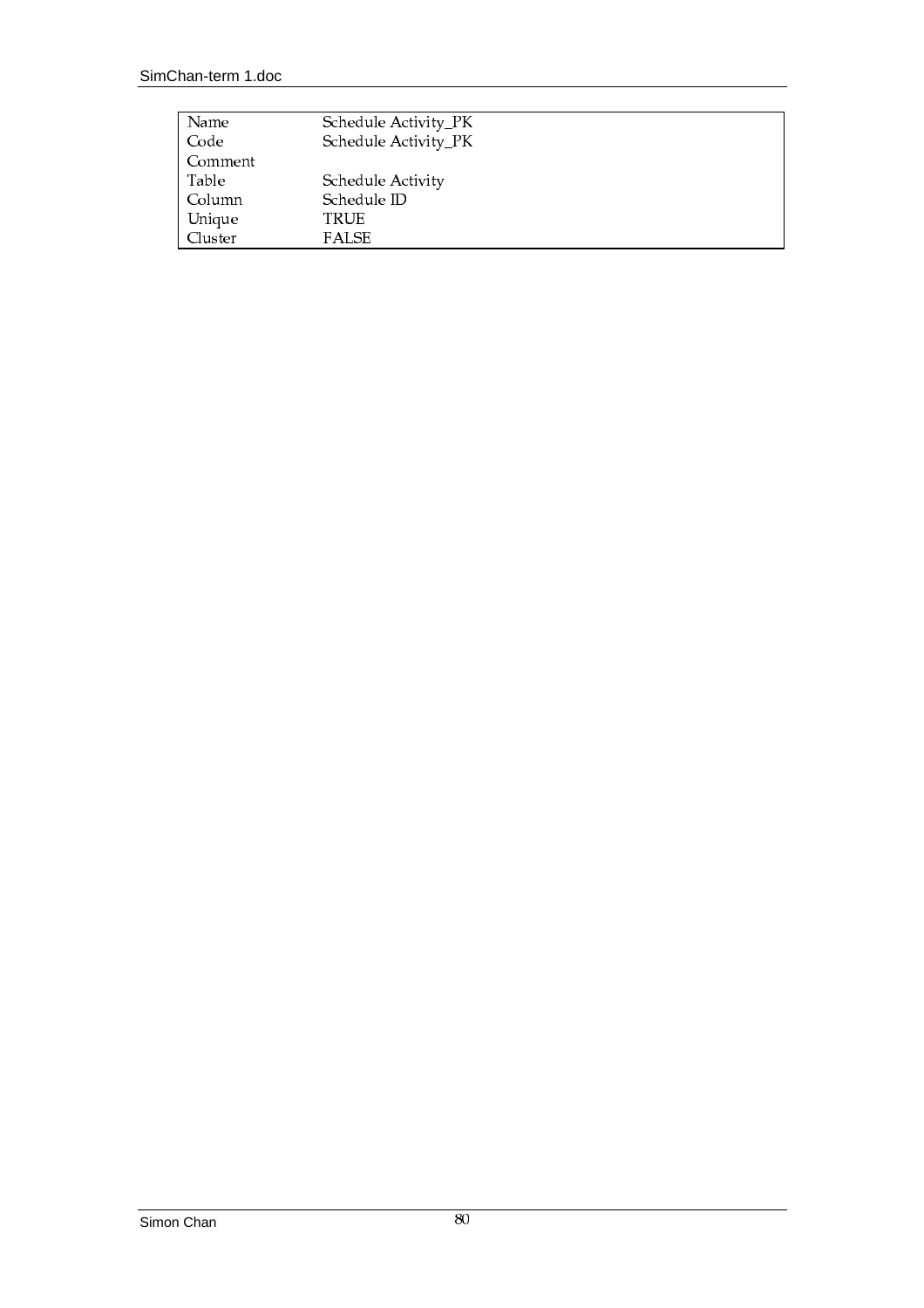# 7 Data Flow Diagram



Figure 35 Level 1 DFD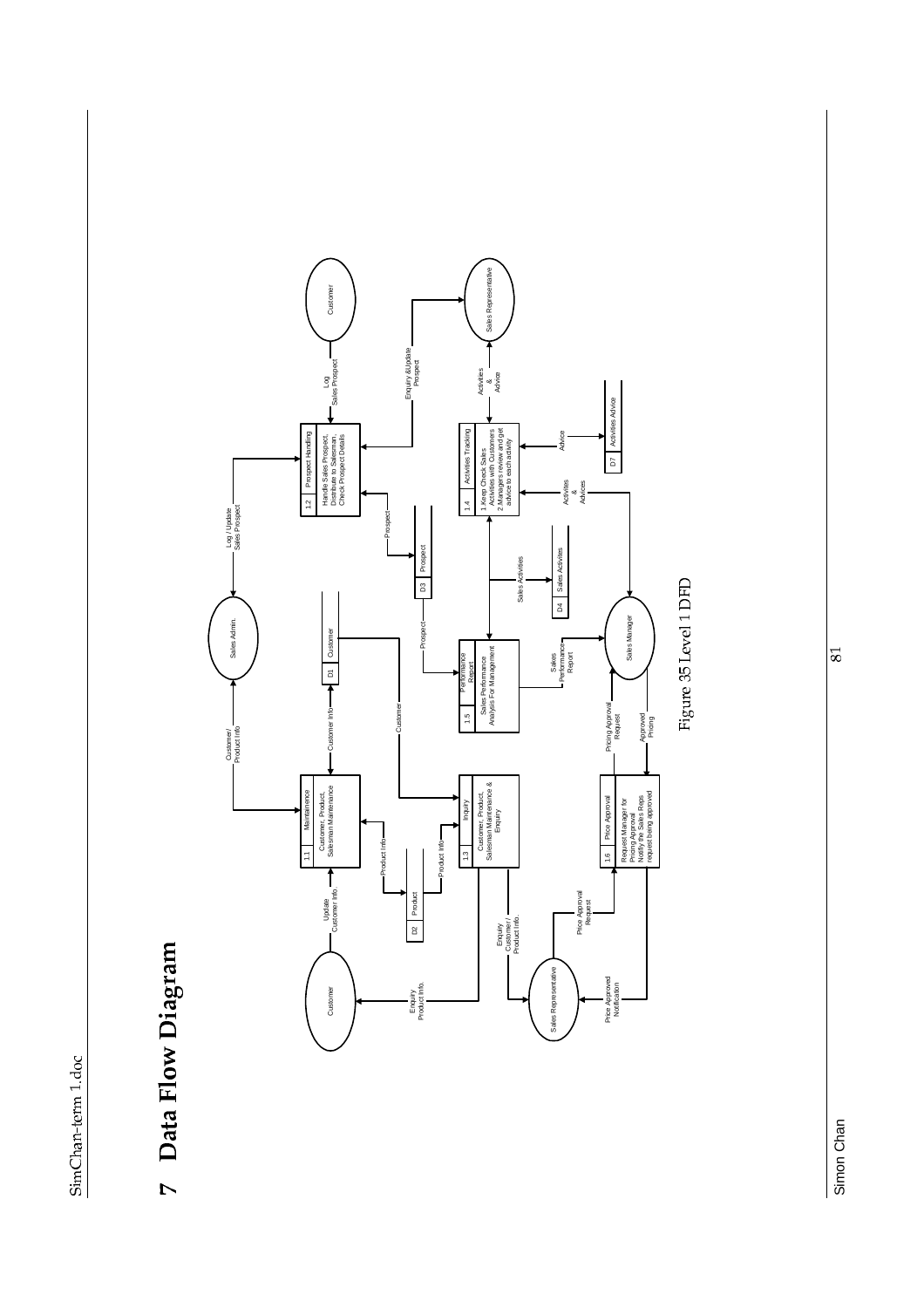8 System Architecture

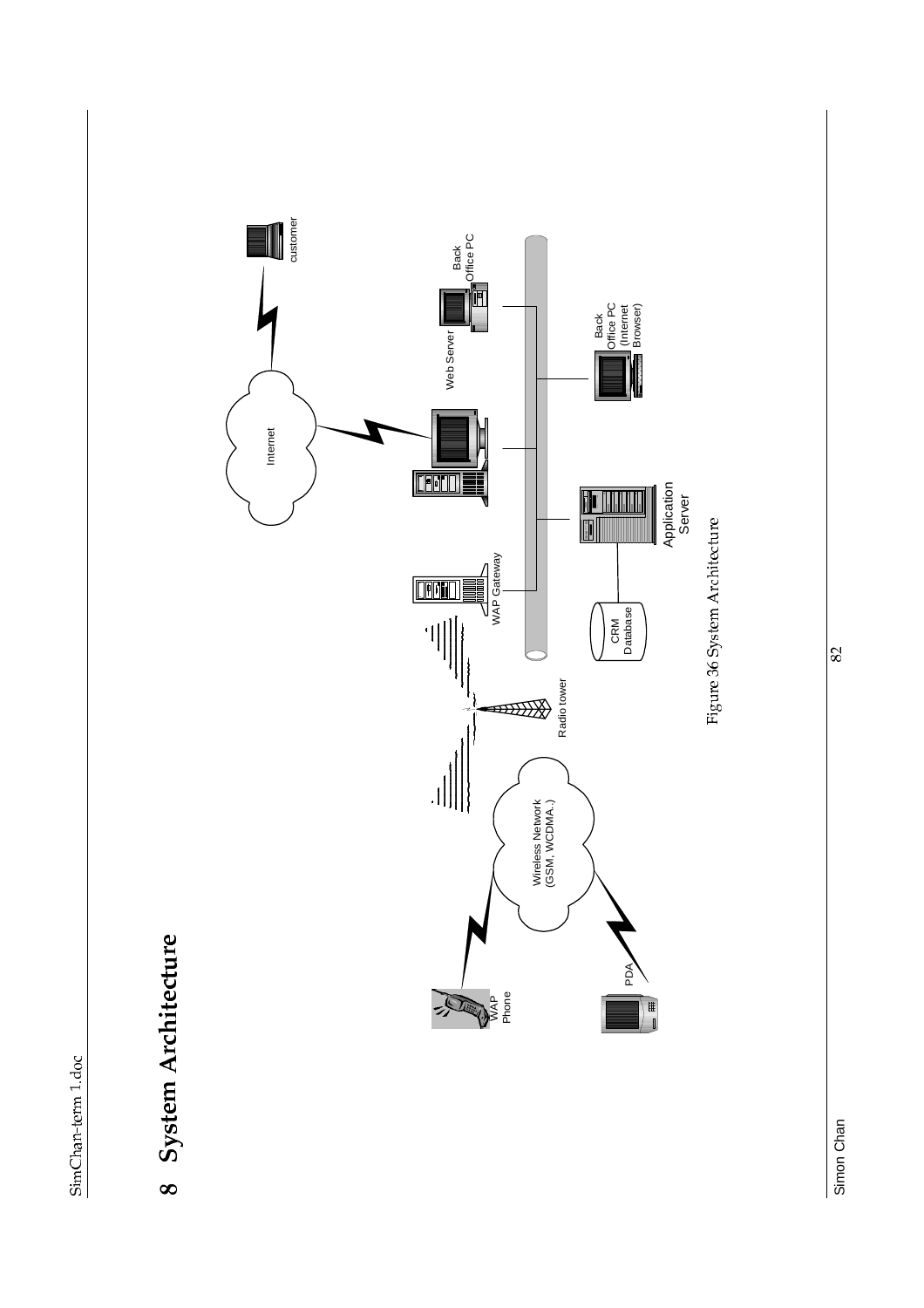### **Technical Reference** 9

### $9.1$ **Hardware**

1. Database Server

Oracle Database run on NT Platform for CRMS Database

2. Web Server

Microsoft IIS Web Server generates both static and dymanic HTML / WML content to Web browser or WAP browser.

3. WAP Gateway

Communicate with WAP Client and Web Server to encode and decode the WML

contents.

4. Client PC

To run the following applications:

Internet Browser - Access the web-based CRMS by the backoffice staffs or the customer WAP Browser Emulator (PDA/Phone) - Access CRMS using WAP.

### $9.2$ **Software**

- Microsoft NT Server 4.0  $\bullet$
- Microsoft IIS Web Server  $\bullet$
- Microsoft IE 5.0 / Netscape Communicator 4.7  $\bullet$
- Nokia WAP Server
- WAP Browser on Window / PalmOS  $\bullet$
- PalmOS 3.0 Emulator  $\bullet$

# Development Tools

| Server Side |    | Oracle SQL Plus                 |
|-------------|----|---------------------------------|
|             | lo | Case Tool - PowerDesigner       |
|             |    | ASP (Active Server Page) Script |
|             |    | Java 2 with JDBC 2.0            |
|             | ю  | <b>HTML</b>                     |
| Client Side |    | Java 2                          |
|             |    | HTML                            |
|             |    | WML                             |
|             |    | WMLScript                       |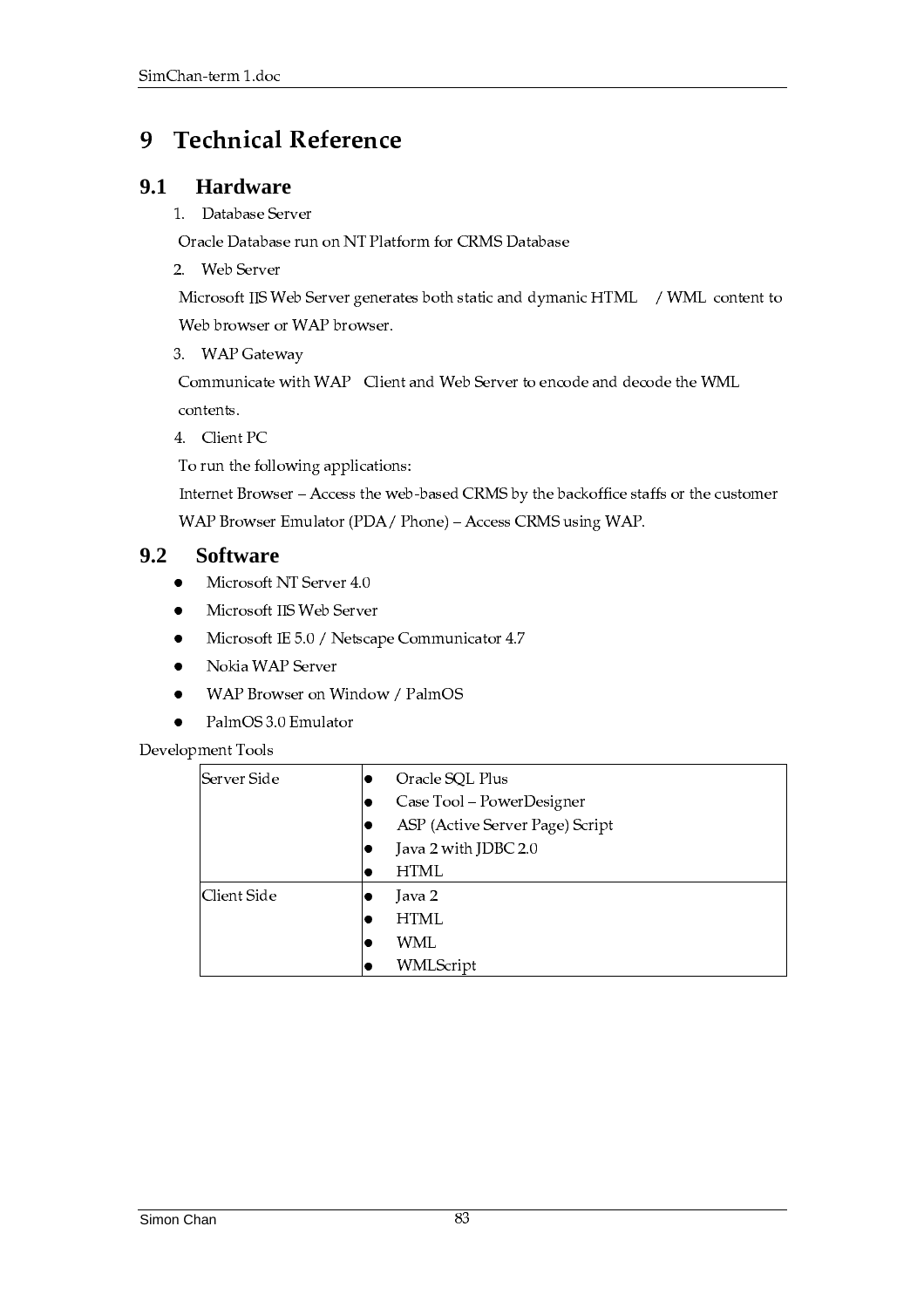# 10 Related Web Site

- [1] WAP Forum http://www.wapforum.org
- [2] Phone.com http://www.phone.com/index.html
- [3] Phone.com Developer Web Site http://updev.phone.com/
- [4] Nokia Wireless Data Forum http://www.forum.nokia.com/developers/wap/wap.html
- [5] Ericsson WAP Infor http://www.ericsson.com/WAP/index.shtml
- [6] Motorola
- [7] The Wirless Edge http://www.thewirelessedge.com/
- [8] Wireless Developer Network http://www.wirelessdevnet.com/
- [9] Bluetooth http://www.bluetooth.com
- [10] Project "TRANSWAP" http://amaro.g-art.nl/info.html
- [11] Anywhereyougo.com http://www.waptastic.com/application/default.asp
- [12] IBM Japan E-business CRM http://www.jp.ibm.com/e-business/crm/
- [13] Mobic.Com http://www.mobic.com/
- [14] WAPORACLE http://www.waporacle.com/index.cfm
- http://www.symbian.com/ [15] Symbian
- [16] Wireless Markup Language Specification http://www.oasis-open.org/cover/wap-wml.html
- [17] GSM WAP Overview http://www.gsmworld.com/technology/wap.html
- $[18]$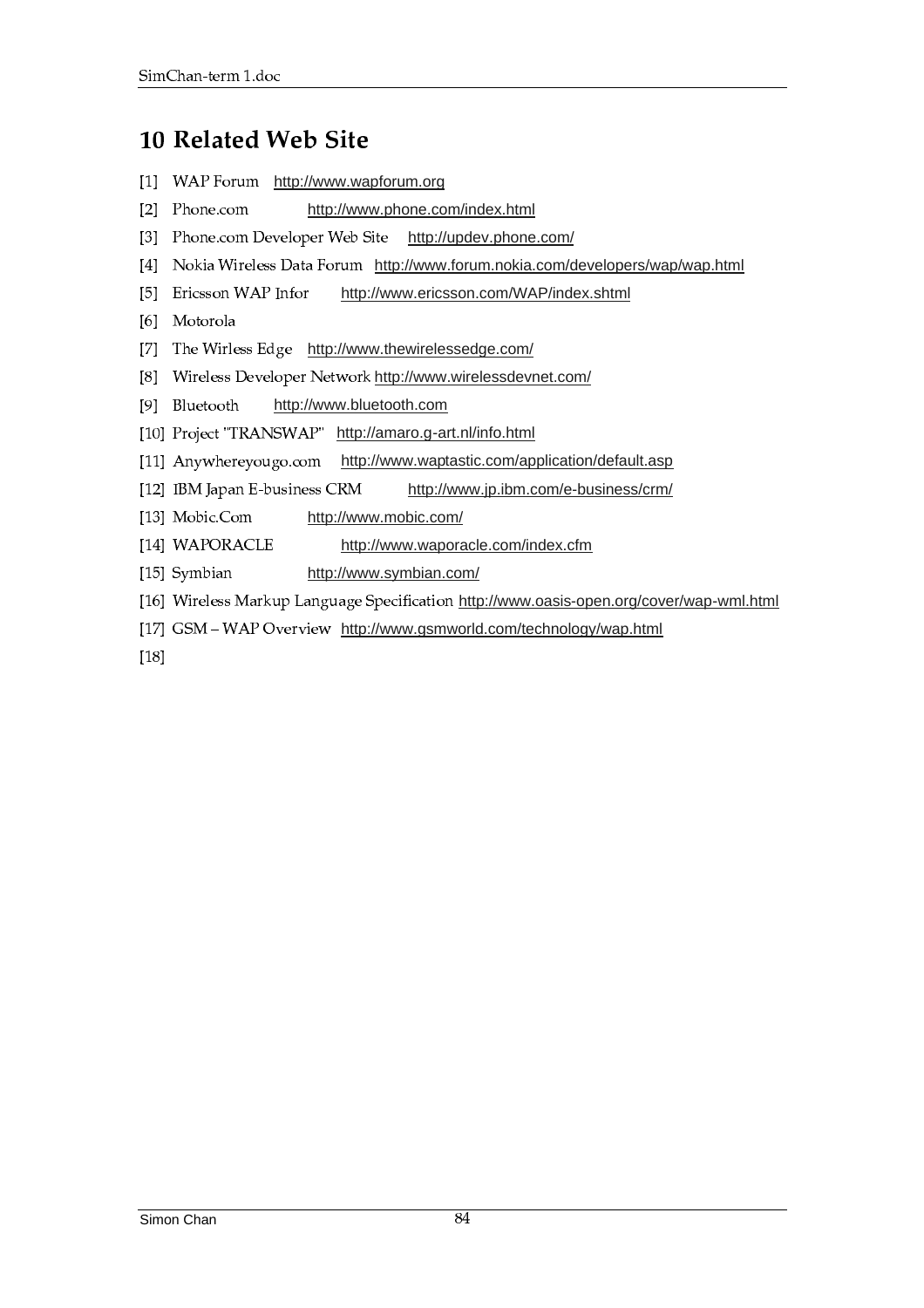# 11 Bibliography

- [1] Wireless Application Protocol Architecture Specification WAP Forum Ltd
- [2] WAP Wireless Application Environment Overview WAP Forum Ltd
- [3] Customer Relationship Management by Anil Bhatia Anil Bhatia at ITtoolbox Portal for CRM http://crm.ittoolbox.com/peer/docs/crm\_abbhatia.htm
- [4] Customer Orientation and Marketing Action Michael D. Johnson Prentice Hall
- [5] Managing Customer Service Jenny Hayes and Erances Dredge Gower
- [6] Designing and Delivering Superior Customer Value Art Weinstein and William C. Johnston St. Lucie Press
- [7] IEEE IT Pro July | August 1999 Get Wireless A Mobile Technology Spectrum (page  $18-23$ ) Prathima Agrawal and Cormac J. Sreenan
- [8] IEEE IT Pro July | August 1999 Philippe Kahn and the Rise of Wireless Technology (page 77–80) Lee Garber
- [9] IEEE IT Pro May | June 1999 Mobile Devices Present Integration Challenges (page 10 –15) Greg Goth
- [10] Ericsson Review No. 1 1999 Open Communication Device using the EPOC Operating System (page  $14 - 19$ ) – Anders Waestelid
- [11] Ericsson Review No. 3 1999 Messaging-over-IP A network for messaging and information services ( $page 142 - 147$ ) – Janne Lundqvist and Bo Svensson
- [12] The Wireless Application Wireless Internet Today Unwired Planet Inc.
- [13] 日経コンビュータ31 Jan 2000 CRMで始める"攻めの情報化"
- [14] Network Magazine The Wide World of Wireless (page  $104 108$ ) Gilbert Held
- [15] Data Communication September 1999 Wireless IP (page  $42 68$ )
- [16] Newsweek October 11, 1999 Something wireless this way comes (page  $52 53$ )
- [17] Dr. Dobb's Journal October 1999 The Wireless Application (page  $56-66$ ) Steven Mann
- [18] 日経 Business 11 October 1999 携帯電話からネット接続(page 28 31)
- [19] CRM: How To Get From Here by Medlinda Nykamp at ITtoolbox Portal for CRM http://www.crm.ittoolbox.com/peer/docs/crm\_howto.asp
- [20] WML Reference Version 1.1 Copyright© Nokia Corporation
- [21] Does Customer Relationship Management Really Pay? A General Management Perspective Author: Simon Caufiled, Partner, Mitchell Madison Group Copyright© Mitchell Madison Group
- [22] Developer.com Journal : Tech Workship (December 3 1999) Design Rules for Mobile Application John Maxwell Hobbs

http://www.developer.com/journal/techworkshop/120399\_mobile.html

[23] SIGnal Newsletter No.  $3 - WAP$  and Bluetooth technologies  $-$  Beyond cable replacement Michael T. Camp Senior Standard Engineer - Nokia America Standard, Nokia Inc.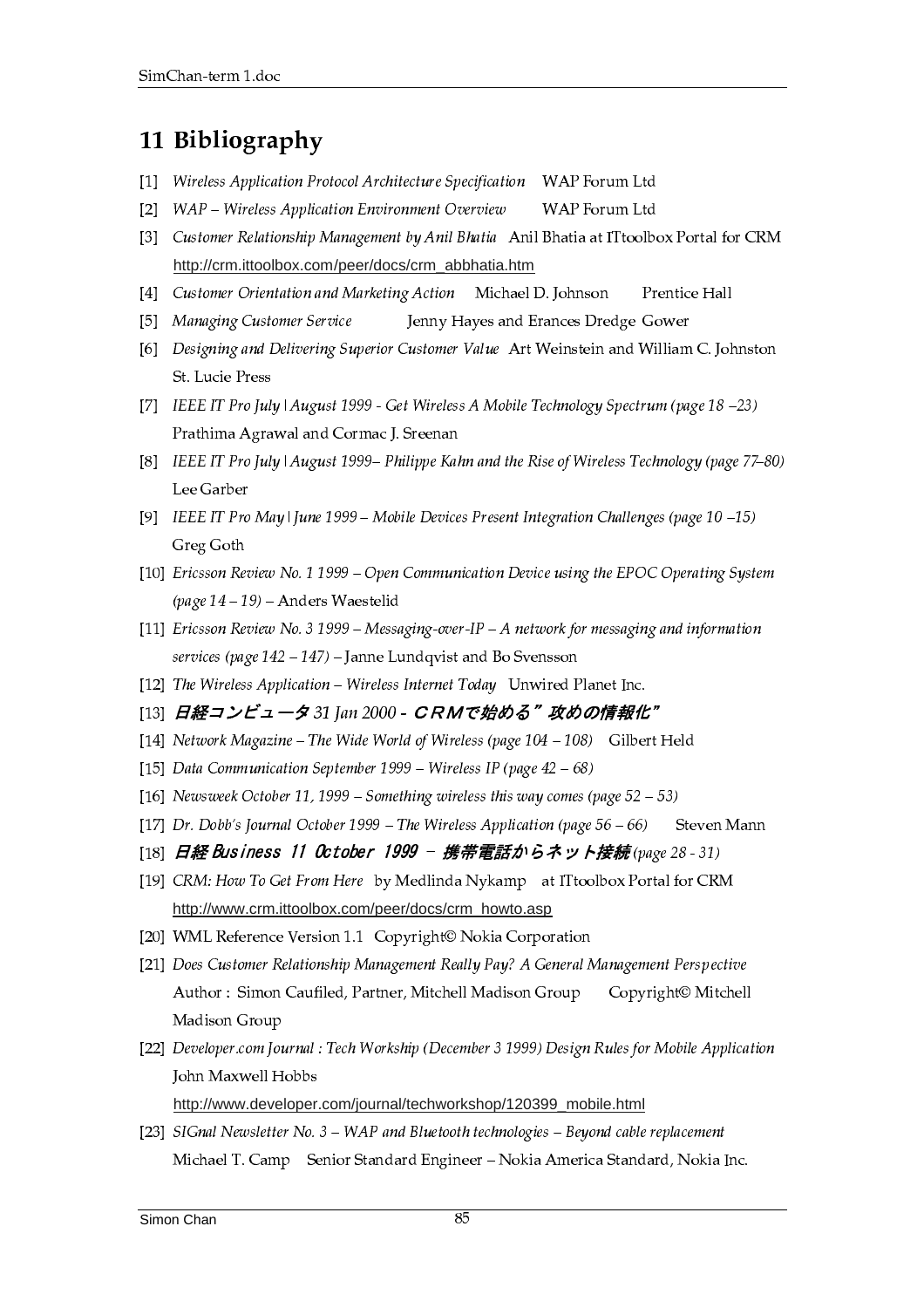- [24] Dr. Dobb's Journal March 2000 Inside Bluetooth Part I (page  $62-70$ ) Jame Y. Wilson and Jason A. Kronz
- [25] Dr. Dobb's Journal April 2000 Inside Bluetooth Part I (page  $58 64$ ) Jame Y. Wilson and Jason A. Kronz